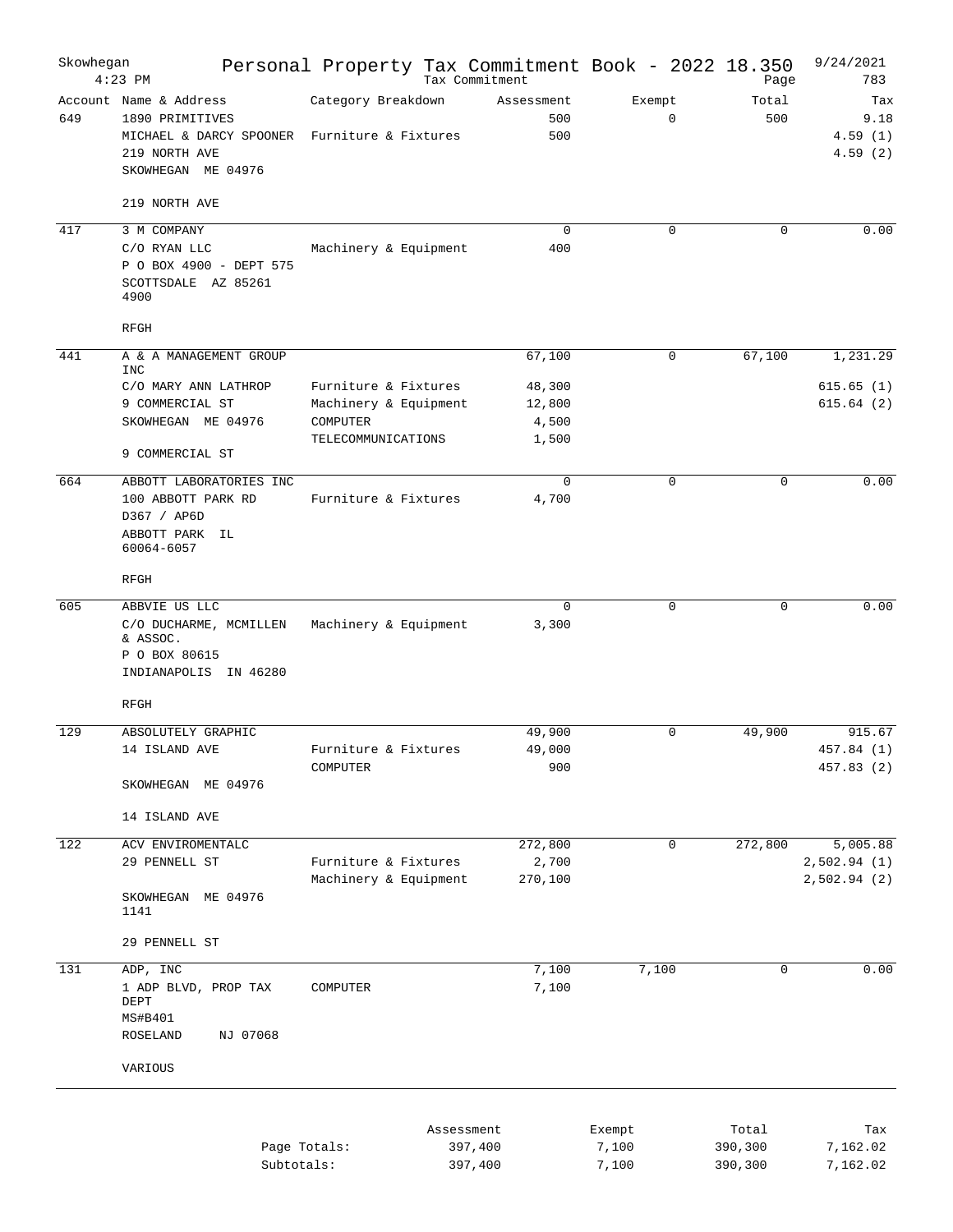| Skowhegan | $4:23$ PM                                          | Personal Property Tax Commitment Book - 2022 18.350 |            | Tax Commitment               |                 | Page           | 9/24/2021<br>784                     |
|-----------|----------------------------------------------------|-----------------------------------------------------|------------|------------------------------|-----------------|----------------|--------------------------------------|
| 347       | Account Name & Address<br>ADT LLC<br>P O BOX 54767 | Category Breakdown<br>Furniture & Fixtures          |            | Assessment<br>7,800<br>7,800 | Exempt<br>6,600 | Total<br>1,200 | Tax<br>22.02<br>11.01(1)<br>11.01(2) |
|           | KY 40555<br>LEXINGTON                              |                                                     |            |                              |                 |                |                                      |
|           | VARIOUS LOCATIONS                                  |                                                     |            |                              |                 |                |                                      |
| 411       | ADVANCE STORES COMPANY                             |                                                     |            | 61,800                       | 0               | 61,800         | 1,134.03                             |
|           | <b>INC</b><br>C/O RYAN LLC                         | Furniture & Fixtures                                |            | 45,100                       |                 |                | 567.02(1)                            |
|           | P O BOX 56607                                      | Machinery & Equipment                               |            | 6,500                        |                 |                | 567.01(2)                            |
|           | GA 30343<br>ATLANTA                                | COMPUTER                                            |            | 9,800                        |                 |                |                                      |
|           | 253 MADISON AVE                                    | OTHER                                               |            | 400                          |                 |                |                                      |
| 387       | ADVANTAGE CHIROPRATIC                              |                                                     |            | 11,700                       | 0               | 11,700         | 214.70                               |
|           | STEPHEN TYKS                                       | Furniture & Fixtures                                |            | 11,000                       |                 |                | 107.35(1)                            |
|           | P O BOX 3009, 220                                  | COMPUTER                                            |            | 600                          |                 |                | 107.35(2)                            |
|           | MADISON AVE<br>SKOWHEGAN ME 04976                  | TELECOMMUNICATIONS                                  |            | 100                          |                 |                |                                      |
|           | 220 MADISON AVE                                    |                                                     |            |                              |                 |                |                                      |
| 133       | ALAN'S CUT ABOVE                                   |                                                     |            | 6,400                        | 0               | 6,400          | 117.44                               |
|           | FOXWELL, CLIFF &                                   | Furniture & Fixtures                                |            | 6,400                        |                 |                | 58.72(1)                             |
|           | ELIZABETH                                          |                                                     |            |                              |                 |                |                                      |
|           | 13 COURT STREET<br>SKOWHEGAN ME 04976              |                                                     |            |                              |                 |                | 58.72(2)                             |
|           | 13 COURT STREET                                    |                                                     |            |                              |                 |                |                                      |
| 134       | ALICE & COMPANY BEAUTY                             |                                                     |            | 3,600                        | $\mathbf 0$     | 3,600          | 66.06                                |
|           | SALON<br>VERONICA WRIGHT                           | Furniture & Fixtures                                |            | 3,600                        |                 |                | 33.03(1)                             |
|           | 1 LEAVITT ST                                       |                                                     |            |                              |                 |                | 33.03(2)                             |
|           | SKOWHEGAN ME 04976                                 |                                                     |            |                              |                 |                |                                      |
|           | 1 LEAVITT ST                                       |                                                     |            |                              |                 |                |                                      |
| 431       | ALICE'S RESTAURANT                                 |                                                     |            | 7,800                        | $\Omega$        | 7,800          | 143.13                               |
|           | P O BOX 2225E                                      | Furniture & Fixtures                                |            | 7,800                        |                 |                | 71.57(1)                             |
|           | SKOWHEGAN ME 04976                                 |                                                     |            |                              |                 |                | 71.56(2)                             |
|           | 8225                                               |                                                     |            |                              |                 |                |                                      |
|           | 101 NORTH AVE                                      |                                                     |            |                              |                 |                |                                      |
| 135       | ALLIED REALTY                                      |                                                     |            | 5,800                        | 0               | 5,800          | 106.43                               |
|           | 187 MADISON AVE                                    | Furniture & Fixtures                                |            | 4,400                        |                 |                | 53.22(1)                             |
|           | SKOWHEGAN<br>ME 04976                              | COMPUTER<br>TELECOMMUNICATIONS                      |            | 900<br>500                   |                 |                | 53.21(2)                             |
|           | 187 MADISON AVE                                    |                                                     |            |                              |                 |                |                                      |
| 138       | AMERICAN GLASS                                     |                                                     |            | 5,400                        | 0               | 5,400          | 99.09                                |
|           | MICHAUD, REGGIE                                    | Furniture & Fixtures                                |            | 4,400                        |                 |                | 49.55 (1)                            |
|           | 210 MADISON AVENUE                                 | Machinery & Equipment                               |            | 800                          |                 |                | 49.54 (2)                            |
|           | SKOWHEGAN ME 04976                                 | TELECOMMUNICATIONS                                  |            | 200                          |                 |                |                                      |
|           | 210 MADISON AVENUE                                 |                                                     |            |                              |                 |                |                                      |
|           |                                                    |                                                     |            |                              |                 |                |                                      |
|           |                                                    |                                                     | Assessment |                              | Exempt          | Total          | Tax                                  |
|           |                                                    | Page Totals:                                        |            | 110,300                      | 6,600           | 103,700        | 1,902.90                             |
|           |                                                    | Subtotals:                                          |            | 507,700                      | 13,700          | 494,000        | 9,064.92                             |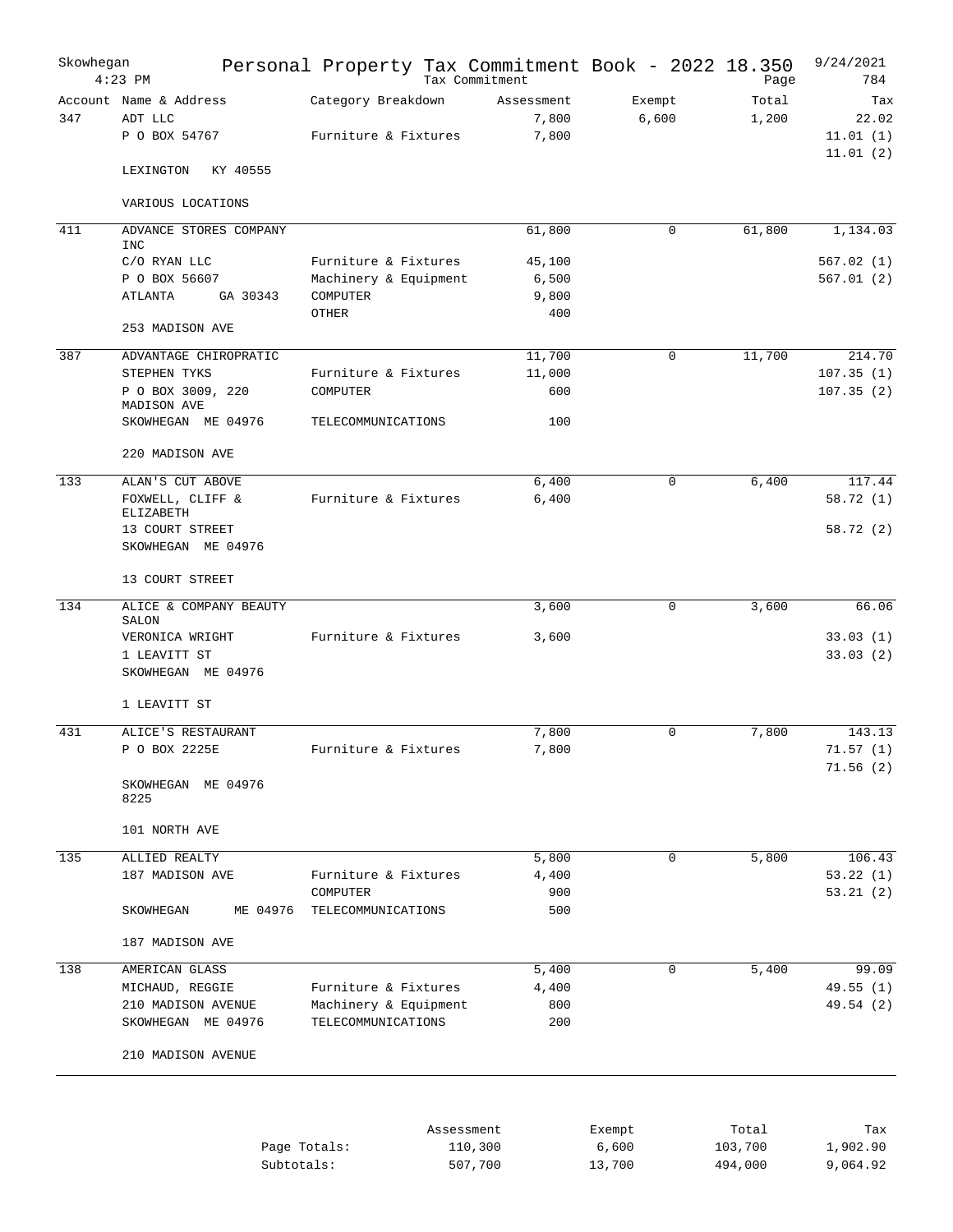| Skowhegan      | $4:23$ PM                                                         | Personal Property Tax Commitment Book - 2022 18.350 | Tax Commitment      |                       | Page           | 9/24/2021<br>785              |
|----------------|-------------------------------------------------------------------|-----------------------------------------------------|---------------------|-----------------------|----------------|-------------------------------|
| 620            | Account Name & Address<br>AMERICAN MESSAGING<br>SERVICES LLC      | Category Breakdown                                  | Assessment<br>1,700 | Exempt<br>$\mathbf 0$ | Total<br>1,700 | Tax<br>31.20                  |
|                | P O BOX 478                                                       | TELECOMMUNICATIONS                                  | 1,700               |                       |                | 15.60(1)<br>15.60(2)          |
|                | COLLEYVILLE TX 76034                                              |                                                     |                     |                       |                |                               |
|                | VARIOUS                                                           |                                                     |                     |                       |                |                               |
| $\overline{4}$ | AMERICARB INC                                                     |                                                     | 10,839,500          | 739,500               | 10,100,000     | 185, 335.00                   |
|                | 100 MANSELL COURT EAST<br>SUITE 300, ATTN: TAX<br>DEPT            | Machinery & Equipment                               | 10,839,500          |                       |                | 92,667.50(1)<br>92,667.50 (2) |
|                | ROSWELL GA 30076 4860                                             |                                                     |                     |                       |                |                               |
|                | PCC PLANT                                                         |                                                     |                     |                       |                |                               |
| 136            | AMERIGAS PROPANE LP                                               |                                                     | 500                 | 0                     | 500            | 9.18                          |
|                | P O BOX 798                                                       | Machinery & Equipment                               | 500                 |                       |                | 4.59(1)                       |
|                | PA 19482<br>VALLEY FORGE                                          |                                                     |                     |                       |                | 4.59(2)                       |
|                | VARIOUS LOCATIONS                                                 |                                                     |                     |                       |                |                               |
| 142            | ANIMAL MEDICAL CLINIC,<br><b>INC</b>                              |                                                     | 104,600             | 0                     | 104,600        | 1,919.41                      |
|                | P. O. BOX 599                                                     | Furniture & Fixtures                                | 97,100              |                       |                | 959.71 (1)                    |
|                | NORTH AVE                                                         | COMPUTER                                            | 4,800               |                       |                | 959.70 (2)                    |
|                | SKOWHEGAN ME 04976                                                | TELECOMMUNICATIONS                                  | 2,700               |                       |                |                               |
|                | 413 NORTH AVE                                                     |                                                     |                     |                       |                |                               |
| 648            | AT&T MOBILITY LLC                                                 |                                                     | 23,700              | 0                     | 23,700         | 434.90                        |
|                | ATT: PROPERTY TAX DEPT<br>1010 PINE, 9E-L-01<br>ST LOUIS MO 63101 | Machinery & Equipment                               | 23,700              |                       |                | 217.45(1)<br>217.45(2)        |
|                | VARIOUS                                                           |                                                     |                     |                       |                |                               |
| 435            | AUSTIN, NOEL                                                      |                                                     | 21,000              | 0                     | 21,000         | 385.35                        |
|                | 66 MADISON AVE                                                    | Furniture & Fixtures                                | 21,000              |                       |                | 192.68(1)                     |
|                | SKOWHEGAN ME 04976                                                |                                                     |                     |                       |                | 192.67(2)                     |
|                | 66 MADISON AVE.                                                   |                                                     |                     |                       |                |                               |
| 148            | BANGOR SAVINGS BANK                                               |                                                     | 229,200             | 151,700               | 77,500         | 1,422.13                      |
|                | ATTN: ACCOUNTING DEPT                                             | Furniture & Fixtures                                | 152,400             |                       |                | 711.07(1)                     |
|                | P O BOX 930                                                       | COMPUTER                                            | 76,200              |                       |                | 711.06(2)                     |
|                | BANGOR ME 04402 0930                                              | TELECOMMUNICATIONS                                  | 600                 |                       |                |                               |
|                | 113 MADISON AVE                                                   |                                                     |                     |                       |                |                               |
| 676            | BANK OF THE WEST -<br>EQUIPMENT LSG                               |                                                     | 321,800             | 0                     | 321,800        | 5,905.03                      |
|                | 1625 W FOUNTAINEHEAD<br>PKWY                                      | VEHICLE                                             | 321,800             |                       |                | 2,952.52 (1)                  |
|                | AZ-FTN-10B-A                                                      |                                                     |                     |                       |                | 2,952.51 (2)                  |
|                | TEMPE AZ 85282-2371                                               |                                                     |                     |                       |                |                               |
|                | SAPPI                                                             |                                                     |                     |                       |                |                               |
|                |                                                                   |                                                     |                     |                       |                |                               |

|              | Assessment | Exempt  | Total      | Tax        |
|--------------|------------|---------|------------|------------|
| Page Totals: | 11,542,000 | 891,200 | 10,650,800 | 195,442.20 |
| Subtotals:   | 12,049,700 | 904,900 | 11,144,800 | 204,507.12 |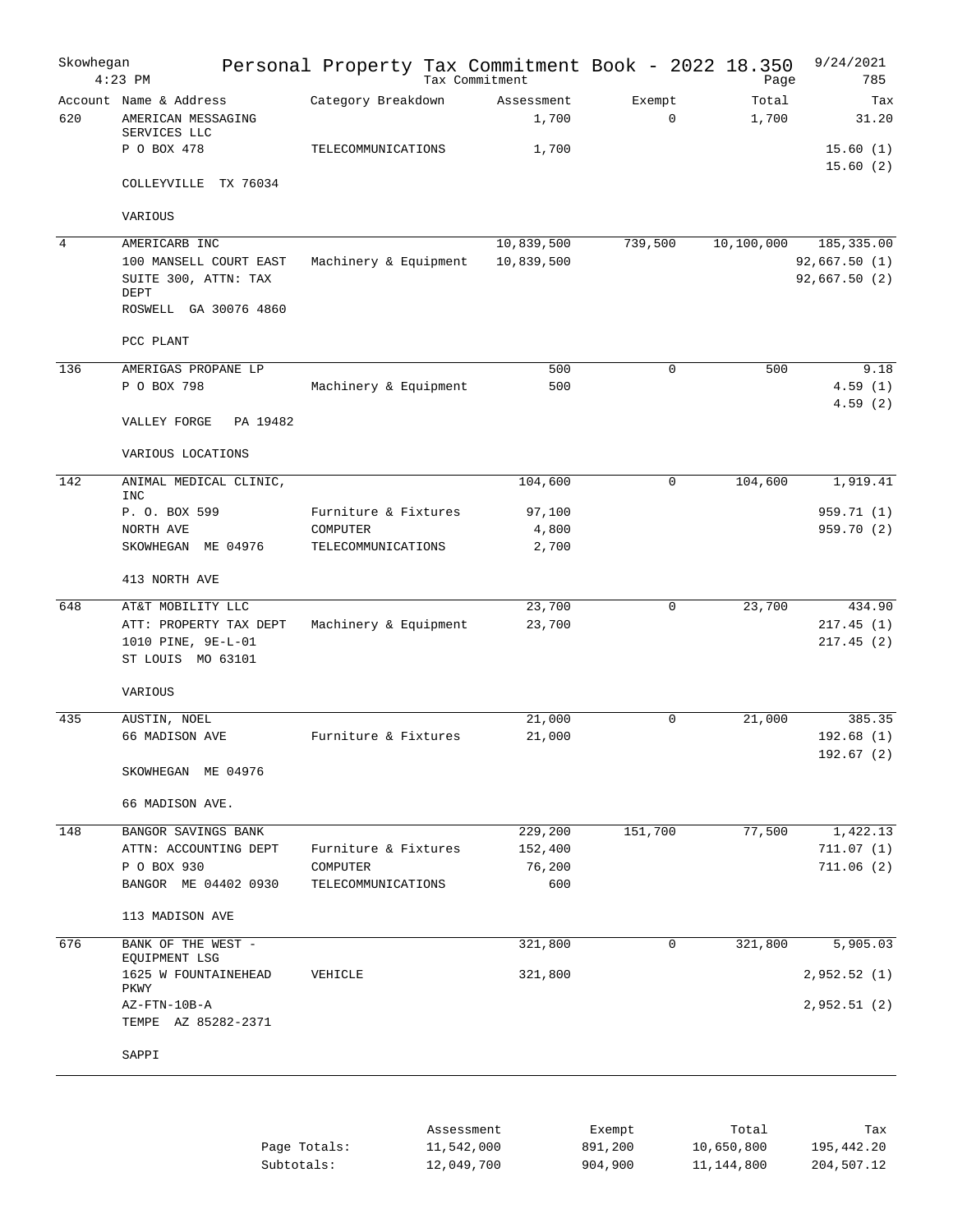| Skowhegan | $4:23$ PM                                                                                              | Personal Property Tax Commitment Book - 2022 18.350       |                          | Tax Commitment               |                                |                                | Page         | 9/24/2021<br>786                       |
|-----------|--------------------------------------------------------------------------------------------------------|-----------------------------------------------------------|--------------------------|------------------------------|--------------------------------|--------------------------------|--------------|----------------------------------------|
| 629       | Account Name & Address<br>BARKS N BUBBLES N<br>BOARDING                                                | Category Breakdown                                        |                          | Assessment<br>500            | Exempt<br>$\mathbf 0$          |                                | Total<br>500 | Tax<br>9.18                            |
|           | 667 WATERVILLE RD                                                                                      | Furniture & Fixtures<br>COMPUTER                          |                          | 300<br>200                   |                                |                                |              | 4.59(1)<br>4.59(2)                     |
|           | SKOWHEGAN ME 04976                                                                                     |                                                           |                          |                              |                                |                                |              |                                        |
|           | 667 WATERVILLE RD                                                                                      |                                                           |                          |                              |                                |                                |              |                                        |
| 652       | BEAUTY BY DESIGN LLC<br>338 MADISON AVE                                                                | Furniture & Fixtures                                      |                          | 3,400<br>3,400               | 0                              |                                | 3,400        | 62.39<br>31.20(1)<br>31.19(2)          |
|           | SKOWHEGAN ME 04976                                                                                     |                                                           |                          |                              |                                |                                |              |                                        |
|           | 338 MADISON AVE                                                                                        |                                                           |                          |                              |                                |                                |              |                                        |
| 612       | BECTON DICKINSON & CO -<br>PROP. TAX<br>C/O ALTUS GROUP US INC<br>P O BOX 71850<br>PHOENIX<br>AZ 85050 | Furniture & Fixtures                                      |                          | $\mathbf 0$<br>35,900        | $\mathbf 0$                    |                                | $\mathbf 0$  | 0.00                                   |
|           | RFGH                                                                                                   |                                                           |                          |                              |                                |                                |              |                                        |
| 149       | BEE-LINE CABLE INC<br>P O BOX 431                                                                      | Furniture & Fixtures                                      |                          | 400,000<br>400,000           | $\mathbf 0$                    | 400,000                        |              | 7,340.00<br>3,670.00(1)<br>3,670.00(2) |
|           | SKOWHEGAN ME 04976<br>0431                                                                             |                                                           |                          |                              |                                |                                |              |                                        |
|           | TOWN OF SKOWHEGAN                                                                                      |                                                           |                          |                              |                                |                                |              |                                        |
| 150       | BELMONT MOTEL<br>CORPORATION                                                                           |                                                           |                          | 84,700                       | 0                              | 84,700                         |              | 1,554.25                               |
|           | BELMONT MOTEL CORP<br>273 MADISON AVE<br>SKOWHEGAN ME 04976                                            | Furniture & Fixtures<br>Machinery & Equipment<br>COMPUTER |                          | 73,900<br>3,400<br>3,200     |                                |                                |              | 777.13(1)<br>777.12(2)                 |
|           | 273 MADISON AVENUE                                                                                     | TELECOMMUNICATIONS                                        |                          | 4,200                        |                                |                                |              |                                        |
| 153       | BEVERAGE MART<br>DAMON, RUSSELL<br>55 NORTH AVE<br>SKOWHEGAN ME 04976                                  | Furniture & Fixtures<br>COMPUTER                          |                          | 24,600<br>16,200<br>8,400    | $\Omega$                       | 24,600                         |              | 451.41<br>225.71(1)<br>225.70(2)       |
|           | 55 NORTH AVE                                                                                           |                                                           |                          |                              |                                |                                |              |                                        |
| 454       | BIG MOON INC AND<br>STAPLES GUN SHOP                                                                   |                                                           |                          | 3,000                        | 0                              |                                | 3,000        | 55.05                                  |
|           | BRUCE STAPLES<br>270 WATERVILLE RD<br>SKOWHEGAN ME 04976<br>4808                                       | Furniture & Fixtures                                      |                          | 3,000                        |                                |                                |              | 27.53(1)<br>27.52(2)                   |
|           | 270 WATERVILLE RD                                                                                      |                                                           |                          |                              |                                |                                |              |                                        |
| 591       | BIGELOW BREWING CO<br>473 BIGELOW HILL ROAD                                                            | Furniture & Fixtures<br>Machinery & Equipment             |                          | 355,500<br>15,700<br>339,800 | 351,100                        |                                | 4,400        | 80.74<br>40.37(1)<br>40.37(2)          |
|           | SKOWHEGAN ME 04976                                                                                     |                                                           |                          |                              |                                |                                |              |                                        |
|           | 473 BIGELOW HILL RD                                                                                    |                                                           |                          |                              |                                |                                |              |                                        |
|           |                                                                                                        | Page Totals:<br>Subtotals:                                | Assessment<br>12,921,400 | 871,700                      | Exempt<br>351,100<br>1,256,000 | Total<br>520,600<br>11,665,400 |              | Tax<br>9,553.02<br>214,060.14          |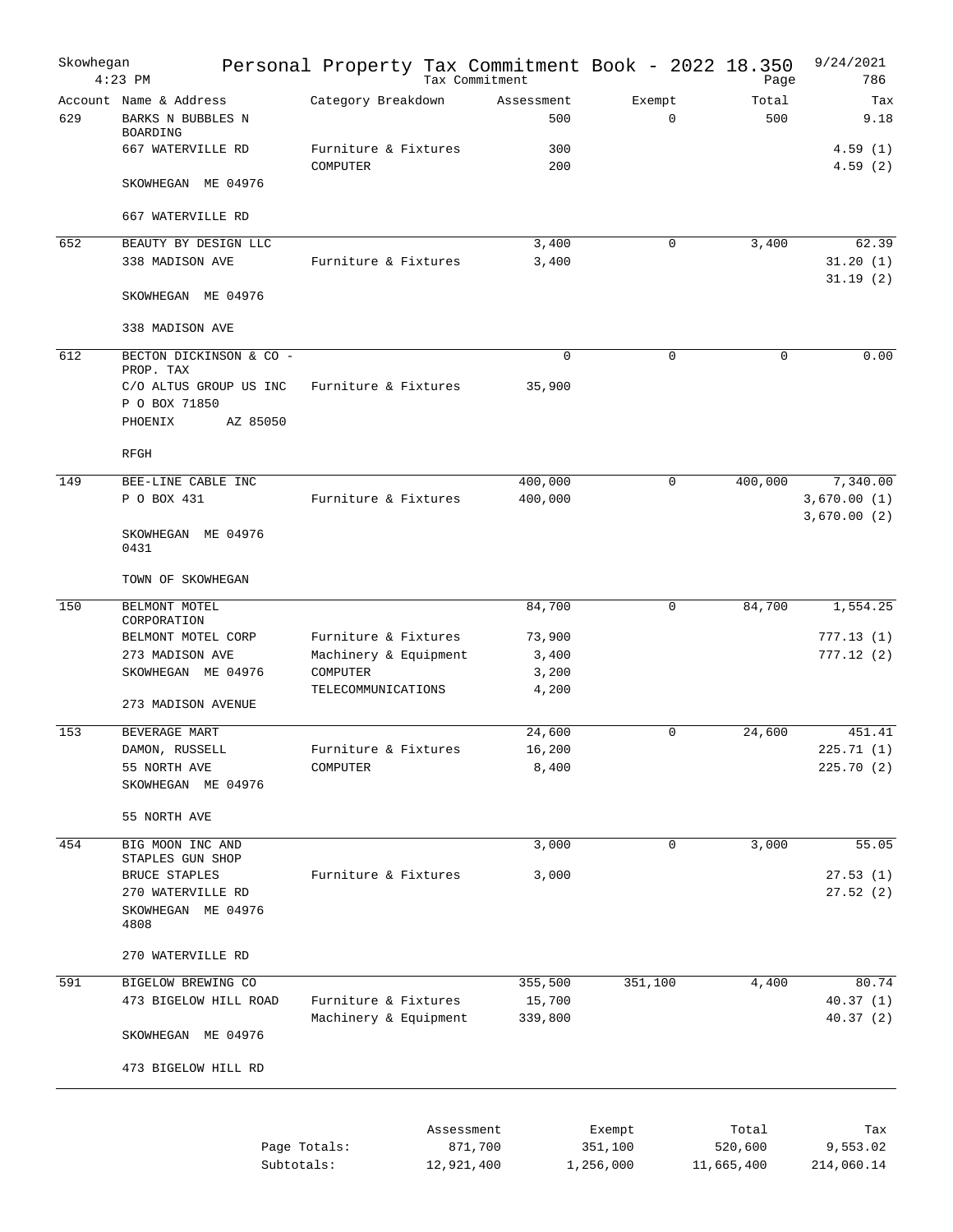| Skowhegan | $4:23$ PM                                                      | Personal Property Tax Commitment Book - 2022 18.350<br>Tax Commitment |                                     |                    | Page           | 9/24/2021<br>787                      |
|-----------|----------------------------------------------------------------|-----------------------------------------------------------------------|-------------------------------------|--------------------|----------------|---------------------------------------|
| 7         | Account Name & Address<br>BLANCHET BUILDERS LLC<br>P O BOX 727 | Category Breakdown<br>Furniture & Fixtures<br>COMPUTER                | Assessment<br>6,100<br>5,900<br>200 | Exempt<br>$\Omega$ | Total<br>6,100 | Tax<br>111.94<br>55.97(1)<br>55.97(2) |
|           | SKOWHEGAN ME 04976                                             |                                                                       |                                     |                    |                |                                       |
| 157       | BLOOMFIELD'S                                                   |                                                                       | 12,400                              | 0                  | 12,400         | 227.54                                |
|           | C/O BRENDA HORTON<br>65 HUBBARD RD<br>ME 04924<br>CANAAN       | Furniture & Fixtures<br>COMPUTER                                      | 11,700<br>700                       |                    |                | 113.77(1)<br>113.77(2)                |
|           | 40 WATER ST                                                    |                                                                       |                                     |                    |                |                                       |
| 9         | BONNEAU & SON                                                  |                                                                       | 100,700                             | 0                  | 100,700        | 1,847.85                              |
|           | BONNEAU, BRIAN                                                 | Furniture & Fixtures                                                  | 100                                 |                    |                | 923.93(1)                             |
|           | 184 NORTH AVE<br>SKOWHEGAN ME 04976                            | Machinery & Equipment<br>VEHICLE                                      | 600<br>100,000                      |                    |                | 923.92(2)                             |
|           | 184 NORTH AVE                                                  |                                                                       |                                     |                    |                |                                       |
| 176       | BOUNCING BUBBLES CHILD<br>CARE                                 |                                                                       | 3,500                               | 0                  | 3,500          | 64.23                                 |
|           | CHRISTEN DAVIS                                                 | Furniture & Fixtures                                                  | 2,600                               |                    |                | 32.12(1)                              |
|           | 97 ROWE RD<br>SKOWHEGAN ME 04976                               | COMPUTER                                                              | 900                                 |                    |                | 32.11(2)                              |
|           | 97 ROWE RD                                                     |                                                                       |                                     |                    |                |                                       |
| 557       | BOYNTON & PICKETT LAND                                         |                                                                       | 10,000                              | 0                  | 10,000         | 183.50                                |
|           | <b>SURVEY</b><br>922 EAST RIVER RD                             | Furniture & Fixtures                                                  | 10,000                              |                    |                | 91.75(1)                              |
|           | SKOWHEGAN ME 04976                                             |                                                                       |                                     |                    |                | 91.75(2)                              |
|           | 922 EAST RIVER RD                                              |                                                                       |                                     |                    |                |                                       |
| 160       | BOYNTON'S GREENHOUSES                                          |                                                                       | 11,800                              | 0                  | 11,800         | 216.53                                |
|           | 144 MADISON AVE                                                | Furniture & Fixtures                                                  | 9,700                               |                    |                | 108.27(1)                             |
|           | P O BOX 278                                                    | Machinery & Equipment                                                 | 100                                 |                    |                | 108.26(2)                             |
|           | SKOWHEGAN ME 04976<br>0278                                     | COMPUTER                                                              | 1,700                               |                    |                |                                       |
|           | 144 MADISON AVE                                                | TELECOMMUNICATIONS                                                    | 300                                 |                    |                |                                       |
| 162       | BREEZY ACRES MOTEL                                             |                                                                       | 20,800                              | $\mathbf 0$        | 20,800         | 381.68                                |
|           | WILLETTE, DENNIS &<br>NANCY                                    | Furniture & Fixtures                                                  | 15,900                              |                    |                | 190.84(1)                             |
|           | 315 WATERVILLE RD<br>SKOWHEGAN ME 04976                        | Machinery & Equipment<br>COMPUTER                                     | 3,800<br>900                        |                    |                | 190.84(2)                             |
|           | 315 WATERVILLE RD                                              | TELECOMMUNICATIONS                                                    | 200                                 |                    |                |                                       |
|           |                                                                |                                                                       |                                     |                    |                |                                       |
| 433       | BRICK HOUSE KITCHEN                                            |                                                                       | 16,400                              | $\mathbf 0$        | 16,400         | 300.94                                |
|           | 147 MADISON AVE                                                | Furniture & Fixtures<br>COMPUTER                                      | 13,000<br>3,300                     |                    |                | 150.47(1)<br>150.47(2)                |
|           | SKOWHEGAN ME 04976                                             | TELECOMMUNICATIONS                                                    | 100                                 |                    |                |                                       |
|           | 147 MADISON AVE                                                |                                                                       |                                     |                    |                |                                       |
|           |                                                                |                                                                       |                                     |                    |                |                                       |

|              | Assessment | Exempt    | Total      | Tax        |
|--------------|------------|-----------|------------|------------|
| Page Totals: | 181,700    |           | 181,700    | 3,334.21   |
| Subtotals:   | 13,103,100 | 1,256,000 | 11,847,100 | 217,394.35 |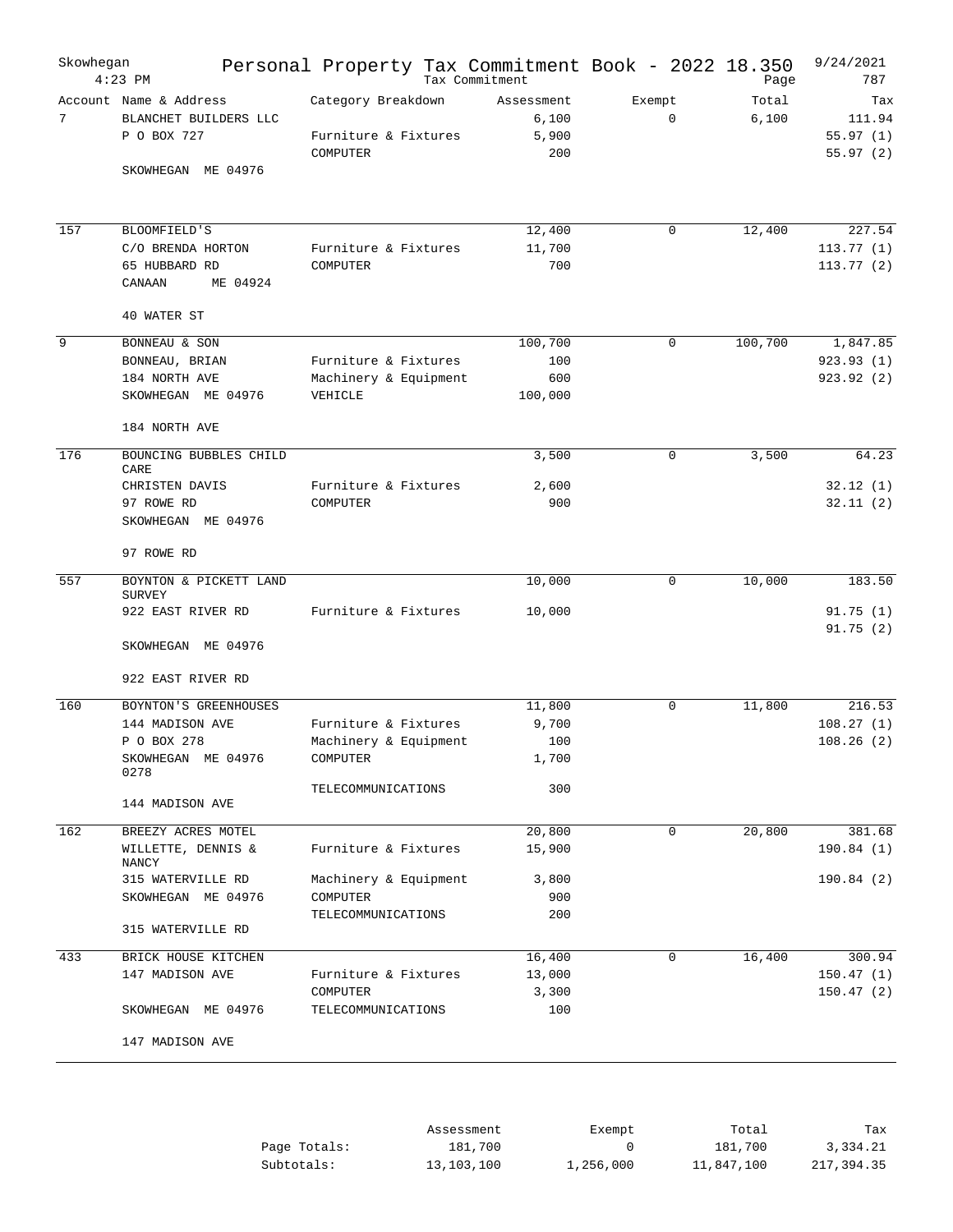| Skowhegan | $4:23$ PM                                | Personal Property Tax Commitment Book - 2022 18.350 | Tax Commitment        |                       | Page             | 9/24/2021<br>788 |
|-----------|------------------------------------------|-----------------------------------------------------|-----------------------|-----------------------|------------------|------------------|
| 377       | Account Name & Address<br>BROMAR INC     | Category Breakdown                                  | Assessment<br>256,300 | Exempt<br>$\mathbf 0$ | Total<br>256,300 | Tax<br>4,703.11  |
|           | 17 PARLIN STREET                         | Furniture & Fixtures                                | 100                   |                       |                  | 2,351.56(1)      |
|           | SKOWHEGAN ME 04976                       | Machinery & Equipment<br>COMPUTER                   | 177,300<br>78,700     |                       |                  | 2,351.55(2)      |
|           |                                          | VEHICLE                                             | 200                   |                       |                  |                  |
|           | 17 PARLIN ST                             |                                                     |                       |                       |                  |                  |
| 218       | BROOKFIELD WHITE PINE<br>HYDRO LLC       |                                                     | 11,160,000            | $\mathbf 0$           | 11,160,000       | 204,786.00       |
|           | BROOKFIELD RENEWABLE,<br>PAUL BRENTON    | Furniture & Fixtures                                | 19,400                |                       |                  | 102, 393.00(1)   |
|           | 200 DONALD LYNCH BLVD,<br><b>STE 300</b> | Machinery & Equipment                               | 4,200                 |                       |                  | 102, 393.00(2)   |
|           | MARLBOROUGH MA 01752                     |                                                     |                       |                       |                  |                  |
|           | WESTON ST                                |                                                     |                       |                       |                  |                  |
| 628       | BT AMERICAS INC                          |                                                     | 700                   | 700                   | $\Omega$         | 0.00             |
|           | 11440 COMMERCE PARK DR                   | COMPUTER                                            | 700                   |                       |                  |                  |
|           | ATTN: TAX DEPT                           |                                                     |                       |                       |                  |                  |
|           | RESTON VA 20191                          |                                                     |                       |                       |                  |                  |
|           | NB                                       |                                                     |                       |                       |                  |                  |
| 164       | BURGER-ROY, LLC                          |                                                     | 60,000                | 0                     | 60,000           | 1,101.00         |
|           | SKOWHEGAN AGWAY                          | Furniture & Fixtures                                | 60,000                |                       |                  | 550.50(1)        |
|           | 66 MAIN ST<br>MADISON ME 04950           |                                                     |                       |                       |                  | 550.50(2)        |
|           | 398 MADISON AVE                          |                                                     |                       |                       |                  |                  |
| 13        | BUTLERS CAR WASH                         |                                                     | 187,300               | 4,900                 | 182,400          | 3,347.04         |
|           | C/O JED ENTERPRISES<br>INC.              | Furniture & Fixtures                                | 6,000                 |                       |                  | 1,673.52(1)      |
|           | 35 GOFF DR                               | Machinery & Equipment                               | 173,300               |                       |                  | 1,673.52(2)      |
|           | NORRIDGEWOCK ME 04957                    | COMPUTER                                            | 8,000                 |                       |                  |                  |
|           | 134 MADISON AVE                          |                                                     |                       |                       |                  |                  |
| 12        | C N BROWN D/B/A BIG<br>APPLE EF          |                                                     | 170,400               | 0                     | 170,400          | 3,126.84         |
|           | P. O. BOX 200                            | Furniture & Fixtures                                | 32,400                |                       |                  | 1,563.42(1)      |
|           | 1 C N BROWN WY                           | Machinery & Equipment                               | 130,000               |                       |                  | 1,563.42(2)      |
|           | SO PARIS ME 04281                        | COMPUTER                                            | 8,000                 |                       |                  |                  |
|           | WATERVILLE RD                            |                                                     |                       |                       |                  |                  |
| 14        | CAMILLA ACRES                            |                                                     | 2,700                 | 0                     | 2,700            | 49.55            |
|           | HARVEY AUSTIN                            | VEHICLE                                             | 2,700                 |                       |                  | 24.78(1)         |
|           | P O BOX 873<br>SKOWHEGAN ME 04976        |                                                     |                       |                       |                  | 24.77(2)         |
|           | 109 WATERVILLE RD                        |                                                     |                       |                       |                  |                  |
| 337       | CAM'S NAILS                              |                                                     | 7,700                 | 0                     | 7,700            | 141.30           |
|           | 22 GEM ST                                | Furniture & Fixtures                                | 6,900                 |                       |                  | 70.65(1)         |
|           |                                          | TELECOMMUNICATIONS                                  | 800                   |                       |                  | 70.65(2)         |
|           | SKOWHEGAN ME 04976                       |                                                     |                       |                       |                  |                  |
|           | 22 GEM ST                                |                                                     |                       |                       |                  |                  |
|           |                                          |                                                     |                       |                       |                  |                  |
|           |                                          | Assessment                                          |                       | Exempt                | Total            | Tax              |
|           |                                          |                                                     |                       |                       |                  |                  |

|              |            | $-$       | -----      | ----       |
|--------------|------------|-----------|------------|------------|
| Page Totals: | 11,845,100 | 5,600     | 11,839,500 | 217,254.84 |
| Subtotals:   | 24,948,200 | 1,261,600 | 23,686,600 | 434,649.19 |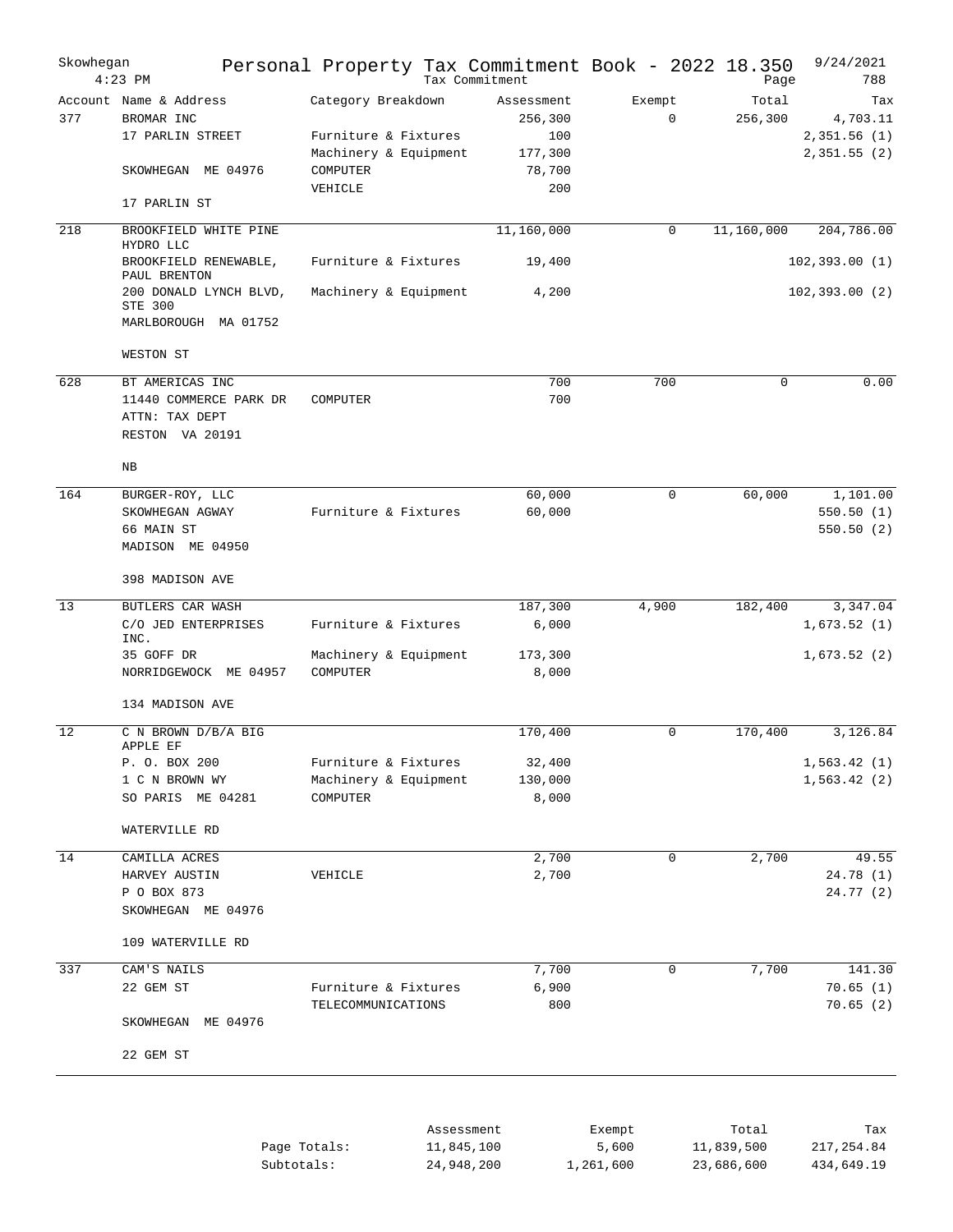| Skowhegan | $4:23$ PM                                                 |          |                       |  | Personal Property Tax Commitment Book - 2022 18.350<br>Tax Commitment |              |                 | Page                 | 9/24/2021<br>789 |
|-----------|-----------------------------------------------------------|----------|-----------------------|--|-----------------------------------------------------------------------|--------------|-----------------|----------------------|------------------|
| 248       | Account Name & Address<br>CANON FINANCIAL<br>SERVICES INC |          | Category Breakdown    |  | Assessment<br>7,200                                                   |              | Exempt<br>7,200 | Total<br>$\mathbf 0$ | Tax<br>0.00      |
|           | 158 GAITHER DR                                            |          | COMPUTER              |  | 7,200                                                                 |              |                 |                      |                  |
|           | P O BOX 5008                                              |          |                       |  |                                                                       |              |                 |                      |                  |
|           | MOUNT LAUREL NJ 08054                                     |          |                       |  |                                                                       |              |                 |                      |                  |
|           | VARIOUS                                                   |          |                       |  |                                                                       |              |                 |                      |                  |
| 609       | CARDINAL HEALTH 200 LLC<br>(KPR)                          |          |                       |  |                                                                       | $\mathbf{0}$ | 0               | 0                    | 0.00             |
|           | C/O ADVANTAX                                              |          | Furniture & Fixtures  |  | 2,800                                                                 |              |                 |                      |                  |
|           | P O BOX 6318                                              |          |                       |  |                                                                       |              |                 |                      |                  |
|           | ELGIN IL 60121                                            |          |                       |  |                                                                       |              |                 |                      |                  |
|           | RFGH                                                      |          |                       |  |                                                                       |              |                 |                      |                  |
| 508       | CARDTRONICS USA INC                                       |          |                       |  | 4,000                                                                 |              | 0               | 4,000                | 73.40            |
|           | C/O HARDING & CARBONE<br>INC                              |          | COMPUTER              |  | 4,000                                                                 |              |                 |                      | 36.70(1)         |
|           | 1235 NORTH LOOP WEST,<br>STE 205                          |          |                       |  |                                                                       |              |                 |                      | 36.70(2)         |
|           | HOUSTON                                                   | TX 77008 |                       |  |                                                                       |              |                 |                      |                  |
|           | VARIOUS                                                   |          |                       |  |                                                                       |              |                 |                      |                  |
| 324       | CARMICHAEL EXCAVATION                                     |          |                       |  | 30,000                                                                |              | 0               | 30,000               | 550.50           |
|           | WELDON & DAVID                                            |          | Furniture & Fixtures  |  | 30,000                                                                |              |                 |                      | 275.25(1)        |
|           | CARMICHAEL                                                |          |                       |  |                                                                       |              |                 |                      |                  |
|           | P O BOX 2000                                              |          |                       |  |                                                                       |              |                 |                      | 275.25(2)        |
|           | SKOWHEGAN ME 04976                                        |          |                       |  |                                                                       |              |                 |                      |                  |
|           | DAVE VIEW DR                                              |          |                       |  |                                                                       |              |                 |                      |                  |
| 290       | CARPARTS DISTRIBUTION<br>CENTER INC                       |          |                       |  | 16,100                                                                |              | 0               | 16,100               | 295.44           |
|           | 95A PLAISTOW RD                                           |          | Furniture & Fixtures  |  | 13,400                                                                |              |                 |                      | 147.72 (1)       |
|           | P O BOX 473                                               |          | COMPUTER              |  | 1,900                                                                 |              |                 |                      | 147.72 (2)       |
|           | PLAISTOW<br>0473                                          | NH 03865 | TELECOMMUNICATIONS    |  |                                                                       | 800          |                 |                      |                  |
|           | 203 MADISON AVE                                           |          |                       |  |                                                                       |              |                 |                      |                  |
| 16        | CARRIER CHIPPING, INC                                     |          |                       |  | 1,556,200                                                             |              | 460,800         | 1,095,400            | 20,100.59        |
|           | P. O. BOX 886                                             |          | Furniture & Fixtures  |  | 22,700                                                                |              |                 |                      | 10,050.30(1)     |
|           |                                                           |          | Machinery & Equipment |  | 1,172,300                                                             |              |                 |                      | 10,050.29(2)     |
|           | SKOWHEGAN ME 04976<br>0886                                |          | COMPUTER              |  | 11,900                                                                |              |                 |                      |                  |
|           | 100 CARRIER LN                                            |          | OTHER                 |  | 349,300                                                               |              |                 |                      |                  |
|           |                                                           |          |                       |  |                                                                       |              |                 |                      |                  |
| 163       | CARROLS LLC #1173                                         |          |                       |  | 104,400                                                               |              | 0               | 104,400              | 1,915.74         |
|           | BURGER KING                                               |          | Furniture & Fixtures  |  | 64,300                                                                |              |                 |                      | 957.87 (1)       |
|           | C/O ADVANTAX                                              |          | Machinery & Equipment |  | 25,600                                                                |              |                 |                      | 957.87 (2)       |
|           | 2500 WESTFIELD DR, STE<br>$1 - 202$                       |          | COMPUTER              |  | 14,500                                                                |              |                 |                      |                  |
|           | ELGIN IL 60124<br>354 MADISON AVE                         |          |                       |  |                                                                       |              |                 |                      |                  |

|              | Assessment | Exempt    | Total      | Tax        |
|--------------|------------|-----------|------------|------------|
| Page Totals: | 1,717,900  | 468,000   | 1,249,900  | 22,935.67  |
| Subtotals:   | 26,666,100 | 1,729,600 | 24,936,500 | 457,584.86 |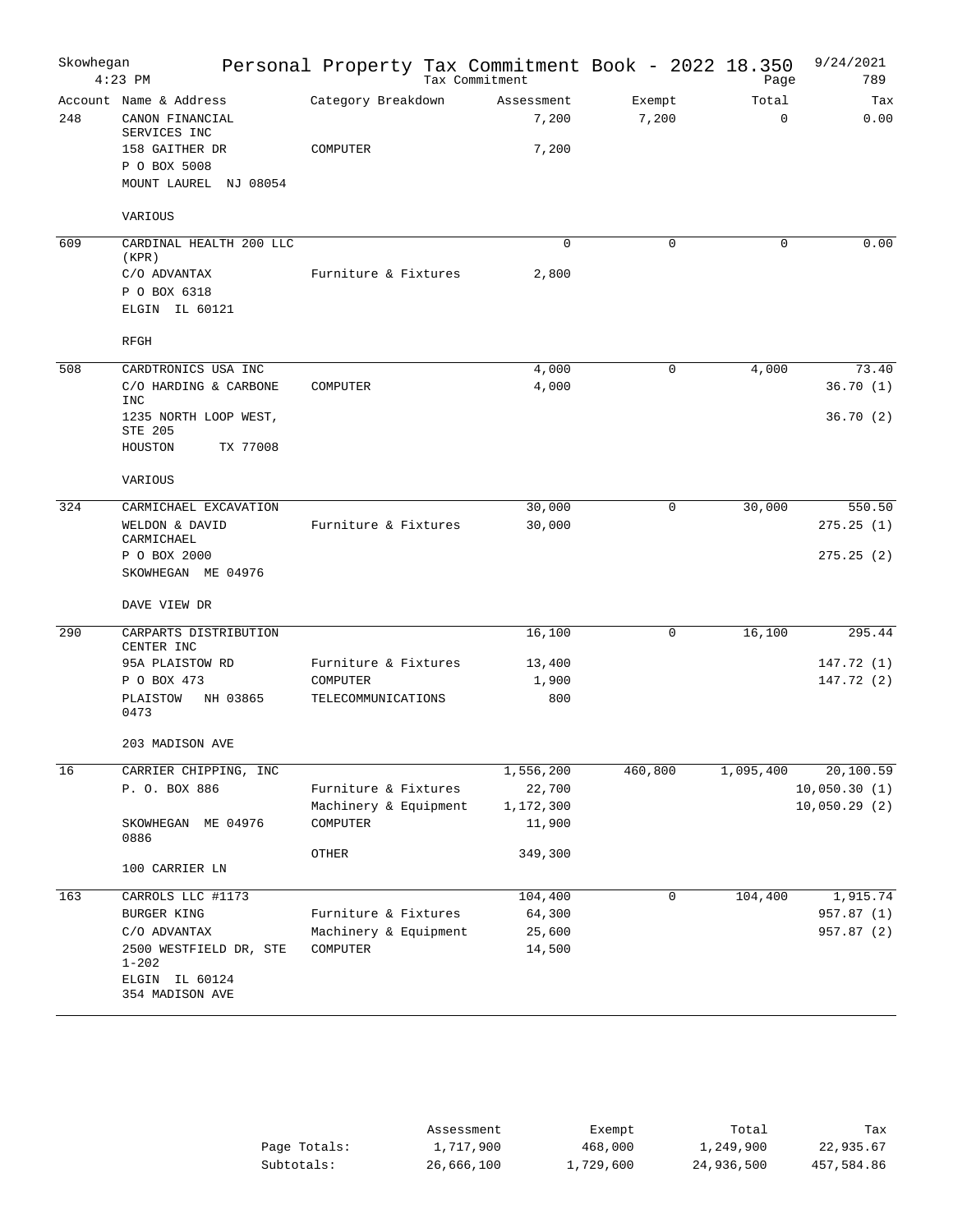| Skowhegan | $4:23$ PM                                                       |          |                                  | Personal Property Tax Commitment Book - 2022 18.350<br>Tax Commitment |                     |             | Page             | 9/24/2021<br>790           |
|-----------|-----------------------------------------------------------------|----------|----------------------------------|-----------------------------------------------------------------------|---------------------|-------------|------------------|----------------------------|
| 608       | Account Name & Address<br>CASCO BAY FOOD &<br><b>BEVERAGE</b>   |          | Category Breakdown               | Assessment<br>43,600                                                  | Exempt<br>22,000    |             | Total<br>21,600  | Tax<br>396.36              |
|           | 9 SARATOGA ST                                                   |          | Furniture & Fixtures<br>COMPUTER | 37,300<br>6,300                                                       |                     |             |                  | 198.18(1)<br>198.18(2)     |
|           | LEWISTON ME 04240                                               |          |                                  |                                                                       |                     |             |                  |                            |
|           | VARIOUS                                                         |          |                                  |                                                                       |                     |             |                  |                            |
| 168       | CATALINA MARKETING                                              |          |                                  | 2,000                                                                 |                     | $\mathbf 0$ | 2,000            | 36.70                      |
|           | P O BOX 829                                                     |          | COMPUTER                         | 2,000                                                                 |                     |             |                  | 18.35(1)<br>18.35(2)       |
|           | COLLEYVILLE TX 76034                                            |          |                                  |                                                                       |                     |             |                  |                            |
|           | VARIOUS                                                         |          |                                  |                                                                       |                     |             |                  |                            |
| 17        | CATERPILLAR FINANCIAL<br><b>SRVCS</b>                           |          |                                  | 1,091,900                                                             | 1,091,900           |             | 0                | 0.00                       |
|           | 2120 WEST END AVENUE<br>ATTN: TAX DEPT<br>NASHVILLE<br>TN 37203 |          | VEHICLE                          | 1,091,900                                                             |                     |             |                  |                            |
|           | 0001                                                            |          |                                  |                                                                       |                     |             |                  |                            |
|           | SAPPI                                                           |          |                                  |                                                                       |                     |             |                  |                            |
| 70        | CCI TRANSPORT LLC<br>P O BOX 886                                |          | Machinery & Equipment            | 515,800<br>13,200                                                     | 283,500             |             | 232,300          | 4,262.71<br>2,131.36(1)    |
|           | SKOWHEGAN ME 04976                                              |          | VEHICLE                          | 502,600                                                               |                     |             |                  | 2,131.35(2)                |
|           | 36 CARRIER LN                                                   |          |                                  |                                                                       |                     |             |                  |                            |
| 448       | CDK GLOBAL LLC                                                  |          |                                  | 4,500                                                                 |                     | $\mathbf 0$ | 4,500            | 82.58                      |
|           | C/O ADVANTAX                                                    |          | COMPUTER                         | 4,500                                                                 |                     |             |                  | 41.29(1)                   |
|           | 2500 WESTFIELD DR, STE<br>$1 - 202$                             |          |                                  |                                                                       |                     |             |                  | 41.29(2)                   |
|           | ELGIN IL 60124                                                  |          |                                  |                                                                       |                     |             |                  |                            |
|           | HEAVY MACHINES                                                  |          |                                  |                                                                       |                     |             |                  |                            |
| 170       | CEDAR RIDGE ASSOCIATES                                          |          |                                  | 249,200                                                               |                     | $\mathbf 0$ | 249,200          | 4,572.82                   |
|           | C/O SANDY RIVER II<br>P O BOX 110                               |          | Furniture & Fixtures<br>COMPUTER | 244,300<br>1,700                                                      |                     |             |                  | 2,286.41(1)<br>2,286.41(2) |
|           | PORTLAND ME 04114                                               |          | TELECOMMUNICATIONS               | 3,200                                                                 |                     |             |                  |                            |
|           |                                                                 |          |                                  |                                                                       |                     |             |                  |                            |
|           | 23 CEDAR RIDGE DR                                               |          |                                  |                                                                       |                     |             |                  |                            |
| 467       | CENTRAL MAINE ARTISTS<br>GALLERY                                |          |                                  | 700                                                                   |                     | $\Omega$    | 700              | 12.85                      |
|           | 72 WEST FRONT ST                                                |          | Furniture & Fixtures             | 700                                                                   |                     |             |                  | 6.43(1)<br>6.42(2)         |
|           | SKOWHEGAN ME 04976                                              |          |                                  |                                                                       |                     |             |                  |                            |
|           | 72 WEST FRONT ST                                                |          |                                  |                                                                       |                     |             |                  |                            |
| 321       | CENTRAL MAINE<br>INDUSTRIAL PAINTING                            |          |                                  | 20,000                                                                |                     | 0           | 20,000           | 367.00                     |
|           | 39 BUGBEE RD                                                    |          | Furniture & Fixtures             | 20,000                                                                |                     |             |                  | 183.50(1)<br>183.50(2)     |
|           | DEXTER                                                          | ME 04930 |                                  |                                                                       |                     |             |                  |                            |
|           | 527 CANAAN RD                                                   |          |                                  |                                                                       |                     |             |                  |                            |
|           |                                                                 |          |                                  |                                                                       |                     |             |                  |                            |
|           |                                                                 |          | Page Totals:                     | Assessment<br>1,927,700                                               | Exempt<br>1,397,400 |             | Total<br>530,300 | Tax<br>9,731.02            |

Subtotals: 28,593,800 3,127,000 25,466,800 467,315.88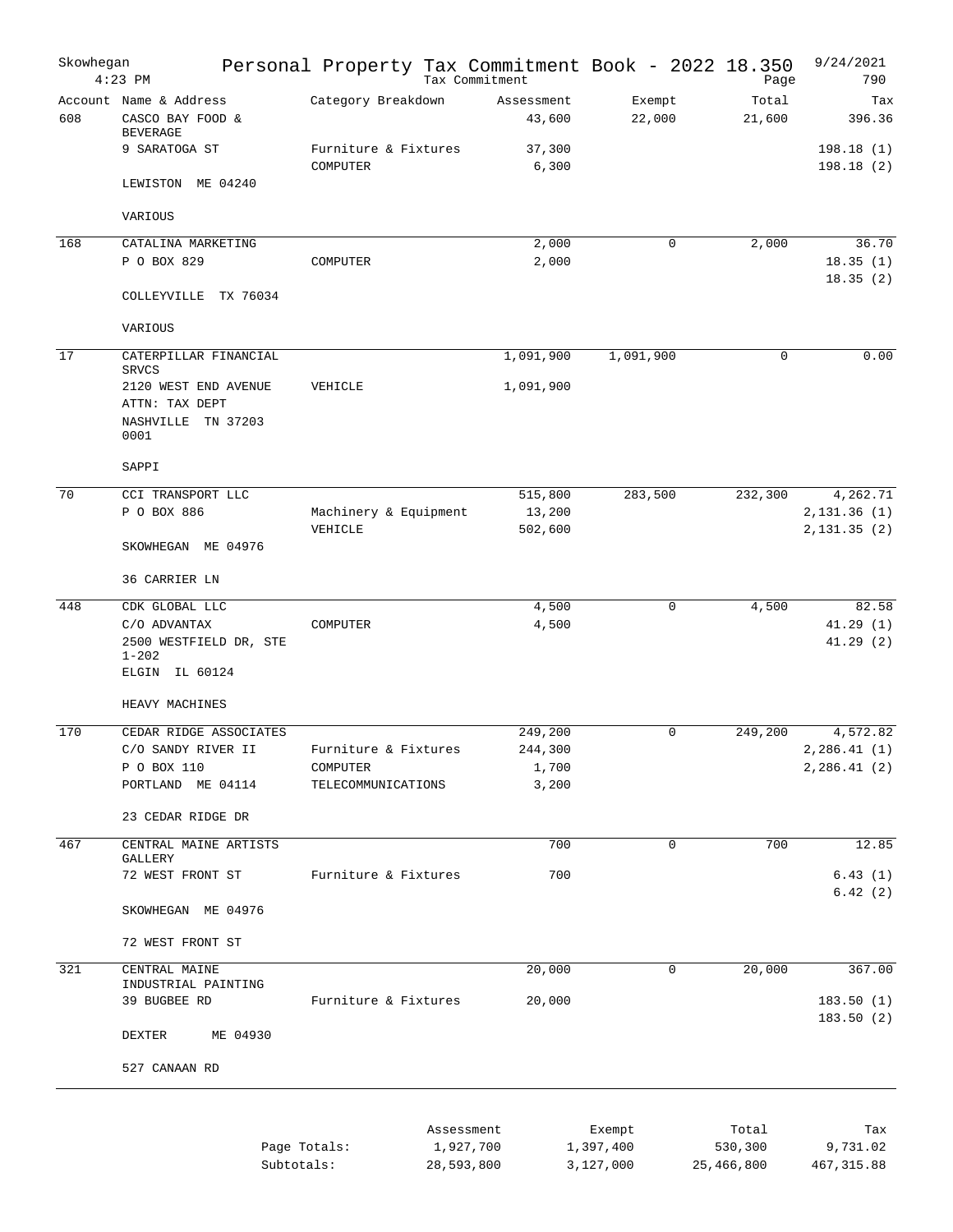| Skowhegan | $4:23$ PM                                                           | Personal Property Tax Commitment Book - 2022 18.350 | Tax Commitment |                       |                       | Page             | 9/24/2021<br>791       |
|-----------|---------------------------------------------------------------------|-----------------------------------------------------|----------------|-----------------------|-----------------------|------------------|------------------------|
| 18        | Account Name & Address<br>CENTRAL MAINE POWER,<br>CO.               | Category Breakdown                                  |                | Assessment<br>948,700 | Exempt<br>$\mathbf 0$ | Total<br>948,700 | Tax<br>17,408.65       |
|           | C/O AVANGRID MGMT CO -<br>LOCAL TAX                                 | Machinery & Equipment                               |                | 948,700               |                       |                  | 8,704.33(1)            |
|           | ONE CITY CENTER - 5TH<br><b>FLOOR</b><br>PORTLAND<br>МE             |                                                     |                |                       |                       |                  | 8,704.32 (2)           |
|           | 04101                                                               |                                                     |                |                       |                       |                  |                        |
|           | 20 INDUSTRIAL PK RD                                                 |                                                     |                |                       |                       |                  |                        |
| 19        | CENTRAL MAINE SEPTIC                                                |                                                     |                | 900                   | $\mathbf 0$           | 900              | 16.52                  |
|           | RICKY TURNER<br>6 FREE ST                                           | Machinery & Equipment                               |                | 900                   |                       |                  | 8.26(1)<br>8.26(2)     |
|           | SKOWHEGAN ME 04976                                                  |                                                     |                |                       |                       |                  |                        |
|           | 6 FREE ST                                                           |                                                     |                |                       |                       |                  |                        |
| 20        | CENTRAL MAINE WREATH                                                |                                                     |                | 4,000                 | $\mathbf 0$           | 4,000            | 73.40                  |
|           | MCCARTHY, AMBROSE G.<br>JR.                                         | Machinery & Equipment                               |                | 3,800                 |                       |                  | 36.70(1)               |
|           | 228 NORTH AVE<br>SKOWHEGAN ME 04976                                 | COMPUTER                                            |                | 200                   |                       |                  | 36.70(2)               |
|           | 228 NORTH AVE                                                       |                                                     |                |                       |                       |                  |                        |
| 5         | CHEP USA                                                            |                                                     |                | 6,700                 | 6,700                 | $\mathbf 0$      | 0.00                   |
|           | C/O MARVIN F POER & CO<br>5897 WINDWARD PARKWAY<br>ALPHARETTA<br>GA | Furniture & Fixtures                                |                | 6,700                 |                       |                  |                        |
|           | 30005<br>VARIOUS                                                    |                                                     |                |                       |                       |                  |                        |
| 497       | CHESTNUT STREET                                                     |                                                     |                | 5,000                 | $\mathbf 0$           | 5,000            | 91.75                  |
|           | AUTOMOTIVE LLC<br>C/O SHANE L WILLIAMSON                            | Furniture & Fixtures                                |                | 5,000                 |                       |                  | 45.88(1)               |
|           | 8 DR MANN RD<br>SKOWHEGAN ME 04976                                  |                                                     |                |                       |                       |                  | 45.87(2)               |
|           | 8 DR MANN RD                                                        |                                                     |                |                       |                       |                  |                        |
| 644       | CHG - MERIDIAN USA CORP                                             |                                                     |                | 200                   | 200                   | $\mathbf 0$      | 0.00                   |
|           | 7303 SE LAKE RD                                                     | TELECOMMUNICATIONS                                  |                | 200                   |                       |                  |                        |
|           | PORTLAND OR 97267                                                   |                                                     |                |                       |                       |                  |                        |
|           | 1329 WATERVILLE RD                                                  |                                                     |                |                       |                       |                  |                        |
| 653       | CIGARET SHOPPER                                                     |                                                     |                | 19,500                | 0                     | 19,500           | 357.83                 |
|           | 338 MADISON AVE, STE 4                                              | Furniture & Fixtures<br>COMPUTER                    |                | 16,000<br>3,500       |                       |                  | 178.92(1)<br>178.91(2) |
|           | SKOWHEGAN ME 04976                                                  |                                                     |                |                       |                       |                  |                        |
|           | 338 MADISON AVE                                                     |                                                     |                |                       |                       |                  |                        |
|           |                                                                     |                                                     |                |                       |                       |                  |                        |

|              | Assessment | Exempt    | Total      | Tax        |
|--------------|------------|-----------|------------|------------|
| Page Totals: | 985,000    | 6,900     | 978,100    | 17,948.15  |
| Subtotals:   | 29,578,800 | 3,133,900 | 26,444,900 | 485,264.03 |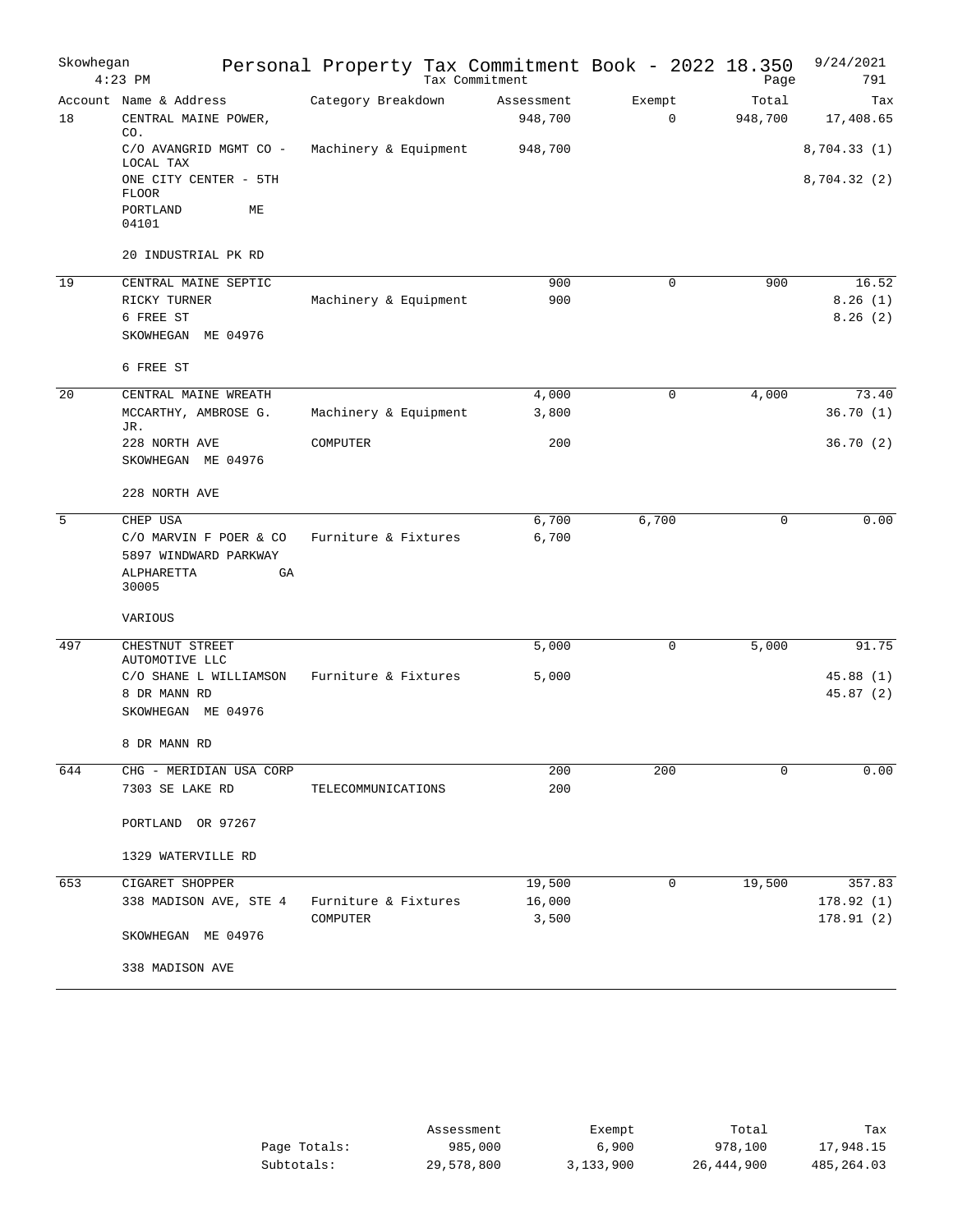| Skowhegan       | $4:23$ PM                                               | Personal Property Tax Commitment Book - 2022 18.350 |            | Tax Commitment      |                       | Page             | 9/24/2021<br>792       |
|-----------------|---------------------------------------------------------|-----------------------------------------------------|------------|---------------------|-----------------------|------------------|------------------------|
| 418             | Account Name & Address<br>CISCO SYSTEMS CAPITAL<br>CORP | Category Breakdown                                  |            | Assessment<br>4,700 | Exempt<br>$\mathbf 0$ | Total<br>4,700   | Tax<br>86.25           |
|                 | C/O PROPERTY TAX<br>ALLIANCE INC                        | COMPUTER                                            |            | 4,700               |                       |                  | 43.13(1)               |
|                 | P O BOX 311746<br>NEW BRAUNFELS TX 78131                |                                                     |            |                     |                       |                  | 43.12 (2)              |
|                 | VARIOUS                                                 |                                                     |            |                     |                       |                  |                        |
| 475             | CIT BANK NA                                             |                                                     |            | 52,300              | 33,500                | 18,800           | 344.98                 |
|                 | C/O RYAN PTS<br>P O BOX 460709<br>HOUSTON TX 77056 9713 | COMPUTER                                            |            | 52,300              |                       |                  | 172.49(1)<br>172.49(2) |
|                 | VARIOUS                                                 |                                                     |            |                     |                       |                  |                        |
| 178             | CITIZENS BANK, NATIONAL                                 |                                                     |            | 400                 | $\mathbf 0$           | 400              | 7.34                   |
|                 | ASSOC.<br>ONE CITIZENS BANK WAY,                        | Furniture & Fixtures                                |            | 400                 |                       |                  | 3.67(1)                |
|                 | JCCL30                                                  |                                                     |            |                     |                       |                  | 3.67(2)                |
|                 | RI 02919<br>JOHNSTON                                    |                                                     |            |                     |                       |                  |                        |
|                 | 65 MADISON AVE - CF                                     |                                                     |            |                     |                       |                  |                        |
| 614             | CIVIL ARMS INC                                          |                                                     |            | 95,600              | $\Omega$              | 95,600           | 1,754.26               |
|                 | 80 SOUTHGATE PARKWAY                                    | Furniture & Fixtures                                |            | 1,400               |                       |                  | 877.13(1)              |
|                 | ME 04976<br>SKOWHEGAN                                   | Machinery & Equipment<br>COMPUTER                   |            | 27,900<br>49,400    |                       |                  | 877.13(2)              |
|                 |                                                         | OTHER                                               |            | 16,900              |                       |                  |                        |
|                 | 80 SOUTHGATE PKWY                                       |                                                     |            |                     |                       |                  |                        |
| 618             | COCA-COLA BEVERAGES<br>NORTHEAST INC                    |                                                     |            | 82,500              | $\Omega$              | 82,500           | 1,513.88               |
|                 | ATTN: PROPERTY TAX DEPT Machinery & Equipment           |                                                     |            | 82,500              |                       |                  | 756.94(1)              |
|                 | P O BOX 1827<br>BRANDON FL 33509                        |                                                     |            |                     |                       |                  | 756.94(2)              |
|                 | VARIOUS                                                 |                                                     |            |                     |                       |                  |                        |
| 425             | COINSTAR ASSET HOLDINGS<br><b>LLC</b>                   |                                                     |            | 10,800              | $\mathbf 0$           | 10,800           | 198.18                 |
|                 | C/O ALTUS GROUP US INC                                  | Machinery & Equipment                               |            | 9,700               |                       |                  | 99.09(1)               |
|                 | P O BOX 72210                                           | COMPUTER                                            |            | 1,100               |                       |                  | 99.09(2)               |
|                 | AZ 85050<br>PHOENIX                                     |                                                     |            |                     |                       |                  |                        |
|                 | VARIOUS                                                 |                                                     |            |                     |                       |                  |                        |
| $\overline{22}$ | COLD BROOK AUTO INC                                     |                                                     |            | 30,000              | $\mathbf 0$           | 30,000           | 550.50                 |
|                 | 337 MADISON AVE                                         | Furniture & Fixtures                                |            | 6,100               |                       |                  | 275.25(1)              |
|                 | SKOWHEGAN ME 04976                                      | Machinery & Equipment<br>COMPUTER                   |            | 6,800<br>800        |                       |                  | 275.25(2)              |
|                 |                                                         | TELECOMMUNICATIONS                                  |            | 100                 |                       |                  |                        |
|                 | 337 MADISON AVE                                         |                                                     |            |                     |                       |                  |                        |
| 501             | COLLISION PLUS2 INC                                     |                                                     |            | 13,600              | $\mathbf 0$           | 13,600           | 249.56                 |
|                 | 3 MERITHEW DR                                           | Furniture & Fixtures                                |            | 300                 |                       |                  | 124.78(1)              |
|                 | SKOWHEGAN ME 04976                                      | Machinery & Equipment<br>COMPUTER                   |            | 13,200<br>100       |                       |                  | 124.78(2)              |
|                 | 3 MERITHEW DR                                           |                                                     |            |                     |                       |                  |                        |
|                 |                                                         |                                                     |            |                     |                       |                  |                        |
|                 |                                                         |                                                     |            |                     |                       |                  |                        |
|                 |                                                         | Page Totals:                                        | Assessment | 289,900             | Exempt<br>33,500      | Total<br>256,400 | Tax<br>4,704.95        |
|                 | Subtotals:                                              |                                                     | 29,868,700 |                     | 3,167,400             | 26,701,300       | 489,968.98             |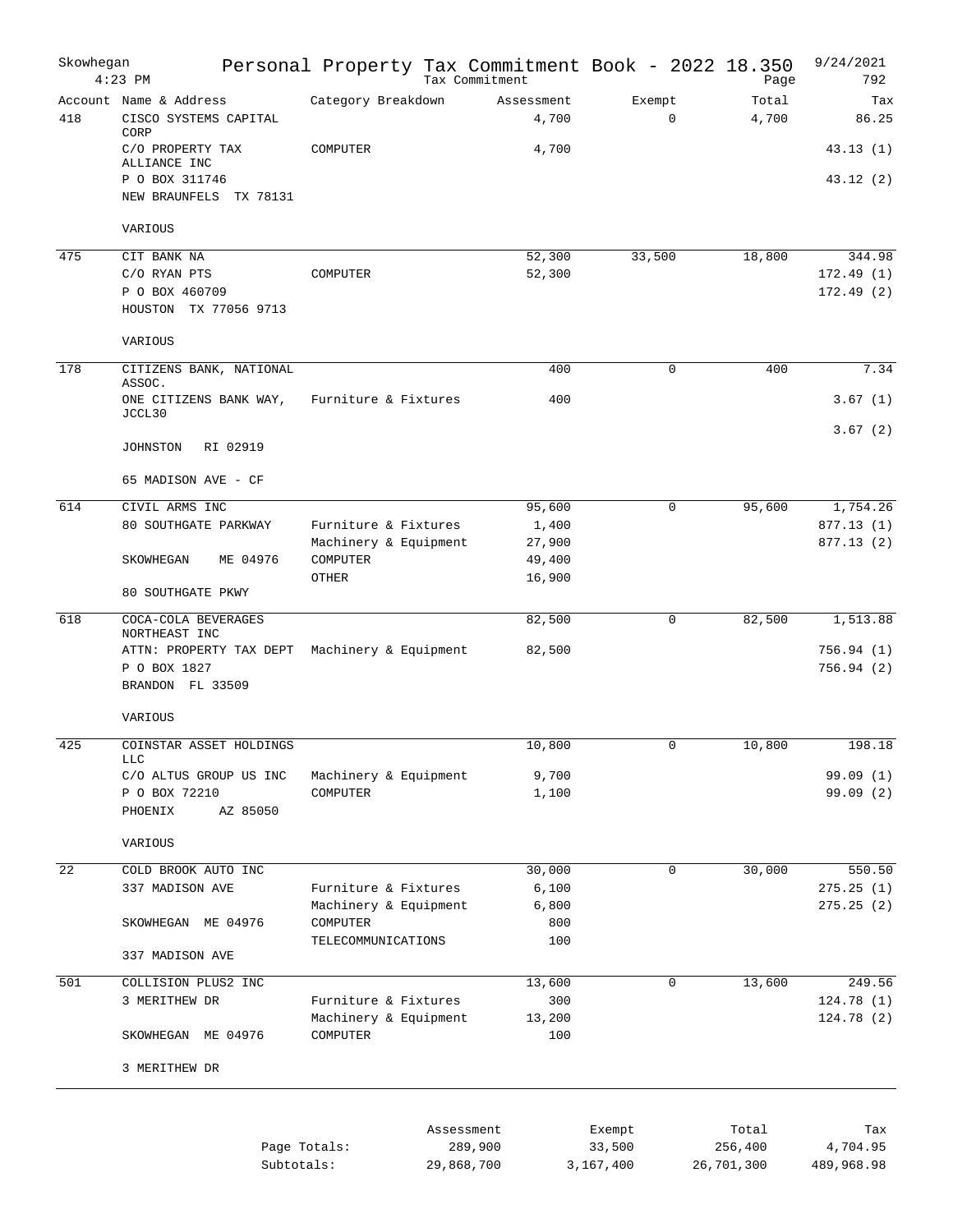| Skowhegan | $4:23$ PM                                                                                                                 | Personal Property Tax Commitment Book - 2022 18.350    | Tax Commitment                      |                       | Page            | 9/24/2021<br>793                       |
|-----------|---------------------------------------------------------------------------------------------------------------------------|--------------------------------------------------------|-------------------------------------|-----------------------|-----------------|----------------------------------------|
| 75        | Account Name & Address<br>COMMUNITY CELLULAR<br>292 RIVER RD                                                              | Category Breakdown<br>Furniture & Fixtures<br>COMPUTER | Assessment<br>4,900<br>4,200<br>700 | Exempt<br>$\mathbf 0$ | Total<br>4,900  | Tax<br>89.92<br>44.96 (1)<br>44.96 (2) |
|           | BUCKSPORT ME 04416<br>381 MADISON AVE                                                                                     |                                                        |                                     |                       |                 |                                        |
| 183       | COMMUNITY<br>REHABILITATION SRVCS<br>776 RIVERSIDE DR<br>ATTN: FINANCE<br><b>AUGUSTA</b><br>ME 04330                      | Furniture & Fixtures<br>COMPUTER                       | 8,500<br>8,000<br>500               | $\mathbf 0$           | 8,500           | 155.98<br>77.99(1)<br>77.99(2)         |
|           | 209 NORTH AVE, SUITE 1                                                                                                    |                                                        |                                     |                       |                 |                                        |
| 184       | COMPUTER IMPROVEMENTS<br>MARK LEBLANC<br>101 WATER ST, STE 2<br>SKOWHEGAN ME 04976                                        | Furniture & Fixtures<br>COMPUTER<br>TELECOMMUNICATIONS | 1,900<br>1,100<br>700<br>100        | 0                     | 1,900           | 34.87<br>17.44(1)<br>17.43(2)          |
| 504       | 101 WATER ST, STE 2<br>CONSOLIDATED COMM OF                                                                               |                                                        | 7,100                               | $\mathbf 0$           | 7,100           | 130.29                                 |
|           | NNE CO LLC<br>770 ELM ST, 2ND FLOOR<br>MANCHESTER NH 03101                                                                | COMPUTER                                               | 7,100                               |                       |                 | 65.15(1)<br>65.14(2)                   |
|           | VARIOUS                                                                                                                   |                                                        |                                     |                       |                 |                                        |
| 188       | COUNTRY VIEW HOUSING<br>ASSOC. LP<br>C/O CBC REALTY MGMT<br>P O BOX 2506<br><b>AUGUSTA</b><br>ME 04338                    | Furniture & Fixtures                                   | 18,600<br>18,600                    | 17,100                | 1,500           | 27.53<br>13.77(1)<br>13.76(2)          |
| 631       | DARTMOUTH ST<br>CROOKED FACE CREAMERY<br>AMY ROWBOTTOM<br>P O BOX 1134<br>ME 04976<br>SKOWHEGAN                           | Machinery & Equipment                                  | 33,200<br>33,200                    | $\mathbf 0$           | 33,200          | 609.22<br>304.61(1)<br>304.61(2)       |
|           | HIGH STREET                                                                                                               |                                                        |                                     |                       |                 |                                        |
| 498       | CSC SERVICEWORKS INC<br>C/O RYAN TAX COMPLIANCE<br>SERVICES L<br>P O BOX 460049<br>HOUSTON TX 77056                       | Machinery & Equipment                                  | 9,800<br>9,800                      | 400                   | 9,400           | 172.49<br>86.25(1)<br>86.24(2)         |
|           | VARIOUS                                                                                                                   |                                                        |                                     |                       |                 |                                        |
| 627       | CSI LEASING INC<br>ATTN: PROPERTY TAX DEPT<br>9990 OLD OLIVE ST RD,<br>#101<br>ST LOUIS MO 63141 5904<br>GENUINE PARTS CO | COMPUTER                                               | 400<br>400                          | $\mathbf 0$           | 400             | 7.34<br>3.67(1)<br>3.67(2)             |
|           |                                                                                                                           | Assessment<br>Page Totals:                             | 84,400                              | Exempt<br>17,500      | Total<br>66,900 | Tax<br>1,227.64                        |

|              | --------------------- |           | --------   | -------    |
|--------------|-----------------------|-----------|------------|------------|
| Page Totals: | 84,400                | 17,500    | 66,900     | 1,227.64   |
| Subtotals:   | 29,953,100            | 3,184,900 | 26,768,200 | 491,196.62 |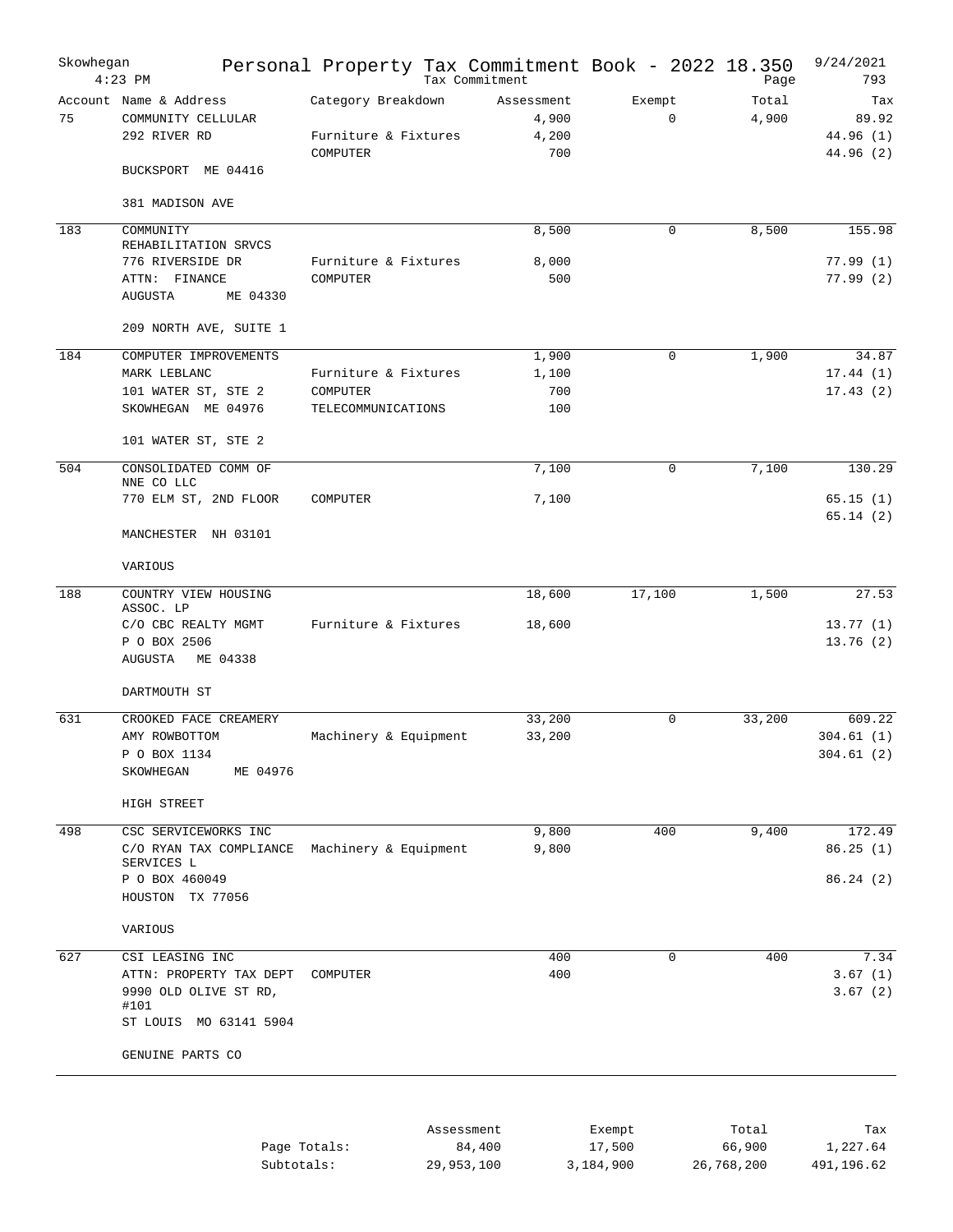| Skowhegan | $4:23$ PM                                                                             | Personal Property Tax Commitment Book - 2022 18.350                             |            | Tax Commitment                                     |                       | Page             | 9/24/2021<br>794                              |
|-----------|---------------------------------------------------------------------------------------|---------------------------------------------------------------------------------|------------|----------------------------------------------------|-----------------------|------------------|-----------------------------------------------|
| 190       | Account Name & Address<br>CUMBERLAND FARMS<br>165 FLANDERS RD<br>WESTBOROUGH MA 01581 | Category Breakdown<br>Furniture & Fixtures<br>Machinery & Equipment<br>COMPUTER |            | Assessment<br>186,200<br>178,000<br>3,100<br>5,100 | Exempt<br>$\mathbf 0$ | Total<br>186,200 | Tax<br>3,416.77<br>1,708.39(1)<br>1,708.38(2) |
|           | 65 MADISON AVE                                                                        |                                                                                 |            |                                                    |                       |                  |                                               |
| 520       | CUNLIFFE, WHITNEY                                                                     |                                                                                 |            | 12,900                                             | 12,900                | $\mathbf 0$      | 0.00                                          |
|           | 9 WALTON CT<br>SKOWHEGAN ME 04976                                                     | Furniture & Fixtures<br>VEHICLE                                                 |            | 5,900<br>7,000                                     |                       |                  |                                               |
|           | 9 WALTON CT                                                                           |                                                                                 |            |                                                    |                       |                  |                                               |
| 563       | <b>CUSTOM STRUCTURES</b>                                                              |                                                                                 |            | 4,000                                              | $\mathbf 0$           | 4,000            | 73.40                                         |
|           | NATHAN SHERBURNE<br>9 LAWTON ST<br>SKOWHEGAN ME 04976                                 | Furniture & Fixtures                                                            |            | 4,000                                              |                       |                  | 36.70(1)<br>36.70(2)                          |
|           | 9 LAWTON ST                                                                           |                                                                                 |            |                                                    |                       |                  |                                               |
| 552       | D & M AUTO                                                                            |                                                                                 |            | 1,000                                              | $\mathbf 0$           | 1,000            | 18.35                                         |
|           | MICHAEL & DONNA FOLSOM<br>734 CANAAN RD<br>SKOWHEGAN ME 04976                         | Furniture & Fixtures                                                            |            | 1,000                                              |                       |                  | 9.18(1)<br>9.17(2)                            |
|           | 734 CANAAN RD                                                                         |                                                                                 |            |                                                    |                       |                  |                                               |
| 488       | DAMONS QUICK STOP                                                                     |                                                                                 |            | 75,000                                             | $\mathbf 0$           | 75,000           | 1,376.25                                      |
|           | 191 MADISON AVE                                                                       | Furniture & Fixtures                                                            |            | 75,000                                             |                       |                  | 688.13(1)<br>688.12 (2)                       |
|           | SKOWHEGAN ME 04976                                                                    |                                                                                 |            |                                                    |                       |                  |                                               |
|           | 191 MADISON AVE                                                                       |                                                                                 |            |                                                    |                       |                  |                                               |
| 193       | DAN & SCOTTS CREMATION<br>& FUNRL                                                     |                                                                                 |            | 5,000                                              | $\mathbf 0$           | 5,000            | 91.75                                         |
|           | DAN & SCOTT ADAMS                                                                     | Furniture & Fixtures                                                            |            | 900                                                |                       |                  | 45.88(1)                                      |
|           | 445 WATERVILLE RD<br>SKOWHEGAN ME 04976                                               | COMPUTER                                                                        |            | 100                                                |                       |                  | 45.87(2)                                      |
|           | 445 WATERVILLE RD                                                                     |                                                                                 |            |                                                    |                       |                  |                                               |
| 477       | DE LAGE LANDEN<br>FINANCIAL SRVCS INC                                                 |                                                                                 |            | 174,500                                            | 171,800               | 2,700            | 49.55                                         |
|           | 1111 OLD EAGLE SCHOOL<br><b>RD</b>                                                    | COMPUTER                                                                        |            | 174,500                                            |                       |                  | 24.78(1)                                      |
|           | ATTN: TAX DEPT<br>WAYNE PA 19087                                                      |                                                                                 |            |                                                    |                       |                  | 24.77 (2)                                     |
|           | VARIOUS LOCATIONS                                                                     |                                                                                 |            |                                                    |                       |                  |                                               |
| 121       | DEAD RIVER CO - BULK<br>PLANT                                                         |                                                                                 |            | 69,100                                             | 32,700                | 36,400           | 667.94                                        |
|           | 82 RUNNING HILL RD, STE Machinery & Equipment<br>400                                  |                                                                                 |            | 69,100                                             |                       |                  | 333.97(1)                                     |
|           | SOUTH PORTLAND<br>ME<br>04106                                                         |                                                                                 |            |                                                    |                       |                  | 333.97 (2)                                    |
|           | 469 WATERVILLE RD                                                                     |                                                                                 |            |                                                    |                       |                  |                                               |
|           |                                                                                       |                                                                                 |            |                                                    |                       |                  |                                               |
|           |                                                                                       | Page Totals:                                                                    | Assessment | 527,700                                            | Exempt<br>217,400     | Total<br>310,300 | Tax<br>5,694.01                               |

30,480,800

3,402,300 27,078,500 496,890.63

Subtotals: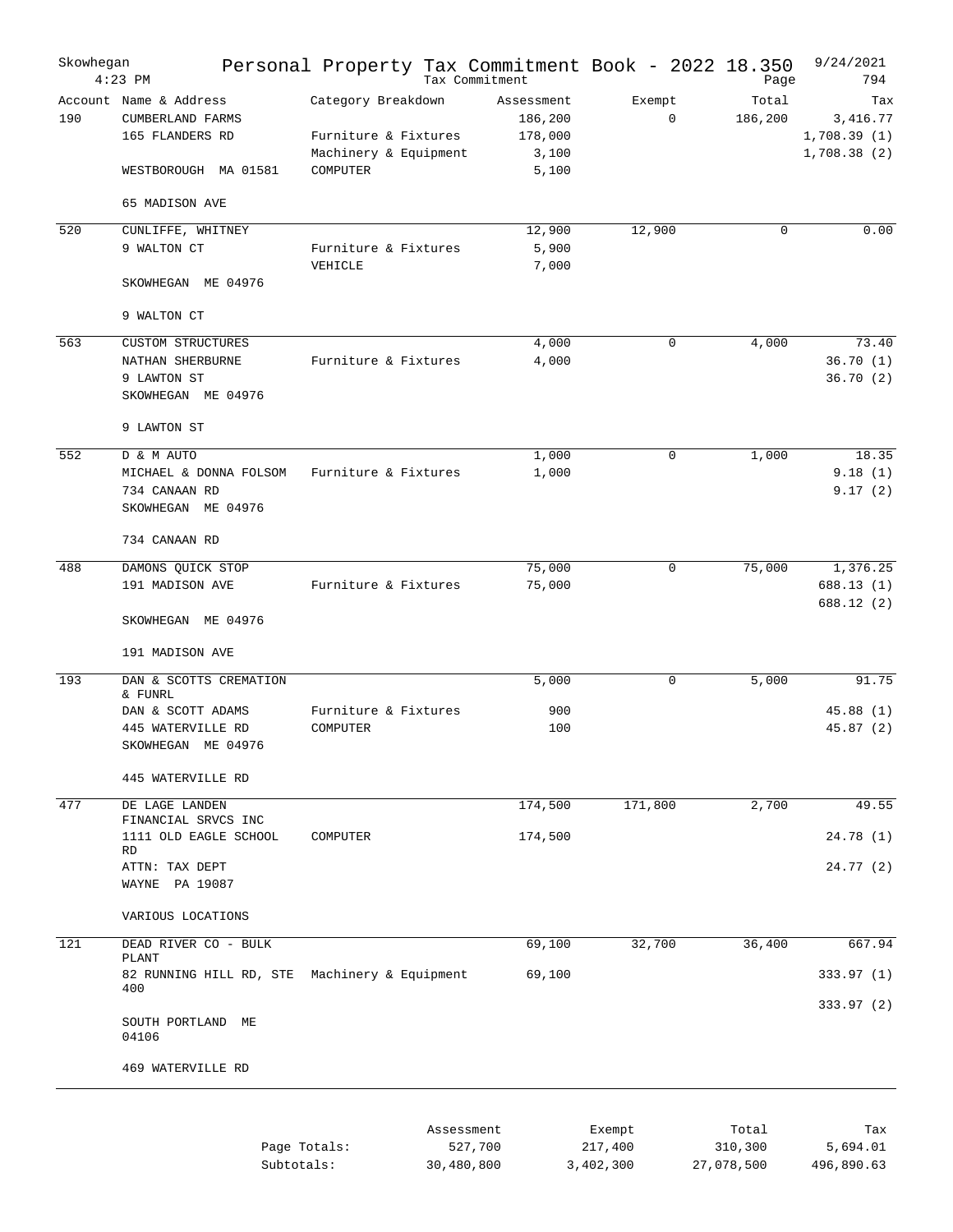| Skowhegan | $4:23$ PM                                                                                  | Personal Property Tax Commitment Book - 2022 18.350    | Tax Commitment                  |                  | Page             | 9/24/2021<br>795                     |
|-----------|--------------------------------------------------------------------------------------------|--------------------------------------------------------|---------------------------------|------------------|------------------|--------------------------------------|
| 349       | Account Name & Address<br>DEAD RIVER COMPANY<br>82 RUNNING HILL RD, STE<br>400             | Category Breakdown<br>Furniture & Fixtures             | Assessment<br>137,200<br>13,100 | Exempt<br>34,400 | Total<br>102,800 | Tax<br>1,886.38<br>943.19 (1)        |
|           | SOUTH PORTLAND ME<br>04106                                                                 | Machinery & Equipment<br>COMPUTER                      | 121,800<br>1,500                |                  |                  | 943.19(2)                            |
|           | 85 WATERVILLE RD                                                                           | TELECOMMUNICATIONS                                     | 800                             |                  |                  |                                      |
| 62        | DELL EQUIPMENT FUNDING<br>LP                                                               |                                                        | 179,800                         | $\mathbf 0$      | 179,800          | 3,299.33                             |
|           | ATTN: PROPERTY TAX DEPT<br>ONE DELL WAY RR1-35<br>ROUND ROCK TX 78682                      | COMPUTER                                               | 179,800                         |                  |                  | 1,649.67(1)<br>1,649.66(2)           |
|           | VARIOUS                                                                                    |                                                        |                                 |                  |                  |                                      |
| 167       | DESIGNS CONCEPT SALON<br>4 WINTER ST                                                       | Furniture & Fixtures                                   | 3,000<br>3,000                  | $\Omega$         | 3,000            | 55.05<br>27.53(1)<br>27.52(2)        |
|           | SKOWHEGAN ME 04976<br>4 WINTER ST                                                          |                                                        |                                 |                  |                  |                                      |
| 198       | DIALYSIS CLINIC INC                                                                        |                                                        | 249,200                         | 1,500            | 247,700          | 4,545.30                             |
|           | CORP OFFICE<br>1633 CHURCH ST, STE 500<br>NASHVILLE TN 37203                               | Furniture & Fixtures<br>COMPUTER<br>TELECOMMUNICATIONS | 231,400<br>16,500<br>1,300      |                  |                  | $2, 272.65$ (1)<br>2, 272.65 (2)     |
|           | 27 RESEARCH DR                                                                             |                                                        |                                 |                  |                  |                                      |
| 28        | DIONNE & SON BUILDERS                                                                      |                                                        | 10,700                          | 600              | 10,100           | 185.34                               |
|           | DIONNE, STEPHEN<br>96 BLUE HERON LN<br>SKOWHEGAN ME 04976                                  | Furniture & Fixtures<br>Machinery & Equipment          | 300<br>10,400                   |                  |                  | 92.67(1)<br>92.67(2)                 |
|           | 96 BLUE HERON LN                                                                           |                                                        |                                 |                  |                  |                                      |
| 29        | DIRECTV LLC<br>ATTN: PROPERTY TAX DEPT<br>1010 PINE, 9E-L-01<br>ST LOUIS<br>MO 63101       | COMPUTER                                               | 43,200<br>43,200                | $\Omega$         | 43,200           | 792.72<br>396.36(1)<br>396.36 (2)    |
|           | VARIOUS LOCATIONS                                                                          |                                                        |                                 |                  |                  |                                      |
| 31        | DISH NETWORK LLC<br>P O BOX 6623                                                           | COMPUTER                                               | 33,100<br>33,100                | 0                | 33,100           | 607.39<br>303.70 (1)<br>303.69(2)    |
|           | ENGLEWOOD CO 80155                                                                         |                                                        |                                 |                  |                  |                                      |
|           | VARIOUS LOCATIONS                                                                          |                                                        |                                 |                  |                  |                                      |
| 456       | DOLLAR TREE STORES INC<br>C/O RYAN LLC<br>P O BOX 460389, DEPT<br>#120<br>HOUSTON TX 77056 | Furniture & Fixtures<br>COMPUTER                       | 73,500<br>67,700<br>5,800       | 0                | 73,500           | 1,348.73<br>674.37 (1)<br>674.36 (2) |
|           | 381 MADISON AVE, STE 28                                                                    |                                                        |                                 |                  |                  |                                      |
|           |                                                                                            |                                                        |                                 |                  |                  |                                      |

|              | Assessment | Exempt    | Total      | Tax        |
|--------------|------------|-----------|------------|------------|
| Page Totals: | 729,700    | 36,500    | 693,200    | 12,720.24  |
| Subtotals:   | 31,210,500 | 3,438,800 | 27,771,700 | 509,610.87 |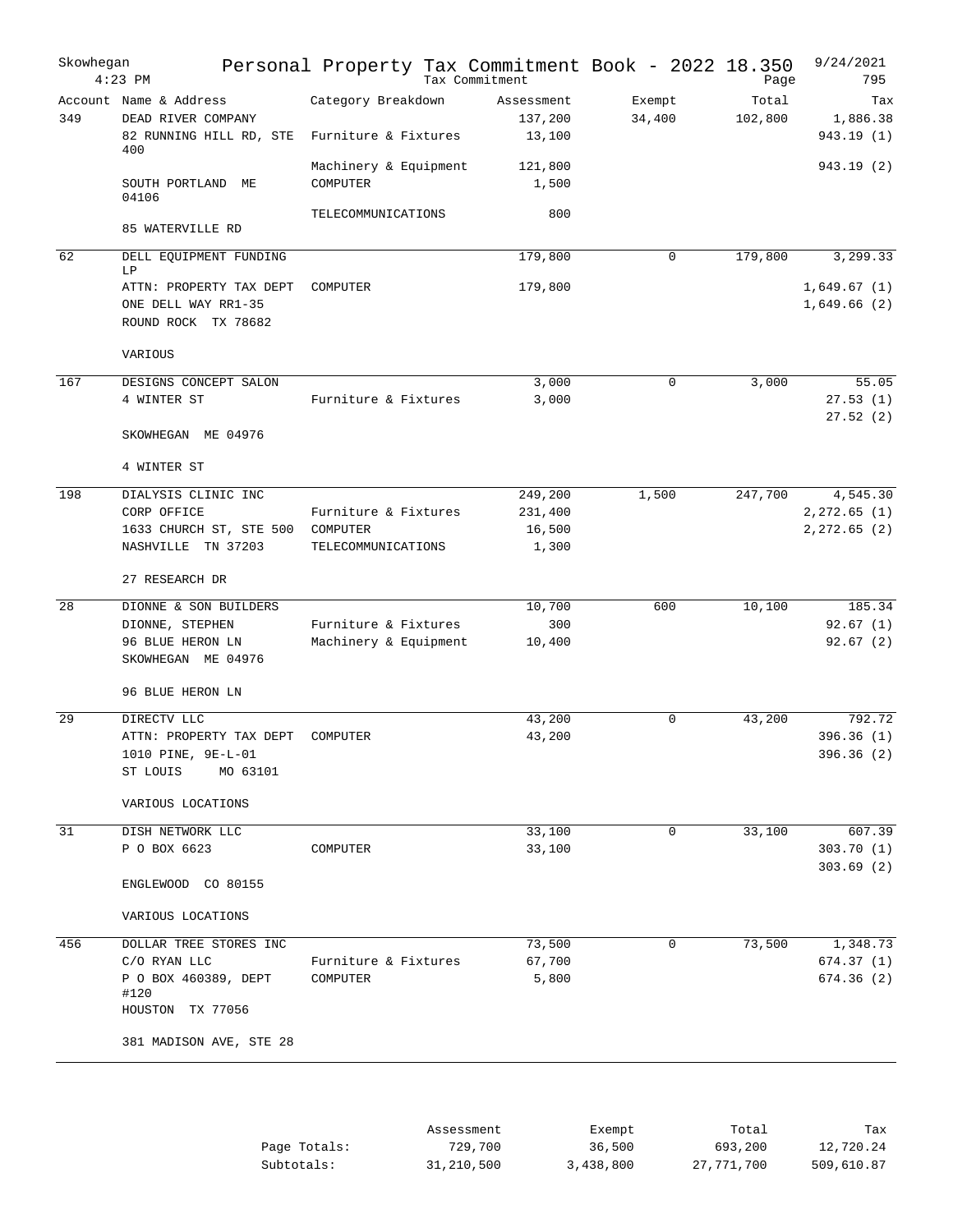| Skowhegan | $4:23$ PM                                                             |                                             | Tax Commitment |                              | Personal Property Tax Commitment Book - 2022 18.350 | Page           | 9/24/2021<br>796                     |
|-----------|-----------------------------------------------------------------------|---------------------------------------------|----------------|------------------------------|-----------------------------------------------------|----------------|--------------------------------------|
| 30        | Account Name & Address<br>DOSTIE FARM MAPLE SYRUP<br>68 MIDDLE RD     | Category Breakdown<br>Machinery & Equipment |                | Assessment<br>4,100<br>4,100 | Exempt<br>$\mathbf 0$                               | Total<br>4,100 | Tax<br>75.24<br>37.62(1)<br>37.62(2) |
|           | ME 04937<br>FAIRFIELD                                                 |                                             |                |                              |                                                     |                |                                      |
|           | 161 BACK RD                                                           |                                             |                |                              |                                                     |                |                                      |
| 666       | DREYER'S GRAND ICE<br>CREAM                                           |                                             |                | 400                          | 0                                                   | 400            | 7.34                                 |
|           | C/O RYAN LLC<br>P O BOX 4900, DEPT 660<br>SCOTTSDALE AZ<br>85261-4900 | Machinery & Equipment                       |                | 400                          |                                                     |                | 3.67(1)<br>3.67(2)                   |
|           | 374 MADISON AVE                                                       |                                             |                |                              |                                                     |                |                                      |
| 228       | DS SERVICES OF AMERICA<br><b>INC</b>                                  |                                             |                | 3,500                        | $\mathbf 0$                                         | 3,500          | 64.23                                |
|           | PRIMO WATER NORTH<br>AMERICA                                          | Machinery & Equipment                       |                | 3,500                        |                                                     |                | 32.12(1)                             |
|           | 2300 WINDY RIDGE PKWY<br>SE                                           |                                             |                |                              |                                                     |                | 32.11(2)                             |
|           | SUITE 500N<br>ATLANTA GA 30339-8577<br>VARIOUS                        |                                             |                |                              |                                                     |                |                                      |
| 32        | EATON MOUNTAIN INC                                                    |                                             |                | 12,700                       | $\mathbf 0$                                         | 12,700         | 233.05                               |
|           | C/O CRCS<br>48 SOUTH FACTORY ST<br>SKOWHEGAN ME 04976                 | Furniture & Fixtures                        |                | 12,700                       |                                                     |                | 116.53(1)<br>116.52(2)               |
|           | 89 LAMBERT RD                                                         |                                             |                |                              |                                                     |                |                                      |
| 100       | ECI SERVICES OF MAINE<br><b>INC</b>                                   |                                             |                | 43,600                       | 21,200                                              | 22,400         | 411.04                               |
|           | SERVICE CORP &<br>SUBSIDIARIES                                        | Furniture & Fixtures                        |                | 22,400                       |                                                     |                | 205.52(1)                            |
|           | P O BOX 130548 - PROP<br>TAX 9TH FLR                                  | Machinery & Equipment                       |                | 11,100                       |                                                     |                | 205.52(2)                            |
|           | HOUSTON TX 77219                                                      | COMPUTER                                    |                | 9,300                        |                                                     |                |                                      |
|           | 183 MADISON AVE-#1627                                                 | TELECOMMUNICATIONS                          |                | 800                          |                                                     |                |                                      |
| 668       | ECOATM LLC                                                            |                                             |                | 21,100                       | $\mathbf 0$                                         | 21,100         |                                      |
|           | 10121 BARNES CANYON RD                                                | COMPUTER                                    |                | 21,100                       |                                                     |                | 387.19<br>193.60(1)<br>193.59(2)     |
|           | CA 92121<br>SANDIEGO                                                  |                                             |                |                              |                                                     |                |                                      |
|           | 60 FAIRGROUNDS MKT PL                                                 |                                             |                |                              |                                                     |                |                                      |
| 159       | ENTERPRISE RENT-A-CAR<br>CO OF BOSTON                                 |                                             |                | 9,500                        | 0                                                   | 9,500          | 174.33                               |
|           | 10 NAVIGATOR RD                                                       | Furniture & Fixtures                        |                | 7,300                        |                                                     |                | 87.17(1)                             |
|           |                                                                       | Machinery & Equipment                       |                | 600                          |                                                     |                | 87.16(2)                             |
|           | LONDONDERRY NH 03053                                                  | COMPUTER                                    |                | 1,600                        |                                                     |                |                                      |
|           | 198 MADISON AVE                                                       |                                             |                |                              |                                                     |                |                                      |

|              | Assessment | Exempt    | Total      | Tax        |
|--------------|------------|-----------|------------|------------|
| Page Totals: | 94,900     | 21,200    | 73,700     | 1,352.42   |
| Subtotals:   | 31,305,400 | 3,460,000 | 27,845,400 | 510,963.29 |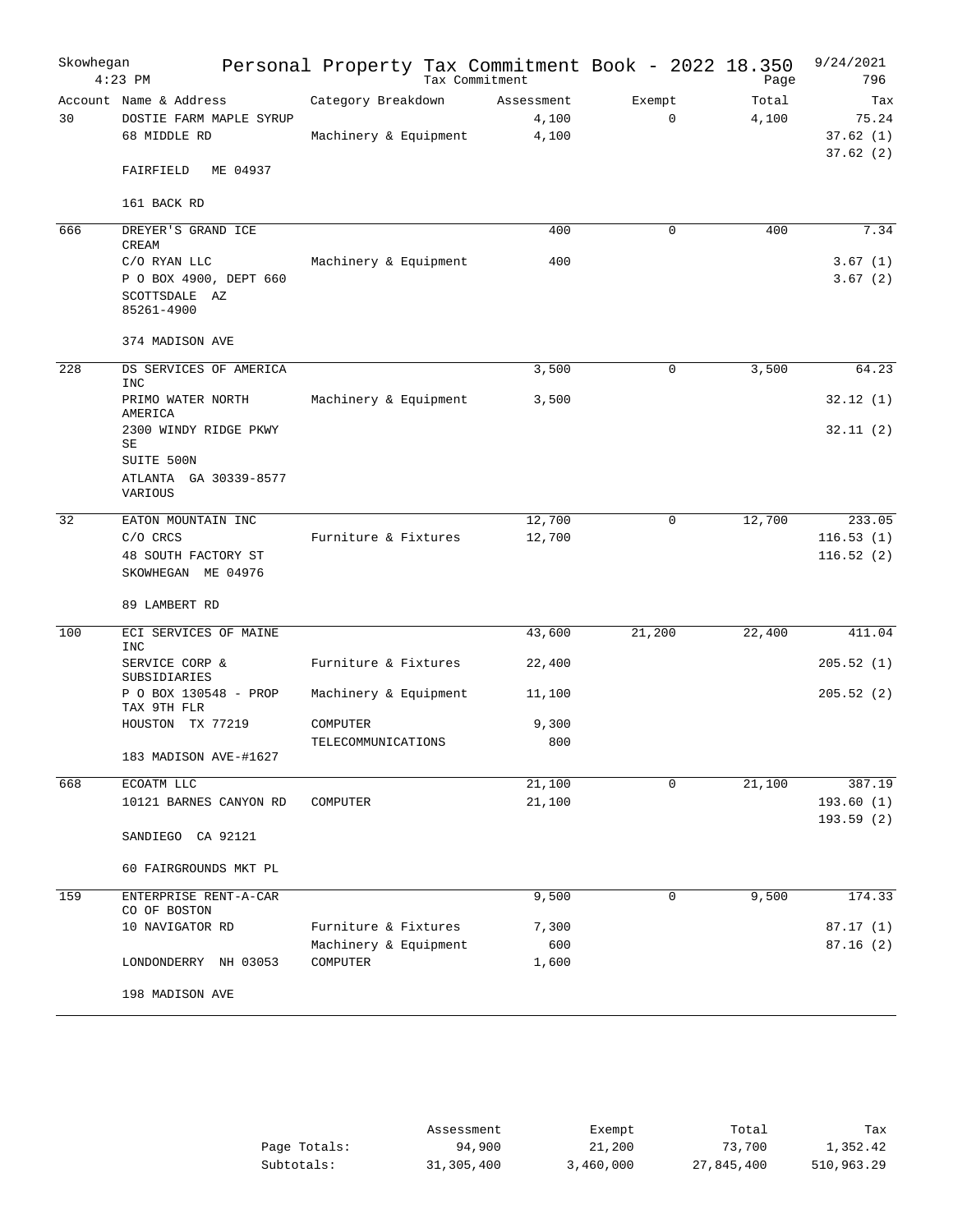| Account Name & Address<br>Category Breakdown<br>Exempt<br>Total<br>Assessment<br>Tax<br>318<br>2,300<br>$\mathbf 0$<br>2,300<br>42.21<br>EPIC COMMUNICATIONS<br>Furniture & Fixtures<br>1,600<br>21.11(1)<br>175 MADISON AVE<br>COMPUTER<br>700<br>21.10(2)<br>ME 04976<br>SKOWHEGAN<br>175 MADISON AVE<br>211<br>8,700<br>EXPRESS ELECTRICAL<br>21,300<br>12,600<br>159.65<br>CONSTRUCTOR<br>P O BOX 1045<br>Furniture & Fixtures<br>79.83(1)<br>3,800<br>Machinery & Equipment<br>79.82(2)<br>12,600<br>SKOWHEGAN ME 04976<br>COMPUTER<br>4,800<br>TELECOMMUNICATIONS<br>100<br>98 HESELTON ST<br>623<br>FABIAN OIL INC<br>13,000<br>13,000<br>238.55<br>0<br>P O BOX 99<br>Machinery & Equipment<br>119.28(1)<br>12,300<br>700<br>119.27(2)<br>COMPUTER<br>OAKLAND ME 04963<br>CANAAN RD<br>213<br>FAMILY DOLLAR STORE<br>52,100<br>$\mathbf 0$<br>52,100<br>956.04<br>#24180<br>C/O RYAN TAX COMPLIANCE<br>Furniture & Fixtures<br>45,000<br>478.02(1)<br>SRVC LLC<br>P O BOX 460049, DEPT<br>7,100<br>478.02(2)<br>COMPUTER<br>710<br>HOUSTON<br>TX 77056<br>6 MAIN ST<br>499<br>FAMILY PET CONNECTION<br>3,500<br>3,500<br>0<br>64.23<br>32.12(1)<br>338 MADISON AVE<br>Furniture & Fixtures<br>3,500<br>32.11(2)<br>SKOWHEGAN ME 04976<br>338 MADISON AVE<br>426<br>FEDERAL EXPRESS<br>0.00<br>1,000<br>1,000<br>$\Omega$<br>CORPORATION<br>1,000<br>C/O ALTUS GROUP U S INC Furniture & Fixtures<br>P O BOX 71850<br>PHOENIX AZ 85050<br>VARIOUS<br>214<br>89,200<br>89,200<br>1,636.82<br>FERRIS MUSIC SERVICE<br>0<br>INC<br>P O BOX 10<br>Furniture & Fixtures<br>89,200<br>818.41(1)<br>818.41 (2)<br>HINCKLEY<br>МE<br>04944<br>VARIOUS LOCATIONS | Skowhegan | $4:23$ PM | Personal Property Tax Commitment Book - 2022 18.350 | Tax Commitment |  | Page | 9/24/2021<br>797 |
|----------------------------------------------------------------------------------------------------------------------------------------------------------------------------------------------------------------------------------------------------------------------------------------------------------------------------------------------------------------------------------------------------------------------------------------------------------------------------------------------------------------------------------------------------------------------------------------------------------------------------------------------------------------------------------------------------------------------------------------------------------------------------------------------------------------------------------------------------------------------------------------------------------------------------------------------------------------------------------------------------------------------------------------------------------------------------------------------------------------------------------------------------------------------------------------------------------------------------------------------------------------------------------------------------------------------------------------------------------------------------------------------------------------------------------------------------------------------------------------------------------------------------------------------------------------------------------------------------------------------------------------------------------------|-----------|-----------|-----------------------------------------------------|----------------|--|------|------------------|
|                                                                                                                                                                                                                                                                                                                                                                                                                                                                                                                                                                                                                                                                                                                                                                                                                                                                                                                                                                                                                                                                                                                                                                                                                                                                                                                                                                                                                                                                                                                                                                                                                                                                |           |           |                                                     |                |  |      |                  |
|                                                                                                                                                                                                                                                                                                                                                                                                                                                                                                                                                                                                                                                                                                                                                                                                                                                                                                                                                                                                                                                                                                                                                                                                                                                                                                                                                                                                                                                                                                                                                                                                                                                                |           |           |                                                     |                |  |      |                  |
|                                                                                                                                                                                                                                                                                                                                                                                                                                                                                                                                                                                                                                                                                                                                                                                                                                                                                                                                                                                                                                                                                                                                                                                                                                                                                                                                                                                                                                                                                                                                                                                                                                                                |           |           |                                                     |                |  |      |                  |
|                                                                                                                                                                                                                                                                                                                                                                                                                                                                                                                                                                                                                                                                                                                                                                                                                                                                                                                                                                                                                                                                                                                                                                                                                                                                                                                                                                                                                                                                                                                                                                                                                                                                |           |           |                                                     |                |  |      |                  |
|                                                                                                                                                                                                                                                                                                                                                                                                                                                                                                                                                                                                                                                                                                                                                                                                                                                                                                                                                                                                                                                                                                                                                                                                                                                                                                                                                                                                                                                                                                                                                                                                                                                                |           |           |                                                     |                |  |      |                  |
|                                                                                                                                                                                                                                                                                                                                                                                                                                                                                                                                                                                                                                                                                                                                                                                                                                                                                                                                                                                                                                                                                                                                                                                                                                                                                                                                                                                                                                                                                                                                                                                                                                                                |           |           |                                                     |                |  |      |                  |
|                                                                                                                                                                                                                                                                                                                                                                                                                                                                                                                                                                                                                                                                                                                                                                                                                                                                                                                                                                                                                                                                                                                                                                                                                                                                                                                                                                                                                                                                                                                                                                                                                                                                |           |           |                                                     |                |  |      |                  |
|                                                                                                                                                                                                                                                                                                                                                                                                                                                                                                                                                                                                                                                                                                                                                                                                                                                                                                                                                                                                                                                                                                                                                                                                                                                                                                                                                                                                                                                                                                                                                                                                                                                                |           |           |                                                     |                |  |      |                  |
|                                                                                                                                                                                                                                                                                                                                                                                                                                                                                                                                                                                                                                                                                                                                                                                                                                                                                                                                                                                                                                                                                                                                                                                                                                                                                                                                                                                                                                                                                                                                                                                                                                                                |           |           |                                                     |                |  |      |                  |
|                                                                                                                                                                                                                                                                                                                                                                                                                                                                                                                                                                                                                                                                                                                                                                                                                                                                                                                                                                                                                                                                                                                                                                                                                                                                                                                                                                                                                                                                                                                                                                                                                                                                |           |           |                                                     |                |  |      |                  |
|                                                                                                                                                                                                                                                                                                                                                                                                                                                                                                                                                                                                                                                                                                                                                                                                                                                                                                                                                                                                                                                                                                                                                                                                                                                                                                                                                                                                                                                                                                                                                                                                                                                                |           |           |                                                     |                |  |      |                  |
|                                                                                                                                                                                                                                                                                                                                                                                                                                                                                                                                                                                                                                                                                                                                                                                                                                                                                                                                                                                                                                                                                                                                                                                                                                                                                                                                                                                                                                                                                                                                                                                                                                                                |           |           |                                                     |                |  |      |                  |
|                                                                                                                                                                                                                                                                                                                                                                                                                                                                                                                                                                                                                                                                                                                                                                                                                                                                                                                                                                                                                                                                                                                                                                                                                                                                                                                                                                                                                                                                                                                                                                                                                                                                |           |           |                                                     |                |  |      |                  |
|                                                                                                                                                                                                                                                                                                                                                                                                                                                                                                                                                                                                                                                                                                                                                                                                                                                                                                                                                                                                                                                                                                                                                                                                                                                                                                                                                                                                                                                                                                                                                                                                                                                                |           |           |                                                     |                |  |      |                  |
|                                                                                                                                                                                                                                                                                                                                                                                                                                                                                                                                                                                                                                                                                                                                                                                                                                                                                                                                                                                                                                                                                                                                                                                                                                                                                                                                                                                                                                                                                                                                                                                                                                                                |           |           |                                                     |                |  |      |                  |
|                                                                                                                                                                                                                                                                                                                                                                                                                                                                                                                                                                                                                                                                                                                                                                                                                                                                                                                                                                                                                                                                                                                                                                                                                                                                                                                                                                                                                                                                                                                                                                                                                                                                |           |           |                                                     |                |  |      |                  |
|                                                                                                                                                                                                                                                                                                                                                                                                                                                                                                                                                                                                                                                                                                                                                                                                                                                                                                                                                                                                                                                                                                                                                                                                                                                                                                                                                                                                                                                                                                                                                                                                                                                                |           |           |                                                     |                |  |      |                  |
|                                                                                                                                                                                                                                                                                                                                                                                                                                                                                                                                                                                                                                                                                                                                                                                                                                                                                                                                                                                                                                                                                                                                                                                                                                                                                                                                                                                                                                                                                                                                                                                                                                                                |           |           |                                                     |                |  |      |                  |
|                                                                                                                                                                                                                                                                                                                                                                                                                                                                                                                                                                                                                                                                                                                                                                                                                                                                                                                                                                                                                                                                                                                                                                                                                                                                                                                                                                                                                                                                                                                                                                                                                                                                |           |           |                                                     |                |  |      |                  |
|                                                                                                                                                                                                                                                                                                                                                                                                                                                                                                                                                                                                                                                                                                                                                                                                                                                                                                                                                                                                                                                                                                                                                                                                                                                                                                                                                                                                                                                                                                                                                                                                                                                                |           |           |                                                     |                |  |      |                  |
|                                                                                                                                                                                                                                                                                                                                                                                                                                                                                                                                                                                                                                                                                                                                                                                                                                                                                                                                                                                                                                                                                                                                                                                                                                                                                                                                                                                                                                                                                                                                                                                                                                                                |           |           |                                                     |                |  |      |                  |

|              | Assessment | Exempt    | Total      | Tax        |
|--------------|------------|-----------|------------|------------|
| Page Totals: | 182,400    | 13,600    | 168,800    | 3,097.50   |
| Subtotals:   | 31,487,800 | 3,473,600 | 28,014,200 | 514,060.79 |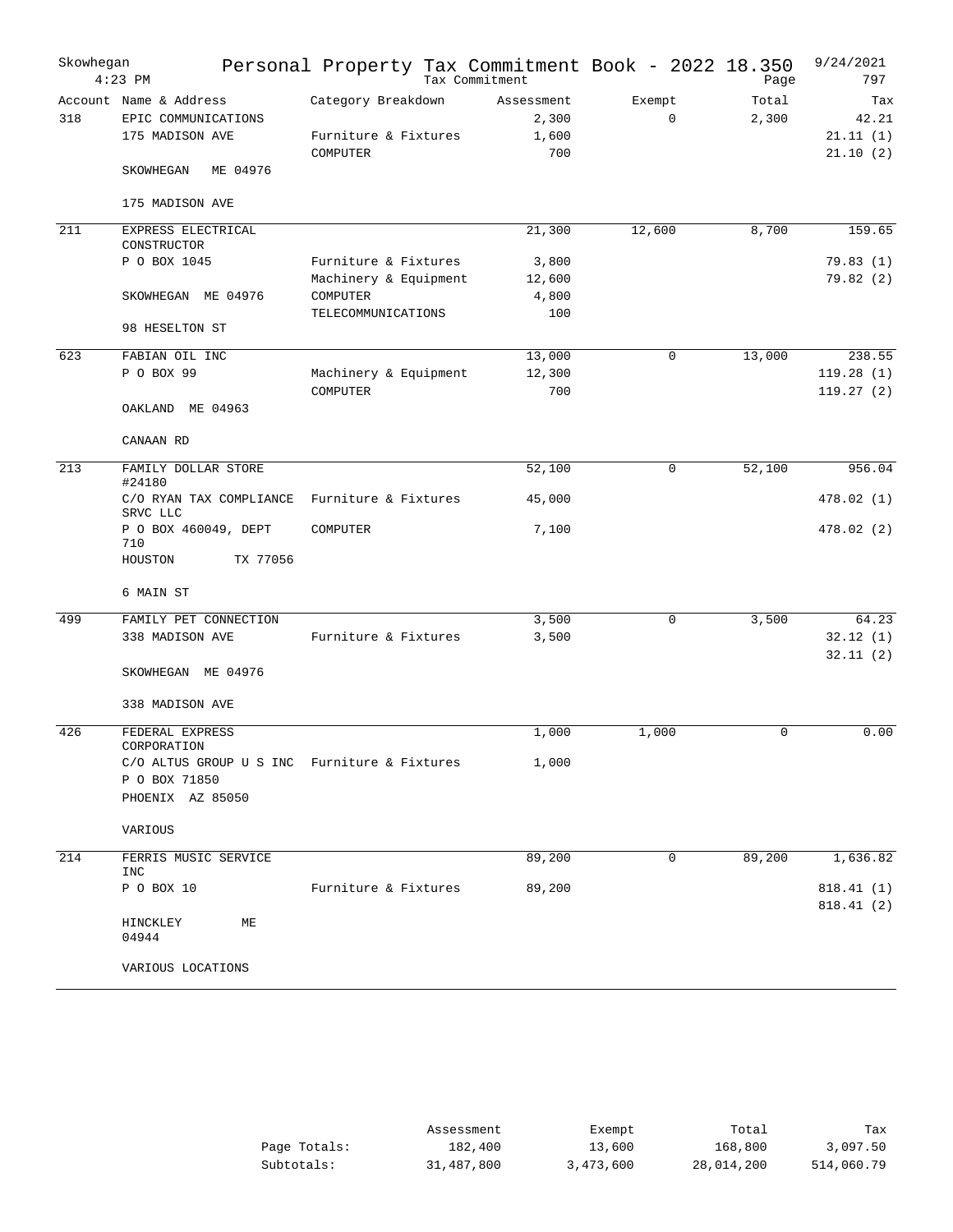| Skowhegan | $4:23$ PM                                                  | Personal Property Tax Commitment Book - 2022 18.350 | Tax Commitment |                     |                       | Page           | 9/24/2021<br>798         |
|-----------|------------------------------------------------------------|-----------------------------------------------------|----------------|---------------------|-----------------------|----------------|--------------------------|
| 517       | Account Name & Address<br>FIRST DATA MERCHANT<br>SRVS CORP | Category Breakdown                                  |                | Assessment<br>6,300 | Exempt<br>$\mathbf 0$ | Total<br>6,300 | Tax<br>115.61            |
|           | C/O RYAN LLC<br>P O BOX 4900                               | COMPUTER                                            |                | 6,300               |                       |                | 57.81(1)<br>57.80(2)     |
|           | SCOTTSDALE AZ 85261<br>4900                                |                                                     |                |                     |                       |                |                          |
|           | VARIOUS LOCATIONS                                          |                                                     |                |                     |                       |                |                          |
| 367       | FIRSTLIGHT FIBER INC                                       |                                                     |                | 40,000              | 0                     | 40,000         | 734.00                   |
|           | 41 STATE ST, 10TH FL                                       | Furniture & Fixtures                                |                | 9,300               |                       |                | 367.00(1)<br>367.00(2)   |
|           | ALBANY NY 12207                                            |                                                     |                |                     |                       |                |                          |
|           | VARIOUS                                                    |                                                     |                |                     |                       |                |                          |
| 215       | FIVE AND-KEN VALLEY HSG<br>GROUP                           |                                                     |                | 18,500              | 0                     | 18,500         | 339.48                   |
|           | C/O PRESERVATION<br>MANAGEMENT INC                         | Furniture & Fixtures                                |                | 18,400              |                       |                | 169.74(1)                |
|           | 261 GORHAM RD                                              | COMPUTER                                            |                | 100                 |                       |                | 169.74(2)                |
|           | SOUTH PORTLAND<br>МE<br>04106                              |                                                     |                |                     |                       |                |                          |
|           | MT VIEW TERRACE                                            |                                                     |                |                     |                       |                |                          |
| 202       | FIVE COUNTY CREDIT<br>UNION                                |                                                     |                | 117,900             | 16,100                | 101,800        | 1,868.03                 |
|           | P O BOX 598                                                | Furniture & Fixtures<br>COMPUTER                    |                | 100,400<br>15,500   |                       |                | 934.02 (1)<br>934.01 (2) |
|           | BATH ME 04530                                              | TELECOMMUNICATIONS                                  |                | 2,000               |                       |                |                          |
|           | 60 FAIRGROUNDS MARKET<br><b>PLC</b>                        |                                                     |                |                     |                       |                |                          |
| 216       | FLOORMASTER NORTH                                          |                                                     |                | 3,700               | 0                     | 3,700          | 67.90                    |
|           | REYNOLDS, BRUCE                                            | Furniture & Fixtures                                |                | 3,700               |                       |                | 33.95(1)                 |
|           | 227 WATERVILLE RD<br>SKOWHEGAN ME 04976                    |                                                     |                |                     |                       |                | 33.95(2)                 |
|           | 227 WATERVILLE RD                                          |                                                     |                |                     |                       |                |                          |
| 621       | FOLSOM & SONS AUTO<br>SALES                                |                                                     |                | 1,100               | 0                     | 1,100          | 20.19                    |
|           | 180 ROWE RD                                                | Furniture & Fixtures                                |                | 200                 |                       |                | 10.10(1)                 |
|           | SKOWHEGAN ME 04976                                         | COMPUTER<br>TELECOMMUNICATIONS                      |                | 800<br>100          |                       |                | 10.09(2)                 |
|           | 10 ISLAND AVE                                              |                                                     |                |                     |                       |                |                          |
| 36        | FOLSOM & SONS AUTO                                         |                                                     |                | 20,000              | 0                     | 20,000         | 367.00                   |
|           | SALVAGE<br>180 ROWE RD                                     | Machinery & Equipment                               |                | 200                 |                       |                | 183.50(1)                |
|           | SKOWHEGAN ME 04976                                         |                                                     |                |                     |                       |                | 183.50(2)                |
|           | 180 ROWE RD                                                |                                                     |                |                     |                       |                |                          |

|              | Assessment | Exempt    | Total      | Tax        |
|--------------|------------|-----------|------------|------------|
| Page Totals: | 207,500    | 16,100    | 191,400    | 3,512.21   |
| Subtotals:   | 31,695,300 | 3,489,700 | 28,205,600 | 517,573.00 |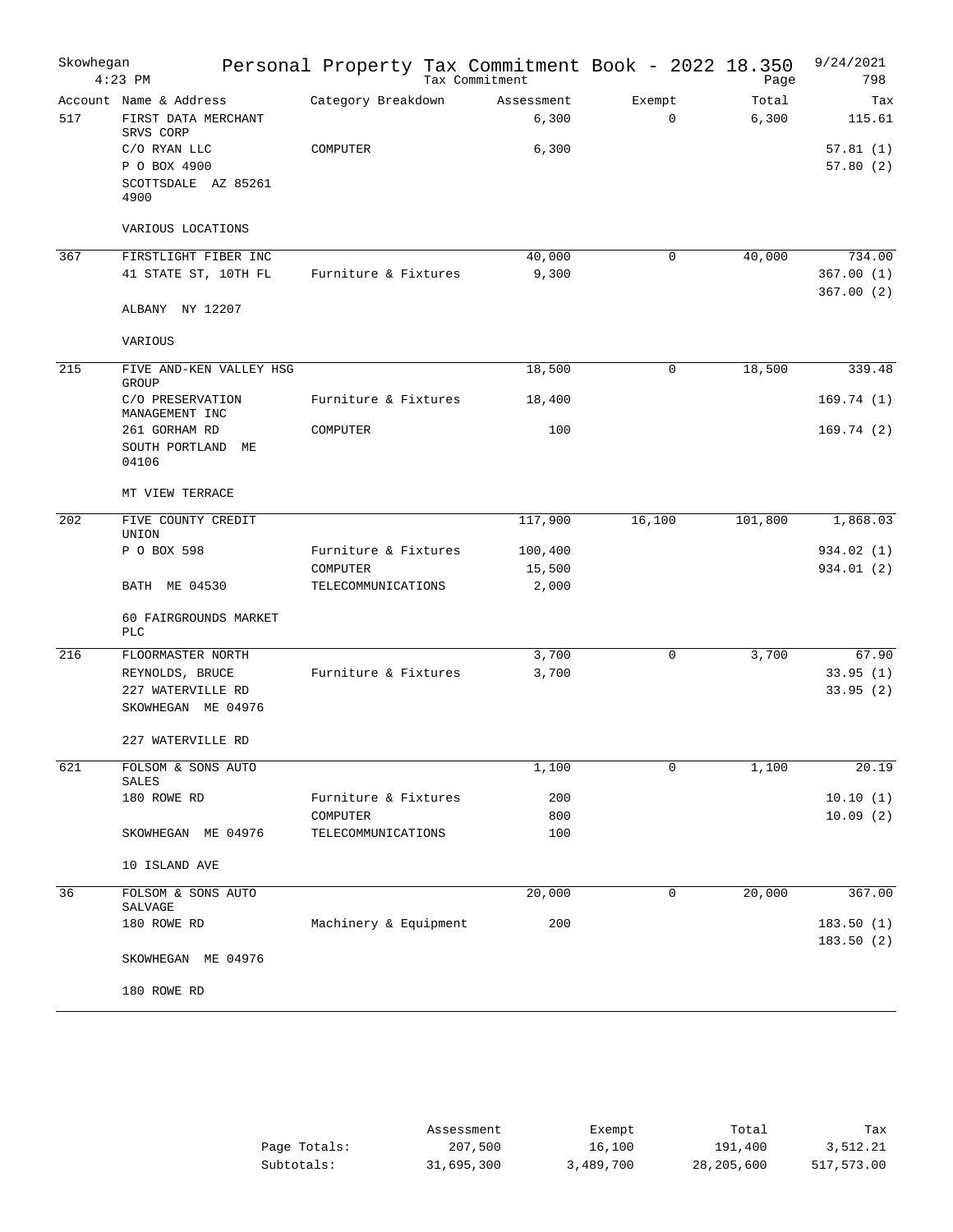| Skowhegan | $4:23$ PM                                                          | Personal Property Tax Commitment Book - 2022 18.350<br>Tax Commitment |                           |                       | Page                 | 9/24/2021<br>799       |
|-----------|--------------------------------------------------------------------|-----------------------------------------------------------------------|---------------------------|-----------------------|----------------------|------------------------|
| 576       | Account Name & Address<br>FOLSOM, MICHAEL & DONNA<br>734 CANAAN RD | Category Breakdown                                                    | Assessment<br>$\mathbf 0$ | Exempt<br>$\mathbf 0$ | Total<br>$\mathbf 0$ | Tax<br>0.00            |
|           | SKOWHEGAN ME 04976                                                 |                                                                       |                           |                       |                      |                        |
|           | 734 CANAAN RD                                                      |                                                                       |                           |                       |                      |                        |
| 219       | FRANKLIN SAVINGS BANK                                              |                                                                       | 115,700                   | 68,300                | 47,400               | 869.79                 |
|           | P O BOX 368                                                        | Furniture & Fixtures                                                  | 85,200                    |                       |                      | 434.90 (1)             |
|           |                                                                    | COMPUTER                                                              | 28,200                    |                       |                      | 434.89 (2)             |
|           | SKOWHEGAN ME<br>04976-0368                                         | TELECOMMUNICATIONS                                                    | 2,300                     |                       |                      |                        |
|           | 280 MADISON AVE                                                    |                                                                       |                           |                       |                      |                        |
| 220       | FRANKLIN-SOMERSET FCU                                              |                                                                       | 59,700                    | $\mathbf 0$           | 59,700               | 1,095.50               |
|           | ACCOUNTS PAYABLE DEPT.                                             | Furniture & Fixtures                                                  | 33,100                    |                       |                      | 547.75 (1)             |
|           | 114 EAST MADISON RD                                                | Machinery & Equipment                                                 | 1,900                     |                       |                      | 547.75(2)              |
|           | MADISON<br>ME 04950                                                | COMPUTER                                                              | 23,300                    |                       |                      |                        |
|           | 26 LEAVITT ST                                                      | TELECOMMUNICATIONS                                                    | 1,400                     |                       |                      |                        |
| 221       | FRESH START STYLING<br>SALON                                       |                                                                       | 3,100                     | $\mathbf 0$           | 3,100                | 56.89                  |
|           | LARLEE, BRENDA                                                     | Furniture & Fixtures                                                  | 3,100                     |                       |                      | 28.45(1)               |
|           | 130 WEST FRONT ST, STE                                             |                                                                       |                           |                       |                      | 28.44(2)               |
|           | $\mathbf{1}$                                                       |                                                                       |                           |                       |                      |                        |
|           | SKOWHEGAN ME 04976                                                 |                                                                       |                           |                       |                      |                        |
|           | 130 WEST FRONT ST, STE<br>$\mathbf{1}$                             |                                                                       |                           |                       |                      |                        |
| 436       | FUJIFILM NORTH AMERICA<br>CORP                                     |                                                                       | 14,000                    | 0                     | 14,000               | 256.90                 |
|           | $F/K/A$ 101 PARK AVE<br>PARTNERS INC                               | COMPUTER                                                              | 14,000                    |                       |                      | 128.45(1)              |
|           | 200 SUMMIT LAKE DR, FL<br>2                                        |                                                                       |                           |                       |                      | 128.45(2)              |
|           | VALHALLA NY 10595                                                  |                                                                       |                           |                       |                      |                        |
|           | 60 FAIRGROUNDS MARKET<br>PL                                        |                                                                       |                           |                       |                      |                        |
| 480       | FUJIFILM NORTH AMERICA<br>CORP                                     |                                                                       | 18,200                    | $\mathbf 0$           | 18,200               | 333.97                 |
|           | 200 SUMMIT LAKE DR                                                 | COMPUTER                                                              | 18,200                    |                       |                      | 166.99(1)<br>166.98(2) |
|           | VALHALLA NY 10595                                                  |                                                                       |                           |                       |                      |                        |
|           | 60 FAIRGROUNDS MKT PL                                              |                                                                       |                           |                       |                      |                        |
| 642       | FUSA MARKETING                                                     |                                                                       | 2,700                     | 2,700                 | 0                    | 0.00                   |
|           | RENAL THERAPIES -                                                  | Furniture & Fixtures                                                  | 2,700                     |                       |                      |                        |
|           | 112547                                                             |                                                                       |                           |                       |                      |                        |
|           | 14400 METCALF AVE<br>OVERLAND PARK KS 66223                        |                                                                       |                           |                       |                      |                        |
|           | 27 RESEARCH DR                                                     |                                                                       |                           |                       |                      |                        |

|              | Assessment | Exempt    | Total      | Tax        |
|--------------|------------|-----------|------------|------------|
| Page Totals: | 213,400    | 71,000    | 142,400    | 2,613.05   |
| Subtotals:   | 31,908,700 | 3,560,700 | 28,348,000 | 520,186.05 |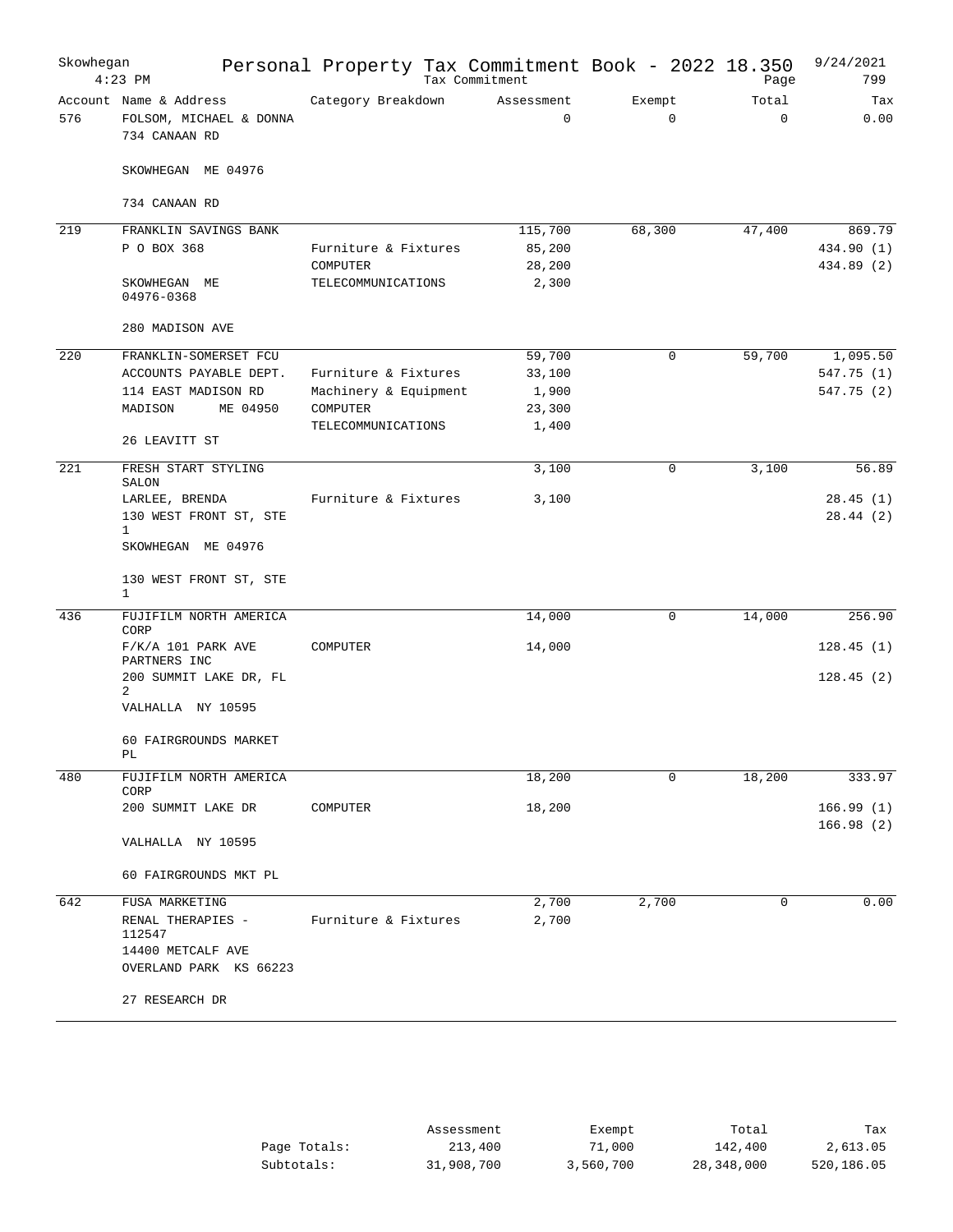| Skowhegan       | $4:23$ PM                                                  | Personal Property Tax Commitment Book - 2022 18.350    | Tax Commitment                        |                       | Page           | 9/24/2021<br>800                      |
|-----------------|------------------------------------------------------------|--------------------------------------------------------|---------------------------------------|-----------------------|----------------|---------------------------------------|
| 145             | Account Name & Address<br>FUTURE AGENCY LLC<br>P O BOX 633 | Category Breakdown<br>Furniture & Fixtures<br>COMPUTER | Assessment<br>5,500<br>3,900<br>1,500 | Exempt<br>$\mathbf 0$ | Total<br>5,500 | Tax<br>100.93<br>50.47(1)<br>50.46(2) |
|                 | HAMPDEN<br>ME 04444                                        | TELECOMMUNICATIONS                                     | 100                                   |                       |                |                                       |
|                 | 91 MADISON AVE                                             |                                                        |                                       |                       |                |                                       |
| 625             | G4S RETAIL SOLUTIONS<br>(USA) INC                          |                                                        | 6,100                                 | 0                     | 6,100          | 111.94                                |
|                 | 1395 UNIVERSITY BLVD                                       | Furniture & Fixtures                                   | 6,100                                 |                       |                | 55.97(1)<br>55.97(2)                  |
|                 | JUPITER FL 33458 5289                                      |                                                        |                                       |                       |                |                                       |
|                 | CIRCLE K 374 MADISON<br>AVE                                |                                                        |                                       |                       |                |                                       |
| 311             | GC PIZZA HUT                                               |                                                        | 143,500                               | $\mathbf 0$           | 143,500        | 2,633.23                              |
|                 | 116 RADIO CIRCLE DR,<br><b>STE 200</b>                     | Furniture & Fixtures                                   | 134,000                               |                       |                | 1,316.62(1)                           |
|                 |                                                            | COMPUTER                                               | 8,900                                 |                       |                | 1,316.61(2)                           |
|                 | MT KISCO NY 10549                                          | TELECOMMUNICATIONS                                     | 600                                   |                       |                |                                       |
|                 | 318 MADISON AVE                                            |                                                        |                                       |                       |                |                                       |
| 132             | GEN 2 PIZZA, INC                                           |                                                        | 86,900                                | $\Omega$              | 86,900         | 1,594.62                              |
|                 | D/B/A AL'S PIZZA                                           | Furniture & Fixtures                                   | 84,400                                |                       |                | 797.31(1)                             |
|                 | 20 WATERVILLE RD<br>SKOWHEGAN ME 04976                     | COMPUTER                                               | 2,500                                 |                       |                | 797.31 (2)                            |
|                 | 20 WATERVILLE RD                                           |                                                        |                                       |                       |                |                                       |
| $\overline{50}$ | GENERAL MOTORS LLC -                                       |                                                        | 3,600                                 | 0                     | 3,600          | 66.06                                 |
|                 | <b>GMDI</b>                                                |                                                        |                                       |                       |                |                                       |
|                 | C/O RYAN TAX COMPLIANCE<br>SRVC LLC                        | Furniture & Fixtures                                   | 3,600                                 |                       |                | 33.03(1)                              |
|                 | P O BOX 460169<br>HOUSTON TX 77056                         |                                                        |                                       |                       |                | 33.03(2)                              |
|                 |                                                            |                                                        |                                       |                       |                |                                       |
|                 | HIGHT CHEV BUICK INC                                       |                                                        |                                       |                       |                |                                       |
| 473             | GENESIS - SKOWHEGAN SNF<br>OPER                            |                                                        | 140,700                               | 91,400                | 49,300         | 904.66                                |
|                 | GENESIS HEALTH CARE                                        | Furniture & Fixtures                                   | 123,700                               |                       |                | 452.33 (1)                            |
|                 | 101 EAST STATE ST                                          | COMPUTER                                               | 9,100                                 |                       |                | 452.33(2)                             |
|                 | KENNETT SQUARE PA<br>19348                                 | TELECOMMUNICATIONS                                     | 7,900                                 |                       |                |                                       |
|                 | 23 CEDAR RIDGE DR                                          |                                                        |                                       |                       |                |                                       |
| 227             | GENPLEX INC                                                |                                                        | 482,800                               | $\mathbf 0$           | 482,800        | 8,859.38                              |
|                 | 7 INDUSTRIAL PARK RD,<br>STE 1                             | Furniture & Fixtures                                   | 12,700                                |                       |                | 4,429.69(1)                           |
|                 |                                                            | Machinery & Equipment                                  | 452,800                               |                       |                | 4,429.69 (2)                          |
|                 | SKOWHEGAN ME 04976                                         | COMPUTER                                               | 7,500                                 |                       |                |                                       |
|                 | 7 INDUSTRIAL PARK RD                                       | VEHICLE                                                | 9,800                                 |                       |                |                                       |
|                 |                                                            |                                                        |                                       |                       |                |                                       |

|              | Assessment | Exempt    | Total      | Tax        |
|--------------|------------|-----------|------------|------------|
| Page Totals: | 869,100    | 91,400    | 777.700    | 14,270.82  |
| Subtotals:   | 32,777,800 | 3,652,100 | 29,125,700 | 534,456.87 |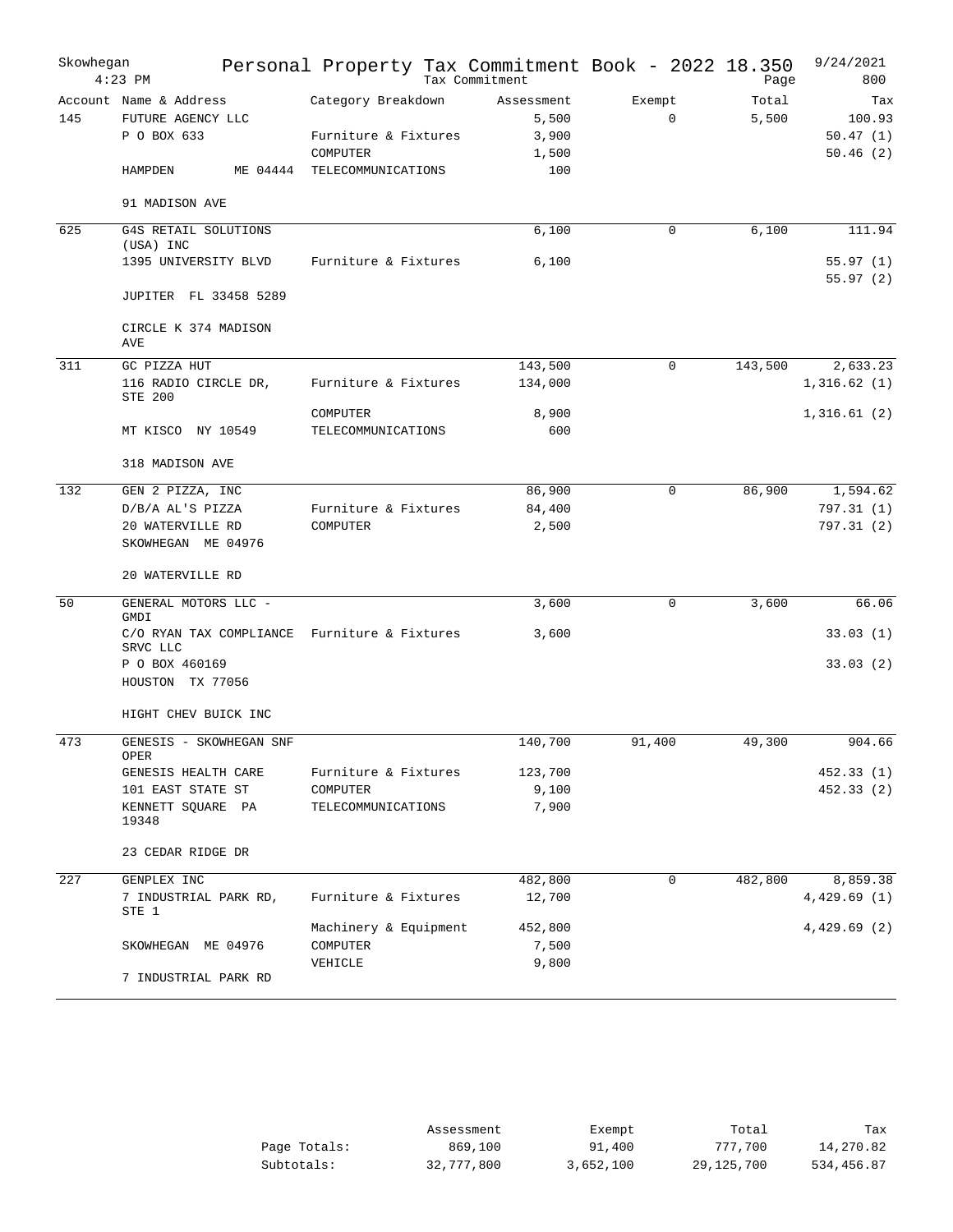| Skowhegan | $4:23$ PM                                                | Personal Property Tax Commitment Book - 2022 18.350 | Tax Commitment       |                       | Page            | 9/24/2021<br>801     |
|-----------|----------------------------------------------------------|-----------------------------------------------------|----------------------|-----------------------|-----------------|----------------------|
| 11        | Account Name & Address<br>GENUINE PARTS -<br>TRACTION HD | Category Breakdown                                  | Assessment<br>33,900 | Exempt<br>$\mathbf 0$ | Total<br>33,900 | Tax<br>622.07        |
|           | TRACTION HEAVY DUTY<br>PARTS                             | Furniture & Fixtures                                | 24,200               |                       |                 | 311.04(1)            |
|           | P O BOX 4907, 5420<br>PEACHTREE IND B                    | Machinery & Equipment                               | 8,500                |                       |                 | 311.03(2)            |
|           | NORCROSS<br>GA 30091                                     | COMPUTER                                            | 1,200                |                       |                 |                      |
|           | WATERVILLE RD                                            |                                                     |                      |                       |                 |                      |
| 468       | GEORGE'S BANANA STAND                                    |                                                     | 91,800               | 0                     | 91,800          | 1,684.53             |
|           | THE WRIGHT PLACE TO<br>SHOP                              | Furniture & Fixtures                                | 47,200               |                       |                 | 842.27 (1)           |
|           | 121 NORTH AVE                                            | Machinery & Equipment                               | 18,500               |                       |                 | 842.26(2)            |
|           | SKOWHEGAN ME 04976                                       | COMPUTER                                            | 26,100               |                       |                 |                      |
|           | 121 NORTH AVE                                            |                                                     |                      |                       |                 |                      |
| 230       | GETCHELL BROS. INC                                       |                                                     | 4,000                | 0                     | 4,000           | 73.40                |
|           | P. O. BOX 8, ONE UNION<br>SТ                             | Machinery & Equipment                               | 4,000                |                       |                 | 36.70(1)             |
|           | BREWER ME 04412 2092                                     |                                                     |                      |                       |                 | 36.70(2)             |
|           | VARIOUS LOCATIONS                                        |                                                     |                      |                       |                 |                      |
| 650       | GH POWEREITION                                           |                                                     | 3,000                | 0                     | 3,000           | 55.05                |
|           | 381 MADISON AVE, STE 7                                   | Furniture & Fixtures                                | 3,000                |                       |                 | 27.53(1)<br>27.52(2) |
|           | SKOWHEGAN ME 04976                                       |                                                     |                      |                       |                 |                      |
|           | 381 MADISON AVE                                          |                                                     |                      |                       |                 |                      |
| 41        | GIFFORD ICE CREAM PLANT                                  |                                                     | 3,538,000            | 2,884,800             | 653,200         | 11,986.22            |
|           | GIFFORD, ROGER                                           | Furniture & Fixtures                                | 468,300              |                       |                 | 5,993.11(1)          |
|           | 25 HATHAWAY ST<br>SKOWHEGAN ME 04976                     | Machinery & Equipment<br>COMPUTER                   | 2,826,400<br>86,800  |                       |                 | 5,993.11(2)          |
|           | 1406                                                     |                                                     |                      |                       |                 |                      |
|           | 25 HATHAWAY ST                                           | <b>OTHER</b>                                        | 156,500              |                       |                 |                      |
| 231       | GIFFORD'S ICE CREAM                                      |                                                     | 61,300               | 0                     | 61,300          | 1,124.86             |
|           | 25 HATHAWAY ST                                           | Furniture & Fixtures                                | 12,100               |                       |                 | 562.43(1)            |
|           |                                                          | Machinery & Equipment                               | 40,800               |                       |                 | 562.43(2)            |
|           | SKOWHEGAN ME 04976<br>1406                               | COMPUTER                                            | 8,400                |                       |                 |                      |
|           | 307 MADISON AVE                                          |                                                     |                      |                       |                 |                      |
| 364       | GINNY'S NATURAL CORNER                                   |                                                     | 2,800                | 0                     | 2,800           | 51.38                |
|           | 217 NORTH AVE                                            | Furniture & Fixtures                                | 2,700                |                       |                 | 25.69 (1)            |
|           | SKOWHEGAN ME 04976                                       | COMPUTER                                            | 100                  |                       |                 | 25.69(2)             |
|           | 217 NORTH AVE                                            |                                                     |                      |                       |                 |                      |
| 578       | GOULD, RICHARD JR                                        |                                                     | $\mathbf 0$          | 0                     | 0               | 0.00                 |
|           | 663 BIGELOW HILL RD                                      |                                                     |                      |                       |                 |                      |
|           | SKOWHEGAN ME 04976                                       |                                                     |                      |                       |                 |                      |
|           | 663 BIGELOW HILL RD                                      |                                                     |                      |                       |                 |                      |
|           |                                                          |                                                     | Assessment           | Exempt                | Total           | Tax                  |
|           |                                                          | Page Totals:                                        | 3,734,800            | 2,884,800             | 850,000         | 15,597.51            |
|           |                                                          | Subtotals:                                          | 36,512,600           | 6,536,900             | 29,975,700      | 550,054.38           |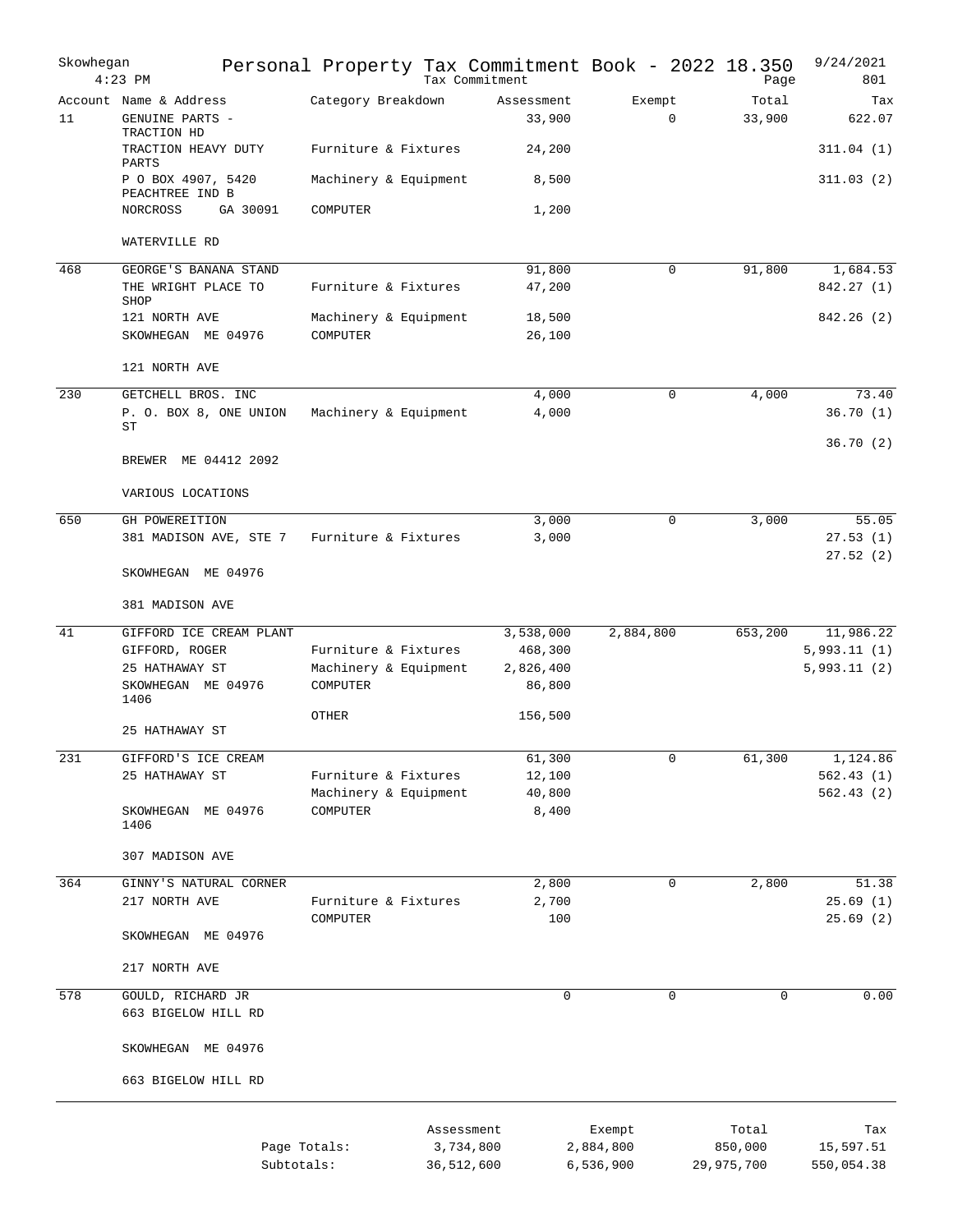| Skowhegan | $4:23$ PM                                              |                      | Personal Property Tax Commitment Book - 2022 18.350<br>Tax Commitment |                       | Page                 | 9/24/2021<br>802        |
|-----------|--------------------------------------------------------|----------------------|-----------------------------------------------------------------------|-----------------------|----------------------|-------------------------|
| 579       | Account Name & Address<br>GRAF, NEWELL<br>98 MIDDLE RD | Category Breakdown   | Assessment<br>$\mathbf 0$                                             | Exempt<br>$\mathbf 0$ | Total<br>$\mathbf 0$ | Tax<br>0.00             |
|           | SKOWHEGAN ME 04976                                     |                      |                                                                       |                       |                      |                         |
|           | 98 MIDDLE RD                                           |                      |                                                                       |                       |                      |                         |
| 503       | GRAYHAWK LEASING LLC                                   |                      | 85,800                                                                | 0                     | 85,800               | 1,574.43                |
|           | 1412 MAIN ST, STE 1500                                 | Furniture & Fixtures | 85,800                                                                |                       |                      | 787.22 (1)<br>787.21(2) |
|           | DALLAS TX 75202                                        |                      |                                                                       |                       |                      |                         |
|           | VARIOUS                                                |                      |                                                                       |                       |                      |                         |
| 486       | GREATAMERICA FINANCIAL<br><b>SERVICES</b>              |                      | 47,400                                                                | 0                     | 47,400               | 869.79                  |
|           | 625 1ST ST SE                                          | COMPUTER             | 47,400                                                                |                       |                      | 434.90 (1)              |
|           | STE 800<br>CEDAR RAPIDS IA 52401                       |                      |                                                                       |                       |                      | 434.89 (2)              |
|           | BROMAR/MAINE STITCHING                                 |                      |                                                                       |                       |                      |                         |
| 233       | GRIFFIN'S CASH & CARRY                                 |                      | 5,000                                                                 | 0                     | 5,000                | 91.75                   |
|           | GRIFFIN, PAUL                                          | Furniture & Fixtures | 5,000                                                                 |                       |                      | 45.88(1)                |
|           | 10 MADISON AVE                                         |                      |                                                                       |                       |                      | 45.87(2)                |
|           | SKOWHEGAN ME 04976                                     |                      |                                                                       |                       |                      |                         |
|           | 10 MADISON AVE                                         |                      |                                                                       |                       |                      |                         |
| 635       | GROHEGAN HYDROPONICS                                   |                      | 2,000                                                                 | 0                     | 2,000                | 36.70                   |
|           | <b>JACK WILSON</b>                                     | Furniture & Fixtures | 2,000                                                                 |                       |                      | 18.35(1)                |
|           | 119 MADISON AVE<br>SKOWHEGAN ME 04976                  |                      |                                                                       |                       |                      | 18.35(2)                |
|           | 119 MADISON AVE                                        |                      |                                                                       |                       |                      |                         |
| 236       | H&R BLOCK OF SKOWHEGAN                                 |                      | 11,100                                                                | $\mathbf 0$           | 11,100               | 203.69                  |
|           | TAX MAN INC                                            | Furniture & Fixtures | 7,200                                                                 |                       |                      | 101.85(1)               |
|           | 233 MAIN ST                                            | COMPUTER             | 3,600                                                                 |                       |                      | 101.84(2)               |
|           | WATERVILLE ME 04901                                    | TELECOMMUNICATIONS   | 300                                                                   |                       |                      |                         |
|           | 178 NORTH AVE                                          |                      |                                                                       |                       |                      |                         |
| 237       | HALLMARK MARKETING CORP                                |                      | 10,900                                                                | 0                     | 10,900               | 200.02                  |
|           | P O BOX 419479<br>TAX #407                             | Furniture & Fixtures | 10,900                                                                |                       |                      | 100.01(1)<br>100.01(2)  |
|           | KANSAS CITY MO 64141<br>6479                           |                      |                                                                       |                       |                      |                         |
|           | VARIOUS                                                |                      |                                                                       |                       |                      |                         |
| 46        | HAMMOND LUMBER COMPANY                                 |                      | 106,800                                                               | 0                     | 106,800              | 1,959.78                |
|           | P O BOX 500                                            | Furniture & Fixtures | 7,500                                                                 |                       |                      | 979.89(1)               |
|           |                                                        | COMPUTER             | 7,200                                                                 |                       |                      | 979.89(2)               |
|           | BELGRADE ME 04917                                      | TELECOMMUNICATIONS   | 2,300                                                                 |                       |                      |                         |
|           | 34 PENNELL ST                                          | VEHICLE              | 89,800                                                                |                       |                      |                         |
|           |                                                        |                      |                                                                       |                       |                      |                         |

|              | Assessment | Exempt    | Total      | Tax        |
|--------------|------------|-----------|------------|------------|
| Page Totals: | 269,000    |           | 269,000    | 4,936.16   |
| Subtotals:   | 36,781,600 | 6.536.900 | 30,244,700 | 554,990.54 |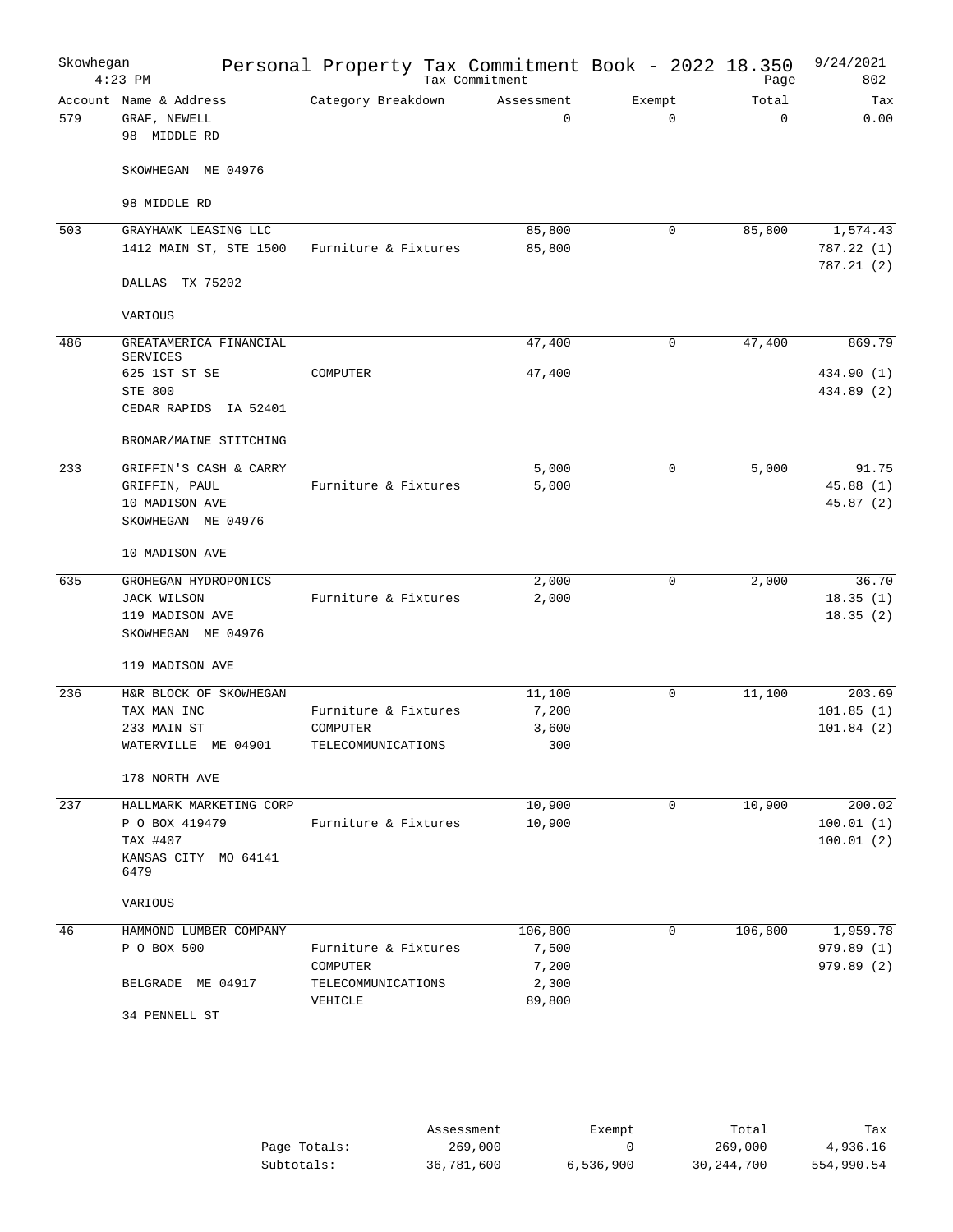| Skowhegan | $4:23$ PM                                                                                              | Personal Property Tax Commitment Book - 2022 18.350                 |                                         | Tax Commitment                                  |                          | Page                             | 9/24/2021<br>803                                  |
|-----------|--------------------------------------------------------------------------------------------------------|---------------------------------------------------------------------|-----------------------------------------|-------------------------------------------------|--------------------------|----------------------------------|---------------------------------------------------|
| 47        | Account Name & Address<br>HANNAFORD BROS CO #8330<br>C/O FOOD LION LLC<br>PROP TAX DPT P O BOX<br>1330 | Category Breakdown<br>Furniture & Fixtures<br>Machinery & Equipment |                                         | Assessment<br>1,482,900<br>1,141,900<br>218,700 | Exempt<br>0              | Total<br>1,482,900               | Tax<br>27, 211.22<br>13,605.61(1)<br>13,605.61(2) |
|           | SALISBURY NC 28145<br>1330<br>100 FAIRGROUNDS MARKET                                                   | COMPUTER                                                            |                                         | 122,300                                         |                          |                                  |                                                   |
|           | PL                                                                                                     |                                                                     |                                         |                                                 |                          |                                  |                                                   |
| 633       | HARMONY OSTEOPATHIC &<br><b>ACUPUNCTURE</b>                                                            |                                                                     |                                         | 15,000                                          | 0                        | 15,000                           | 275.25                                            |
|           | GAIL LAMB<br>P O BOX 9<br>HARMONY ME 04942                                                             | Furniture & Fixtures                                                |                                         | 15,000                                          |                          |                                  | 137.63(1)<br>137.62(2)                            |
|           | 20 NORTH AVE                                                                                           |                                                                     |                                         |                                                 |                          |                                  |                                                   |
| 580       | HASTINGS, JAMES P JR<br>538 MALBONS MILLS RD                                                           |                                                                     |                                         | $\mathsf 0$                                     | $\mathbf 0$              | $\mathbf 0$                      | 0.00                                              |
|           | SKOWHEGAN ME 04976                                                                                     |                                                                     |                                         |                                                 |                          |                                  |                                                   |
|           | 538 MALBONS MILLS RD                                                                                   |                                                                     |                                         |                                                 |                          |                                  |                                                   |
| 250       | HEAVY MACHINES INC<br>165 NORTH AVE                                                                    | Furniture & Fixtures<br>Machinery & Equipment                       |                                         | 37,200<br>2,800<br>32,900                       | 0                        | 37,200                           | 682.62<br>341.31(1)<br>341.31(2)                  |
|           | SKOWHEGAN ME 04976                                                                                     | VEHICLE                                                             |                                         | 1,500                                           |                          |                                  |                                                   |
|           | 165 NORTH AVE                                                                                          |                                                                     |                                         |                                                 |                          |                                  |                                                   |
| 242       | HERITAGE HOUSE<br>SAVAGE, CHERI<br>182 MADISON AVE<br>SKOWHEGAN ME 04976                               | Furniture & Fixtures<br>TELECOMMUNICATIONS                          |                                         | 26,000<br>25,900<br>100                         | 0                        | 26,000                           | 477.10<br>238.55(1)<br>238.55(2)                  |
|           | 182 MADISON AVE                                                                                        |                                                                     |                                         |                                                 |                          |                                  |                                                   |
| 141       | HERO'S PIZZA &<br><b>BREAKFAST</b>                                                                     |                                                                     |                                         | 25,600                                          | 0                        | 25,600                           | 469.76                                            |
|           | DEREK & AARON DEFELICE<br>60 WATERVILLE RD<br>SKOWHEGAN ME 04976                                       | Furniture & Fixtures                                                |                                         | 25,600                                          |                          |                                  | 234.88 (1)<br>234.88 (2)                          |
|           | 60 WATERVILLE RD                                                                                       |                                                                     |                                         |                                                 |                          |                                  |                                                   |
| 282       | HIGH TIDE LOW TIDE<br><b>SEAFOOD</b>                                                                   |                                                                     |                                         | 7,600                                           | 0                        | 7,600                            | 139.46                                            |
|           | 226 MADISON AVE<br>SKOWHEGAN ME 04976                                                                  | Furniture & Fixtures                                                |                                         | 7,600                                           |                          |                                  | 69.73(1)<br>69.73 (2)                             |
|           | 226 MADISON AVE                                                                                        |                                                                     |                                         |                                                 |                          |                                  |                                                   |
| 566       | HIGH VOLTAGE ELECTRIC                                                                                  |                                                                     |                                         | 2,000                                           | 0                        | 2,000                            | 36.70                                             |
|           | KRISLANEY<br>14 AVORE ST<br>SKOWHEGAN ME 04976                                                         | Furniture & Fixtures                                                |                                         | 2,000                                           |                          |                                  | 18.35(1)<br>18.35(2)                              |
|           | 14 AVORE ST                                                                                            |                                                                     |                                         |                                                 |                          |                                  |                                                   |
|           |                                                                                                        | Page Totals:<br>Subtotals:                                          | Assessment<br>1,596,300<br>38, 377, 900 |                                                 | Exempt<br>0<br>6,536,900 | Total<br>1,596,300<br>31,841,000 | Tax<br>29,292.11<br>584,282.65                    |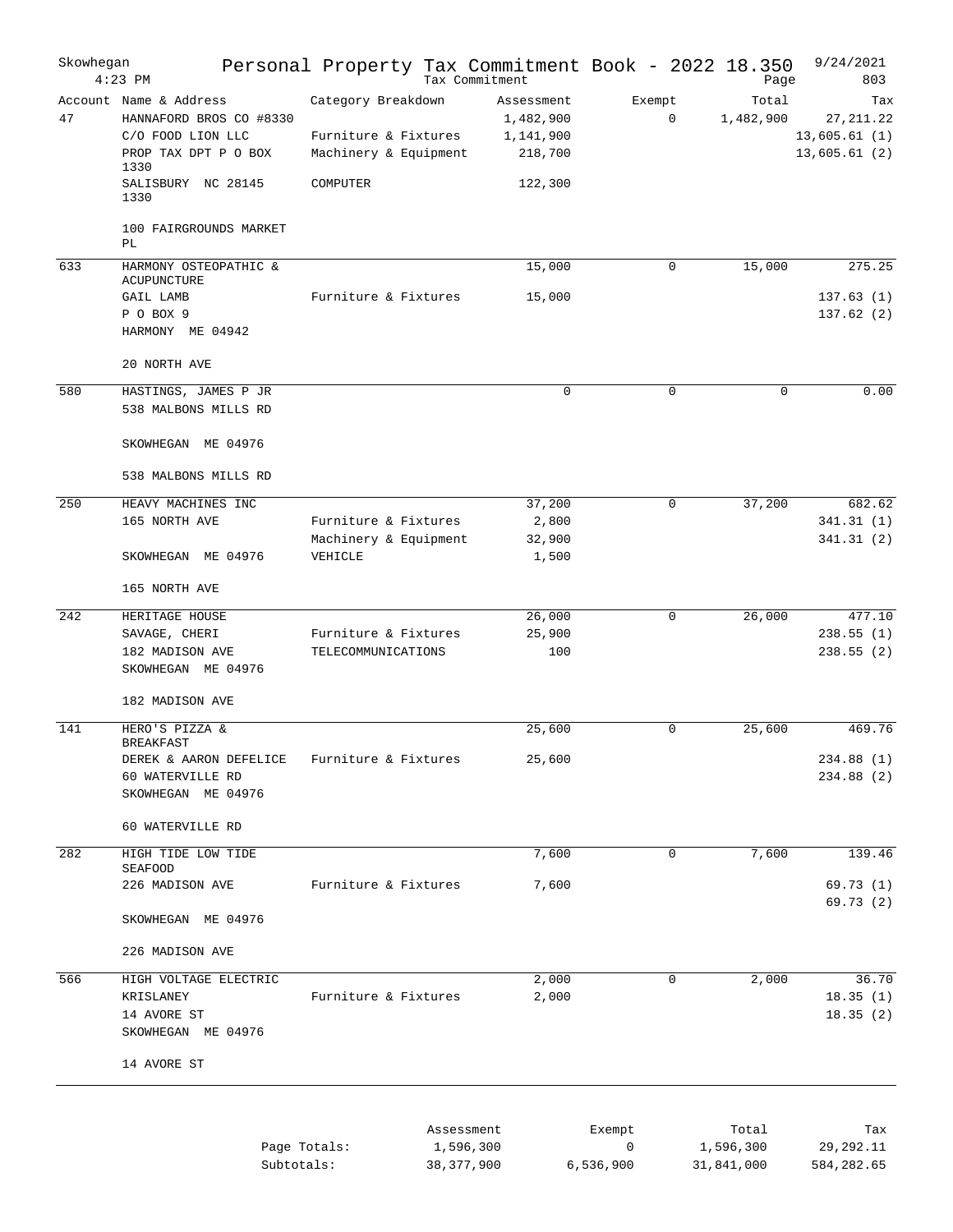| Skowhegan | $4:23$ PM                                                                     | Personal Property Tax Commitment Book - 2022 18.350       | Tax Commitment                     |        |             | Page            | 9/24/2021<br>804                 |
|-----------|-------------------------------------------------------------------------------|-----------------------------------------------------------|------------------------------------|--------|-------------|-----------------|----------------------------------|
| 48        | Account Name & Address<br>HIGHT CHEVROLET BUICK<br>CO INC                     | Category Breakdown                                        | Assessment<br>52,600               | Exempt | $\mathbf 0$ | Total<br>52,600 | Tax<br>965.21                    |
|           | P. O. BOX 40<br>29 MADISON AVE<br>SKOWHEGAN ME 04976                          | Furniture & Fixtures<br>Machinery & Equipment<br>COMPUTER | 4,300<br>46,700<br>1,600           |        |             |                 | 482.61 (1)<br>482.60 (2)         |
|           | 29 MADISON AVE                                                                |                                                           |                                    |        |             |                 |                                  |
| 40        | HIGHT FORD                                                                    |                                                           | 104,300                            |        | 0           | 104,300         | 1,913.91                         |
|           | 242 MADISON AVE                                                               | Furniture & Fixtures<br>Machinery & Equipment             | 14,100<br>81,700                   |        |             |                 | 956.96(1)<br>956.95(2)           |
|           | SKOWHEGAN ME 04976                                                            | COMPUTER<br>OTHER                                         | 3,000<br>5,500                     |        |             |                 |                                  |
|           | 242 MADISON AVE                                                               |                                                           |                                    |        |             |                 |                                  |
| 244       | HIGHT'S USED CARS<br>P. O. BOX 40<br>29 MADISON AVE<br>SKOWHEGAN ME 04976     | Furniture & Fixtures                                      | 2,000<br>2,000                     |        | 0           | 2,000           | 36.70<br>18.35(1)<br>18.35(2)    |
|           | 88 MADISON AVE                                                                |                                                           |                                    |        |             |                 |                                  |
| 485       | HIGI SH LLC<br>C/O PARADIGM TAX GROUP<br>P O BOX 800729<br>TX 75380<br>DALLAS | COMPUTER                                                  | 1,700<br>1,700                     |        | 0           | 1,700           | 31.20<br>15.60(1)<br>15.60(2)    |
|           | WALGREENS                                                                     |                                                           |                                    |        |             |                 |                                  |
| 245       | HILL TOP ANTIQUES<br>48 WATER ST, STE 3                                       | Furniture & Fixtures                                      | 500<br>500                         |        | 0           | 500             | 9.18<br>4.59(1)<br>4.59(2)       |
|           | SKOWHEGAN ME 04976                                                            |                                                           |                                    |        |             |                 |                                  |
|           | 48 WATER ST, STE 3                                                            |                                                           |                                    |        |             |                 |                                  |
| 663       | HILLMAN GROUP INC<br>10590 HAMILTON AVE                                       | Machinery & Equipment                                     | 1,000<br>1,000                     |        | 0           | 1,000           | 18.35<br>9.18(1)<br>9.17(2)      |
|           | CINCINNATI<br>OH 45231                                                        |                                                           |                                    |        |             |                 |                                  |
|           | WALMART                                                                       |                                                           |                                    |        |             |                 |                                  |
| 246       | HOLLAND VARIETY DRUG<br>KEVIN HOLLAND<br>12 HIGH ST<br>SKOWHEGAN ME 04976     | Furniture & Fixtures<br>COMPUTER<br>TELECOMMUNICATIONS    | 14,100<br>2,600<br>10,400<br>1,100 |        | 0           | 14,100          | 258.74<br>129.37(1)<br>129.37(2) |
|           | 12 HIGH ST                                                                    |                                                           |                                    |        |             |                 |                                  |
| 451       | HORSIN' AROUND<br>CHILDCARE                                                   |                                                           | 4,500                              |        | 0           | 4,500           | 82.58                            |
|           | AMY VERVILLE<br>56 MAIN ST<br>SKOWHEGAN ME 04976                              | Furniture & Fixtures                                      | 4,500                              |        |             |                 | 41.29(1)<br>41.29(2)             |
|           | 56 MAIN ST                                                                    |                                                           |                                    |        |             |                 |                                  |

|               | Assessment | Exempt    | Total      | Tax        |
|---------------|------------|-----------|------------|------------|
| Page Totals:  | 180,700    |           | 180,700    | 3,315.87   |
| $Subtotals$ : | 38,558,600 | 6,536,900 | 32,021,700 | 587,598.52 |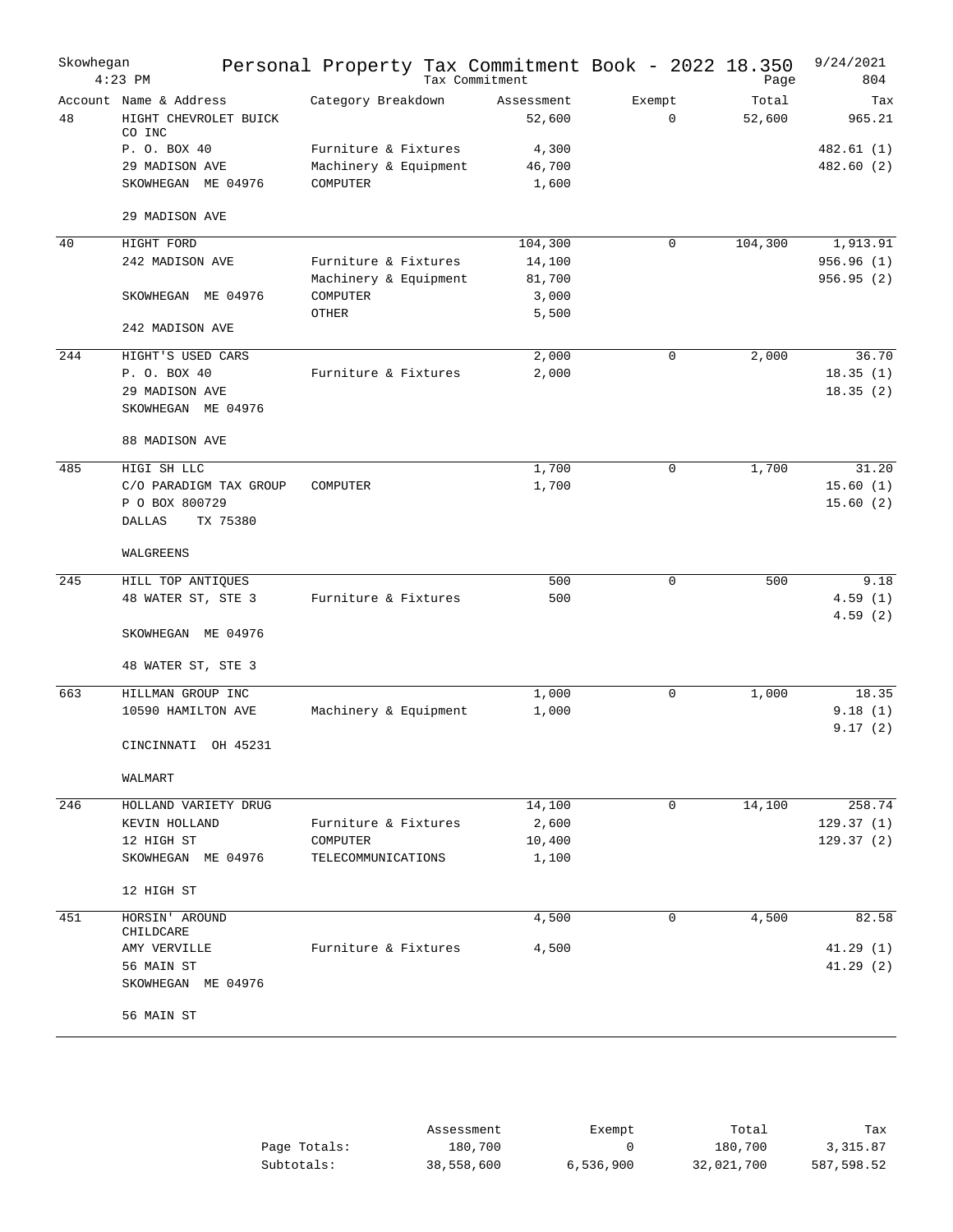| Skowhegan | $4:23$ PM                                                            | Personal Property Tax Commitment Book - 2022 18.350 | Tax Commitment        |                     | Page             | 9/24/2021<br>805       |
|-----------|----------------------------------------------------------------------|-----------------------------------------------------|-----------------------|---------------------|------------------|------------------------|
| 33        | Account Name & Address<br>HOWARD P FAIRFIELD,<br>INC.                | Category Breakdown                                  | Assessment<br>506,100 | Exempt<br>419,900   | Total<br>86,200  | Tax<br>1,581.77        |
|           | INVOKE TAX PARTNERS<br>ATTN: DESMOND WARD                            | Furniture & Fixtures<br>Machinery & Equipment       | 9,600<br>191,900      |                     |                  | 790.89(1)<br>790.88(2) |
|           | P O BOX 743068                                                       | COMPUTER                                            | 20,900                |                     |                  |                        |
|           | DALLAS<br>TX 75374<br>9 GREEN ST                                     | OTHER                                               | 283,700               |                     |                  |                        |
| 561       | HUCK FINN CLOTHES INC                                                |                                                     | 12,600                | $\mathbf 0$         | 12,600           | 231.21                 |
|           | D/B/A LABEL SHOPPER<br>952 TROY SCHENECTADY RD<br>NY 12110<br>LATHAM | Furniture & Fixtures                                | 12,600                |                     |                  | 115.61(1)<br>115.60(2) |
|           | 381 MADISON AVE                                                      |                                                     |                       |                     |                  |                        |
| 10        | HUGHES NETWORK SYSTEMS<br><b>LLC</b>                                 |                                                     | 4,200                 | $\mathbf 0$         | 4,200            | 77.07                  |
|           | C/O RYAN TAX COMPLIANCE<br>SRVCS LLC                                 | COMPUTER                                            | 4,200                 |                     |                  | 38.54(1)               |
|           | P O BOX 460049<br>HOUSTON TX 77056                                   |                                                     |                       |                     |                  | 38.53(2)               |
|           | VARIOUS LOCATIONS                                                    |                                                     |                       |                     |                  |                        |
| 661       | HUNTINGTON TECHNOLOGY<br>FINANCE                                     |                                                     | 900                   | $\Omega$            | 900              | 16.52                  |
|           | 2285 FRANKLIN RD                                                     | COMPUTER                                            | 900                   |                     |                  | 8.26(1)<br>8.26(2)     |
|           | BLOOMFIELD MI 48302                                                  |                                                     |                       |                     |                  |                        |
|           | NEW BALANCE                                                          |                                                     |                       |                     |                  |                        |
| 249       | HURRICANE CLEANERS                                                   |                                                     | 1,900                 | 0                   | 1,900            | 34.87                  |
|           | RICHARD SMITH                                                        | Machinery & Equipment                               | 1,600                 |                     |                  | 17.44(1)               |
|           | P O BOX 828<br>SKOWHEGAN ME 04976                                    | COMPUTER                                            | 300                   |                     |                  | 17.43(2)               |
|           | 98 PALMER RD                                                         |                                                     |                       |                     |                  |                        |
| 67        | HYG FINANCIAL SERVICES<br>INC                                        |                                                     | 1,154,200             | 1,149,600           | 4,600            | 84.41                  |
|           | PROPERTY TAX COMPLIANCE<br>P O BOX 36200<br><b>BILLINGS</b>          | VEHICLE                                             | 1,154,200             |                     |                  | 42.21(1)<br>42.20(2)   |
|           | MT 59107<br>VARIOUS                                                  |                                                     |                       |                     |                  |                        |
| 58        | II CLEAN CAR WASH                                                    |                                                     | 28,500                | $\mathbf 0$         | 28,500           | 522.98                 |
|           | C/O VURLE JONES                                                      | Furniture & Fixtures                                | 2,100                 |                     |                  | 261.49(1)              |
|           | 905 WATERVILLE RD<br>SKOWHEGAN<br>ME 04976                           | Machinery & Equipment                               | 26,400                |                     |                  | 261.49(2)              |
|           | 53 WATERVILLE RD                                                     |                                                     |                       |                     |                  |                        |
| 632       | INKREDIBLE INK TATTOO<br>SHOP                                        |                                                     | 5,000                 | 0                   | 5,000            | 91.75                  |
|           | NATASHA KROPOFF<br>134 WATER ST, STE 3<br>SKOWHEGAN ME 04976         | Furniture & Fixtures                                | 5,000                 |                     |                  | 45.88(1)<br>45.87(2)   |
|           | 134 WATER ST                                                         |                                                     |                       |                     |                  |                        |
|           |                                                                      |                                                     |                       |                     |                  |                        |
|           |                                                                      | Assessment<br>Page Totals:<br>1,713,400             |                       | Exempt<br>1,569,500 | Total<br>143,900 | Tax<br>2,640.58        |

Subtotals: 40,272,000 8,106,400 32,165,600 590,239.10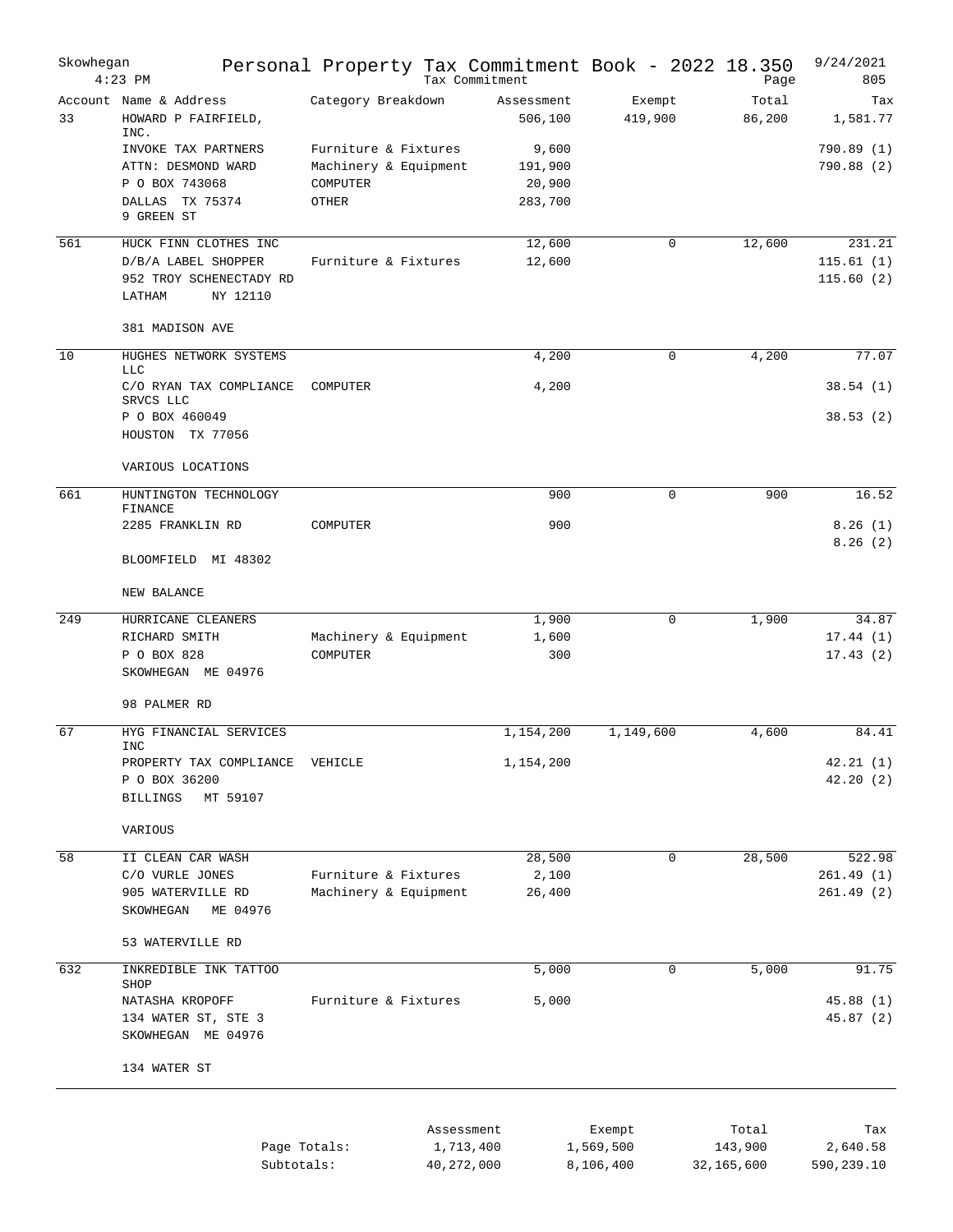| $4:23$ PM | Skowhegan                                        | Personal Property Tax Commitment Book - 2022 18.350 | Tax Commitment            |                       | Page                 | 9/24/2021<br>806     |
|-----------|--------------------------------------------------|-----------------------------------------------------|---------------------------|-----------------------|----------------------|----------------------|
| 581       | Account Name & Address<br>INSIGHT PREMIER HEALTH | Category Breakdown                                  | Assessment<br>$\mathbf 0$ | Exempt<br>$\mathbf 0$ | Total<br>$\mathbf 0$ | Tax<br>0.00          |
|           | <b>LLC</b><br>14400 METCALF AVE                  | Furniture & Fixtures                                | 4,100                     |                       |                      |                      |
|           |                                                  | Machinery & Equipment                               | 655,900                   |                       |                      |                      |
|           | OVERLAND PARK KS 66223                           | COMPUTER                                            | 1,300                     |                       |                      |                      |
|           | RFGH                                             |                                                     |                           |                       |                      |                      |
| 49        | IRVING OIL LIMITED                               |                                                     | 241,300                   | 0                     | 241,300              | 4,427.86             |
|           | C/O CORPORATE REAL<br><b>ESTATE</b>              | Furniture & Fixtures                                | 60,800                    |                       |                      | 2, 213.93(1)         |
|           | P O BOX 868<br>CALAIS<br>ME 04619                | Machinery & Equipment                               | 180,500                   |                       |                      | 2, 213.93(2)         |
|           |                                                  |                                                     |                           |                       |                      |                      |
|           | 374 MADISON AVE                                  |                                                     |                           |                       |                      |                      |
| 344       | ISLAND DAIRY TREAT                               |                                                     | 11,800                    | $\mathbf 0$           | 11,800               | 216.53               |
|           | C/O JASON CURTIS                                 | Furniture & Fixtures                                | 11,800                    |                       |                      | 108.27(1)            |
|           | 23 QUAKER LN<br>SMITHFIELD ME 04978              |                                                     |                           |                       |                      | 108.26(2)            |
|           | 23 ISLAND AVE                                    |                                                     |                           |                       |                      |                      |
| 559       | J & M MACHINING                                  |                                                     | 432,900                   | 416,300               | 16,600               | 304.61               |
|           | 313 NORTH AVENUE                                 | Furniture & Fixtures                                | 2,200                     |                       |                      | 152.31(1)            |
|           |                                                  | Machinery & Equipment                               | 426,800                   |                       |                      | 152.30(2)            |
|           | SKOWHEGAN ME 04976                               | COMPUTER                                            | 3,800                     |                       |                      |                      |
|           |                                                  | TELECOMMUNICATIONS                                  | 100                       |                       |                      |                      |
|           | 313 NORTH AVE                                    |                                                     |                           |                       |                      |                      |
| 599       | JEN'S HAIR STUDIO                                |                                                     | 3,100                     | $\mathbf 0$           | 3,100                | 56.89                |
|           | 1287 CANAAN RD                                   | Furniture & Fixtures                                | 3,100                     |                       |                      | 28.45(1)             |
|           | SKOWHEGAN ME 04976                               |                                                     |                           |                       |                      | 28.44(2)             |
|           | 1287 CANAAN RD                                   |                                                     |                           |                       |                      |                      |
| 254       | JOHN B JORDAN CPA PA                             |                                                     | 3,500                     | 0                     | 3,500                | 64.23                |
|           | CORP.<br>JORDAN, JOHN B                          | Furniture & Fixtures                                | 2,500                     |                       |                      | 32.12(1)             |
|           | P O BOX 607                                      | COMPUTER                                            | $1\, , \, 0\,0\,0$        |                       |                      | 32.11(2)             |
|           | SKOWHEGAN ME 04976                               |                                                     |                           |                       |                      |                      |
|           | 133 WATER ST                                     |                                                     |                           |                       |                      |                      |
| 253       | JONES APPRAISAL SERVICE                          |                                                     | 2,300                     | 0                     | 2,300                | 42.21                |
|           | JONES, VURLE                                     | Furniture & Fixtures                                | 2,100                     |                       |                      | 21.11(1)             |
|           | 905 WATERVILLE RD                                | COMPUTER                                            | 200                       |                       |                      | 21.10(2)             |
|           | SKOWHEGAN ME 04976<br>0673                       |                                                     |                           |                       |                      |                      |
|           | 905 WATERVILLE RD                                |                                                     |                           |                       |                      |                      |
| 363       | K & S GARAGE                                     |                                                     | 2,500                     | 0                     | 2,500                | 45.88                |
|           | 12 MERITHEW DR                                   | Machinery & Equipment<br>COMPUTER                   | 2,400<br>100              |                       |                      | 22.94(1)<br>22.94(2) |
|           | SKOWHEGAN ME 04976                               |                                                     |                           |                       |                      |                      |
|           | 12 MERITHEW DR                                   |                                                     |                           |                       |                      |                      |
|           |                                                  |                                                     |                           |                       |                      |                      |

|              | Assessment | Exempt    | Total      | Tax        |
|--------------|------------|-----------|------------|------------|
| Page Totals: | 697,400    | 416,300   | 281,100    | 5,158.21   |
| Subtotals:   | 40,969,400 | 8,522,700 | 32,446,700 | 595,397.31 |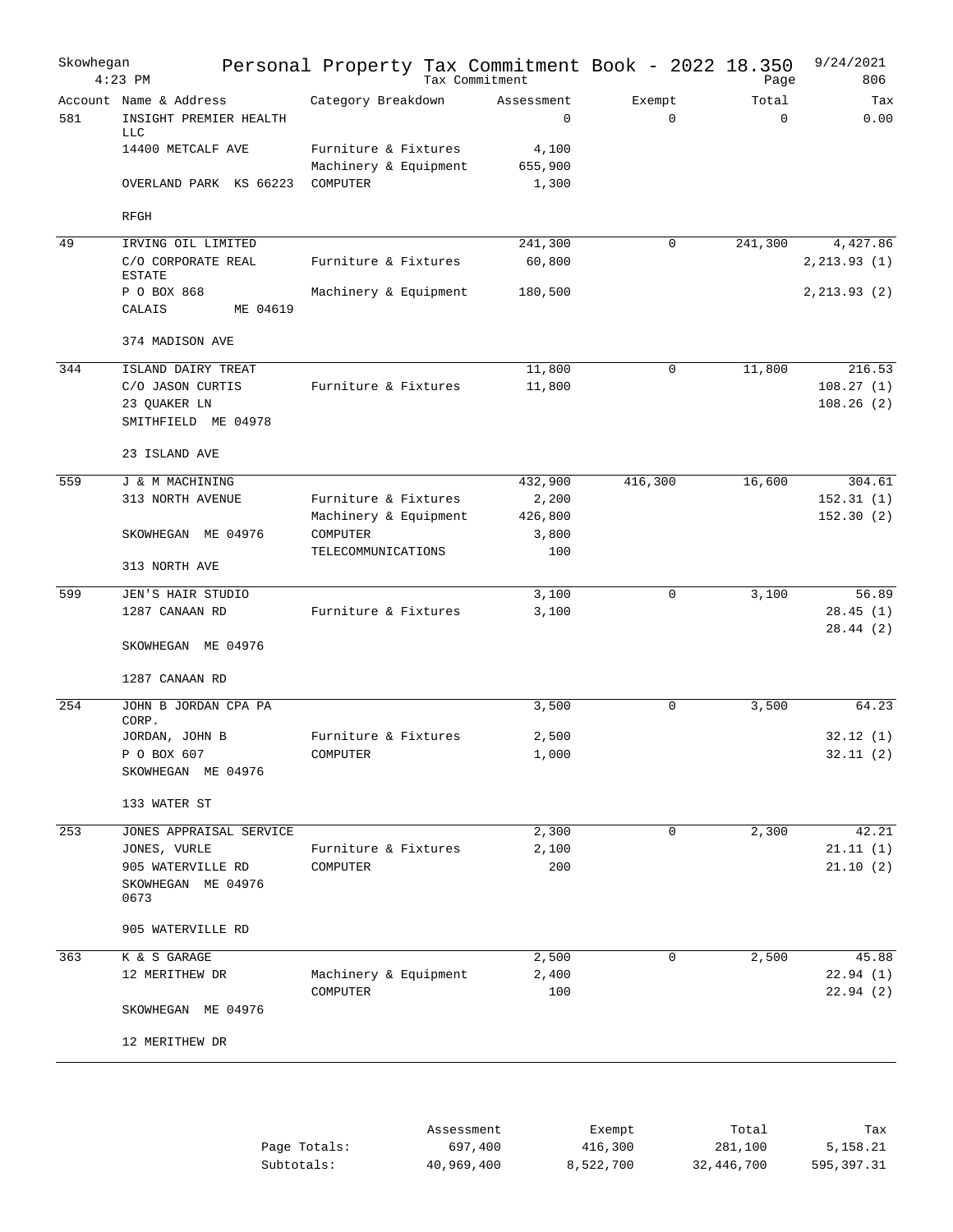| Skowhegan | $4:23$ PM                                                  | Personal Property Tax Commitment Book - 2022 18.350 |                       | Tax Commitment |                   |        |               | Page                 | 9/24/2021<br>807     |
|-----------|------------------------------------------------------------|-----------------------------------------------------|-----------------------|----------------|-------------------|--------|---------------|----------------------|----------------------|
| 615       | Account Name & Address<br>K12 MANAGEMENT - JUSTIN<br>WYDRA | Category Breakdown                                  |                       |                | Assessment<br>500 |        | Exempt<br>500 | Total<br>$\mathbf 0$ | Tax<br>0.00          |
|           | PTCS -<br>DUCHARME/MCMILLEN &<br>ASSOC.<br>P O BOX 80615   | COMPUTER                                            |                       |                | 500               |        |               |                      |                      |
|           | INDIANAPOLIS IN 46280<br>VARIOUS                           |                                                     |                       |                |                   |        |               |                      |                      |
| 665       |                                                            |                                                     |                       |                | 0                 |        | $\Omega$      | $\Omega$             | 0.00                 |
|           | KCI USA INC<br>D/B/A 3M MEDICAL<br>SOLUTIONS               |                                                     | Machinery & Equipment |                | 1,300             |        |               |                      |                      |
|           | C/O RYAN LLC<br>P O BOX 4900-DEPT 575<br>SCOTTSDALE AZ     |                                                     |                       |                |                   |        |               |                      |                      |
|           | <b><i>REGE1-4900</i></b>                                   |                                                     |                       |                |                   |        |               |                      |                      |
| 265       | KENNEBEC METAL<br>RECYCLING<br>BRIAN KEYTE                 |                                                     | Furniture & Fixtures  |                | 50,000<br>50,000  |        | 0             | 50,000               | 917.50<br>458.75 (1) |
|           | 14 BROWN ST<br>SKOWHEGAN ME 04976                          |                                                     |                       |                |                   |        |               |                      | 458.75 (2)           |
|           | 14 BROWN ST                                                |                                                     |                       |                |                   |        |               |                      |                      |
| 257       | KEN'S FAMILY RESTAURANT                                    |                                                     |                       |                | 46,400            |        | 0             | 46,400               | 851.44               |
|           | KEN'S DRIVE IN                                             |                                                     | Furniture & Fixtures  |                | 43,300            |        |               |                      | 425.72(1)            |
|           | P O BOX 900                                                | COMPUTER                                            |                       |                | 2,800             |        |               |                      | 425.72(2)            |
|           | SKOWHEGAN ME 04976<br>0010                                 |                                                     | TELECOMMUNICATIONS    |                | 300               |        |               |                      |                      |
|           | 411 MADISON AVE                                            |                                                     |                       |                |                   |        |               |                      |                      |
| 259       | KENTUCKY FRIED CHICKEN                                     |                                                     |                       |                | 177,800           |        | 0             | 177,800              | 3,262.63             |
|           | KBP FOODS                                                  |                                                     | Furniture & Fixtures  |                | 176,200           |        |               |                      | 1,631.32(1)          |
|           | P O BOX 55348                                              | COMPUTER                                            |                       |                | 1,600             |        |               |                      | 1,631.31(2)          |
|           | LEXINGTON KY 40555                                         |                                                     |                       |                |                   |        |               |                      |                      |
|           | 233 MADISON AVE                                            |                                                     |                       |                |                   |        |               |                      |                      |
| 260       | KEY APPLIANCE                                              |                                                     |                       |                | 1,900             |        | 0             | 1,900                | 34.87                |
|           | 101 WATER ST                                               |                                                     | Furniture & Fixtures  |                | 700               |        |               |                      | 17.44(1)             |
|           | SUITE A                                                    | COMPUTER                                            |                       |                | 1,100             |        |               |                      | 17.43(2)             |
|           | SKOWHEGAN ME 04976                                         |                                                     | TELECOMMUNICATIONS    |                | 100               |        |               |                      |                      |
|           | 101 WATER ST                                               |                                                     |                       |                |                   |        |               |                      |                      |
| 261       | KEY BANK - MADISON AVE                                     |                                                     |                       |                | 93,200            |        | 54,600        | 38,600               | 708.31               |
|           | ATTN: TAX SERVICES                                         |                                                     | Furniture & Fixtures  |                | 51,600            |        |               |                      | 354.16(1)            |
|           | P O BOX 22055                                              |                                                     | Machinery & Equipment |                | 100               |        |               |                      | 354.15(2)            |
|           | ALBANY NY 12201 5055                                       | COMPUTER                                            |                       |                | 41,500            |        |               |                      |                      |
|           | 214 MADISON AVE                                            |                                                     |                       |                |                   |        |               |                      |                      |
| 596       | KNUCKLE BUSTERS GARAGE                                     |                                                     |                       |                | 5,000             |        | $\mathbf 0$   | 5,000                | 91.75                |
|           | EDWARD ROODE                                               |                                                     | Furniture & Fixtures  |                | 5,000             |        |               |                      | 45.88(1)             |
|           | 92 MILBURN ST<br>SKOWHEGAN ME 04976                        |                                                     |                       |                |                   |        |               |                      | 45.87 (2)            |
|           | 92 MILBURN ST                                              |                                                     |                       |                |                   |        |               |                      |                      |
|           |                                                            |                                                     |                       |                |                   |        |               |                      |                      |
|           |                                                            |                                                     |                       | Assessment     |                   | Exempt |               | Total                | Tax                  |
|           |                                                            | Page Totals:                                        |                       | 374,800        |                   | 55,100 |               | 319,700              | 5,866.50             |

Subtotals: 41,344,200 8,577,800 32,766,400 601,263.81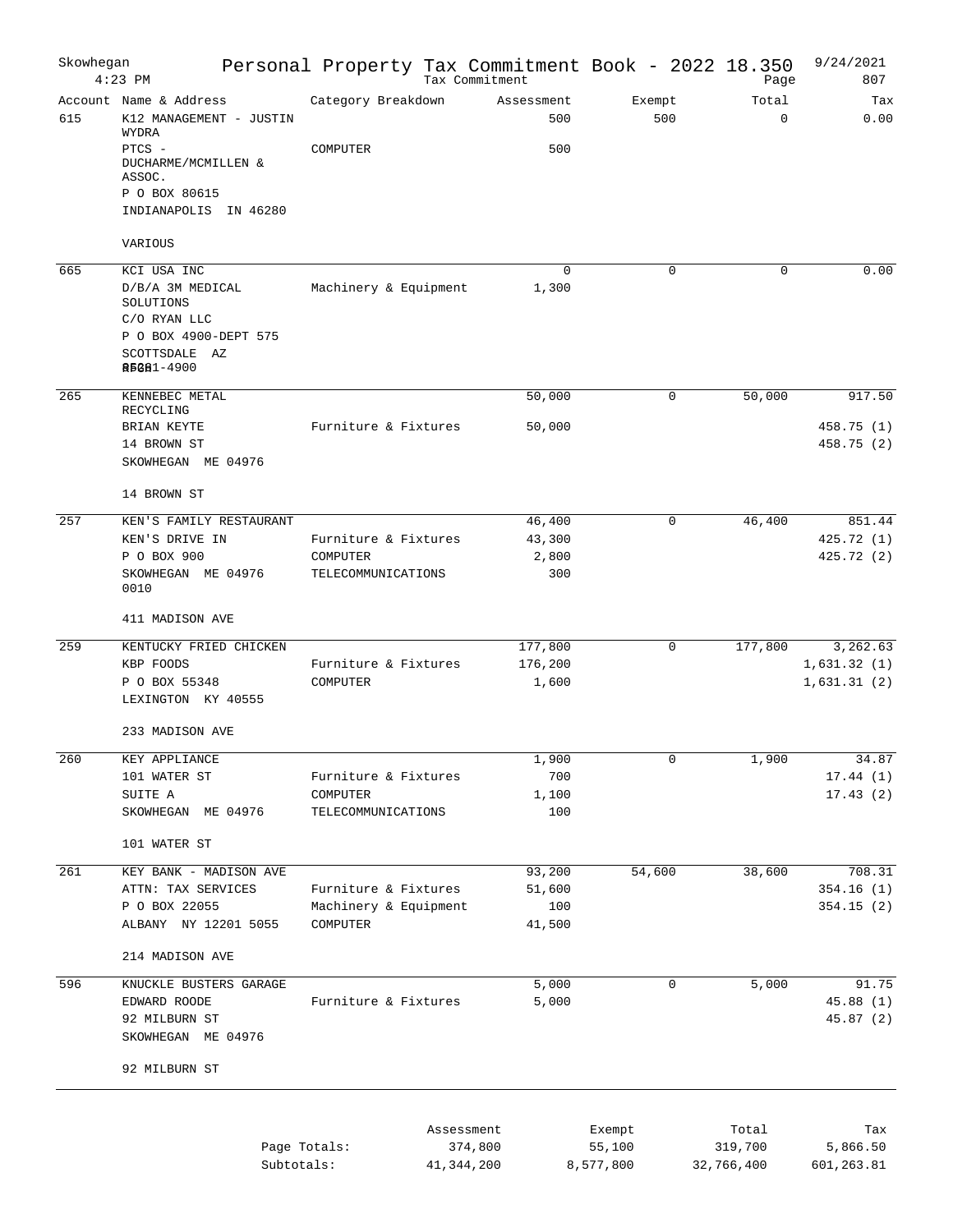| Skowhegan | $4:23$ PM                                                                                   | Personal Property Tax Commitment Book - 2022 18.350              | Tax Commitment                        |        |             | Page            | 9/24/2021<br>808                        |
|-----------|---------------------------------------------------------------------------------------------|------------------------------------------------------------------|---------------------------------------|--------|-------------|-----------------|-----------------------------------------|
| 262       | Account Name & Address<br>KYES MOTEL<br>137 WEST FRONT ST<br>SKOWHEGAN ME 04976             | Category Breakdown<br>Furniture & Fixtures<br>TELECOMMUNICATIONS | Assessment<br>37,200<br>37,100<br>100 | Exempt | $\mathbf 0$ | Total<br>37,200 | Tax<br>682.62<br>341.31(1)<br>341.31(2) |
|           | 137 WEST FRONT ST                                                                           |                                                                  |                                       |        |             |                 |                                         |
| 674       | LABARRINGTON<br>220 NORTH RIVER ST                                                          | Furniture & Fixtures                                             | $\Omega$<br>283,300                   |        | $\Omega$    | $\Omega$        | 0.00                                    |
|           | EAST DUNDEE<br>IL 60118<br>RFGH                                                             |                                                                  |                                       |        |             |                 |                                         |
| 264       | LACASSE SHOE REPAIR<br>LACASSE, RICHARD A<br>165 WATER ST<br>SKOWHEGAN ME 04976             | Furniture & Fixtures                                             | 12,400<br>12,400                      |        | 0           | 12,400          | 227.54<br>113.77(1)<br>113.77(2)        |
|           | 165 WATER ST                                                                                |                                                                  |                                       |        |             |                 |                                         |
| 266       | LADY GAYLE HAIR DESIGNS<br>FOULKES, GAYLE<br>21 DR MANN RD<br>SKOWHEGAN ME 04976            | Furniture & Fixtures                                             | 2,300<br>2,300                        |        | 0           | 2,300           | 42.21<br>21.11(1)<br>21.10(2)           |
|           | 21 DR MANN RD                                                                               |                                                                  |                                       |        |             |                 |                                         |
| 55        | Laney, Robert<br>538 Back Road<br>Skowhegan ME 04976                                        | Machinery & Equipment<br>VEHICLE                                 | 2,200<br>1,100<br>1,100               |        | 0           | 2,200           | 40.37<br>20.19(1)<br>20.18(2)           |
|           | 538 BACK RD                                                                                 |                                                                  |                                       |        |             |                 |                                         |
| 54        | LANEY'S CONSTRUCTION<br>P O BOX 567<br>SKOWHEGAN ME 04976                                   | Furniture & Fixtures<br>Machinery & Equipment                    | 30,300<br>300<br>30,000               |        | 0           | 30,300          | 556.01<br>278.01(1)<br>278.00(2)        |
|           | 319 NORTH AVE                                                                               |                                                                  |                                       |        |             |                 |                                         |
| 638       | LANEY'S MADISON AVENUE<br>GLEN LANEY<br>P O BOX 567<br>SKOWHEGAN ME 04976<br>MADISON AVE    | Furniture & Fixtures                                             | 150,000<br>150,000                    |        | 0           | 150,000         | 2,752.50<br>1,376.25(1)<br>1,376.25(2)  |
| 53        | LANEY'S PIT STOP<br><b>GLEN LANEY</b><br>P O BOX 567<br>SKOWHEGAN ME 04976<br>WATERVILLE RD | Furniture & Fixtures<br>Machinery & Equipment                    | 225,000<br>50,000<br>175,000          |        | 0           | 225,000         | 4,128.75<br>2,064.38(1)<br>2,064.37(2)  |

|              | Assessment | Exempt    | Total      | Tax        |
|--------------|------------|-----------|------------|------------|
| Page Totals: | 459,400    |           | 459,400    | 8,430.00   |
| Subtotals:   | 41,803,600 | 8,577,800 | 33,225,800 | 609,693.81 |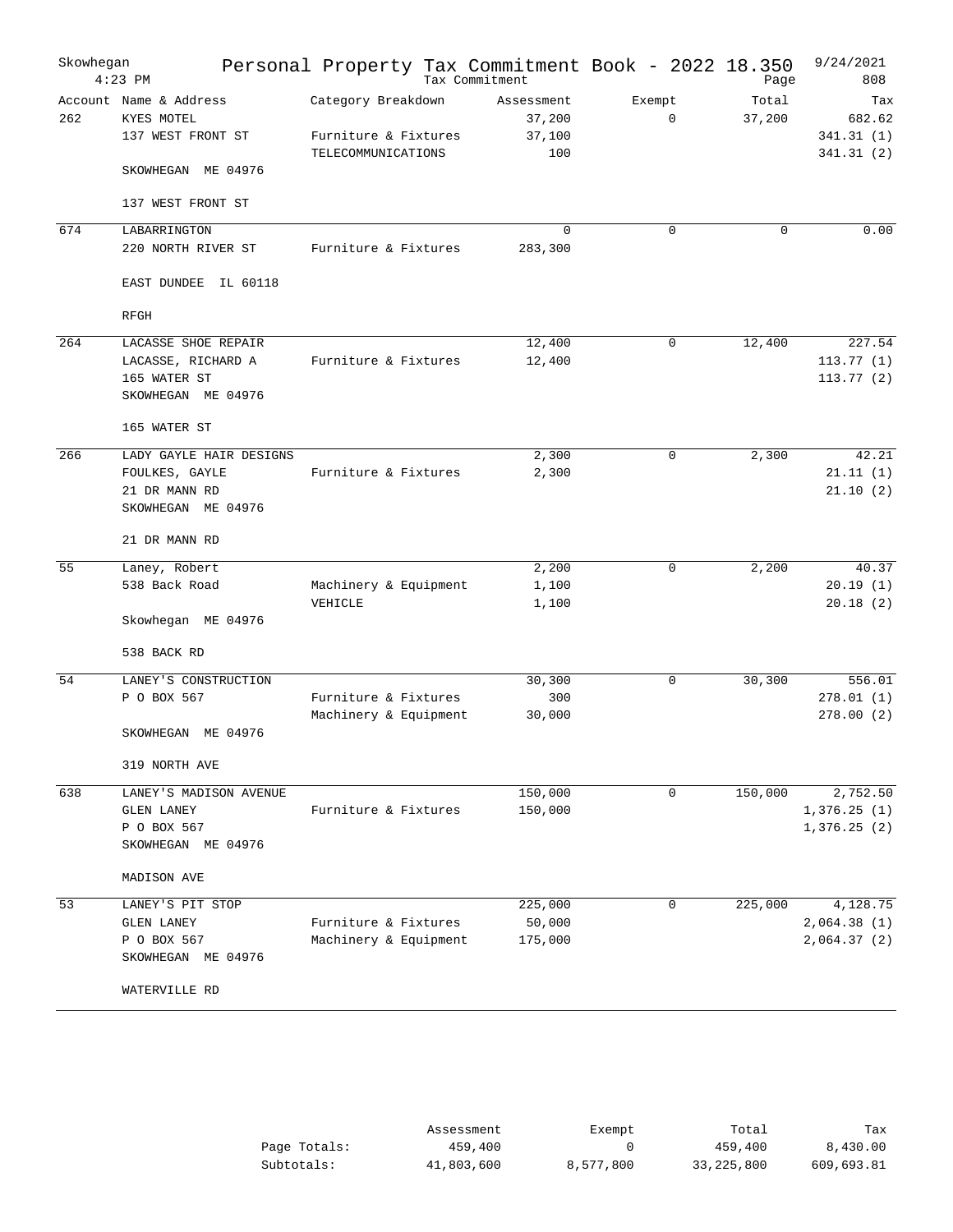|                                        |                                                                                                                                                                                                                           |                                                                                                                                                                                                  |                                                                                                                                                                                                                                            |                                                                                                  |                                | 9/24/2021<br>809                                            |
|----------------------------------------|---------------------------------------------------------------------------------------------------------------------------------------------------------------------------------------------------------------------------|--------------------------------------------------------------------------------------------------------------------------------------------------------------------------------------------------|--------------------------------------------------------------------------------------------------------------------------------------------------------------------------------------------------------------------------------------------|--------------------------------------------------------------------------------------------------|--------------------------------|-------------------------------------------------------------|
| LAUNCHPAD LEARNING                     |                                                                                                                                                                                                                           |                                                                                                                                                                                                  | 3,400                                                                                                                                                                                                                                      | Exempt<br>$\mathbf 0$                                                                            | Total<br>3,400                 | Tax<br>62.39                                                |
| 18 BUSH ST                             | COMPUTER                                                                                                                                                                                                                  |                                                                                                                                                                                                  | 200<br>3,200                                                                                                                                                                                                                               |                                                                                                  |                                | 31.20(1)<br>31.19(2)                                        |
| SKOWHEGAN ME 04976                     |                                                                                                                                                                                                                           |                                                                                                                                                                                                  |                                                                                                                                                                                                                                            |                                                                                                  |                                |                                                             |
| 18 BUSH ST                             |                                                                                                                                                                                                                           |                                                                                                                                                                                                  |                                                                                                                                                                                                                                            |                                                                                                  |                                |                                                             |
| LEAF CAPITAL FUNDING<br><b>LLC</b>     |                                                                                                                                                                                                                           |                                                                                                                                                                                                  | 6,100                                                                                                                                                                                                                                      | 6,100                                                                                            | $\mathbf 0$                    | 0.00                                                        |
| 2005 MARKET ST FL 14                   | COMPUTER                                                                                                                                                                                                                  |                                                                                                                                                                                                  | 6,100                                                                                                                                                                                                                                      |                                                                                                  |                                |                                                             |
| 7009                                   |                                                                                                                                                                                                                           |                                                                                                                                                                                                  |                                                                                                                                                                                                                                            |                                                                                                  |                                |                                                             |
| VARIOUS                                |                                                                                                                                                                                                                           |                                                                                                                                                                                                  |                                                                                                                                                                                                                                            |                                                                                                  |                                |                                                             |
| DEPT                                   |                                                                                                                                                                                                                           |                                                                                                                                                                                                  | 36,800<br>36,800                                                                                                                                                                                                                           | 0                                                                                                | 36,800                         | 675.28<br>337.64(1)<br>337.64(2)                            |
| DANBURY CT 06810                       |                                                                                                                                                                                                                           |                                                                                                                                                                                                  |                                                                                                                                                                                                                                            |                                                                                                  |                                |                                                             |
| VARIOUS                                |                                                                                                                                                                                                                           |                                                                                                                                                                                                  |                                                                                                                                                                                                                                            |                                                                                                  |                                |                                                             |
|                                        |                                                                                                                                                                                                                           |                                                                                                                                                                                                  | 15,500                                                                                                                                                                                                                                     | 0                                                                                                | 15,500                         | 284.43<br>142.22(1)                                         |
| MGMT                                   |                                                                                                                                                                                                                           |                                                                                                                                                                                                  |                                                                                                                                                                                                                                            |                                                                                                  |                                | 142.21(2)                                                   |
| Α                                      |                                                                                                                                                                                                                           |                                                                                                                                                                                                  |                                                                                                                                                                                                                                            |                                                                                                  |                                |                                                             |
|                                        |                                                                                                                                                                                                                           |                                                                                                                                                                                                  |                                                                                                                                                                                                                                            |                                                                                                  |                                |                                                             |
|                                        |                                                                                                                                                                                                                           |                                                                                                                                                                                                  | 1,000                                                                                                                                                                                                                                      | 0                                                                                                | 1,000                          | 18.35                                                       |
| 48 WATER ST, STE 1                     |                                                                                                                                                                                                                           |                                                                                                                                                                                                  | 900<br>100                                                                                                                                                                                                                                 |                                                                                                  |                                | 9.18(1)<br>9.17(2)                                          |
| SKOWHEGAN ME 04976                     |                                                                                                                                                                                                                           |                                                                                                                                                                                                  |                                                                                                                                                                                                                                            |                                                                                                  |                                |                                                             |
| 48 WATER ST, STE 1                     |                                                                                                                                                                                                                           |                                                                                                                                                                                                  |                                                                                                                                                                                                                                            |                                                                                                  |                                |                                                             |
| LYONS APPLIANCE                        |                                                                                                                                                                                                                           |                                                                                                                                                                                                  | 4,100                                                                                                                                                                                                                                      | 0                                                                                                | 4,100                          | 75.24<br>37.62(1)                                           |
| 12 WEST FRONT ST<br>SKOWHEGAN ME 04976 |                                                                                                                                                                                                                           |                                                                                                                                                                                                  |                                                                                                                                                                                                                                            |                                                                                                  |                                | 37.62(2)                                                    |
| 12 WEST FRONT ST                       |                                                                                                                                                                                                                           |                                                                                                                                                                                                  |                                                                                                                                                                                                                                            |                                                                                                  |                                |                                                             |
| M THAI RESTAURANT<br>105 WATER ST      |                                                                                                                                                                                                                           |                                                                                                                                                                                                  | 6,800<br>6,800                                                                                                                                                                                                                             | 0                                                                                                | 6,800                          | 124.78<br>62.39(1)                                          |
| SKOWHEGAN ME 04976                     |                                                                                                                                                                                                                           |                                                                                                                                                                                                  |                                                                                                                                                                                                                                            |                                                                                                  |                                | 62.39(2)                                                    |
| 105 WATER ST                           |                                                                                                                                                                                                                           |                                                                                                                                                                                                  |                                                                                                                                                                                                                                            |                                                                                                  |                                |                                                             |
| MAC'S CONVENIENCE                      |                                                                                                                                                                                                                           |                                                                                                                                                                                                  | 124,600                                                                                                                                                                                                                                    | $\mathbf 0$                                                                                      | 124,600                        | 2,286.41                                                    |
| CIRCLE K - ATTN MIKE                   |                                                                                                                                                                                                                           |                                                                                                                                                                                                  | 73,400                                                                                                                                                                                                                                     |                                                                                                  |                                | 1, 143.21(1)                                                |
| P O BOX 347                            |                                                                                                                                                                                                                           |                                                                                                                                                                                                  | 39,700                                                                                                                                                                                                                                     |                                                                                                  |                                | 1,143.20(2)                                                 |
|                                        |                                                                                                                                                                                                                           |                                                                                                                                                                                                  |                                                                                                                                                                                                                                            |                                                                                                  |                                |                                                             |
|                                        |                                                                                                                                                                                                                           |                                                                                                                                                                                                  |                                                                                                                                                                                                                                            |                                                                                                  |                                |                                                             |
|                                        |                                                                                                                                                                                                                           |                                                                                                                                                                                                  |                                                                                                                                                                                                                                            | Exempt<br>6,100                                                                                  | Total<br>192,200<br>33,418,000 | Tax<br>3,526.88<br>613,220.69                               |
|                                        | Skowhegan<br>$4:23$ PM<br>Account Name & Address<br>CENTER LLC<br>C/O REALTY RESOURCES<br>ROCKPORT ME 04856<br>47 MCCLELLAN ST<br>LYONS, THOMAS R<br>STORES LLC<br>COLLINS, TX DP<br>COLUMBUS IN 47202<br>374 MADISON AVE | PHILADELPHIA PA 19103<br>LINDE LEASED EQUIPMENT<br>10 RIVERVIEW DR - TAX<br>LONGMEADOW APARTMENTS<br>247 COMMERCIAL ST, STE<br>LYNETTE'S GIFTS N CARDS<br>COMPUTER<br>Page Totals:<br>Subtotals: | Category Breakdown<br>Furniture & Fixtures<br>Machinery & Equipment<br>Furniture & Fixtures<br>Furniture & Fixtures<br>TELECOMMUNICATIONS<br>Furniture & Fixtures<br>Furniture & Fixtures<br>Furniture & Fixtures<br>Machinery & Equipment | Tax Commitment<br>Assessment<br>15,500<br>4,100<br>11,500<br>Assessment<br>198,300<br>42,001,900 | 8,583,900                      | Personal Property Tax Commitment Book - 2022 18.350<br>Page |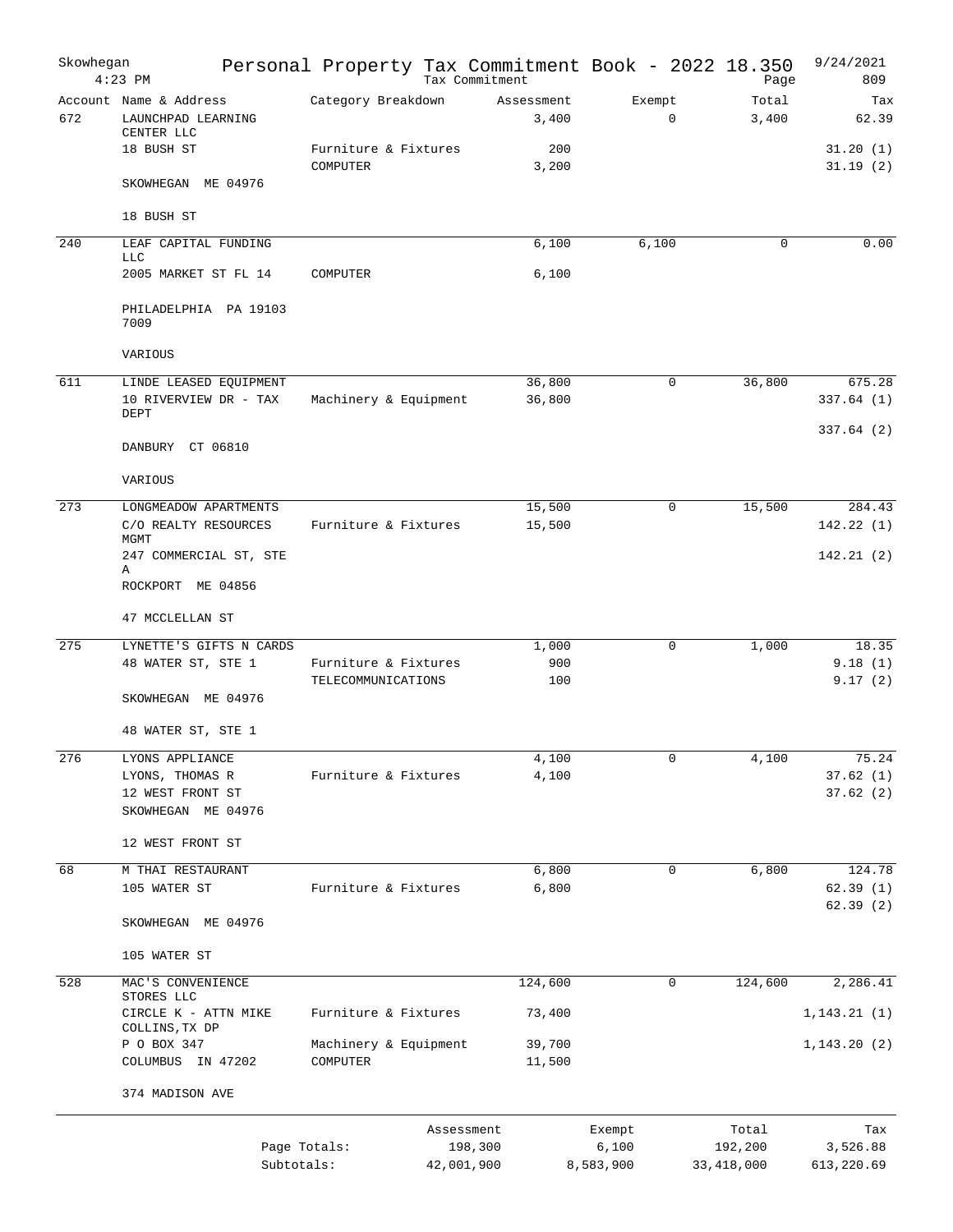| Skowhegan | $4:23$ PM                                                 | Personal Property Tax Commitment Book - 2022 18.350 | Tax Commitment        |                     |                      |             | Page                  | 9/24/2021<br>810           |
|-----------|-----------------------------------------------------------|-----------------------------------------------------|-----------------------|---------------------|----------------------|-------------|-----------------------|----------------------------|
| 457       | Account Name & Address<br>MADLYN'S NEW & USED<br>CLOTHING | Category Breakdown                                  |                       | Assessment<br>1,500 | Exempt               | 0           | Total<br>1,500        | Tax<br>27.53               |
|           | MELISSA HOLMWOOD<br>61 WATER ST<br>SKOWHEGAN ME 04976     | Furniture & Fixtures<br>COMPUTER                    |                       | 1,100<br>400        |                      |             |                       | 13.77(1)<br>13.76(2)       |
|           | 61 WATER ST                                               |                                                     |                       |                     |                      |             |                       |                            |
| 550       | MAGOON, MAURICE JR                                        |                                                     |                       | 35,000              |                      | $\mathbf 0$ | 35,000                | 642.25                     |
|           | 122 MOLUNKUS ROAD                                         | Machinery & Equipment                               |                       | 26,800              |                      |             |                       | 321.13(1)                  |
|           | SKOWHEGAN ME 04976                                        | VEHICLE                                             |                       | 32,800              |                      |             |                       | 321.12(2)                  |
|           |                                                           |                                                     |                       |                     |                      |             |                       |                            |
|           | 122 MOLUNKUS RD                                           |                                                     |                       |                     |                      |             |                       |                            |
| 392       | MAINE CENTER FOR DENTAL<br>MEDICINE                       |                                                     |                       | 274,400             |                      | 0           | 274,400               | 5,035.24                   |
|           | 59 PLEASANT ST                                            | Furniture & Fixtures<br>COMPUTER                    |                       | 262,800<br>11,600   |                      |             |                       | 2,517.62(1)<br>2,517.62(2) |
|           | SKOWHEGAN ME 04976                                        |                                                     |                       |                     |                      |             |                       |                            |
|           | 59 PLEASANT ST                                            |                                                     |                       |                     |                      |             |                       |                            |
| 465       | MAINE FIRE EQUIPMENT CO<br><b>INC</b>                     |                                                     |                       | 5,100               |                      | 0           | 5,100                 | 93.59                      |
|           | P O BOX 664                                               | Furniture & Fixtures                                |                       | 2,400               |                      |             |                       | 46.80(1)                   |
|           |                                                           | Machinery & Equipment                               |                       | 2,100               |                      |             |                       | 46.79(2)                   |
|           | SKOWHEGAN ME 04976                                        | COMPUTER                                            |                       | 600                 |                      |             |                       |                            |
| 379       | MAINE GRAINS INC                                          |                                                     |                       | 391,600             | 289,300              |             | 102,300               | 1,877.21                   |
|           | AMBER LAMBKE                                              | Furniture & Fixtures                                |                       | 49,300              |                      |             |                       | 938.61 (1)                 |
|           | P O BOX 2060                                              | Machinery & Equipment                               |                       | 325,400             |                      |             |                       | 938.60(2)                  |
|           | SKOWHEGAN ME 04976                                        | COMPUTER<br>OTHER                                   |                       | 10,400<br>6,500     |                      |             |                       |                            |
|           | 42 COURT ST                                               |                                                     |                       |                     |                      |             |                       |                            |
| 421       | MAINE RSA #1 INC                                          |                                                     |                       | 28,300              |                      | $\mathbf 0$ | 28,300                | 519.31                     |
|           | $C/O$ D&P #:444-ME-44A001<br>P O BOX 2629                 | Furniture & Fixtures                                |                       | 28,300              |                      |             |                       | 259.66(1)<br>259.65 (2)    |
|           | ADDISON TX 75001                                          |                                                     |                       |                     |                      |             |                       |                            |
|           | 381 MADISON AVE                                           |                                                     |                       |                     |                      |             |                       |                            |
| 546       | MAINE SMOKE SHOP                                          |                                                     |                       | 15,600              |                      | $\mathbf 0$ | 15,600                | 286.26                     |
|           | NEW ENGLAND DISCOUNT<br>RETAILERS INC                     | Furniture & Fixtures                                |                       | 12,000              |                      |             |                       | 143.13(1)                  |
|           | P O BOX 650190                                            | COMPUTER                                            |                       | 3,600               |                      |             |                       | 143.13(2)                  |
|           | WEST NEWTON MA 02465<br>0190                              |                                                     |                       |                     |                      |             |                       |                            |
|           | 102 WATER ST                                              |                                                     |                       |                     |                      |             |                       |                            |
| 200       | MAINE STITCHING                                           |                                                     |                       | 124,100             |                      | 0           | 124,100               | 2,277.24                   |
|           | SPECIALTIES<br>40 DANE AVE                                | Furniture & Fixtures                                |                       | 8,800               |                      |             |                       | 1,138.62(1)                |
|           |                                                           | Machinery & Equipment                               |                       | 115,300             |                      |             |                       | 1,138.62(2)                |
|           | SKOWHEGAN<br>ME 04976                                     |                                                     |                       |                     |                      |             |                       |                            |
|           | 40 DANE AVE                                               |                                                     |                       |                     |                      |             |                       |                            |
|           |                                                           |                                                     |                       |                     |                      |             |                       |                            |
|           |                                                           |                                                     | Assessment            |                     | Exempt               |             | Total                 | Tax                        |
|           |                                                           | Page Totals:<br>Subtotals:                          | 875,600<br>42,877,500 |                     | 289,300<br>8,873,200 |             | 586,300<br>34,004,300 | 10,758.63<br>623,979.32    |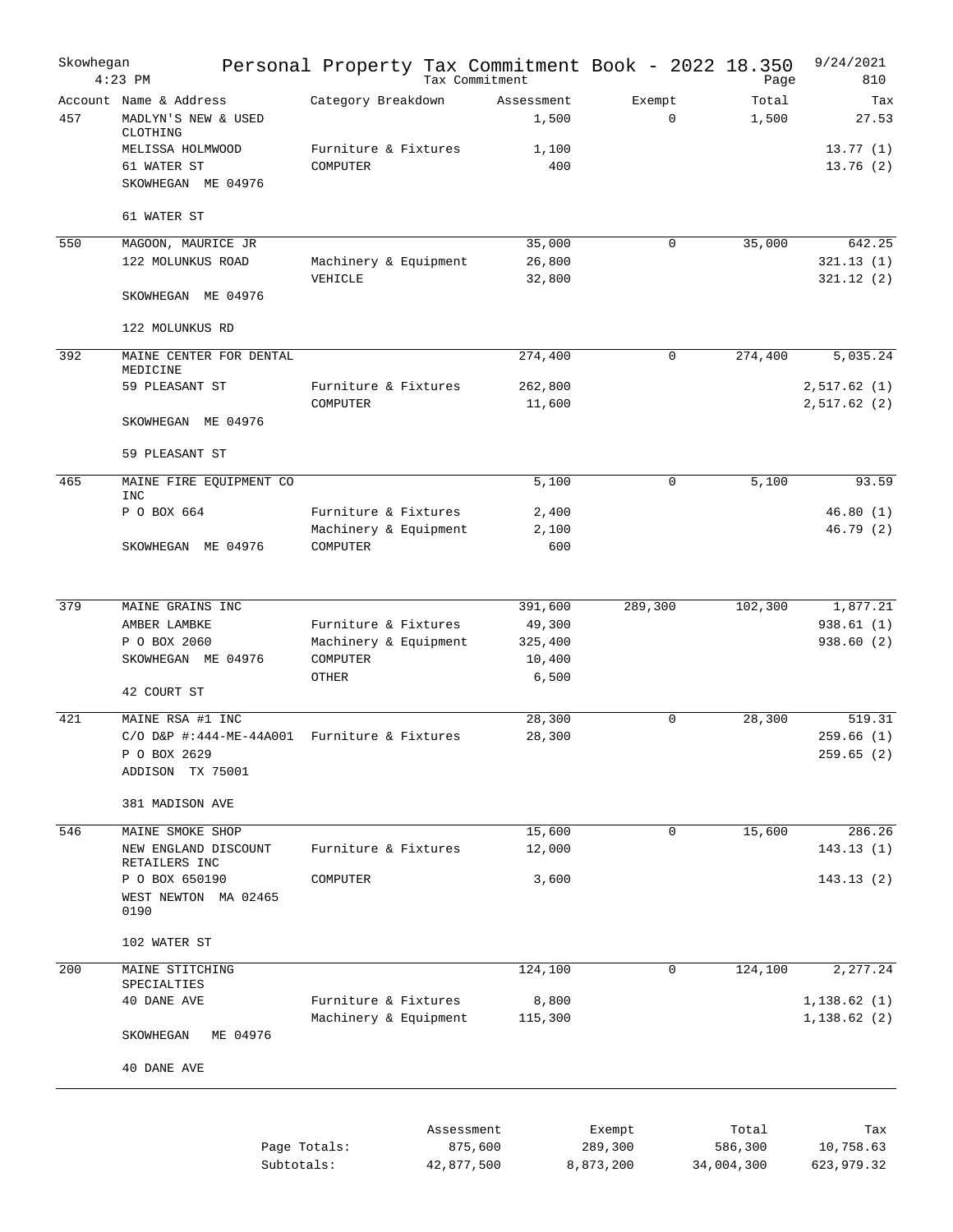| Skowhegan | $4:23$ PM                                                         | Personal Property Tax Commitment Book - 2022 18.350 | Tax Commitment                 |                       | Page            | 9/24/2021<br>811                      |
|-----------|-------------------------------------------------------------------|-----------------------------------------------------|--------------------------------|-----------------------|-----------------|---------------------------------------|
| 655       | Account Name & Address<br>MAINE WOOD HEAT<br>8 INDUSTRIAL PARK RD | Category Breakdown<br>Machinery & Equipment         | Assessment<br>10,000<br>10,000 | Exempt<br>$\mathbf 0$ | Total<br>10,000 | Tax<br>183.50<br>91.75(1)<br>91.75(2) |
|           | SKOWHEGAN ME 04976                                                |                                                     |                                |                       |                 |                                       |
|           | 8 INDUSTRIAL PARK RD                                              |                                                     |                                |                       |                 |                                       |
| 267       | MAINELY MEALS                                                     |                                                     | 3,000                          | 0                     | 3,000           | 55.05                                 |
|           | MARK & KELLY LACASSE<br>4 MADISON AVE<br>SKOWHEGAN ME 04976       | Furniture & Fixtures                                | 3,000                          |                       |                 | 27.53(1)<br>27.52(2)                  |
|           | 4 MADISON AVE                                                     |                                                     |                                |                       |                 |                                       |
| 269       | MAJA'S                                                            |                                                     | 2,500                          | $\mathbf 0$           | 2,500           | 45.88                                 |
|           | 62 MT PLEASANT AVE                                                | Furniture & Fixtures                                | 2,500                          |                       |                 | 22.94(1)<br>22.94(2)                  |
|           | SKOWHEGAN ME 04976                                                |                                                     |                                |                       |                 |                                       |
|           | 62 MT PLEASANT AVE                                                |                                                     |                                |                       |                 |                                       |
| 673       | MANUFACTURER SERVICES<br>GROUP/WELLS FARGO                        |                                                     | 33,300                         | 15,800                | 17,500          | 321.13                                |
|           | P O BOX 36200                                                     | VEHICLE                                             | 33,300                         |                       |                 | 160.57(1)                             |
|           | PROPERTY TAX COMPLIANCE<br><b>BILLINGS</b><br>MT 59107            |                                                     |                                |                       |                 | 160.56(2)                             |
|           | VARIOUS                                                           |                                                     |                                |                       |                 |                                       |
| 643       | MANUFACTURER SRVCS<br>GRP/WELLS FARGO                             |                                                     | 33,200                         | 0                     | 33,200          | 609.22                                |
|           | P O BOX 36200                                                     | VEHICLE                                             | 33,200                         |                       |                 | 304.61(1)                             |
|           | PROPERTY TAX COMPLIANCE<br>BILLINGS MT 59107                      |                                                     |                                |                       |                 | 304.61(2)                             |
|           | VARIOUS                                                           |                                                     |                                |                       |                 |                                       |
| 428       | MARKS COMPLETE                                                    |                                                     | 3,000                          | 0                     | 3,000           | 55.05                                 |
|           | AUTOMOTIVE SERVICE<br>MARK R HODGES                               | Furniture & Fixtures                                | 3,000                          |                       |                 | 27.53(1)                              |
|           | 8 BUNGALOW ST                                                     |                                                     |                                |                       |                 | 27.52(2)                              |
|           | SKOWHEGAN ME 04976                                                |                                                     |                                |                       |                 |                                       |
|           | 8 BUNGALOW ST                                                     |                                                     |                                |                       |                 |                                       |
| 606       | MARKS SOUTHERN AUTOS                                              |                                                     | 200                            | $\mathbf 0$           | 200             | 3.67                                  |
|           | 350 WEST FRONT ST                                                 | Furniture & Fixtures<br>COMPUTER                    | 100<br>100                     |                       |                 | 1.84(1)<br>1.83(2)                    |
|           | SKOWHEGAN ME 04976                                                |                                                     |                                |                       |                 |                                       |
|           | 350 WEST FRONT ST                                                 |                                                     |                                |                       |                 |                                       |
| 60        | MARSHALL'S AUTOMOTIVE<br>MACHINE                                  |                                                     | 46,900                         | $\mathbf 0$           | 46,900          | 860.62                                |
|           | 16 YORK ST                                                        | Furniture & Fixtures                                | 400                            |                       |                 | 430.31 (1)                            |
|           | SKOWHEGAN ME 04976                                                | Machinery & Equipment                               | 46,500                         |                       |                 | 430.31(2)                             |
|           | 16 YORK ST                                                        |                                                     |                                |                       |                 |                                       |
|           |                                                                   |                                                     |                                |                       |                 |                                       |

|              | Assessment | Exempt    | Total      | Tax        |
|--------------|------------|-----------|------------|------------|
| Page Totals: | 132,100    | 15,800    | 116,300    | 2,134.12   |
| Subtotals:   | 43,009,600 | 8,889,000 | 34,120,600 | 626,113.44 |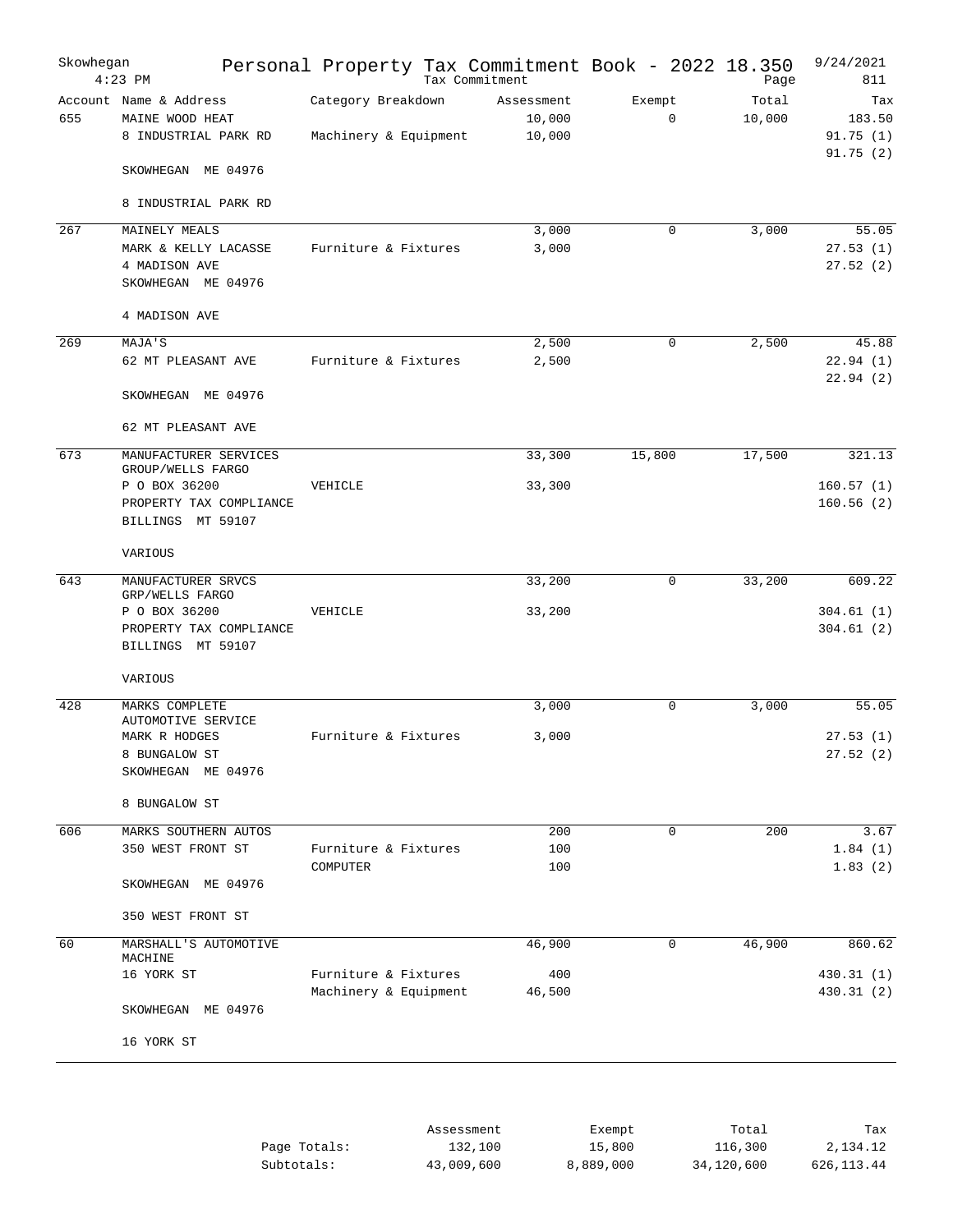| Skowhegan      | $4:23$ PM                                                                                                    | Personal Property Tax Commitment Book - 2022 18.350 | Tax Commitment                      |                       | Page                 | 9/24/2021<br>812                 |
|----------------|--------------------------------------------------------------------------------------------------------------|-----------------------------------------------------|-------------------------------------|-----------------------|----------------------|----------------------------------|
| 414            | Account Name & Address<br>MASIMO AMERICAS INC<br>C/O MARVIN F POER & CO<br>P O BOX 52427<br>ATLANTA GA 30355 | Category Breakdown<br>Machinery & Equipment         | Assessment<br>$\mathbf 0$<br>11,000 | Exempt<br>$\mathbf 0$ | Total<br>$\mathbf 0$ | Tax<br>0.00                      |
|                | 46 FAIRVIEW AVE - RFGH                                                                                       |                                                     |                                     |                       |                      |                                  |
| 571            | MATT POWERS BUILDERS<br>26 EAST MAPLE ST                                                                     | Furniture & Fixtures                                | 4,000<br>4,000                      | $\Omega$              | 4,000                | 73.40<br>36.70(1)<br>36.70(2)    |
|                | SKOWHEGAN ME 04976<br>26 EAST MAPLE ST                                                                       |                                                     |                                     |                       |                      |                                  |
|                |                                                                                                              |                                                     |                                     |                       |                      |                                  |
| 61             | MCCARTHY, AMBROSE G JR<br>228 NORTH AVE                                                                      | Machinery & Equipment<br>VEHICLE                    | 14,400<br>6,300<br>8,100            | $\Omega$              | 14,400               | 264.24<br>132.12(1)<br>132.12(2) |
|                | SKOWHEGAN ME 04976                                                                                           |                                                     |                                     |                       |                      |                                  |
|                | 228 NORTH AVE                                                                                                |                                                     |                                     |                       |                      |                                  |
| $\overline{3}$ | MCGOWAN, KEVIN J<br>330 RUSSELL RD                                                                           |                                                     | $\Omega$                            | $\Omega$              | $\mathbf 0$          | 0.00                             |
|                | SKOWHEGAN ME 04976                                                                                           |                                                     |                                     |                       |                      |                                  |
|                | 330 RUSSELL RD                                                                                               |                                                     |                                     |                       |                      |                                  |
| 281            | MEI LEE GARDEN<br>RESTAURANT                                                                                 |                                                     | 35,900                              | $\mathbf 0$           | 35,900               | 658.77                           |
|                | 381 MADISON AVE, STE 48 Furniture & Fixtures                                                                 |                                                     | 34,400                              |                       |                      | 329.39(1)                        |
|                | SKOWHEGAN ME 04976<br>0367                                                                                   | COMPUTER<br>TELECOMMUNICATIONS                      | 1,300<br>200                        |                       |                      | 329.38(2)                        |
|                | 381 MADISON AVE, STE 48                                                                                      |                                                     |                                     |                       |                      |                                  |
| 283            | MERRILL/HYDE/FORTIER &<br>YOUNEY                                                                             |                                                     | 13,900                              | $\mathbf 0$           | 13,900               | 255.07                           |
|                | P O BOX 3100                                                                                                 | Furniture & Fixtures                                | 12,400                              |                       |                      | 127.54(1)                        |
|                | SKOWHEGAN ME 04976                                                                                           | COMPUTER<br>TELECOMMUNICATIONS                      | 1,200<br>300                        |                       |                      | 127.53(2)                        |
|                | 95 WATER ST                                                                                                  |                                                     |                                     |                       |                      |                                  |
| 369            | MESSER LLC                                                                                                   |                                                     | 47,700                              | $\mathbf 0$           | 47,700               | 875.30                           |
|                | ATTN: TAX DEPT<br>200 SOMERSET CORP.<br>BLVD, STE 7000<br>BRIDGEWATER NJ 08807<br>2882                       | Machinery & Equipment                               | 47,700                              |                       |                      | 437.65(1)<br>437.65 (2)          |
|                | SAPPI                                                                                                        |                                                     |                                     |                       |                      |                                  |
| 554            | MIDWEST CAR & TRUCK                                                                                          |                                                     | 3,900                               | $\mathbf 0$           | 3,900                | 71.57                            |
|                | REPAIR<br>340 WEST FRONT ST                                                                                  | Furniture & Fixtures<br>Machinery & Equipment       | 200                                 |                       |                      | 35.79(1)<br>35.78(2)             |
|                | SKOWHEGAN ME 04976                                                                                           | COMPUTER                                            | 3,500<br>200                        |                       |                      |                                  |
|                | 340 WEST FRONT ST                                                                                            |                                                     |                                     |                       |                      |                                  |
|                |                                                                                                              | Page Totals:                                        | Assessment<br>119,800               | Exempt<br>$\mathbf 0$ | Total<br>119,800     | Tax<br>2,198.35                  |
|                |                                                                                                              | Subtotals:                                          | 43,129,400                          | 8,889,000             | 34, 240, 400         | 628, 311.79                      |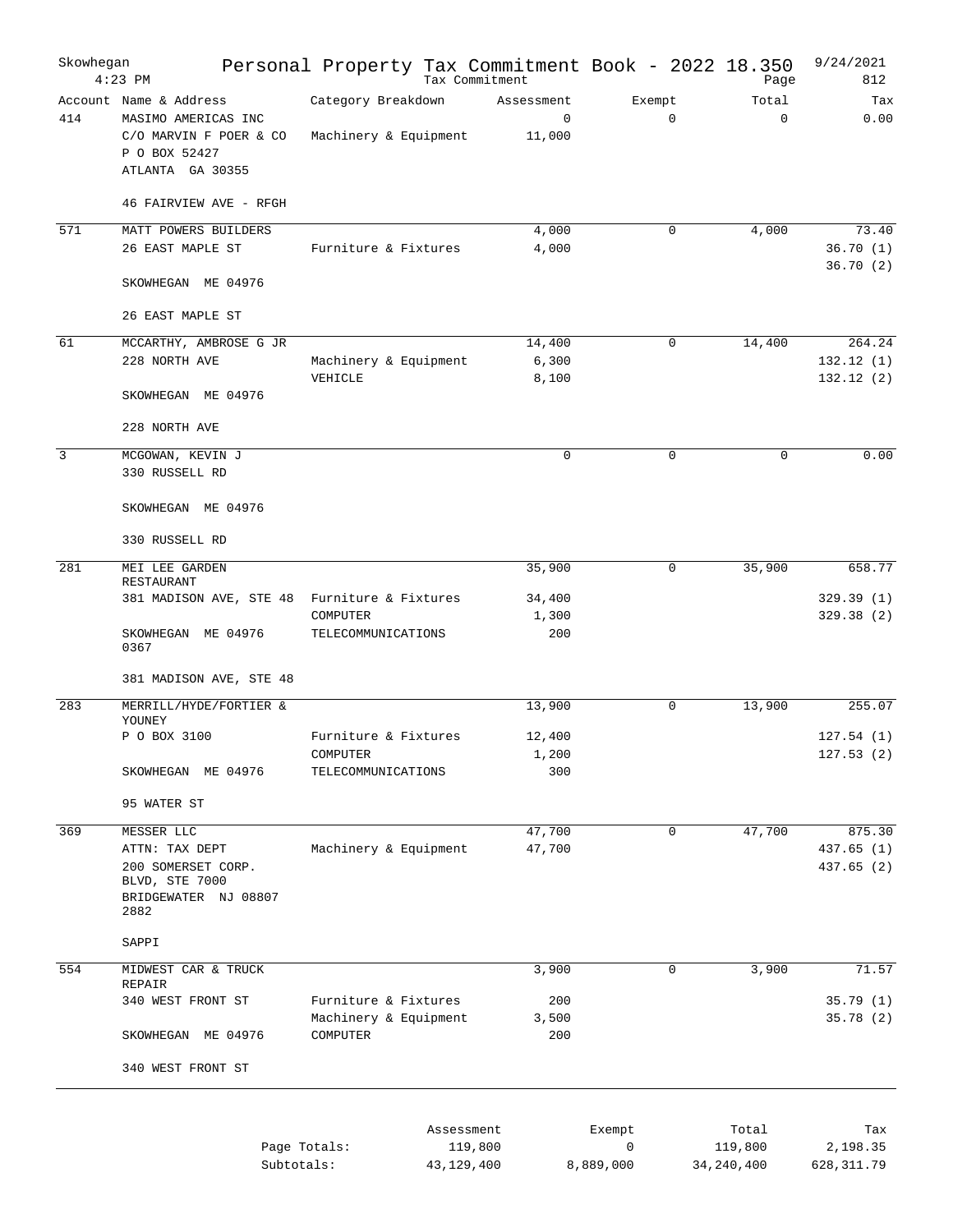| Skowhegan        | $4:23$ PM                                                                | Personal Property Tax Commitment Book - 2022 18.350 |            | Tax Commitment               |                   | Page            | 9/24/2021<br>813           |
|------------------|--------------------------------------------------------------------------|-----------------------------------------------------|------------|------------------------------|-------------------|-----------------|----------------------------|
| 333              | Account Name & Address<br>MIDWEST RUN INC<br>340 WEST FRONT ST, STE<br>2 | Category Breakdown<br>Furniture & Fixtures          |            | Assessment<br>189,700<br>800 | Exempt<br>168,400 | Total<br>21,300 | Tax<br>390.86<br>195.43(1) |
|                  | SKOWHEGAN ME 04967                                                       | Machinery & Equipment<br>COMPUTER                   |            | 188,800<br>100               |                   |                 | 195.43(2)                  |
|                  | 340 WEST FRONT ST, STE<br>2                                              |                                                     |            |                              |                   |                 |                            |
| 634              | MILLERS FITNESS                                                          |                                                     |            | 20,000                       | $\mathbf 0$       | 20,000          | 367.00                     |
|                  | 338 MADISON AVE                                                          | Furniture & Fixtures                                |            | 20,000                       |                   |                 | 183.50(1)<br>183.50(2)     |
|                  | SKOWHEGAN ME 04976                                                       |                                                     |            |                              |                   |                 |                            |
|                  | 338 MADISON AVE                                                          |                                                     |            |                              |                   |                 |                            |
| 613              | MILLERS TABLE LLC                                                        |                                                     |            | 81,900                       | $\mathbf 0$       | 81,900          | 1,502.87                   |
|                  | 42 COURT ST                                                              | Furniture & Fixtures                                |            | 80,600                       |                   |                 | 751.44 (1)                 |
|                  | SKOWHEGAN ME 04976                                                       | <b>COMPUTER</b>                                     |            | 1,300                        |                   |                 | 751.43(2)                  |
|                  | 42 COURT ST                                                              |                                                     |            |                              |                   |                 |                            |
| 670              | MILLER'S TABLE LLC                                                       |                                                     |            | $\mathbf 0$                  | $\mathbf 0$       | $\mathbf 0$     | 0.00                       |
|                  | 42 COURT ST                                                              |                                                     |            |                              |                   |                 |                            |
|                  | SKOWHEGAN ME 04976                                                       |                                                     |            |                              |                   |                 |                            |
|                  | 42 COURT ST                                                              |                                                     |            |                              |                   |                 |                            |
| 510              | MINORITY ALLIANCE                                                        |                                                     |            | 318,200                      | 318,200           | $\mathbf 0$     | 0.00                       |
|                  | CAPITAL LLC<br>6960 ORCHARD LAKE RD,<br>STE 306                          | Machinery & Equipment                               |            | 138,300                      |                   |                 |                            |
|                  |                                                                          | VEHICLE                                             |            | 179,900                      |                   |                 |                            |
|                  | WEST BLOOMFIELD MI<br>48322                                              |                                                     |            |                              |                   |                 |                            |
|                  | SAPPI                                                                    |                                                     |            |                              |                   |                 |                            |
| 539              | MOBILE MINI INC                                                          |                                                     |            | $\mathbf 0$                  | 0                 | 0               | 0.00                       |
|                  | 4646 E VAN BUREN ST                                                      | Furniture & Fixtures                                |            | 1,400                        |                   |                 |                            |
|                  | STE 400<br>PHOENIX<br>AZ 85008                                           |                                                     |            |                              |                   |                 |                            |
|                  |                                                                          |                                                     |            |                              |                   |                 |                            |
|                  | <b>46 FAIRVIEW AVE</b>                                                   |                                                     |            |                              |                   |                 |                            |
| $\overline{511}$ | MOHLAR LAW OFFICE                                                        |                                                     |            | 3,300                        | $\mathbf 0$       | 3,300           | 60.56                      |
|                  | 67 COURT ST                                                              | Furniture & Fixtures                                |            | 2,200                        |                   |                 | 30.28(1)                   |
|                  |                                                                          | COMPUTER                                            |            | 1,000                        |                   |                 | 30.28(2)                   |
|                  | SKOWHEGAN ME 04976                                                       | TELECOMMUNICATIONS                                  |            | 100                          |                   |                 |                            |
|                  | 67 COURT ST                                                              |                                                     |            |                              |                   |                 |                            |
| 288              | MORIN, JACQUELINE<br>TJONSIEUW                                           |                                                     |            | 35,500                       | $\mathbf 0$       | 35,500          | 651.43                     |
|                  | 28 SOUTH FACTORY ST                                                      | Furniture & Fixtures                                |            | 35,500                       |                   |                 | 325.72 (1)                 |
|                  | SKOWHEGAN ME 04976                                                       |                                                     |            |                              |                   |                 | 325.71 (2)                 |
|                  | 28 SOUTH FACTORY ST                                                      |                                                     |            |                              |                   |                 |                            |
|                  |                                                                          |                                                     |            |                              |                   |                 |                            |
|                  |                                                                          |                                                     | Assessment |                              | Exempt            | Total           | Tax                        |
|                  |                                                                          | Page Totals:                                        |            | 648,600                      | 486,600           | 162,000         | 2,972.72                   |

|              | -------------------- | _______   |            | -------    |
|--------------|----------------------|-----------|------------|------------|
| Page Totals: | 648,600              | 486,600   | 162,000    | 2,972.72   |
| Subtotals:   | 43,778,000           | 9,375,600 | 34,402,400 | 631,284.51 |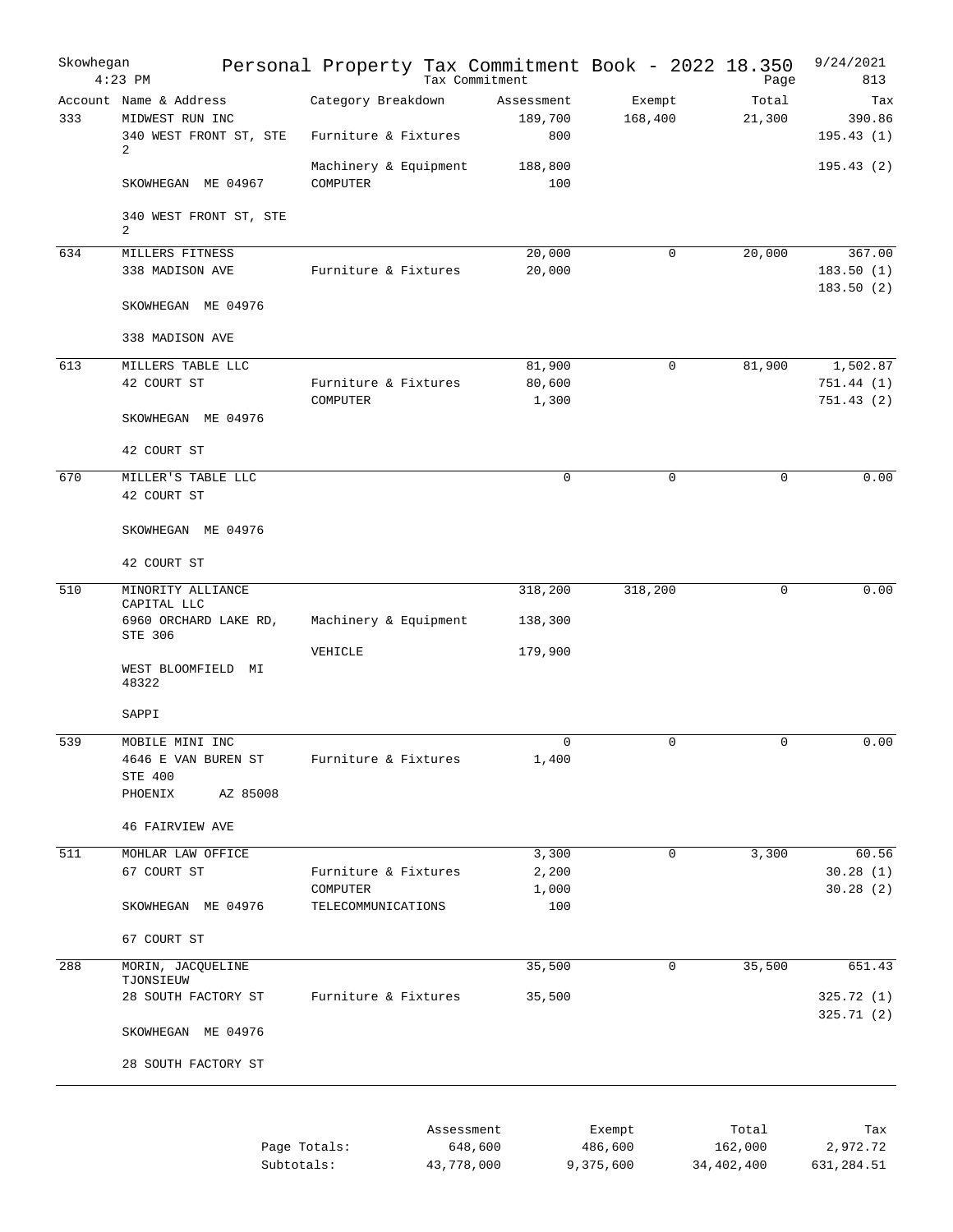| Skowhegan | $4:23$ PM                                                                                                                       | Personal Property Tax Commitment Book - 2022 18.350                          | Tax Commitment                                   |           |             | Page            | 9/24/2021<br>814                        |
|-----------|---------------------------------------------------------------------------------------------------------------------------------|------------------------------------------------------------------------------|--------------------------------------------------|-----------|-------------|-----------------|-----------------------------------------|
| 291       | Account Name & Address<br>MOUNTAIN WIRELESS, INC<br>ALAN ANDERSON, PRES/CEO<br>2104 W FIRST ST #2303<br>FT MYERS<br>FL<br>33901 | Category Breakdown<br>Furniture & Fixtures<br>COMPUTER<br>TELECOMMUNICATIONS | Assessment<br>29,900<br>26,600<br>2,100<br>1,200 | Exempt    | $\mathbf 0$ | Total<br>29,900 | Tax<br>548.67<br>274.34(1)<br>274.33(2) |
|           | MIDDLE RD                                                                                                                       |                                                                              |                                                  |           |             |                 |                                         |
| 373       | MUZAK LLC<br>C/O RYAN TAX<br>COMPLICANCE SRVC LLC<br>P O BOX 460049, DEPT<br>616<br>HOUSTON<br>TX 77056                         | Machinery & Equipment                                                        | 400<br>400                                       |           | $\mathbf 0$ | 400             | 7.34<br>3.67(1)<br>3.67(2)              |
|           | VARIOUS                                                                                                                         |                                                                              |                                                  |           |             |                 |                                         |
| 452       | NATIONAL ENTERTAINMENT<br>NETWORK INC                                                                                           |                                                                              | 4,200                                            |           | 0           | 4,200           | 77.07                                   |
|           | 325 INTERLOCKEN PARKWAY<br>В                                                                                                    | Furniture & Fixtures                                                         | 4,200                                            |           |             |                 | 38.54(1)<br>38.53(2)                    |
|           | BROOMFIELD CO 80021<br>8043                                                                                                     |                                                                              |                                                  |           |             |                 |                                         |
|           | SNS/WAL MART                                                                                                                    |                                                                              |                                                  |           |             |                 |                                         |
| 66        | NEW BALANCE ATHLETICS<br><b>INC</b>                                                                                             |                                                                              | 4,013,300                                        | 1,224,700 |             | 2,788,600       | 51,170.81                               |
|           | ATTN: TAX DEPT<br>100 GUEST ST<br>BOSTON MA 02135<br>17 WALNUT ST                                                               | Furniture & Fixtures<br>Machinery & Equipment                                | 1,294,700<br>2,718,600                           |           |             |                 | 25,585.41(1)<br>25,585.40 (2)           |
| 295       | NEW BALANCE FACTORY                                                                                                             |                                                                              | 77,400                                           |           | 0           | 77,400          | 1,420.29                                |
|           | OUTLET<br>ATTN: TAX DEPT<br>100 GUEST ST<br>BOSTON MA 02135                                                                     | Furniture & Fixtures                                                         | 77,400                                           |           |             |                 | 710.15(1)<br>710.14(2)                  |
|           | 12 WALNUT ST                                                                                                                    |                                                                              |                                                  |           |             |                 |                                         |
| 365       | NEW DIMENSIONS FEDERAL<br>CU                                                                                                    |                                                                              | 142,300                                          |           | 0           | 142,300         | 2,611.21                                |
|           | 245 MADISON AVE<br>SKOWHEGAN ME 04976                                                                                           | Furniture & Fixtures<br>COMPUTER                                             | 92,300<br>50,000                                 |           |             |                 | 1,305.61(1)<br>1,305.60(2)              |
|           | 245 MADISON AVE                                                                                                                 |                                                                              |                                                  |           |             |                 |                                         |
| 232       | NEW GARDEN<br>ZHONG RONG CHEN<br>P O BOX 32<br>EAST WILTON<br>ME 04234<br>6 MAIN ST                                             | Furniture & Fixtures                                                         | 12,600<br>12,600                                 |           | 0           | 12,600          | 231.21<br>115.61(1)<br>115.60(2)        |

|              | Assessment | Exempt     | Total      | Tax        |
|--------------|------------|------------|------------|------------|
| Page Totals: | 4,280,100  | 1,224,700  | 3,055,400  | 56,066.60  |
| Subtotals:   | 48,058,100 | 10,600,300 | 37,457,800 | 687,351.11 |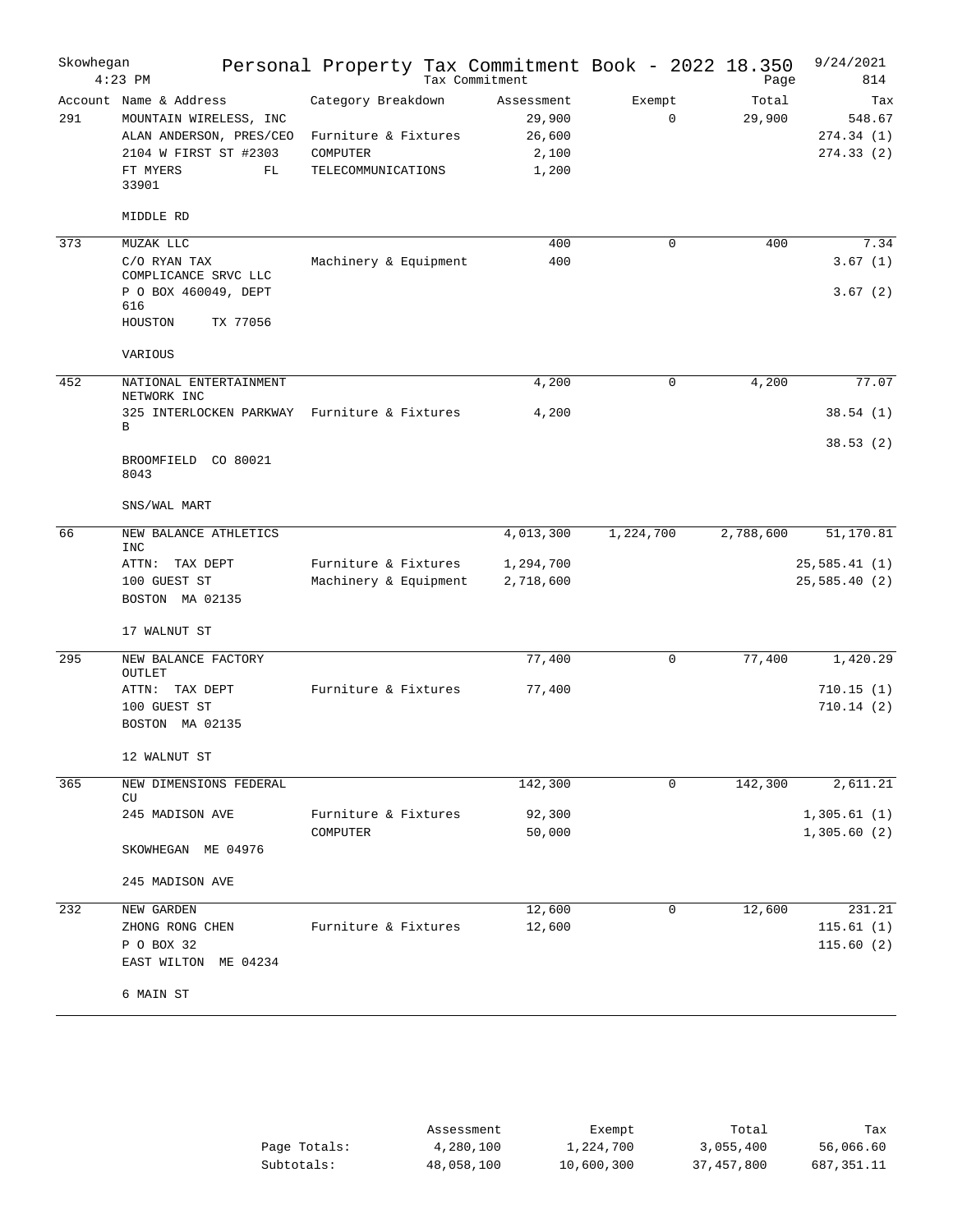| Skowhegan | $4:23$ PM                                                | Personal Property Tax Commitment Book - 2022 18.350 | Tax Commitment      |                       | Page           | 9/24/2021<br>815        |
|-----------|----------------------------------------------------------|-----------------------------------------------------|---------------------|-----------------------|----------------|-------------------------|
| 553       | Account Name & Address<br>NEW IMAGE HAIR & NAIL<br>SALON | Category Breakdown                                  | Assessment<br>1,400 | Exempt<br>$\mathbf 0$ | Total<br>1,400 | Tax<br>25.69            |
|           | MARIE JOHNSON<br>139 MADISON AVE<br>SKOWHEGAN ME 04976   | Furniture & Fixtures                                | 1,400               |                       |                | 12.85(1)<br>12.84(2)    |
|           | 139 MADISON AVE                                          |                                                     |                     |                       |                |                         |
| 549       | Nightingale, Carroll                                     |                                                     | 2,800               | $\mathbf 0$           | 2,800          | 51.38                   |
|           | 69 Stevens Road                                          | VEHICLE                                             | 2,800               |                       |                | 25.69(1)<br>25.69(2)    |
|           | Skowhegan ME 04976                                       |                                                     |                     |                       |                |                         |
|           | 89 STEVENS RD                                            |                                                     |                     |                       |                |                         |
| 298       | NORTHEAST COFFEE<br>COMPANY                              |                                                     | 11,200              | 0                     | 11,200         | 205.52                  |
|           | P O BOX 446                                              | Furniture & Fixtures<br>COMPUTER                    | 11,000<br>200       |                       |                | 102.76(1)<br>102.76(2)  |
|           | SKOWHEGAN ME 04976                                       |                                                     |                     |                       |                |                         |
|           | VARIOUS LOCATIONS                                        |                                                     |                     |                       |                |                         |
| 69        | NORTHEAST DORAN                                          |                                                     | 102,000             | $\mathbf 0$           | 102,000        | 1,871.70                |
|           | DON WILLIAMS                                             | Furniture & Fixtures                                | 14,300              |                       |                | 935.85(1)               |
|           | P O BOX 1042                                             | Machinery & Equipment                               | 85,900              |                       |                | 935.85(2)               |
|           | SKOWHEGAN ME 04976<br>1042                               | COMPUTER                                            | 500                 |                       |                |                         |
|           | 30 INDUSTRIAL PARK RD                                    | VEHICLE                                             | 1,300               |                       |                |                         |
| 675       | NORTHERN BLISS SALON &                                   |                                                     | 3,100               | $\mathbf 0$           | 3,100          | 56.89                   |
|           | SPA                                                      |                                                     |                     |                       |                |                         |
|           | 65 NORTH AVE                                             | Furniture & Fixtures<br>COMPUTER                    | 2,400<br>700        |                       |                | 28.45(1)<br>28.44(2)    |
|           | SKOWHEGAN ME 04976                                       |                                                     |                     |                       |                |                         |
|           | 65 NORTH AVE                                             |                                                     |                     |                       |                |                         |
| 442       | NORTHERN LEASING<br>SYSTEMS INC                          |                                                     | 200                 | $\Omega$              | 200            | 3.67                    |
|           | 525 WASHINGTON BLVD<br>15TH FL                           | Furniture & Fixtures                                | 200                 |                       |                | 1.84(1)                 |
|           | JERSEY CITY NJ 07310                                     |                                                     |                     |                       |                | 1.83(2)                 |
|           | VARIOUS LOCATIONS                                        |                                                     |                     |                       |                |                         |
| 286       | NORTHERN MATTRESS &                                      |                                                     | 7,000               | $\mathbf 0$           | 7,000          | 128.45                  |
|           | FURNITURE<br>PETER REDMAN                                | Furniture & Fixtures                                | 6,200               |                       |                | 64.23(1)                |
|           | P O BOX 88                                               | COMPUTER                                            | 500                 |                       |                | 64.22(2)                |
|           | AUGUSTA ME 04330                                         | TELECOMMUNICATIONS                                  | 300                 |                       |                |                         |
|           | 49 WATER ST                                              |                                                     |                     |                       |                |                         |
| 173       | NORTHWOODS DENTAL LLC                                    |                                                     | 32,500              | 0                     | 32,500         | 596.38                  |
|           | P O BOX 411                                              | Furniture & Fixtures<br>COMPUTER                    | 31,400<br>1,100     |                       |                | 298.19 (1)<br>298.19(2) |
|           | SKOWHEGAN ME 04976                                       |                                                     |                     |                       |                |                         |
|           | 327 NORTH AVE                                            |                                                     |                     |                       |                |                         |
|           |                                                          |                                                     | Assessment          | Exempt                | Total          | Tax                     |
|           |                                                          | Page Totals:                                        | 160,200             | 0                     | 160,200        | 2,939.68                |
|           |                                                          | Subtotals:                                          | 48, 218, 300        | 10,600,300            | 37,618,000     | 690,290.79              |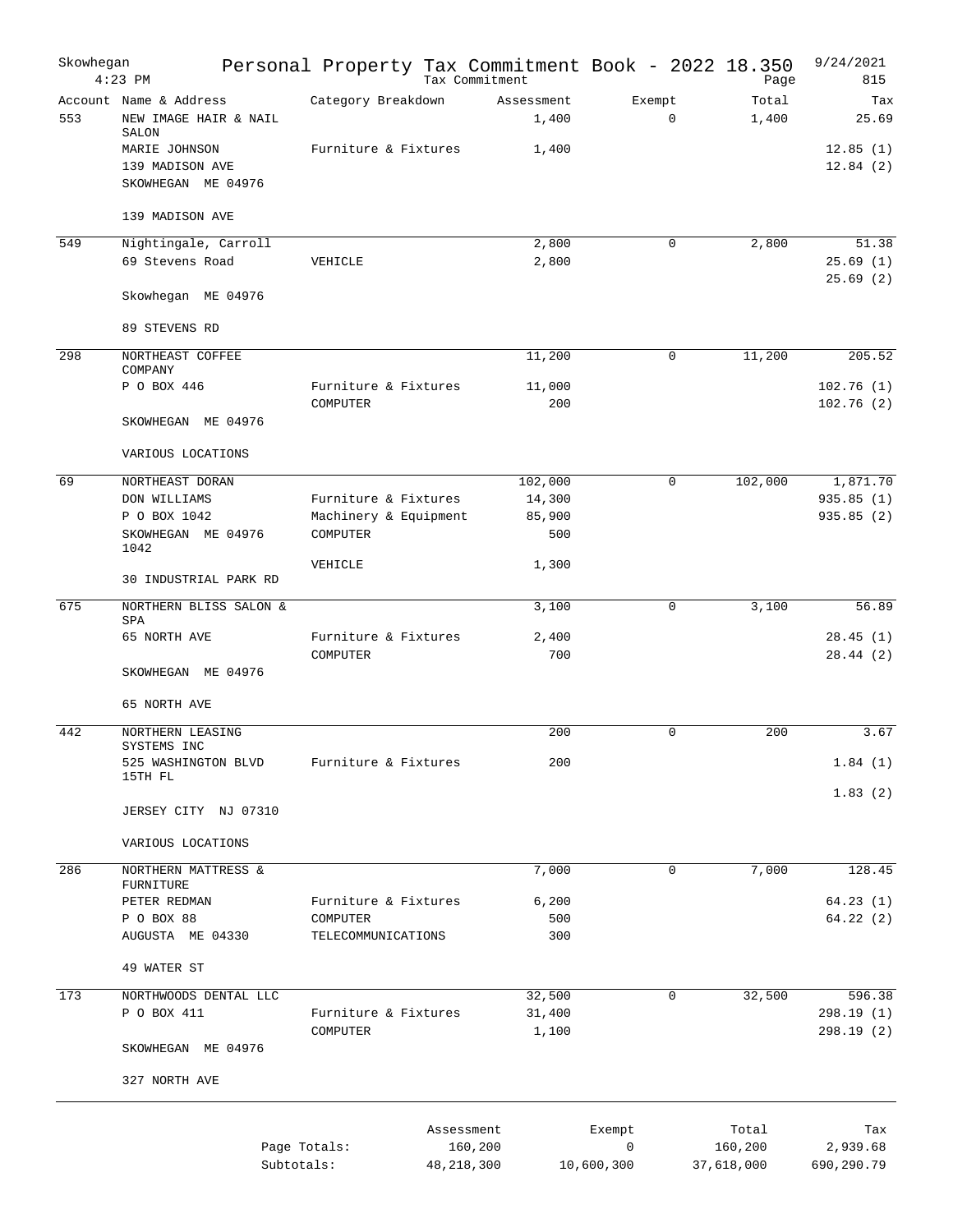| Skowhegan       | $4:23$ PM                                                                                                              | Personal Property Tax Commitment Book - 2022 18.350       | Tax Commitment          |                |                      | Page                  | 9/24/2021<br>816                   |
|-----------------|------------------------------------------------------------------------------------------------------------------------|-----------------------------------------------------------|-------------------------|----------------|----------------------|-----------------------|------------------------------------|
| 444             | Account Name & Address<br>NPRTO NORTH-EAST LLC<br>C/O RYAN LLC<br>P O BOX 4900 DEPT 500<br>SCOTTSDALE AZ 85261<br>4900 | Category Breakdown<br>Furniture & Fixtures                | Assessment              | 6,300<br>6,300 | Exempt<br>6,300      | Total<br>0            | Tax<br>0.00                        |
|                 | VARIOUS                                                                                                                |                                                           |                         |                |                      |                       |                                    |
| 301             | NUCO2 SUPPLY LLC<br>10 RIVERVIEW DR<br>TAX DEPT<br>DANBURY<br>CT 06810<br>VARIOUS                                      | Machinery & Equipment                                     |                         | 8,700<br>8,700 | 0                    | 8,700                 | 159.65<br>79.83(1)<br>79.82(2)     |
|                 |                                                                                                                        |                                                           |                         |                |                      |                       |                                    |
| 639             | NUGGIES LLC<br>SHAWN DAIGLE<br>3 ABK DR<br>SKOWHEGAN<br>ME 04976                                                       | Furniture & Fixtures                                      |                         | 1,000<br>1,000 | $\mathbf 0$          | 1,000                 | 18.35<br>9.18(1)<br>9.17(2)        |
|                 | 3 ABK DR                                                                                                               |                                                           |                         |                |                      |                       |                                    |
| 71              | OAK POND BREWERY<br>NANCY CHANDLER<br>101 OAK POND RD<br>SKOWHEGAN ME 04976                                            | Furniture & Fixtures<br>Machinery & Equipment<br>COMPUTER | 79,100<br>75,000        | 3,900<br>200   | 18,200               | 60,900                | 1,117.52<br>558.76(1)<br>558.76(2) |
|                 | 101 OAK POND RD                                                                                                        |                                                           |                         |                |                      |                       |                                    |
| 604             | OMNICARE INC<br>C/O ALTUS GROUP US INC<br>P O BOX 72000<br>PHOENIX AZ 85050<br>23 CEDAR RIDGE DR                       | Machinery & Equipment                                     |                         | 1,900<br>1,900 | 1,900                | 0                     | 0.00                               |
| 527             | ORA SALON                                                                                                              |                                                           |                         | 800            | 0                    | 800                   | 14.68                              |
|                 | LEAH MAY<br>217 MADISON AVE, STE 2<br>SKOWHEGAN ME 04976<br>217 MADISON AVE, STE 2                                     | Furniture & Fixtures                                      |                         | 800            |                      |                       | 7.34(1)<br>7.34(2)                 |
| 368             | O'REILLY AUTOMOTIVE                                                                                                    |                                                           | 48,900                  |                | $\mathbf 0$          | 48,900                | 897.32                             |
|                 | STORES INC<br>O'REILLY AUTO PARTS<br>4543                                                                              | Furniture & Fixtures                                      | 30,500                  |                |                      |                       | 448.66 (1)                         |
|                 | C/O RYAN LLC, PO BOX<br>9167                                                                                           | Machinery & Equipment                                     |                         | 7,600          |                      |                       | 448.66 (2)                         |
|                 | SPRINGFIELD MO 65801<br>9167                                                                                           | COMPUTER                                                  | 10,200                  |                |                      |                       |                                    |
|                 | 9 EAST MADISON RD                                                                                                      | TELECOMMUNICATIONS                                        |                         | 600            |                      |                       |                                    |
| $\overline{72}$ | ORISOL USA INC                                                                                                         |                                                           | 20,200                  |                | 12,100               | 8,100                 | 148.64                             |
|                 | 181 WATERVILLE ROAD                                                                                                    | Furniture & Fixtures<br>Machinery & Equipment             |                         | 1,700<br>9,600 |                      |                       | 74.32(1)<br>74.32(2)               |
|                 | SKOWHEGAN ME 04976                                                                                                     | COMPUTER<br>VEHICLE                                       |                         | 2,900<br>6,000 |                      |                       |                                    |
|                 | 181 WATERVILLE RD                                                                                                      |                                                           | Assessment              |                | Exempt               | Total                 | Tax                                |
|                 |                                                                                                                        | Page Totals:<br>Subtotals:                                | 166,900<br>48, 385, 200 |                | 38,500<br>10,638,800 | 128,400<br>37,746,400 | 2,356.16<br>692,646.95             |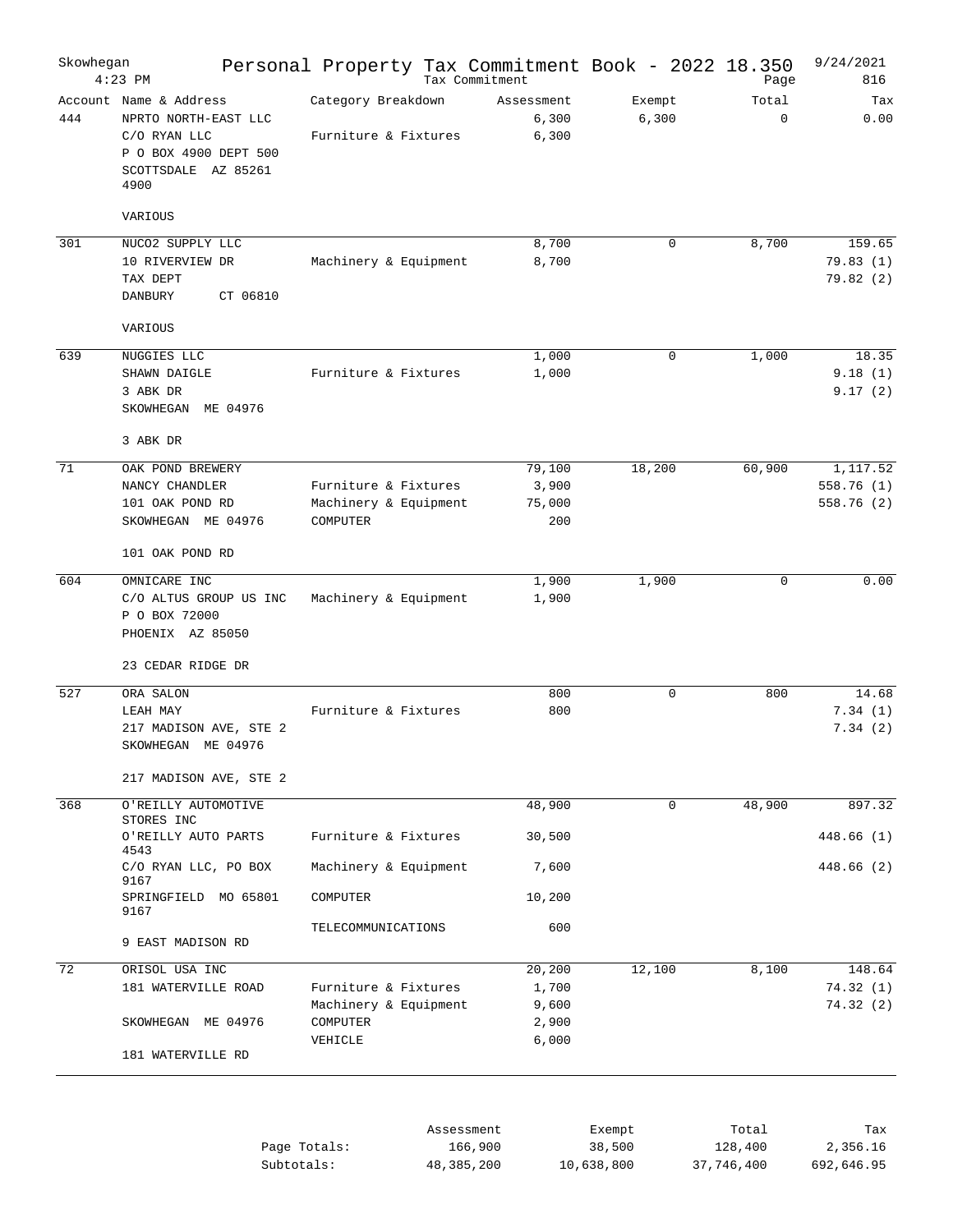| Skowhegan | $4:23$ PM                                                                                  | Personal Property Tax Commitment Book - 2022 18.350<br>Page |              |                                    |                      | Page                 | 9/24/2021<br>817        |
|-----------|--------------------------------------------------------------------------------------------|-------------------------------------------------------------|--------------|------------------------------------|----------------------|----------------------|-------------------------|
| 603       | Account Name & Address<br>ORTHO-CLINICAL<br>DIAGNOSTICS INC<br>1601 TRAPELO RD, STE<br>216 | Category Breakdown<br>COMPUTER                              |              | Assessment<br>$\mathbf 0$<br>7,300 | Exempt<br>0          | Total<br>$\mathbf 0$ | Tax<br>0.00             |
|           | WALTHAM MA 02451                                                                           |                                                             |              |                                    |                      |                      |                         |
|           | RFGH                                                                                       |                                                             |              |                                    |                      |                      |                         |
| 572       | PAINT IT RIGHT                                                                             |                                                             |              | 1,000                              | $\mathbf 0$          | 1,000                | 18.35                   |
|           | DAVID BLODGETT<br>176 RUSSELL RD<br>SKOWHEGAN ME 04976                                     | Furniture & Fixtures                                        |              | 1,000                              |                      |                      | 9.18(1)<br>9.17(2)      |
|           | 176 RUSSELL RD                                                                             |                                                             |              |                                    |                      |                      |                         |
| 455       | PAK LEE CHINESE                                                                            |                                                             |              | 25,000                             | $\mathbf 0$          | 25,000               | 458.75                  |
|           | RESTAURANT<br>252 MADISON AVE                                                              | Furniture & Fixtures                                        |              | 25,000                             |                      |                      | 229.38(1)<br>229.37(2)  |
|           | SKOWHEGAN<br>ME 04976                                                                      |                                                             |              |                                    |                      |                      |                         |
|           | 252 MADISON AVE                                                                            |                                                             |              |                                    |                      |                      |                         |
| 64        | PARKING LOT & LAWN<br>MAINTENANCE                                                          |                                                             |              | 18,800                             | $\mathbf 0$          | 18,800               | 344.98                  |
|           | JAN MISNER                                                                                 | Machinery & Equipment                                       |              | 9,200                              |                      |                      | 172.49(1)               |
|           | 627 WATERVILLE RD<br>SKOWHEGAN ME 04976                                                    | VEHICLE                                                     |              | 9,600                              |                      |                      | 172.49(2)               |
|           | 627 WATERVILLE RD                                                                          |                                                             |              |                                    |                      |                      |                         |
| 119       | PAUL'S AUTO REPAIR                                                                         |                                                             |              | 8,100                              | $\mathbf 0$          | 8,100                | 148.64                  |
|           | PAUL BAIKO                                                                                 | Furniture & Fixtures                                        |              | 200                                |                      |                      | 74.32 (1)               |
|           | 15 FRENCH ST<br>SKOWHEGAN ME 04976                                                         | Machinery & Equipment<br>COMPUTER                           |              | 7,700<br>200                       |                      |                      | 74.32(2)                |
|           | 15 FRENCH ST                                                                               |                                                             |              |                                    |                      |                      |                         |
| 502       | PERKINS MUSIC HOUSE                                                                        |                                                             |              | 1,100                              | $\mathbf 0$          | 1,100                | 20.19                   |
|           | 135 MADISON AVE                                                                            | Furniture & Fixtures                                        |              | 800                                |                      |                      | 10.10(1)                |
|           | P O BOX 2292<br>SKOWHEGAN ME 04976                                                         | COMPUTER                                                    |              | 300                                |                      |                      | 10.09(2)                |
|           | 135 MADISON AVE                                                                            |                                                             |              |                                    |                      |                      |                         |
| 308       | PINEWOOD MOTEL LLC                                                                         |                                                             |              | 9,100                              | $\mathbf 0$          | 9,100                | 166.99                  |
|           | P O BOX 275                                                                                | Furniture & Fixtures                                        |              | 9,100                              |                      |                      | 83.50(1)                |
|           | AUGUSTA ME 04322                                                                           |                                                             |              |                                    |                      |                      | 83.49 (2)               |
|           | 395 CANAAN RD                                                                              |                                                             |              |                                    |                      |                      |                         |
| 309       | PITNEY BOWES GLOBAL                                                                        |                                                             |              | 11,100                             | 10,100               | 1,000                | 18.35                   |
|           | FIN. SVCS<br>5310 CYPRESS CENTER DR,                                                       | Furniture & Fixtures                                        |              | 11,100                             |                      |                      | 9.18(1)                 |
|           | STE 110                                                                                    |                                                             |              |                                    |                      |                      |                         |
|           | MSC - TAX01<br>TAMPA FL 33609                                                              |                                                             |              |                                    |                      |                      | 9.17(2)                 |
|           | VARIOUS LOCATIONS                                                                          |                                                             |              |                                    |                      |                      |                         |
|           |                                                                                            |                                                             |              |                                    |                      |                      |                         |
|           |                                                                                            |                                                             | Assessment   |                                    | Exempt               | Total                | Tax                     |
|           |                                                                                            | Page Totals:<br>Subtotals:                                  | 48, 459, 400 | 74,200                             | 10,100<br>10,648,900 | 64,100<br>37,810,500 | 1, 176.25<br>693,823.20 |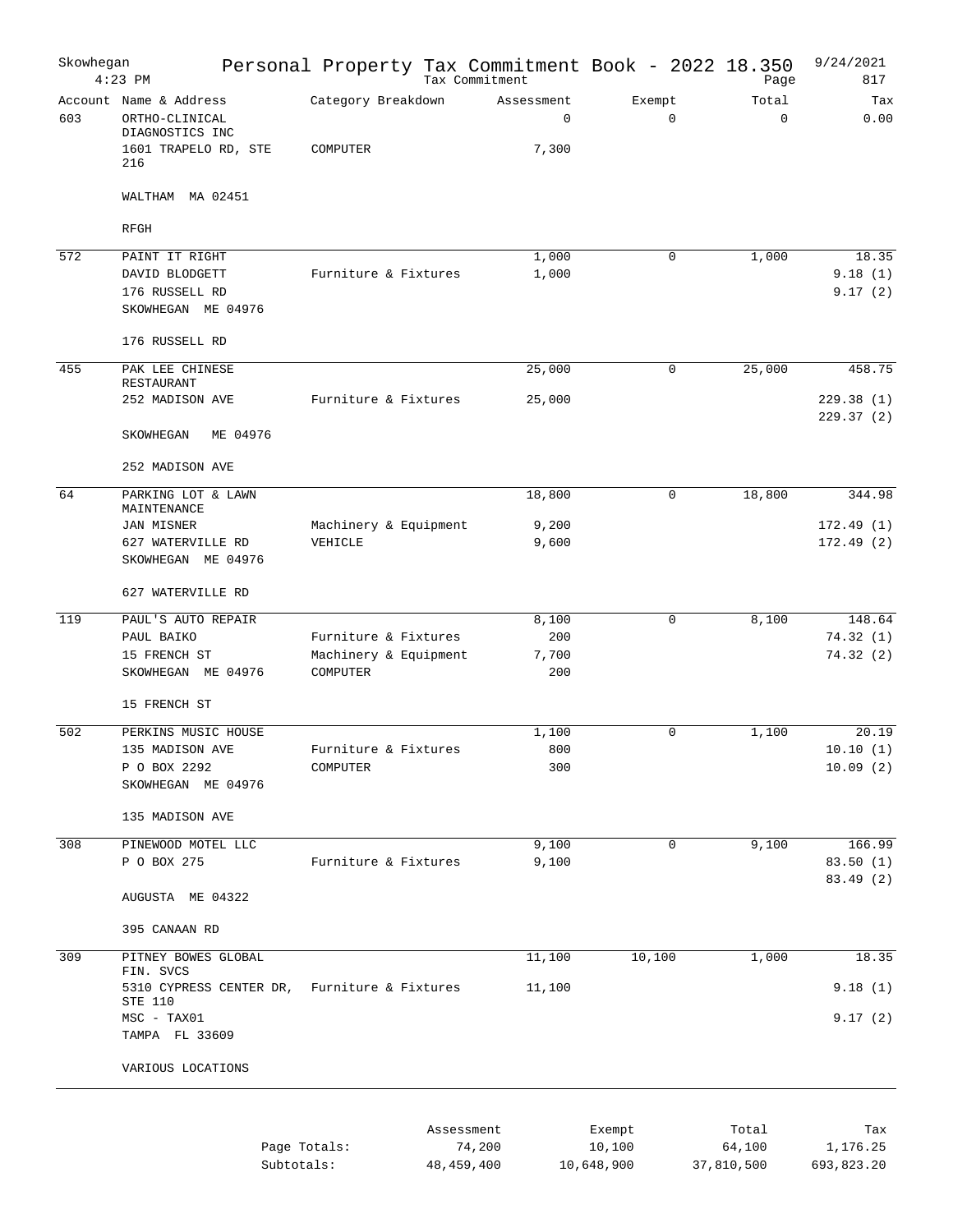| Skowhegan | $4:23$ PM                                                                                | Personal Property Tax Commitment Book - 2022 18.350 | Tax Commitment               |                 | Page         | 9/24/2021<br>818       |
|-----------|------------------------------------------------------------------------------------------|-----------------------------------------------------|------------------------------|-----------------|--------------|------------------------|
| 310       | Account Name & Address<br>PITNEY BOWES, INC<br>5310 CYPRESS CENTER DR,<br><b>STE 110</b> | Category Breakdown<br>Furniture & Fixtures          | Assessment<br>1,800<br>1,800 | Exempt<br>1,600 | Total<br>200 | Tax<br>3.67<br>1.84(1) |
|           | MSC - TAX01<br>FL 33609<br>TAMPA                                                         |                                                     |                              |                 |              | 1.83(2)                |
|           | VARIOUS LOCATIONS                                                                        |                                                     |                              |                 |              |                        |
| 80        | POLAND'S GARAGE INC                                                                      |                                                     | 7,200                        | $\mathbf 0$     | 7,200        | 132.12                 |
|           | 13 SESAME ST                                                                             | Furniture & Fixtures                                | 900                          |                 |              | 66.06(1)               |
|           | SKOWHEGAN ME 04976                                                                       | Machinery & Equipment<br>COMPUTER<br>OTHER          | 5,500<br>400<br>400          |                 |              | 66.06(2)               |
|           | 13 SESAME ST                                                                             |                                                     |                              |                 |              |                        |
| 287       | POULIN TRACTOR                                                                           |                                                     | 1,000                        | $\mathbf 0$     | 1,000        | 18.35                  |
|           | ROBERT POULIN<br>1527 EAST MADISON RD                                                    | Furniture & Fixtures                                | 1,000                        |                 |              | 9.18(1)<br>9.17(2)     |
|           | MADISON ME 04950                                                                         |                                                     |                              |                 |              |                        |
|           | WEST FRONT ST                                                                            |                                                     |                              |                 |              |                        |
| 617       | PRAXAIR LEASED                                                                           |                                                     | 1,200                        | $\mathbf 0$     | 1,200        | 22.02                  |
|           | EQUIPMENT<br>10 RIVERVIEW DR                                                             | Machinery & Equipment                               | 1,200                        |                 |              | 11.01(1)               |
|           | TAX DEPT<br>CT 06810<br>DANBURY                                                          |                                                     |                              |                 |              | 11.01(2)               |
|           | IMERYS                                                                                   |                                                     |                              |                 |              |                        |
| 77        | PRENTISS BUILDERS                                                                        |                                                     | 3,300                        | $\mathbf 0$     | 3,300        | 60.56                  |
|           | RICHARD PRENTISS<br>30 PRENTISS LN<br>SKOWHEGAN ME 04976                                 | Machinery & Equipment                               | 3,300                        |                 |              | 30.28(1)<br>30.28(2)   |
|           | 30 PRENTISS LN                                                                           |                                                     |                              |                 |              |                        |
| 313       | PROMPTO 10 MINUTE OIL<br><b>CHANGE</b>                                                   |                                                     | 5,800                        | $\mathbf 0$     | 5,800        | 106.43                 |
|           | PROMPTO INC                                                                              | Furniture & Fixtures                                | 1,300                        |                 |              | 53.22(1)               |
|           | 70 SCOTT DR<br>WESTBROOK ME 04092                                                        | Machinery & Equipment                               | 4,500                        |                 |              | 53.21(2)               |
|           | 260 MADISON AVE                                                                          |                                                     |                              |                 |              |                        |
| 177       | PURE HAIRSTYLING                                                                         |                                                     | 8,000                        | 0               | 8,000        | 146.80                 |
|           | 10 SILVER ST                                                                             | Furniture & Fixtures<br>COMPUTER                    | 7,800<br>200                 |                 |              | 73.40 (1)<br>73.40(2)  |
|           | SKOWHEGAN ME 04976                                                                       |                                                     |                              |                 |              |                        |
|           | 10 SILVER ST                                                                             |                                                     |                              |                 |              |                        |
| 586       | QLT CONSUMER LEASE<br>SRVCS INC                                                          |                                                     | 0                            | $\mathbf 0$     | $\mathbf 0$  | 0.00                   |
|           | C/O RYAN TAX COMPLIANCE<br>SRVCS, LLC                                                    |                                                     |                              |                 |              |                        |
|           | P O BOX 460049<br>HOUSTON TX 77056                                                       |                                                     |                              |                 |              |                        |
|           | VARIOUS LOCATIONS                                                                        |                                                     |                              |                 |              |                        |
|           |                                                                                          |                                                     |                              |                 |              |                        |
|           |                                                                                          |                                                     |                              |                 |              |                        |

|              | Assessment | Exempt     | Total      | Tax          |
|--------------|------------|------------|------------|--------------|
| Page Totals: | 28,300     | 1,600      | 26,700     | 489.95       |
| Subtotals:   | 48,487,700 | 10,650,500 | 37,837,200 | 694, 313, 15 |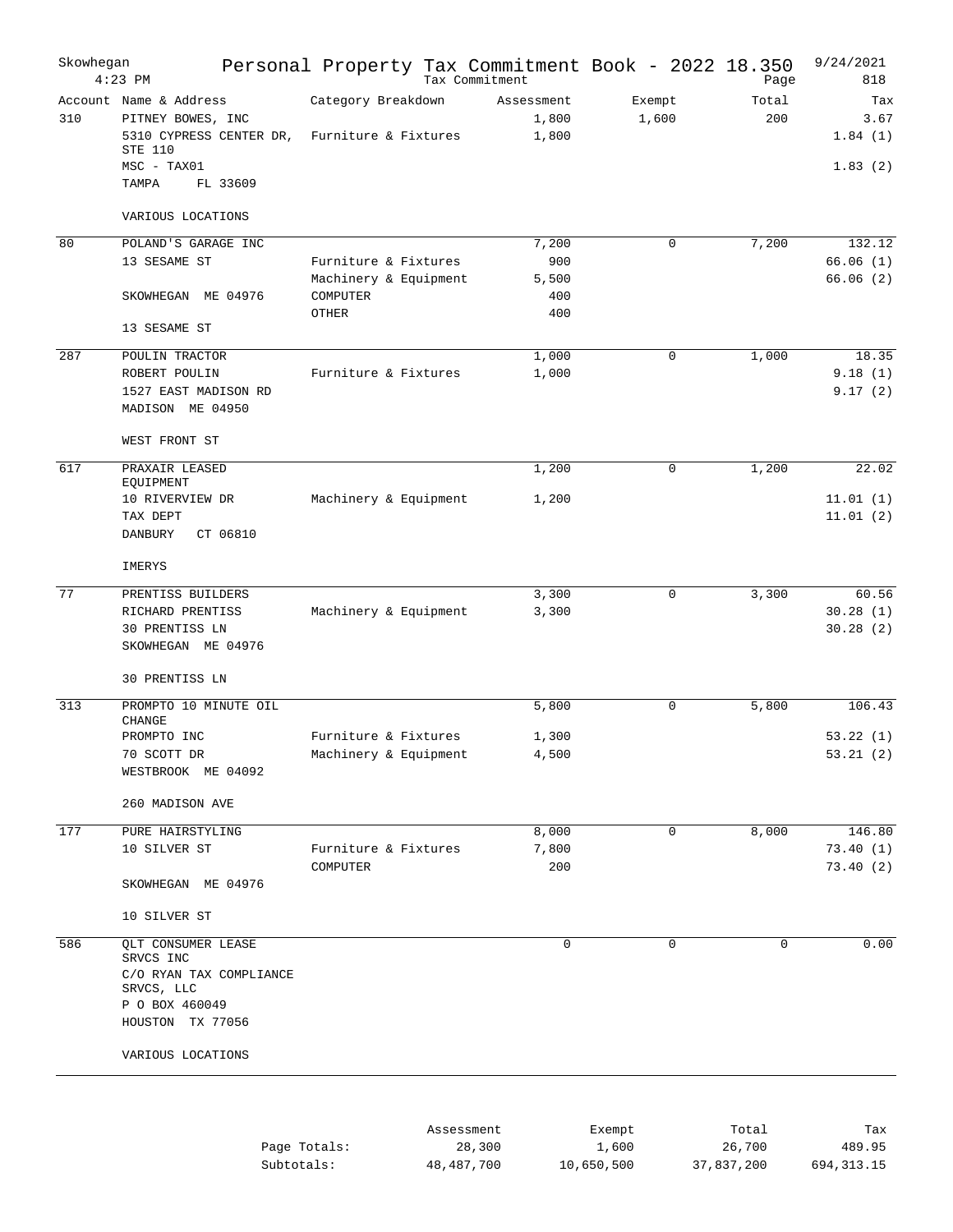| Skowhegan | $4:23$ PM                                                                                                           | Personal Property Tax Commitment Book - 2022 18.350       |            | Tax Commitment                 |                  | Page                 | 9/24/2021<br>819               |
|-----------|---------------------------------------------------------------------------------------------------------------------|-----------------------------------------------------------|------------|--------------------------------|------------------|----------------------|--------------------------------|
| 669       | Account Name & Address<br>QUADIENT INC<br>478 WHEELERS FARMS RD<br>ATTN: TAX DEPT<br>MILFORD CT 06461               | Category Breakdown<br>COMPUTER                            |            | Assessment<br>400<br>400       | Exempt<br>400    | Total<br>$\mathbf 0$ | Tax<br>0.00                    |
|           | VARIOUS                                                                                                             |                                                           |            |                                |                  |                      |                                |
| 542       | QUADIENT LEASING USA                                                                                                |                                                           |            | 200                            | 200              | 0                    | 0.00                           |
|           | <b>INC</b><br>478 WHEELERS FARMS RD<br>TAX DEPT<br>MILFORD CT 06461                                                 | COMPUTER                                                  |            | 200                            |                  |                      |                                |
|           | VARIOUS                                                                                                             |                                                           |            |                                |                  |                      |                                |
| 314       | QUALITY ELECTRIC<br>P O BOX 805<br>14 JEWETT ST<br>SKOWHEGAN ME 04976                                               | Furniture & Fixtures<br>COMPUTER                          |            | 1,800<br>1,300<br>500          | 0                | 1,800                | 33.03<br>16.52(1)<br>16.51(2)  |
|           | 14 JEWETT ST                                                                                                        |                                                           |            |                                |                  |                      |                                |
| 662       | QUENCH USA INC<br>C/O GRANT THORNTON LLP<br>P O BOX 30286<br>PHILADELPHIA PA 19103                                  | Machinery & Equipment                                     |            | 100<br>100                     | 0                | 100                  | 1.84<br>0.92(1)<br>0.92(2)     |
|           | HANNAFORDS                                                                                                          |                                                           |            |                                |                  |                      |                                |
| 315       | <b>QUINN TRUE VALUE</b><br>HARDWARE                                                                                 |                                                           |            | 10,200                         | 0                | 10,200               | 187.17                         |
|           | QUINN HARDWARE, INC<br>125 WATERVILLE RD<br>SKOWHEGAN ME 04976                                                      | Furniture & Fixtures<br>COMPUTER<br>TELECOMMUNICATIONS    |            | 9,900<br>200<br>100            |                  |                      | 93.59(1)<br>93.58(2)           |
|           | 125 WATERVILLE RD                                                                                                   |                                                           |            |                                |                  |                      |                                |
| 78        | R. F. AUTOMOTIVE<br>FRAZIER, ROSS<br>9 LOCUST ST<br>SKOWHEGAN ME 04976                                              | Furniture & Fixtures<br>Machinery & Equipment<br>COMPUTER |            | 5,700<br>1,500<br>4,000<br>200 | $\mathbf 0$      | 5,700                | 104.60<br>52.30(1)<br>52.30(2) |
|           | 988 LOCUST ST                                                                                                       |                                                           |            |                                |                  |                      |                                |
| 79        | RANDY'S FULL SERVICE<br>AUTO REPR                                                                                   |                                                           |            | 75,000                         | $\mathbf 0$      | 75,000               | 1,376.25                       |
|           | P O BOX 1051<br>204 MADISON AVE<br>SKOWHEGAN ME 04976<br>1051                                                       | Furniture & Fixtures<br>Machinery & Equipment             |            | 500<br>2,100                   |                  |                      | 688.13 (1)<br>688.12 (2)       |
|           | 204 MADISON AVE                                                                                                     |                                                           |            |                                |                  |                      |                                |
| 667       | RAYMOND LEASING CORP<br>C/O ADVANTAX<br>2500 WESTFIELD DR, STE<br>$1 - 202$<br>ELGIN IL 60124<br>1329 WATERVILLE RD | VEHICLE                                                   |            | 32,200<br>32,200               | 32,200           | $\mathbf 0$          | 0.00                           |
|           |                                                                                                                     | Page Totals:                                              | Assessment | 125,600                        | Exempt<br>32,800 | Total<br>92,800      | Tax<br>1,702.89                |

| Page Totals: | 125,600    | 32,800     | 92,800     | 1,702.89   |
|--------------|------------|------------|------------|------------|
| Subtotals:   | 48,613,300 | 10,683,300 | 37,930,000 | 696,016.04 |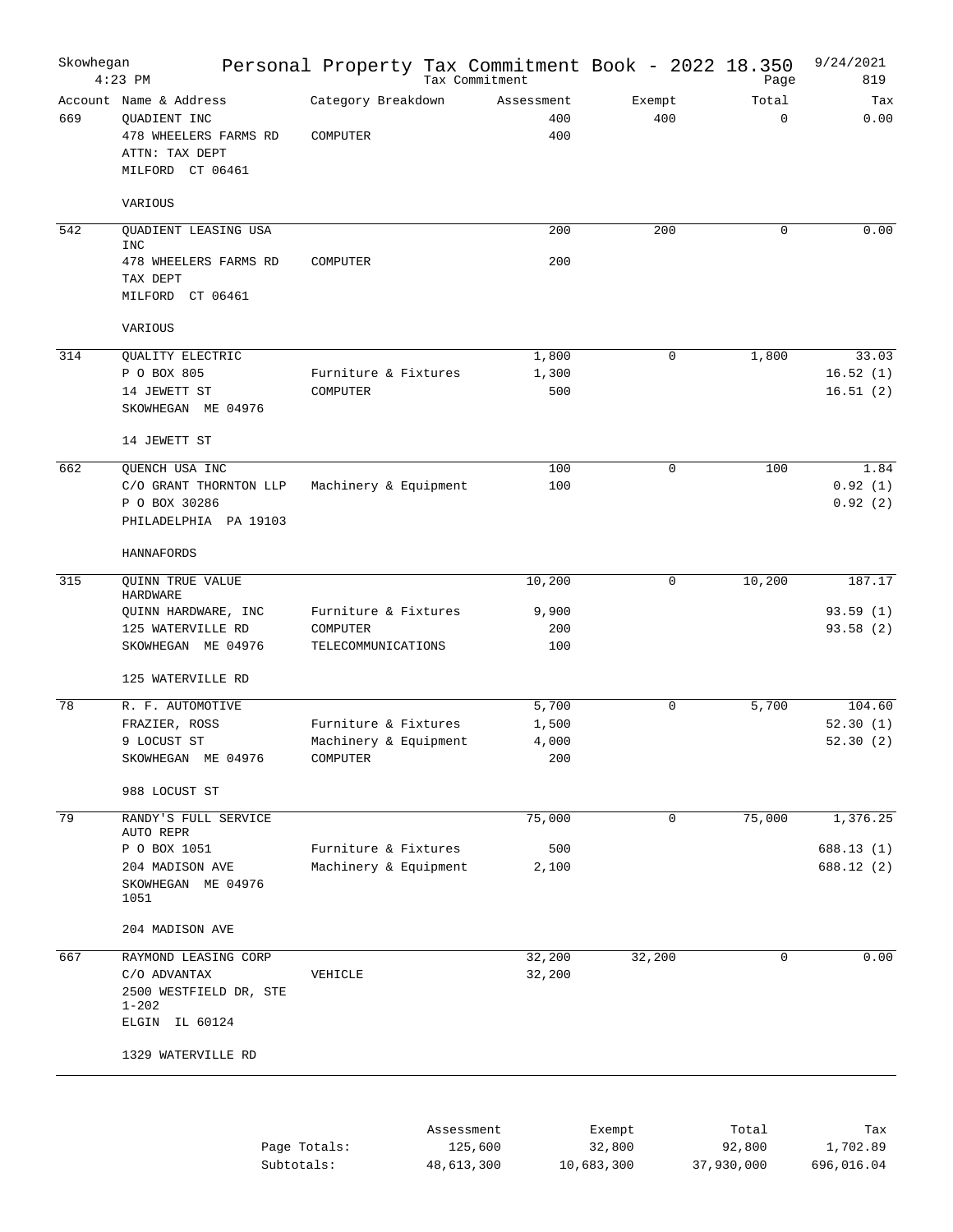| Skowhegan | $4:23$ PM                                                                                   | Personal Property Tax Commitment Book - 2022 18.350 | Tax Commitment               |                       | Page           | 9/24/2021<br>820                       |
|-----------|---------------------------------------------------------------------------------------------|-----------------------------------------------------|------------------------------|-----------------------|----------------|----------------------------------------|
| 637       | Account Name & Address<br>RE/MAX AT HOME<br>IDA EARLE<br>141 WATER ST<br>SKOWHEGAN ME 04976 | Category Breakdown<br>Furniture & Fixtures          | Assessment<br>9,800<br>9,800 | Exempt<br>$\mathbf 0$ | Total<br>9,800 | Tax<br>179.83<br>89.92 (1)<br>89.91(2) |
|           | 141 WATER ST                                                                                |                                                     |                              |                       |                |                                        |
| 169       | REBECCA A. CAYFORD                                                                          |                                                     | 7,600                        | 0                     | 7,600          | 139.46                                 |
|           | P. O. BOX 827                                                                               | Furniture & Fixtures                                | 6,600                        |                       |                | 69.73(1)                               |
|           | 305 WATER ST                                                                                | COMPUTER                                            | 500                          |                       |                | 69.73(2)                               |
|           | SKOWHEGAN ME 04976                                                                          | TELECOMMUNICATIONS                                  | 500                          |                       |                |                                        |
|           | 305 WATER ST                                                                                |                                                     |                              |                       |                |                                        |
| 656       | RED ROOF RELICS                                                                             |                                                     | 1,000                        | 0                     | 1,000          | 18.35                                  |
|           | 127 WATER ST                                                                                | Furniture & Fixtures                                | 1,000                        |                       |                | 9.18(1)                                |
|           | SKOWHEGAN ME 04976                                                                          |                                                     |                              |                       |                | 9.17(2)                                |
|           | 127 WATER ST                                                                                |                                                     |                              |                       |                |                                        |
| 509       | REDBOX AUTOMATED RETAIL<br><b>LLC</b>                                                       |                                                     | 16,300                       | 0                     | 16,300         | 299.11                                 |
|           | P O BOX 72210                                                                               | Machinery & Equipment<br>COMPUTER                   | 15,400<br>900                |                       |                | 149.56(1)<br>149.55(2)                 |
|           | PHOENIX AZ 85050                                                                            |                                                     |                              |                       |                |                                        |
|           | VARIOUS                                                                                     |                                                     |                              |                       |                |                                        |
| 646       | REFLECTIONS LLC                                                                             |                                                     | 600                          | 0                     | 600            | 11.01                                  |
|           | 36 NORTH AVE                                                                                | Furniture & Fixtures                                | 600                          |                       |                | 5.51(1)                                |
|           | SKOWHEGAN ME 04976                                                                          |                                                     |                              |                       |                | 5.50(2)                                |
|           | 36 NORTH AVE                                                                                |                                                     |                              |                       |                |                                        |
| 81        | REISNER, ROBERT A JR                                                                        |                                                     | 21,000                       | 0                     | 21,000         | 385.35                                 |
|           | 183 DUDLEY CORNER ROAD                                                                      | Machinery & Equipment                               | 10,800                       |                       |                | 192.68(1)                              |
|           |                                                                                             | VEHICLE                                             | 10,200                       |                       |                | 192.67(2)                              |
|           | SKOWHEGAN<br>ME 04976                                                                       |                                                     |                              |                       |                |                                        |
|           | 199 DUDLEY CORNER ROAD                                                                      |                                                     |                              |                       |                |                                        |
| 598       | REJUVENATE SALON                                                                            |                                                     | 3,100                        | 0                     | 3,100          | 56.89                                  |
|           | PATRICIA TUCKER                                                                             | Furniture & Fixtures                                | 3,100                        |                       |                | 28.45(1)                               |
|           | 14 MADISON AVE                                                                              |                                                     |                              |                       |                | 28.44(2)                               |
|           | SKOWHEGAN ME 04976                                                                          |                                                     |                              |                       |                |                                        |
|           | 14 MADISON AVE                                                                              |                                                     |                              |                       |                |                                        |
| 189       | RENT A CENTER EAST, INC                                                                     |                                                     | 602,800                      | 0                     | 602,800        | 11,061.38                              |
|           | C/O MARVIN F POWER & CO                                                                     | Furniture & Fixtures                                | 37,400                       |                       |                | 5,530.69(1)                            |
|           | P O BOX 52427                                                                               | Machinery & Equipment                               | 561,100                      |                       |                | 5,530.69(2)                            |
|           | GA 30355<br>ATLANTA                                                                         | COMPUTER                                            | 3,000                        |                       |                |                                        |
|           | 271 MADISON AVE                                                                             | TELECOMMUNICATIONS                                  | 1,300                        |                       |                |                                        |

|              | Assessment | Exempt     | Total      | Tax        |
|--------------|------------|------------|------------|------------|
| Page Totals: | 662,200    |            | 662,200    | 12,151.38  |
| Subtotals:   | 49,275,500 | 10,683,300 | 38,592,200 | 708,167.42 |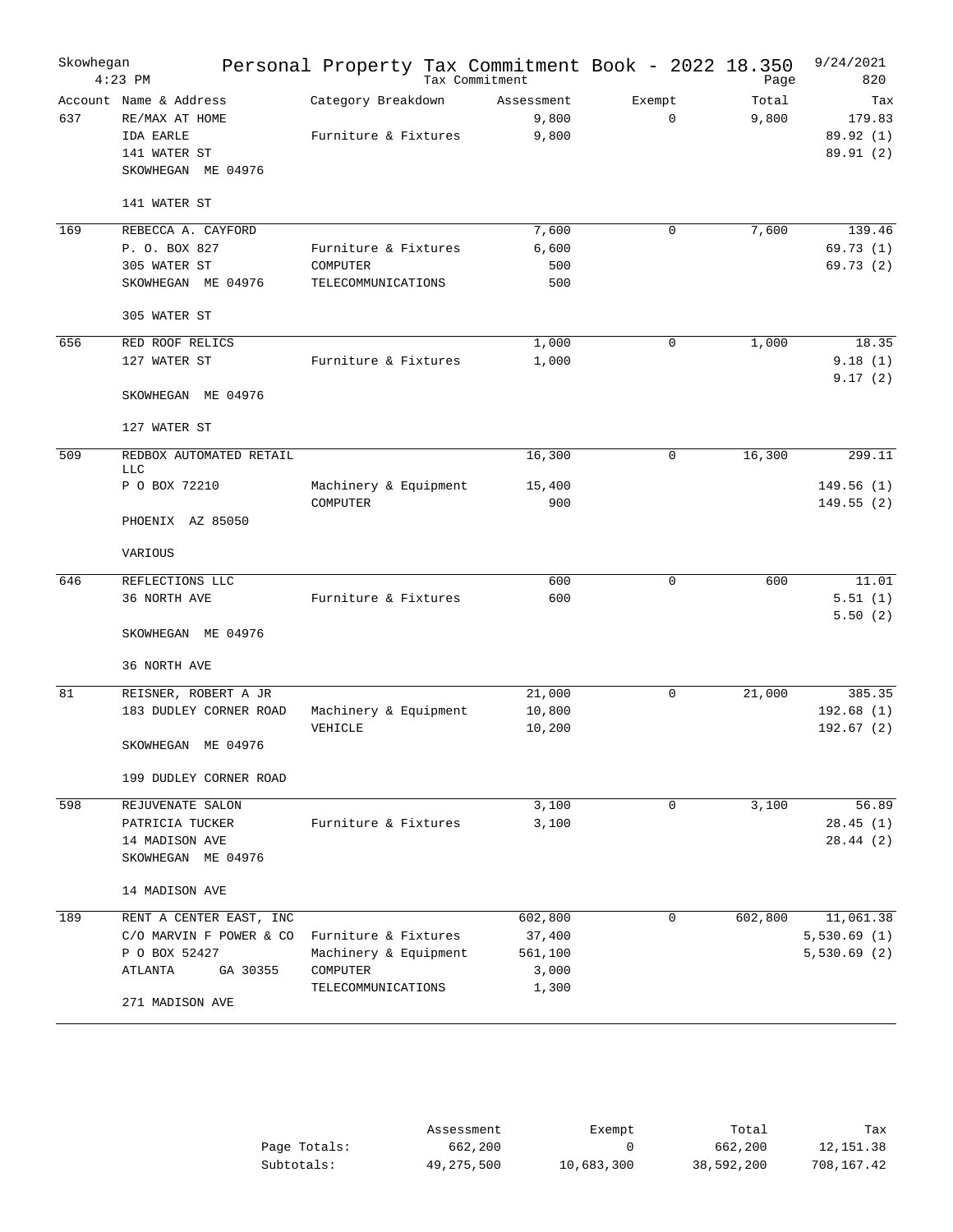| Skowhegan | $4:23$ PM                                                                    | Personal Property Tax Commitment Book - 2022 18.350       |            | Tax Commitment                |                     | Page               | 9/24/2021<br>821               |
|-----------|------------------------------------------------------------------------------|-----------------------------------------------------------|------------|-------------------------------|---------------------|--------------------|--------------------------------|
| 82        | Account Name & Address<br>RICHARD CARRIER<br>TRUCKING INC                    | Category Breakdown                                        |            | Assessment<br>4,975,000       | Exempt<br>3,820,400 | Total<br>1,154,600 | Tax<br>21,186.91               |
|           | P. O. BOX 718<br>42 INDUSTRIAL PARK RD<br>SKOWHEGAN ME 04976<br>0718         | Furniture & Fixtures<br>Machinery & Equipment<br>COMPUTER |            | 11,300<br>1,382,500<br>31,400 |                     |                    | 10,593.46(1)<br>10, 593.45(2)  |
|           | 42 INDUSTRIAL PK RD                                                          | <b>OTHER</b>                                              |            | 3,549,800                     |                     |                    |                                |
| 587       | RICHARDSON, DANIEL H<br>79 ROWE RD                                           |                                                           |            | $\mathbf 0$                   | $\Omega$            | $\Omega$           | 0.00                           |
|           | SKOWHEGAN ME 04976                                                           |                                                           |            |                               |                     |                    |                                |
|           | 79 ROWE RD                                                                   |                                                           |            |                               |                     |                    |                                |
| 83        | RICK'S PIT STOP<br>LYONS, RICK<br>36 MT PLEASANT AVE<br>SKOWHEGAN ME 04976   | Furniture & Fixtures                                      |            | 500<br>500                    | $\mathbf 0$         | 500                | 9.18<br>4.59(1)<br>4.59(2)     |
|           | 36 MT PLEASANT AVE                                                           |                                                           |            |                               |                     |                    |                                |
| 84        | RINALDI & SONS<br>RINALDI, DOMINICK<br>237 MADISON AVE<br>SKOWHEGAN ME 04976 | Furniture & Fixtures<br>Machinery & Equipment             |            | 6,200<br>2,000<br>4,200       | $\mathbf 0$         | 6,200              | 113.77<br>56.89(1)<br>56.88(2) |
|           | 237 MADISON AVE                                                              |                                                           |            |                               |                     |                    |                                |
| 319       | RIVER ROADS ARTISANS<br>GALLERY                                              |                                                           |            | 200                           | $\mathbf 0$         | 200                | 3.67                           |
|           | GRETCHEN WASHBURN<br>115 WEST FRONT ST<br>SKOWHEGAN ME 04976                 | Furniture & Fixtures                                      |            | 200                           |                     |                    | 1.84(1)<br>1.83(2)             |
|           | 75 WATER ST                                                                  |                                                           |            |                               |                     |                    |                                |
| 86        | RODDEN MOTORS<br>RODDEN, PATRICK                                             | Furniture & Fixtures                                      |            | 2,300<br>1,600                | $\Omega$            | 2,300              | 42.21<br>21.11(1)              |
|           | 1054 EAST MADISON RD<br>MADISON ME 04950                                     | Machinery & Equipment                                     |            | 700                           |                     |                    | 21.10(2)                       |
|           | 97 WATERVILLE RD                                                             |                                                           |            |                               |                     |                    |                                |
| 280       | ROMAD - MCDONALD'S OF<br>SKOWHEGAN                                           |                                                           |            | 332,900                       | 0                   | 332,900            | 6,108.72                       |
|           | P O BOX 400                                                                  | Furniture & Fixtures                                      |            | 332,900                       |                     |                    | 3,054.36(1)<br>3,054.36(2)     |
|           | WATERVILLE ME 04903                                                          |                                                           |            |                               |                     |                    |                                |
|           | 261 MADISON AVE                                                              |                                                           |            |                               |                     |                    |                                |
| 325       | RUSSAKOFF JEWELRY STORE                                                      |                                                           |            | 10,400                        | $\mathbf 0$         | 10,400             | 190.84                         |
|           | P O BOX 826                                                                  | Furniture & Fixtures<br>COMPUTER                          |            | 9,900<br>500                  |                     |                    | 95.42 (1)<br>95.42(2)          |
|           | SKOWHEGAN ME 04976<br>0508                                                   |                                                           |            |                               |                     |                    |                                |
|           | 100 WATER ST                                                                 |                                                           |            |                               |                     |                    |                                |
|           |                                                                              |                                                           |            |                               |                     |                    |                                |
|           |                                                                              | Page Totals:                                              | Assessment | 5,327,500                     | Exempt<br>3,820,400 | Total<br>1,507,100 | Tax<br>27,655.30               |

| Page Totals: | 5,327,500  | 3,820,400  | 1,507,100  | 27,655.30  |
|--------------|------------|------------|------------|------------|
| Subtotals:   | 54,603,000 | 14,503,700 | 40,099,300 | 735,822.72 |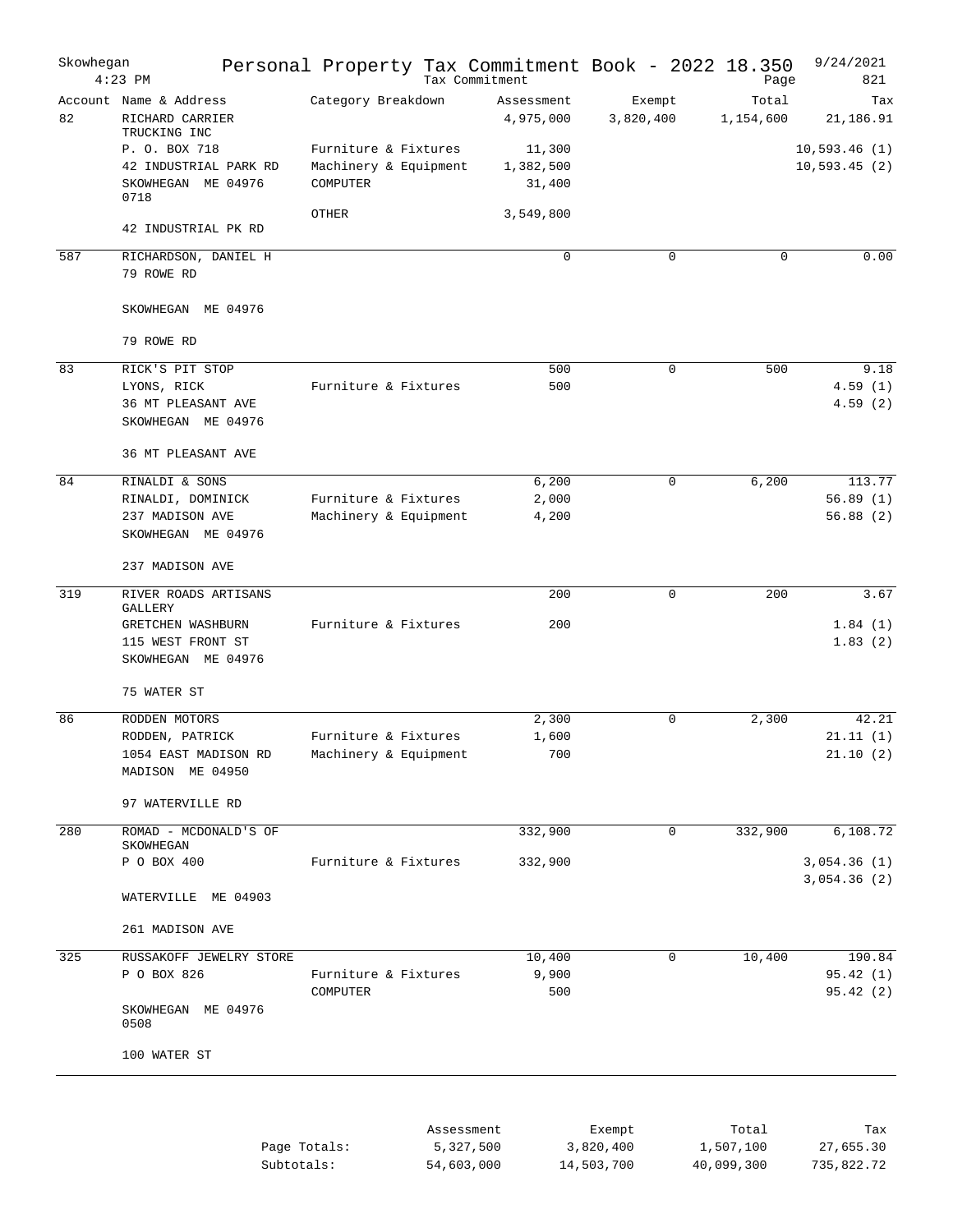| Skowhegan | $4:23$ PM                                                                             | Personal Property Tax Commitment Book - 2022 18.350                      | Tax Commitment                 |                                        | Page                                | 9/24/2021<br>822                                                           |
|-----------|---------------------------------------------------------------------------------------|--------------------------------------------------------------------------|--------------------------------|----------------------------------------|-------------------------------------|----------------------------------------------------------------------------|
| 326       | Account Name & Address<br>S M K DONUTS INC (WATER<br>ST)                              | Category Breakdown                                                       | Assessment<br>99,600           | Exempt<br>$\mathbf 0$                  | Total<br>99,600                     | Tax<br>1,827.66                                                            |
|           | P O BOX 188                                                                           | Furniture & Fixtures<br>COMPUTER                                         | 97,900<br>800                  |                                        |                                     | 913.83(1)<br>913.83(2)                                                     |
|           | KENTS HILL ME 04349<br>0188                                                           | TELECOMMUNICATIONS                                                       | 900                            |                                        |                                     |                                                                            |
|           | 260 WATER ST                                                                          |                                                                          |                                |                                        |                                     |                                                                            |
| 88        | SAFETY-KLEEN SYSTEMS<br>INC                                                           |                                                                          | 6,700                          | 5,900                                  | 800                                 | 14.68                                                                      |
|           | P O BOX 9149<br>ATTN: PW TAX<br>MA 02061<br>NORWELL<br>9149                           | Machinery & Equipment                                                    | 6,700                          |                                        |                                     | 7.34(1)<br>7.34(2)                                                         |
|           | VARIOUS LOCATIONS                                                                     |                                                                          |                                |                                        |                                     |                                                                            |
| 327       | SALLYS TOP HAT SCHOOL<br>OF DANCE                                                     |                                                                          | 700                            | 0                                      | 700                                 | 12.85                                                                      |
|           | 168 WATER ST                                                                          | Furniture & Fixtures                                                     | 700                            |                                        |                                     | 6.43(1)<br>6.42(2)                                                         |
|           | SKOWHEGAN ME 04976                                                                    |                                                                          |                                |                                        |                                     |                                                                            |
|           | 168 WATER ST                                                                          |                                                                          |                                |                                        |                                     |                                                                            |
| 420       | SALON @ 48                                                                            |                                                                          | 5,000                          | $\mathbf 0$                            | 5,000                               | 91.75                                                                      |
|           | 48 HIGH ST                                                                            | Furniture & Fixtures                                                     | 5,000                          |                                        |                                     | 45.88(1)<br>45.87(2)                                                       |
|           | SKOWHEGAN ME 04976                                                                    |                                                                          |                                |                                        |                                     |                                                                            |
|           | 48 HIGH ST                                                                            |                                                                          |                                |                                        |                                     |                                                                            |
| 87        | SAPPI NORTH AMERICA INC<br>1329 WATERVILLE RD<br>SOMERSET PLANT<br>SKOWHEGAN ME 04976 | Furniture & Fixtures                                                     | 580, 414, 200<br>580, 414, 200 | 347,821,100                            |                                     | 232, 593, 100 4, 268, 083. 39<br>2, 134, 041. 70 (1)<br>2, 134, 041.69 (2) |
|           | 1329 WATERVILLE RD                                                                    |                                                                          |                                |                                        |                                     |                                                                            |
| 328       | SAPPI WOOD FIBER/FUEL<br>PRCMNT                                                       |                                                                          | 63,600                         | 26,100                                 | 37,500                              | 688.13                                                                     |
|           | WOOD FIBER & FUEL<br>PROCUREMENT                                                      | Furniture & Fixtures                                                     | 37,600                         |                                        |                                     | 344.07 (1)                                                                 |
|           | 165 NORTH AVE                                                                         | Machinery & Equipment                                                    | 100                            |                                        |                                     | 344.06(2)                                                                  |
|           | SKOWHEGAN ME 04976                                                                    | COMPUTER<br>TELECOMMUNICATIONS                                           | 23,200<br>2,700                |                                        |                                     |                                                                            |
|           | 165 NORTH AVE                                                                         |                                                                          |                                |                                        |                                     |                                                                            |
| 471       | SCHNEIDER, ROBERT S CPA                                                               | Furniture & Fixtures                                                     | 500                            | 0                                      | 500                                 | 9.18                                                                       |
|           | 833 BACK RD                                                                           | COMPUTER                                                                 | 100<br>400                     |                                        |                                     | 4.59(1)<br>4.59(2)                                                         |
|           | SKOWHEGAN ME 04976                                                                    |                                                                          |                                |                                        |                                     |                                                                            |
|           | 833 BACK RD                                                                           |                                                                          |                                |                                        |                                     |                                                                            |
| 329       | SCIENTIFIC GAMES INC                                                                  |                                                                          | 18,300                         | 0                                      | 18,300                              | 335.81                                                                     |
|           | C/O RYAN LLC<br>P O BOX 4900 - DEPT 315<br>SCOTTSDALE AZ 85261<br>4900                | COMPUTER                                                                 | 18,300                         |                                        |                                     | 167.91(1)<br>167.90(2)                                                     |
|           | VARIOUS LOCATIONS                                                                     |                                                                          |                                |                                        |                                     |                                                                            |
|           |                                                                                       | Assessment<br>Page Totals:<br>580,608,600<br>Subtotals:<br>635, 211, 600 |                                | Exempt<br>347,853,100<br>362, 356, 800 | Total<br>232,755,500<br>272,854,800 | Tax<br>4,271,063.45<br>5,006,886.17                                        |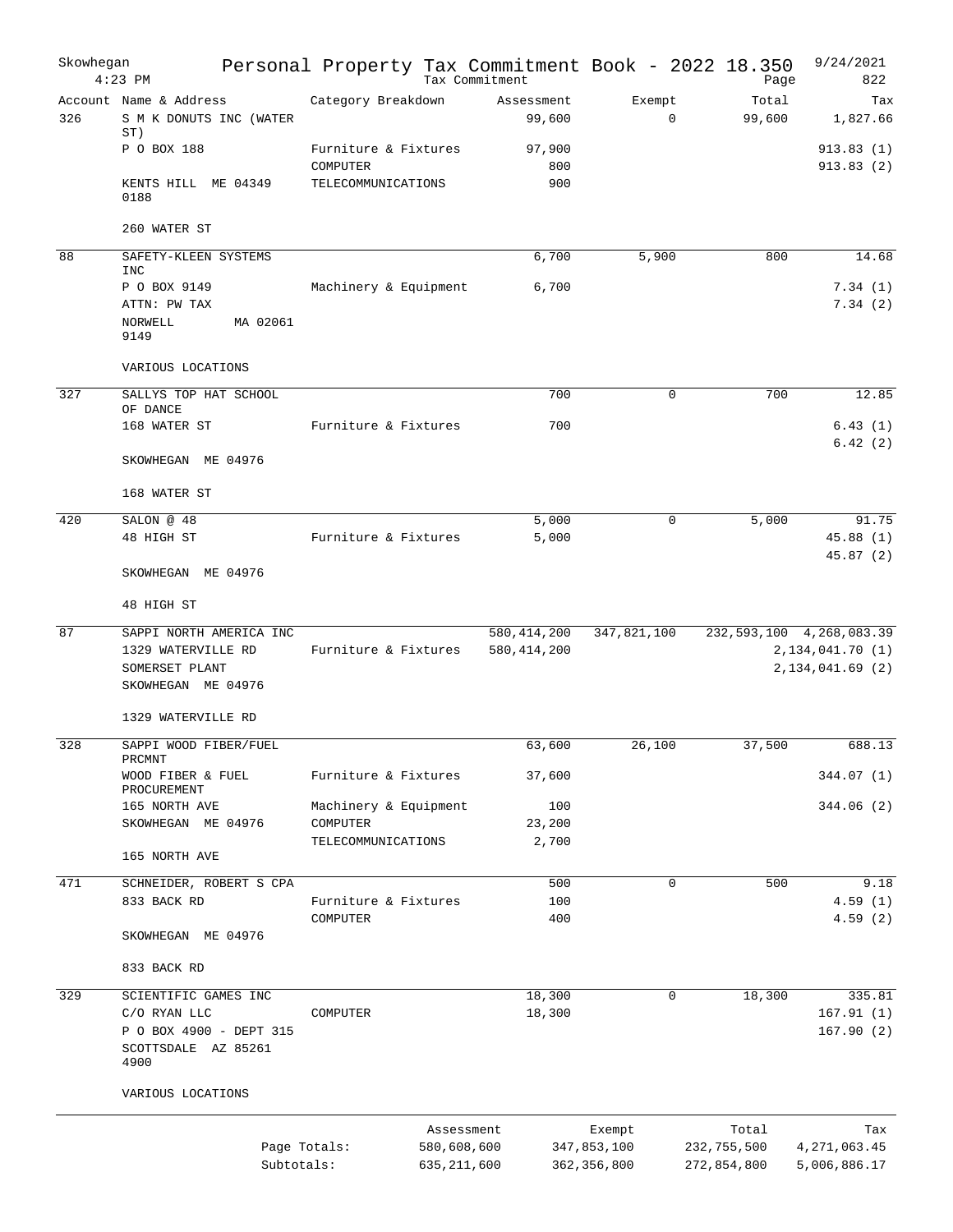| Skowhegan | $4:23$ PM                                              | Personal Property Tax Commitment Book - 2022 18.350 | Tax Commitment      |                       | Page           | 9/24/2021<br>823     |
|-----------|--------------------------------------------------------|-----------------------------------------------------|---------------------|-----------------------|----------------|----------------------|
| 91        | Account Name & Address<br>SCOTT SIROIS<br>CONSTRUCTION | Category Breakdown                                  | Assessment<br>3,000 | Exempt<br>$\mathbf 0$ | Total<br>3,000 | Tax<br>55.05         |
|           | P O BOX 955                                            | Furniture & Fixtures                                | 3,000               |                       |                | 27.53(1)<br>27.52(2) |
|           | SKOWHEGAN ME 04976                                     |                                                     |                     |                       |                |                      |
|           | WILSON ST                                              |                                                     |                     |                       |                |                      |
| 332       | SERENITY SHEARS                                        |                                                     | 3,200               | 0                     | 3,200          | 58.72                |
|           | ALLMENDINGER, SUE                                      | Furniture & Fixtures                                | 3,200               |                       |                | 29.36(1)             |
|           | 22 CLEVELAND ST                                        |                                                     |                     |                       |                | 29.36(2)             |
|           | SKOWHEGAN ME 04976                                     |                                                     |                     |                       |                |                      |
|           | 22 CLEVELAND ST                                        |                                                     |                     |                       |                |                      |
| 624       | SHELLY'S TOY BOX                                       |                                                     | 600                 | 0                     | 600            | 11.01                |
|           | 66 WATER ST                                            | Furniture & Fixtures                                | 600                 |                       |                | 5.51(1)              |
|           | SKOWHEGAN ME 04976                                     |                                                     |                     |                       |                | 5.50(2)              |
|           | 66 WATER ST                                            |                                                     |                     |                       |                |                      |
| 92        | SHERWIN WILLIAMS                                       |                                                     | 55,700              | $\Omega$              | 55,700         | 1,022.10             |
|           | SHERWIN-WILLIAMS CO INC<br>#145                        | Furniture & Fixtures                                | 39,200              |                       |                | 511.05(1)            |
|           | TAX DEPT, P O BOX 6027                                 | Machinery & Equipment                               | 16,200              |                       |                | 511.05(2)            |
|           | CLEVELAND OH 44101<br>1027                             | COMPUTER                                            | 300                 |                       |                |                      |
|           | 257 MADISON AVE                                        |                                                     |                     |                       |                |                      |
| 592       | SHORT CIRCUIT ELECTRIC                                 |                                                     | 3,000               | 0                     | 3,000          | 55.05                |
|           | 10 SILVER ST                                           | Furniture & Fixtures                                | 3,000               |                       |                | 27.53(1)<br>27.52(2) |
|           | SKOWHEGAN ME 04976                                     |                                                     |                     |                       |                |                      |
|           | 10 SILVER ST                                           |                                                     |                     |                       |                |                      |
| 409       | SID TOOL CO INC                                        |                                                     | 36,200              | 0                     | 36,200         | 664.27               |
|           | C/O RYAN LLC PTS                                       | Machinery & Equipment                               | 36,200              |                       |                | 332.14(1)            |
|           | P O BOX 4900 DEPT 535<br>SCOTTSDALE AZ 85261           |                                                     |                     |                       |                | 332.13 (2)           |
|           | SAPPI                                                  |                                                     |                     |                       |                |                      |
| 589       | SINGING FALLS FARM                                     |                                                     | $\mathbf 0$         | 0                     | $\mathbf 0$    | 0.00                 |
|           | BRADLEY SANTY II                                       |                                                     |                     |                       |                |                      |
|           | 26 NOTCH RD                                            |                                                     |                     |                       |                |                      |
|           | SKOWHEGAN ME 04976                                     |                                                     |                     |                       |                |                      |
|           | 26 NOTCH RD                                            |                                                     |                     |                       |                |                      |
| 93        | SIRONENS RADIATOR<br>SALES/SERV.                       |                                                     | 12,400              | $\mathbf 0$           | 12,400         | 227.54               |
|           | 25 MERITHEW DR                                         | Furniture & Fixtures                                | 400                 |                       |                | 113.77(1)            |
|           |                                                        | Machinery & Equipment                               | 11,900              |                       |                | 113.77(2)            |
|           | SKOWHEGAN ME 04976                                     | TELECOMMUNICATIONS                                  | 100                 |                       |                |                      |
|           | 25 MERITHEW DR                                         |                                                     |                     |                       |                |                      |
|           |                                                        |                                                     |                     |                       |                |                      |

|              | Assessment  | Exempt        | Total       | Tax          |
|--------------|-------------|---------------|-------------|--------------|
| Page Totals: | 114,100     |               | 114,100     | 2,093.74     |
| Subtotals:   | 635,325,700 | 362, 356, 800 | 272,968,900 | 5,008,979.91 |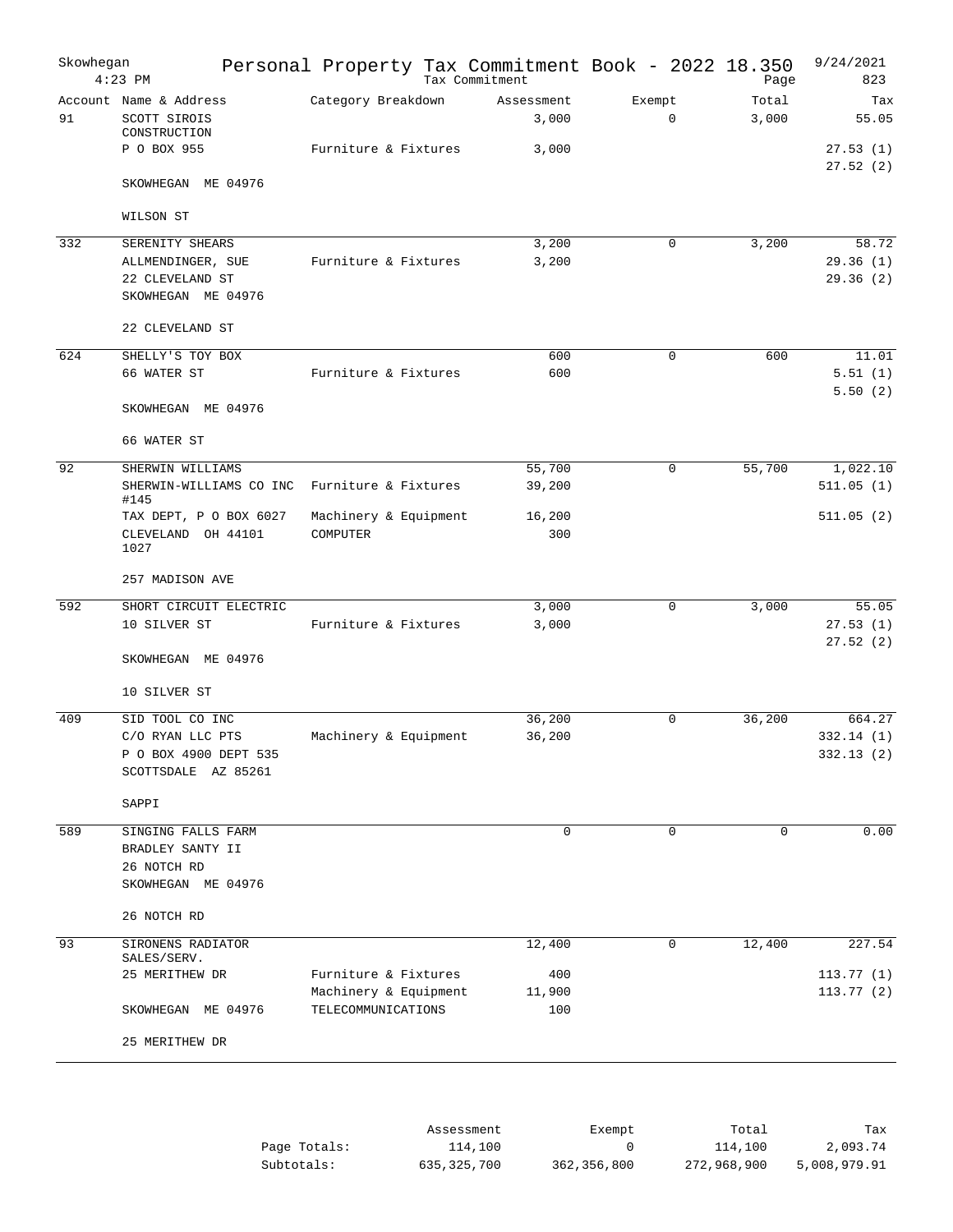| Skowhegan | $4:23$ PM                                                      | Personal Property Tax Commitment Book - 2022 18.350 |             | Tax Commitment                 |                         | Page                     | 9/24/2021<br>824          |
|-----------|----------------------------------------------------------------|-----------------------------------------------------|-------------|--------------------------------|-------------------------|--------------------------|---------------------------|
| 594       | Account Name & Address<br>SKOW TOWN SLICE BAR<br>213 NORTH AVE | Category Breakdown<br>Furniture & Fixtures          |             | Assessment<br>10,000<br>10,000 | Exempt<br>$\mathbf 0$   | Total<br>10,000          | Tax<br>183.50<br>91.75(1) |
|           | SKOWHEGAN ME 04976                                             |                                                     |             |                                |                         |                          | 91.75(2)                  |
|           | 213 NORTH AVE                                                  |                                                     |             |                                |                         |                          |                           |
| 95        | SKOWHEGAN 201 SERVICE                                          |                                                     |             | 14,100                         | $\Omega$                | 14,100                   | 258.74                    |
|           | YORK & SONS LLC                                                | Furniture & Fixtures                                |             | 1,100                          |                         |                          | 129.37(1)                 |
|           | P O BOX 552<br>SKOWHEGAN ME 04976<br>0552                      | Machinery & Equipment                               |             | 13,000                         |                         |                          | 129.37(2)                 |
|           | 22 SOMERSET BUSINESS<br>PKWY                                   |                                                     |             |                                |                         |                          |                           |
| 341       | SKOWHEGAN CINEMA                                               |                                                     |             | 200,000                        | $\mathbf 0$             | 200,000                  | 3,670.00                  |
|           | CAMREP INC                                                     | Furniture & Fixtures                                |             | 15,400                         |                         |                          | 1,835.00(1)               |
|           | 6 STILLWATER AVE<br>ORONO<br>ME 04473                          | TELECOMMUNICATIONS                                  |             | 100                            |                         |                          | 1,835.00(2)               |
|           | 19 COURT ST                                                    |                                                     |             |                                |                         |                          |                           |
| 657       | SKOWHEGAN DENTURE INC                                          |                                                     |             | 10,000                         | $\mathbf 0$             | 10,000                   | 183.50                    |
|           | 140 MADISON AVE                                                | Furniture & Fixtures                                |             | 3,700                          |                         |                          | 91.75(1)                  |
|           | SKOWHEGAN ME 04976                                             | COMPUTER                                            |             | 100                            |                         |                          | 91.75(2)                  |
|           | 140 MADISON AVE                                                |                                                     |             |                                |                         |                          |                           |
| 209       | SKOWHEGAN DRIVE IN<br>THEATRE INC                              |                                                     |             | 22,700                         | 20,200                  | 2,500                    | 45.88                     |
|           | DONALD C BROWN JR,<br>PRESIDENT                                | Furniture & Fixtures                                |             | 22,700                         |                         |                          | 22.94(1)                  |
|           | P. O. BOX 251<br>SKOWHEGAN ME 04976                            |                                                     |             |                                |                         |                          | 22.94(2)                  |
|           | 201 WATERVILLE RD                                              |                                                     |             |                                |                         |                          |                           |
| 97        | SKOWHEGAN ELECTRIC<br>MOTOR INC                                |                                                     |             | 5,400                          | $\mathbf 0$             | 5.400                    | 99.09                     |
|           | ADAMS, SCOTT & MICHAEL                                         | Furniture & Fixtures                                |             | 300                            |                         |                          | 49.55(1)                  |
|           | 9 SESAME ST                                                    | Machinery & Equipment                               |             | 4,700                          |                         |                          | 49.54 (2)                 |
|           | SKOWHEGAN ME 04976                                             | COMPUTER<br>TELECOMMUNICATIONS                      |             | 300<br>100                     |                         |                          |                           |
|           | 9 SESAME ST                                                    |                                                     |             |                                |                         |                          |                           |
| 94        | SKOWHEGAN EQUIP/TOOL<br><b>RENT&amp;SALE</b>                   |                                                     |             | 18,400                         | $\mathbf 0$             | 18,400                   | 337.64                    |
|           | GOFF, EDWARD                                                   | Furniture & Fixtures                                |             | 17,600                         |                         |                          | 168.82(1)                 |
|           | 14 SOMERSET BUSINESS<br>PKWY                                   | Machinery & Equipment                               |             | 200                            |                         |                          | 168.82(2)                 |
|           | SKOWHEGAN ME 04976<br>9510                                     | COMPUTER                                            |             | 500                            |                         |                          |                           |
|           | 14 SOMERSET BUSINESS<br>PKWY                                   | TELECOMMUNICATIONS                                  |             | 100                            |                         |                          |                           |
| 335       | SKOWHEGAN FLEURISTE                                            |                                                     |             | 17,700                         | 0                       | 17,700                   | 324.80                    |
|           | 93 WATER ST                                                    | Furniture & Fixtures<br>COMPUTER                    |             | 17,300<br>400                  |                         |                          | 162.40(1)<br>162.40(2)    |
|           | SKOWHEGAN ME 04976                                             |                                                     |             |                                |                         |                          |                           |
|           | 93 WATER ST                                                    |                                                     |             |                                |                         |                          |                           |
|           |                                                                |                                                     | Assessment  |                                | Exempt                  | Total                    | Tax                       |
|           | Subtotals:                                                     | Page Totals:                                        | 635,624,000 | 298,300                        | 20,200<br>362, 377, 000 | 278,100<br>273, 247, 000 | 5,103.15<br>5,014,083.06  |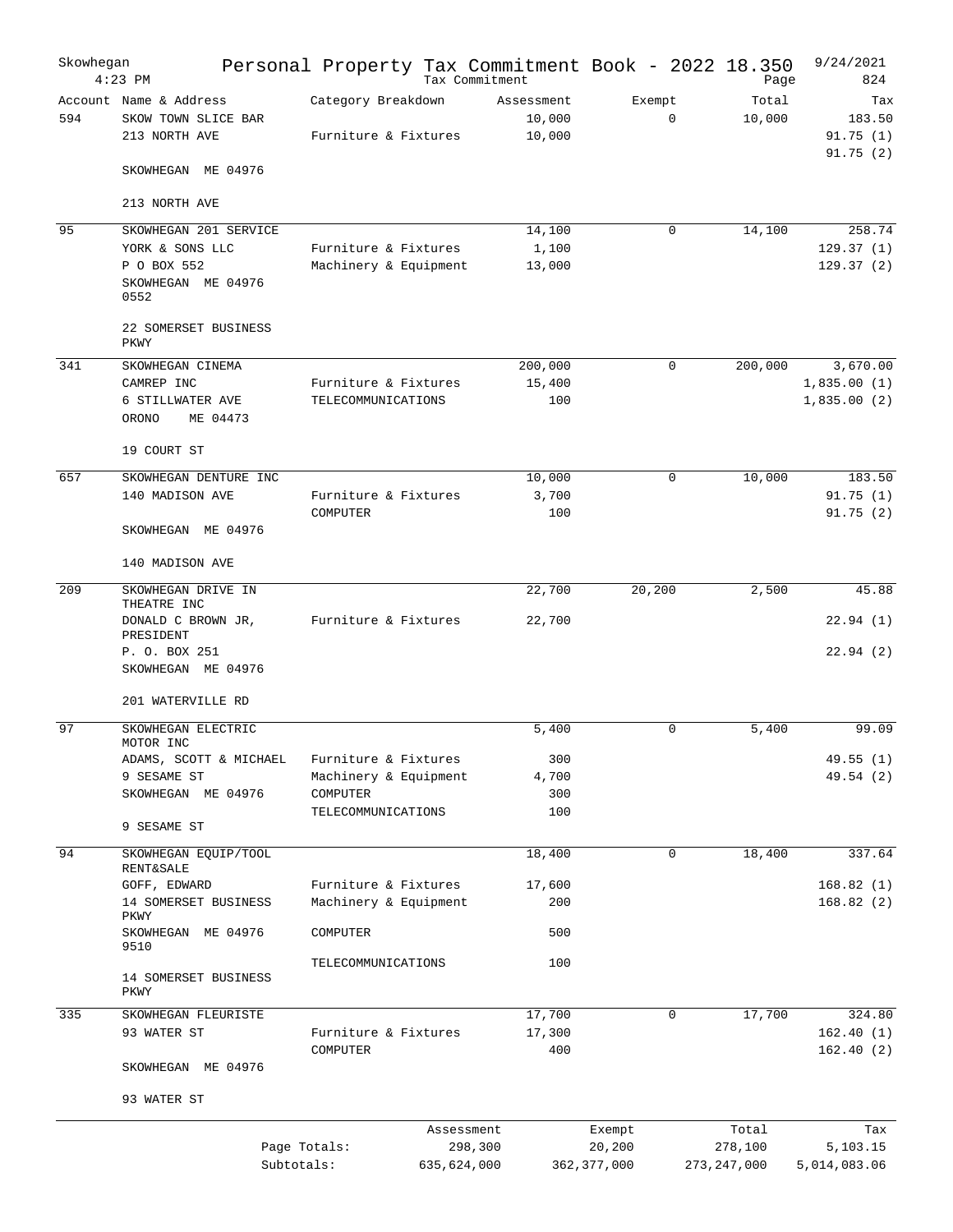| Skowhegan | $4:23$ PM                                                                     | Personal Property Tax Commitment Book - 2022 18.350 | Tax Commitment       |                       | Page            | 9/24/2021<br>825              |
|-----------|-------------------------------------------------------------------------------|-----------------------------------------------------|----------------------|-----------------------|-----------------|-------------------------------|
| 336       | Account Name & Address<br>SKOWHEGAN INSURANCE<br>AGENCY INC                   | Category Breakdown                                  | Assessment<br>11,500 | Exempt<br>$\mathbf 0$ | Total<br>11,500 | Tax<br>211.03                 |
|           | PELLETIER, SUSAN                                                              | Furniture & Fixtures                                | 8,700                |                       |                 | 105.52(1)                     |
|           | P O BOX 550                                                                   | COMPUTER                                            | 2,400                |                       |                 | 105.51(2)                     |
|           | SKOWHEGAN ME 04976<br>0550                                                    | TELECOMMUNICATIONS                                  | 400                  |                       |                 |                               |
|           | 108 MADISON AVE                                                               |                                                     |                      |                       |                 |                               |
| 338       | SKOWHEGAN SAVINGS                                                             |                                                     | 417,800              | 0                     | 417,800         | 7,666.63                      |
|           | P O BOX 250                                                                   | Furniture & Fixtures                                | 321,200              |                       |                 | 3,833.32(1)                   |
|           | SKOWHEGAN ME 04976<br>0250                                                    | COMPUTER<br>TELECOMMUNICATIONS                      | 90,500<br>6,100      |                       |                 | 3,833.31(2)                   |
|           | 13 ELM ST                                                                     |                                                     |                      |                       |                 |                               |
| 340       | SKOWHEGAN SAVINGS BANK                                                        |                                                     | 948,600              | 0                     | 948,600         | 17,406.81                     |
|           | P O BOX 250                                                                   | Furniture & Fixtures                                | 262,900              |                       |                 | 8,703.41(1)                   |
|           |                                                                               | Machinery & Equipment                               | 19,300               |                       |                 | 8,703.40 (2)                  |
|           | SKOWHEGAN<br>МE<br>04976-0250                                                 | COMPUTER<br>TELECOMMUNICATIONS                      | 613,600<br>52,800    |                       |                 |                               |
|           | 3 ELM ST                                                                      |                                                     |                      |                       |                 |                               |
| 99        | SKOWHEGAN TIRE                                                                |                                                     | 1,000                | $\mathbf 0$           | 1,000           | 18.35                         |
|           | TODD SAVAGE                                                                   | Machinery & Equipment                               | 1,000                |                       |                 | 9.18(1)                       |
|           | 185 WATERVILLE RD<br>SKOWHEGAN ME 04976                                       |                                                     |                      |                       |                 | 9.17(2)                       |
|           | 185 WATERVILLE RD                                                             |                                                     |                      |                       |                 |                               |
| 610       | SMITH BROTHERS MAPLE                                                          |                                                     | 4,300                | 0                     | 4,300           | 78.91                         |
|           | 52 ROWE RD                                                                    | Machinery & Equipment                               | 4,300                |                       |                 | 39.46(1)<br>39.45(2)          |
|           | SKOWHEGAN ME 04976                                                            |                                                     |                      |                       |                 |                               |
|           | 52 ROWE RD                                                                    |                                                     |                      |                       |                 |                               |
| 101       | SMITH'S MACHINE SHOP                                                          |                                                     | 8,400                | 0                     | 8,400           | 154.14                        |
|           | SMITH, JAMES H<br>52 ROWE RD                                                  | Furniture & Fixtures<br>Machinery & Equipment       | 100<br>8,300         |                       |                 | 77.07 (1)<br>77.07(2)         |
|           | SKOWHEGAN ME 04976                                                            |                                                     |                      |                       |                 |                               |
|           | 52 ROWE RD                                                                    |                                                     |                      |                       |                 |                               |
| 343       | SMK DONUTS INC                                                                |                                                     | 123,800              | $\mathbf 0$           | 123,800         | 2,271.73                      |
|           | D/B/A DUNKIN DONUTS                                                           | Furniture & Fixtures                                | 118,700              |                       |                 | 1, 135.87(1)                  |
|           | P O BOX 188<br>KENTS HILLS ME 04349<br>0188                                   | COMPUTER<br>TELECOMMUNICATIONS                      | 800<br>4,300         |                       |                 | 1, 135.86(2)                  |
|           | DUNKIN DONUTS - MAD AVE                                                       |                                                     |                      |                       |                 |                               |
|           |                                                                               |                                                     |                      |                       |                 |                               |
| 429       | SMUCKER FOODSERVICE INC<br>BDO USA LLP<br>PTS PO BOX 3576<br>CHICAGO IL 60654 | Machinery & Equipment                               | 1,300<br>1,300       | 0                     | 1,300           | 23.86<br>11.93(1)<br>11.93(2) |
|           | VARIOUS                                                                       |                                                     |                      |                       |                 |                               |
|           |                                                                               |                                                     |                      |                       |                 |                               |
|           |                                                                               |                                                     |                      |                       |                 |                               |

|              | Assessment  | Exempt      | Total       | Tax          |
|--------------|-------------|-------------|-------------|--------------|
| Page Totals: | 1,516,700   |             | 1,516,700   | 27,831.46    |
| Subtotals:   | 637,140,700 | 362,377,000 | 274,763,700 | 5,041,914.52 |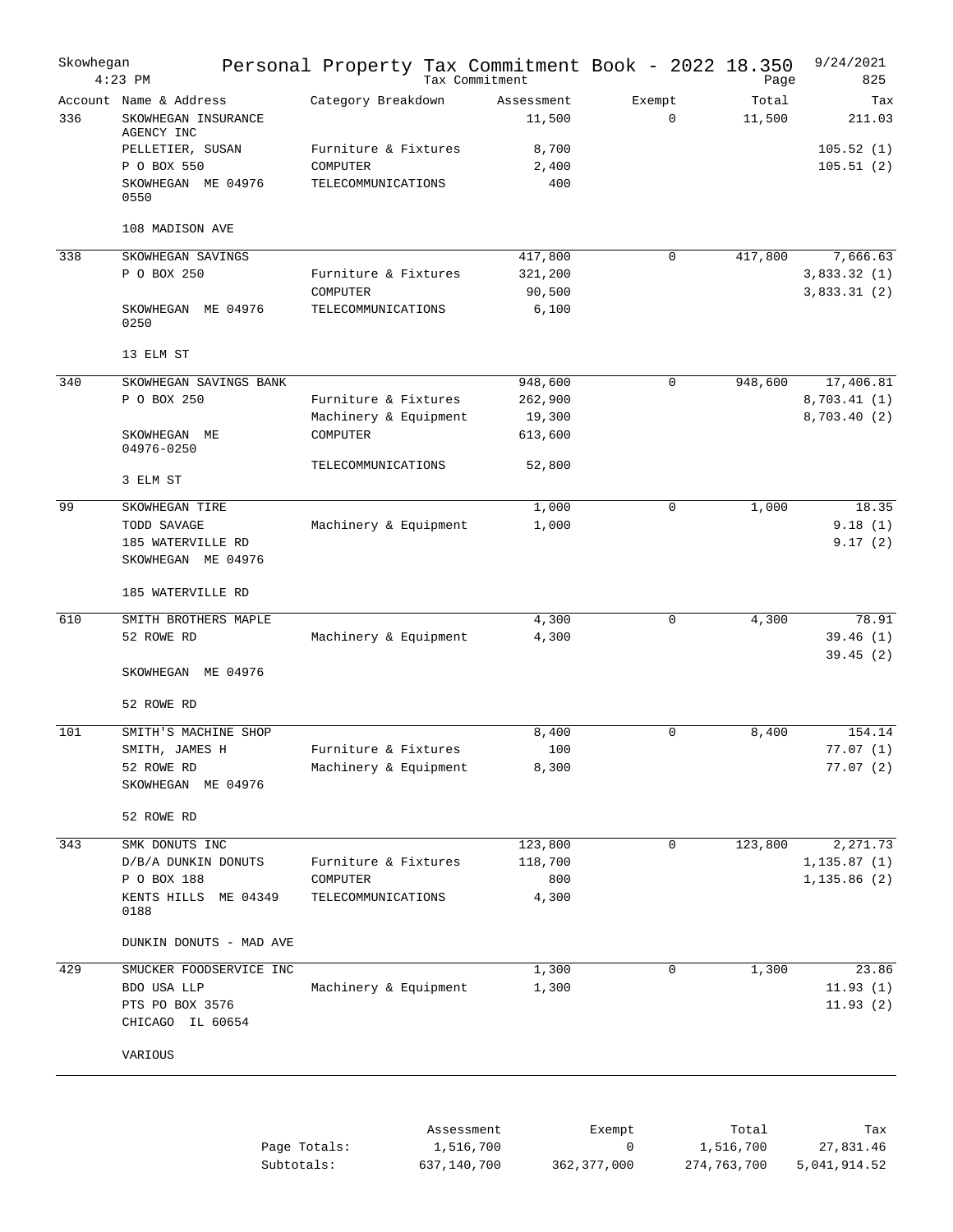| Skowhegan | $4:23$ PM                                                                                         |                                            |                           | Personal Property Tax Commitment Book - 2022 18.350<br>Tax Commitment |                                 | Page                            | 9/24/2021<br>826                      |
|-----------|---------------------------------------------------------------------------------------------------|--------------------------------------------|---------------------------|-----------------------------------------------------------------------|---------------------------------|---------------------------------|---------------------------------------|
| 268       | Account Name & Address<br>SNACK SHACK<br>BRADY CHAPMAN<br>100 WATERVILLE RD<br>SKOWHEGAN ME 04976 | Category Breakdown<br>Furniture & Fixtures |                           | Assessment<br>7,100<br>7,100                                          | Exempt<br>$\mathbf 0$           | Total<br>7,100                  | Tax<br>130.29<br>65.15(1)<br>65.14(2) |
|           | 100 WATERVILLE RD                                                                                 |                                            |                           |                                                                       |                                 |                                 |                                       |
| 171       | SOLENIS LLC<br>C/O DUFF & PHELPS<br>P O BOX 2629<br>ADDISON TX 75001                              | Machinery & Equipment                      |                           | 61,000<br>61,000                                                      | 61,000                          | 0                               | 0.00                                  |
|           | 1329 WATERVILLE RD                                                                                |                                            |                           |                                                                       |                                 |                                 |                                       |
| 345       | SOMERSET FITNESS CENTER<br>D/B/A SOM. SPORTS &<br><b>FITNESS</b>                                  | Furniture & Fixtures                       |                           | 143,900<br>142,000                                                    | $\Omega$                        | 143,900                         | 2,640.57<br>1,320.29(1)               |
|           | P O BOX 3158<br>SKOWHEGAN ME 04976<br>6 COMMERCE DR                                               | COMPUTER                                   |                           | 1,900                                                                 |                                 |                                 | 1,320.28(2)                           |
| 348       | SOMERSET LOG YD - DIV                                                                             |                                            |                           | 2,000                                                                 | 0                               | 2,000                           | 36.70                                 |
|           | OF FFP<br>C/O DIV OF FRANKLIN                                                                     | Furniture & Fixtures                       |                           | 1,800                                                                 |                                 |                                 | 18.35(1)                              |
|           | FOREST PRODUCT<br>318 VARNEY RD<br>SKOWHEGAN ME 04976                                             | COMPUTER                                   |                           | 200                                                                   |                                 |                                 | 18.35(2)                              |
|           | 318 VARNEY RD                                                                                     |                                            |                           |                                                                       |                                 |                                 |                                       |
| 350       | SOMERSET PSYCHOLOGICAL                                                                            |                                            |                           | 1,400                                                                 | 0                               | 1,400                           | 25.69                                 |
|           | SERVICE<br>MCFADDEN, TIMOTHY,<br>PH.D.                                                            | Furniture & Fixtures                       |                           | 1,000                                                                 |                                 |                                 | 12.85(1)                              |
|           | P O BOX 928<br>SKOWHEGAN ME 04976<br>0928                                                         | COMPUTER                                   |                           | 400                                                                   |                                 |                                 | 12.84(2)                              |
|           | 7 LEAVITT ST                                                                                      |                                            |                           |                                                                       |                                 |                                 |                                       |
| 352       | SOUTHSIDE TAVERN                                                                                  |                                            |                           | 4,300                                                                 | 0                               | 4,300                           | 78.91                                 |
|           | 1 WATERVILLE RD                                                                                   | Furniture & Fixtures                       |                           | 4,300                                                                 |                                 |                                 | 39.46(1)<br>39.45(2)                  |
|           | SKOWHEGAN ME 04976                                                                                |                                            |                           |                                                                       |                                 |                                 |                                       |
|           | 1 WATERVILLE RD                                                                                   |                                            |                           |                                                                       |                                 |                                 |                                       |
| 353       | SPRING HOUSE GARDENS<br>ASSOC.                                                                    |                                            |                           | 17,900                                                                | $\mathbf 0$                     | 17,900                          | 328.47                                |
|           | C/O DANA CASSIDY<br>P O BOX 183                                                                   | Furniture & Fixtures<br>COMPUTER           |                           | 17,800<br>100                                                         |                                 |                                 | 164.24(1)<br>164.23(2)                |
|           | CARIBOU<br>ME 04936                                                                               |                                            |                           |                                                                       |                                 |                                 |                                       |
|           | 22 SILVER ST                                                                                      |                                            |                           |                                                                       |                                 |                                 |                                       |
| 356       | STATE FARM - DONALD<br>SKILLINGS                                                                  |                                            |                           | 2,400                                                                 | 0                               | 2,400                           | 44.04                                 |
|           | DONALD SKILLINGS                                                                                  | Furniture & Fixtures                       |                           | 1,600                                                                 |                                 |                                 | 22.02(1)                              |
|           | 217 MADISON AVE<br>SKOWHEGAN ME 04976                                                             | COMPUTER<br>TELECOMMUNICATIONS             |                           | 500<br>300                                                            |                                 |                                 | 22.02(2)                              |
|           | 217 MADISON AVE                                                                                   |                                            |                           |                                                                       |                                 |                                 |                                       |
|           |                                                                                                   | Page Totals:<br>Subtotals:                 | Assessment<br>637,380,700 | 240,000                                                               | Exempt<br>61,000<br>362,438,000 | Total<br>179,000<br>274,942,700 | Tax<br>3,284.67<br>5,045,199.19       |
|           |                                                                                                   |                                            |                           |                                                                       |                                 |                                 |                                       |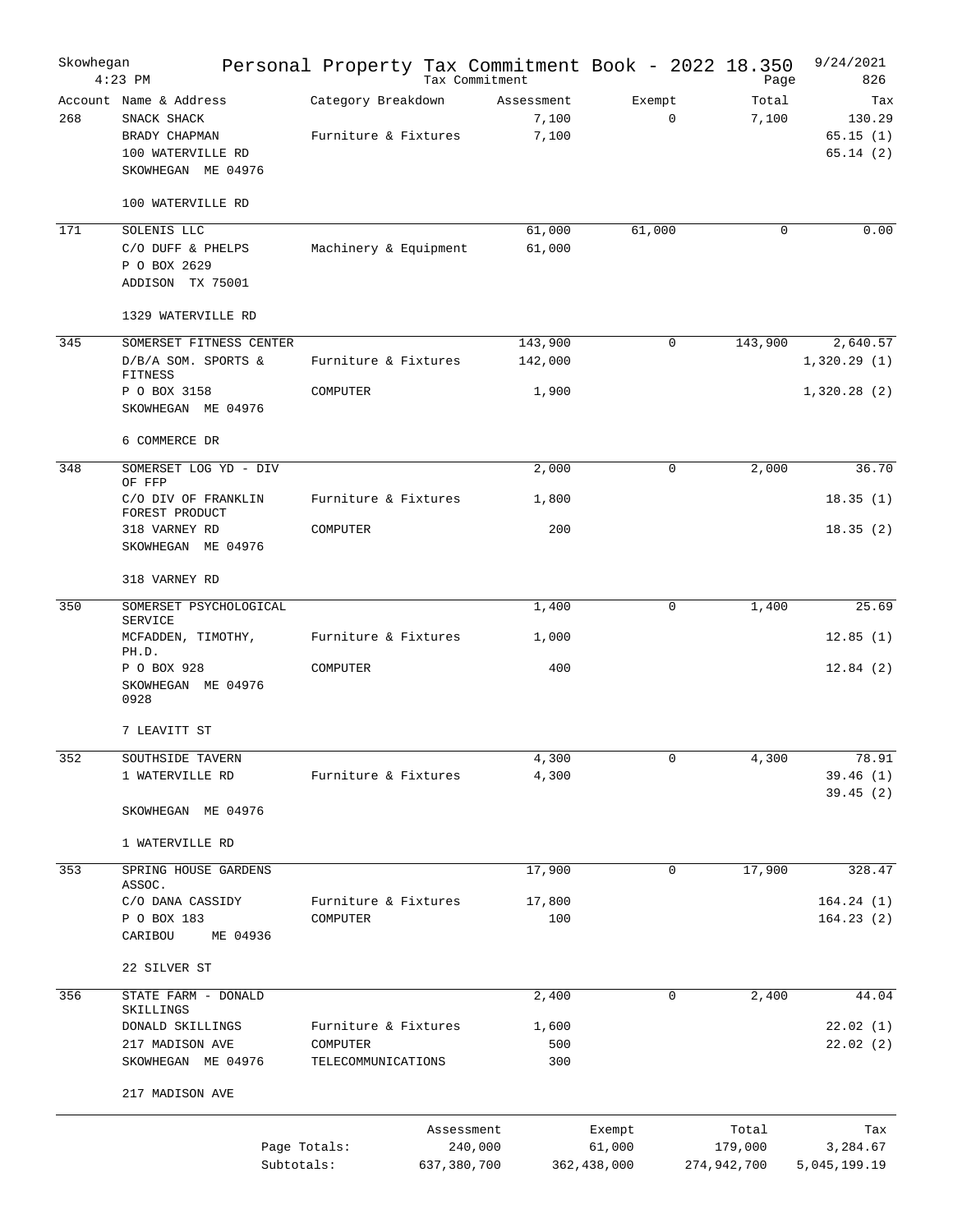| Skowhegan | $4:23$ PM                                                                                                                            | Personal Property Tax Commitment Book - 2022 18.350  | Tax Commitment                      |                 | Page         | 9/24/2021<br>827                  |
|-----------|--------------------------------------------------------------------------------------------------------------------------------------|------------------------------------------------------|-------------------------------------|-----------------|--------------|-----------------------------------|
| 357       | Account Name & Address<br>STATE FARM INSURANCE<br>$C/O$ CORP TAX $D3 - CPTR$<br>ONE STATE FARM PLAZA<br>BLOOMINGTON IL 61710<br>0001 | Category Breakdown<br>COMPUTER<br>TELECOMMUNICATIONS | Assessment<br>4,900<br>4,600<br>300 | Exempt<br>4,500 | Total<br>400 | Tax<br>7.34<br>3.67(1)<br>3.67(2) |
|           | 217 MADISON AVE-DON<br>SKILLINGS                                                                                                     |                                                      |                                     |                 |              |                                   |
| 398       | STEELE ACADIA LLC<br>6875 EAST EVANS AVE                                                                                             | Furniture & Fixtures                                 | 20,200<br>20,200                    | 0               | 20,200       | 370.67<br>185.34(1)<br>185.33(2)  |
|           | DENVER<br>CO 80224                                                                                                                   |                                                      |                                     |                 |              |                                   |
|           | FAMILY CIR                                                                                                                           |                                                      |                                     |                 |              |                                   |
| 359       | STEVE'S SNACKS<br>MCFADDEN, STEVE<br>9 JEWETT ST<br>SKOWHEGAN ME 04976                                                               | Furniture & Fixtures                                 | 10,000<br>10,000                    | 0               | 10,000       | 183.50<br>91.75(1)<br>91.75(2)    |
|           | 9 JEWETT ST                                                                                                                          |                                                      |                                     |                 |              |                                   |
| 108       | STRAWBERRY HILL FARMS -<br>FARM<br>FARM<br>888 BIGELOW HILL RD                                                                       | Machinery & Equipment                                | 3,600<br>3,600                      | 0               | 3,600        | 66.06<br>33.03(1)<br>33.03(2)     |
|           | SKOWHEGAN ME 04976<br>888 BIGELOW HILL RD                                                                                            |                                                      |                                     |                 |              |                                   |
| 107       | STRAWBERRY HILL FARMS                                                                                                                |                                                      | 87,300                              | 0               | 87,300       | 1,601.96                          |
|           | SUGAR CP<br>SUGAR CAMP<br>888 BIGELOW HILL RD<br>SKOWHEGAN ME 04976                                                                  | Machinery & Equipment                                | 87,300                              |                 |              | 800.98(1)<br>800.98(2)            |
|           | 163 ROWE RD                                                                                                                          |                                                      |                                     |                 |              |                                   |
| 361       | SUBWAY/NEW ENGLAND SUBS<br><b>INC</b>                                                                                                |                                                      | 25,700                              | 0               | 25,700       | 471.60                            |
|           | 338 MADISON AVE, STE 13 Furniture & Fixtures                                                                                         | COMPUTER                                             | 25,000<br>700                       |                 |              | 235.80(1)<br>235.80(2)            |
|           | SKOWHEGAN ME 04976<br>338 MADISON AVE, STE 13                                                                                        |                                                      |                                     |                 |              |                                   |
| 180       | SUN RAYZ                                                                                                                             |                                                      | 34,200                              | 0               | 34,200       | 627.57                            |
|           | C/O LYNN BOUCHER<br>171 WATERVILLE RD<br>SKOWHEGAN ME 04976                                                                          | Furniture & Fixtures<br>COMPUTER                     | 31,700<br>2,500                     |                 |              | 313.79(1)<br>313.78(2)            |
|           | 171 WATERVILLE RD                                                                                                                    |                                                      |                                     |                 |              |                                   |
| 512       | SUZYS NAILS                                                                                                                          |                                                      | 800                                 | $\mathbf 0$     | 800          | 14.68                             |
|           | 9 MADISON AVE                                                                                                                        | Furniture & Fixtures                                 | 800                                 |                 |              | 7.34(1)<br>7.34(2)                |
|           | SKOWHEGAN ME 04976                                                                                                                   |                                                      |                                     |                 |              |                                   |
|           | 9 MADISON AVE                                                                                                                        |                                                      |                                     |                 |              |                                   |
|           |                                                                                                                                      |                                                      |                                     |                 |              |                                   |
|           |                                                                                                                                      | Assessment                                           |                                     | Exempt          | Total        | Tax                               |

|              | ASSESSMEIIL | LACHIPL     | TOLAT       | 1 d.X        |
|--------------|-------------|-------------|-------------|--------------|
| Page Totals: | 186,700     | 4,500       | 182,200     | 3, 343, 38   |
| Subtotals:   | 637,567,400 | 362,442,500 | 275,124,900 | 5,048,542.57 |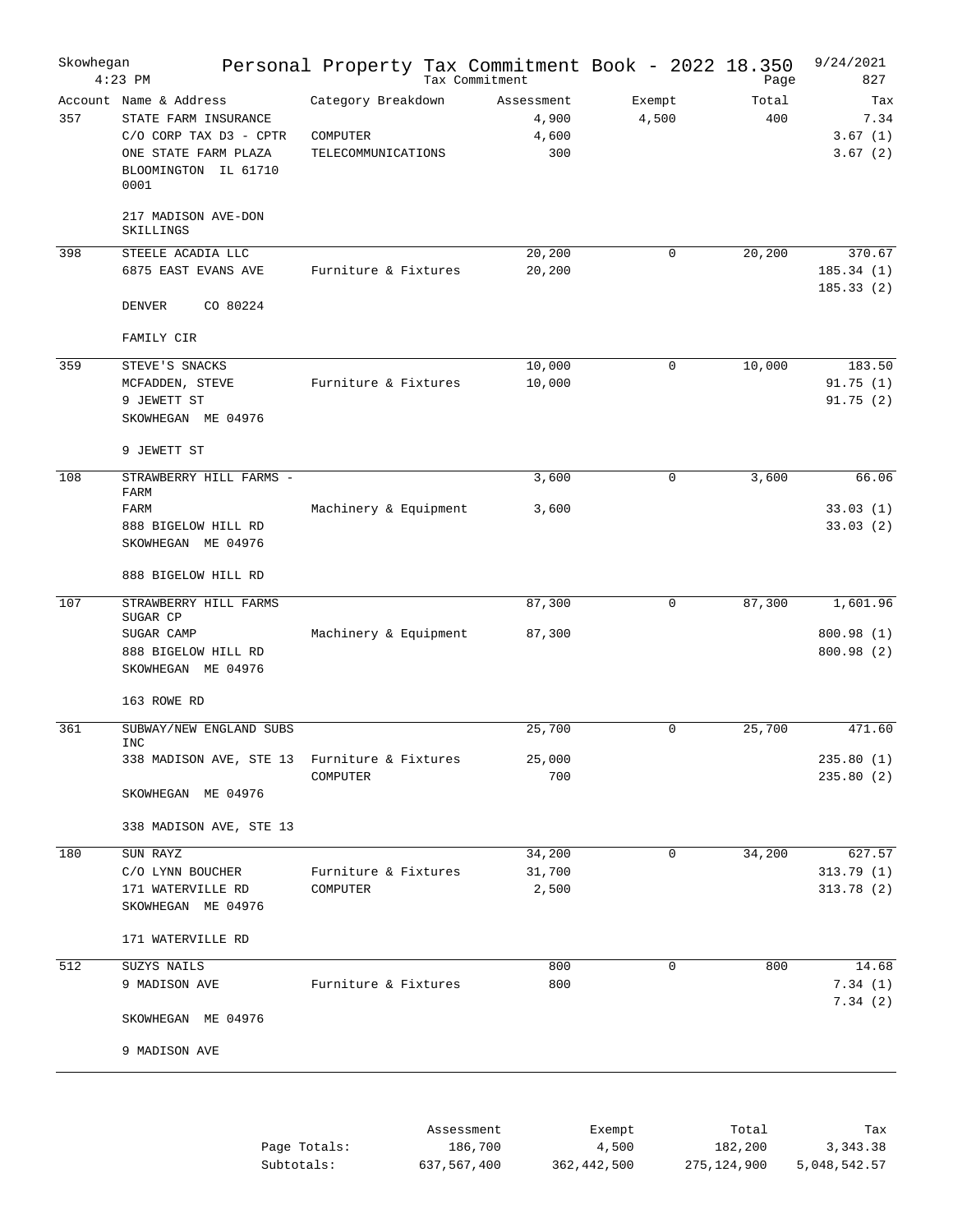| Skowhegan | $4:23$ PM                                                                                            |                                            | Personal Property Tax Commitment Book - 2022 18.350<br>Tax Commitment |                  | Page                 | 9/24/2021<br>828                       |
|-----------|------------------------------------------------------------------------------------------------------|--------------------------------------------|-----------------------------------------------------------------------|------------------|----------------------|----------------------------------------|
| 671       | Account Name & Address<br>SYNCHRONY BANK<br>C/O RYAN LLC<br>P O BOX 460049<br>HOUSTON TX 77056       | Category Breakdown<br>Furniture & Fixtures | Assessment<br>14,600<br>14,600                                        | Exempt<br>14,600 | Total<br>$\mathbf 0$ | Tax<br>0.00                            |
|           | VARIOUS                                                                                              |                                            |                                                                       |                  |                      |                                        |
| 366       | TAX PRO                                                                                              |                                            | 1,000                                                                 | $\mathbf 0$      | 1,000                | 18.35                                  |
|           | 157 MADISON AVE<br>SKOWHEGAN ME 04976                                                                | Furniture & Fixtures<br>COMPUTER           | 600<br>400                                                            |                  |                      | 9.18(1)<br>9.17(2)                     |
|           | 157 MADISON AVE                                                                                      |                                            |                                                                       |                  |                      |                                        |
| 342       | TAX SERVICES OF AMERICA                                                                              |                                            | 4,600                                                                 | $\mathbf 0$      | 4,600                | 84.41                                  |
|           | <b>INC</b><br>P O BOX 941290                                                                         | Furniture & Fixtures<br>COMPUTER           | 3,200<br>1,400                                                        |                  |                      | 42.21(1)<br>42.20(2)                   |
|           | MAITLAND<br>FL<br>32794                                                                              |                                            |                                                                       |                  |                      |                                        |
|           | 60 FAIRGROUNDS MKPLC                                                                                 |                                            |                                                                       |                  |                      |                                        |
| 479       | TELEFLEX MEDICAL INC<br>C/O GTM PROPERTY TAX<br>656 E SWEDESFORD RD,<br>STE 200<br>WAYNE<br>PA 19087 | Machinery & Equipment                      | $\mathbf 0$<br>900                                                    | 0                | $\mathbf 0$          | 0.00                                   |
|           | <b>46 FAIRVIEW AVE</b>                                                                               |                                            |                                                                       |                  |                      |                                        |
| 645       | TESLA INC<br>ATTN:<br>TAX DEPT<br>12832 S FRONTRUNNER<br>BLVD, STE 100<br>DRAPER UT 84020            | Furniture & Fixtures                       | 198,700<br>198,700                                                    | $\mathbf 0$      | 198,700              | 3,646.15<br>1,823.08(1)<br>1,823.07(2) |
|           | HANNAFORD                                                                                            |                                            |                                                                       |                  |                      |                                        |
| 535       | THE BANKERY LLC<br>CUSTOM CAKES & PASTRIES<br>87 WATER ST<br>SKOWHEGAN ME 04976<br>87 WATER ST       | Furniture & Fixtures                       | 16,600<br>16,600                                                      | $\mathbf 0$      | 16,600               | 304.61<br>152.31(1)<br>152.30(2)       |
| 640       | THE CHILDRENS CENTER                                                                                 |                                            | 1,500                                                                 | $\mathbf 0$      | 1,500                | 27.53                                  |
|           | JEFF JOHNSON<br>188 MADISON AVE, STE 1A<br>SKOWHEGAN ME 04976                                        | Furniture & Fixtures                       | 1,500                                                                 |                  |                      | 13.77(1)<br>13.76(2)                   |
|           | 188 MADISON AVE                                                                                      |                                            |                                                                       |                  |                      |                                        |
| 199       | THE COCOA-COLA COMPANY<br>PROPERTY TAX DEPT - NAT Machinery & Equipment<br>8                         |                                            | 18,400<br>18,400                                                      | 0                | 18,400               | 337.64<br>168.82(1)                    |
|           | P O BOX 1734<br>ATLANTA GA 30301                                                                     |                                            |                                                                       |                  |                      | 168.82(2)                              |
|           | VARIOUS                                                                                              |                                            |                                                                       |                  |                      |                                        |
|           |                                                                                                      |                                            | Assessment                                                            | Exempt           | Total                | Tax                                    |
|           |                                                                                                      | Page Totals:                               | 255,400                                                               | 14,600           | 240,800              | 4,418.69                               |

637,822,800

362,457,100

275,365,700

5,052,961.26

Subtotals: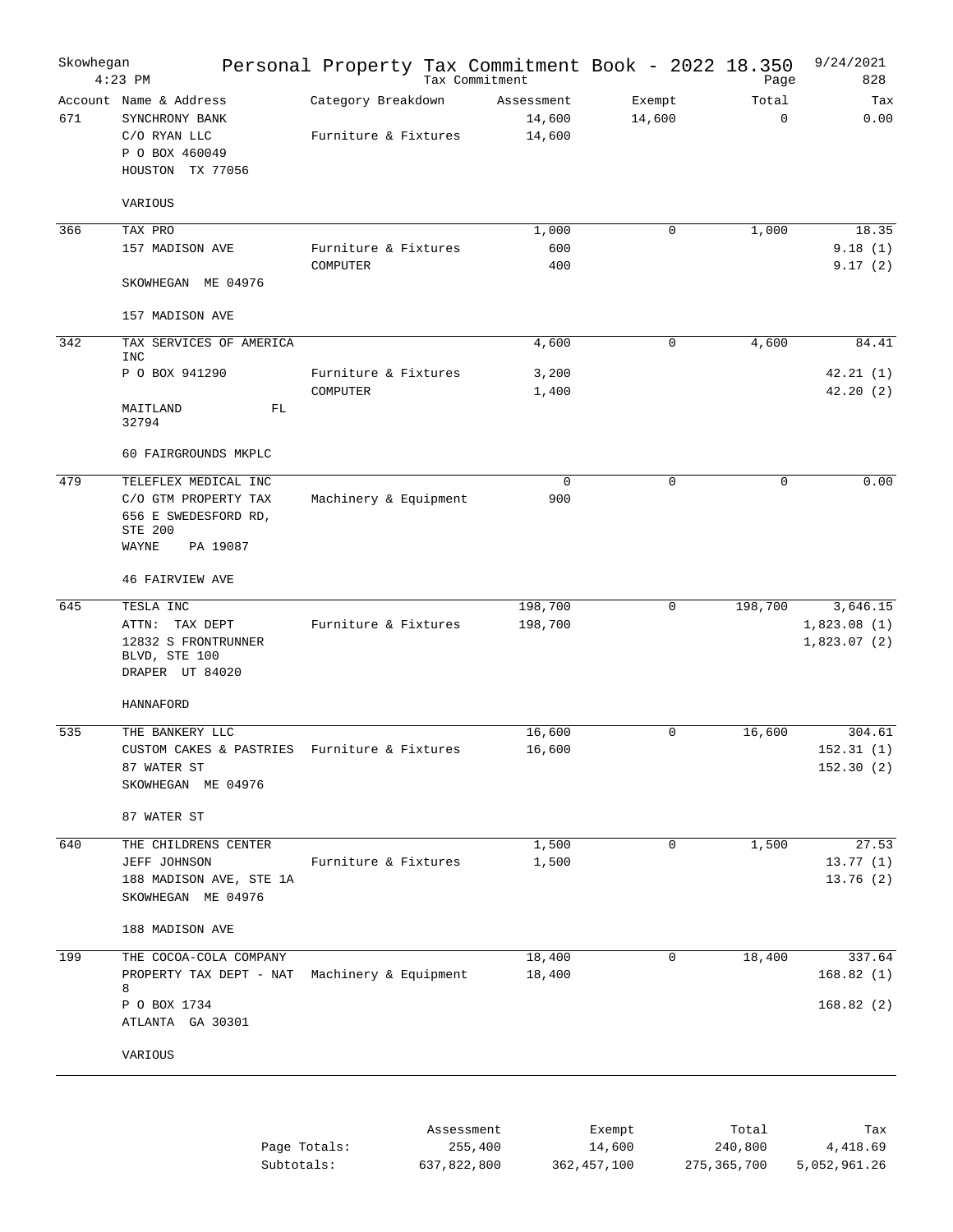| Skowhegan | $4:23$ PM                                                            |                                            | Personal Property Tax Commitment Book - 2022 18.350<br>Tax Commitment |                       | Page           | 9/24/2021<br>829                   |
|-----------|----------------------------------------------------------------------|--------------------------------------------|-----------------------------------------------------------------------|-----------------------|----------------|------------------------------------|
| 34        | Account Name & Address<br>THE HILLMAN GROUP INC<br>8990 S. KYRENE RD | Category Breakdown<br>Furniture & Fixtures | Assessment<br>1,000<br>1,000                                          | Exempt<br>$\mathbf 0$ | Total<br>1,000 | Tax<br>18.35<br>9.18(1)<br>9.17(2) |
|           | TEMPE AZ 85284                                                       |                                            |                                                                       |                       |                |                                    |
|           | 60 FAIRGROUNDS MKT PLC<br>- WM                                       |                                            |                                                                       |                       |                |                                    |
| 374       | THE ICE CREAM SHOPPE<br>1348 BEECH HILL ROAD                         | Furniture & Fixtures                       | 18,200<br>18,200                                                      | $\mathbf 0$           | 18,200         | 333.97                             |
|           |                                                                      |                                            |                                                                       |                       |                | 166.99(1)<br>166.98(2)             |
|           | MERCER ME 04957                                                      |                                            |                                                                       |                       |                |                                    |
|           | 209 NORTH AVE                                                        |                                            |                                                                       |                       |                |                                    |
| 263       | THE KYES AGENCY                                                      |                                            | 39,100                                                                | $\mathbf 0$           | 39,100         | 717.49                             |
|           | P O BOX 311                                                          | Furniture & Fixtures                       | 22,100                                                                |                       |                | 358.75(1)                          |
|           |                                                                      | COMPUTER                                   | 16,600                                                                |                       |                | 358.74 (2)                         |
|           | FARMINGTON ME 04938<br>0311                                          | TELECOMMUNICATIONS                         | 400                                                                   |                       |                |                                    |
|           | 98 WATER ST                                                          |                                            |                                                                       |                       |                |                                    |
| 123       | THE MAINE WATER COMPANY                                              |                                            | 146,500                                                               | 0                     | 146,500        | 2,688.28                           |
|           | 93 INDUSTRIAL PARK RD                                                | Furniture & Fixtures                       | 19,600                                                                |                       |                | 1,344.14(1)<br>1,344.14(2)         |
|           | SACO ME 04072                                                        |                                            |                                                                       |                       |                |                                    |
|           | 27 WATERWORKS DR                                                     |                                            |                                                                       |                       |                |                                    |
| 375       | THE OLD MILL PUB                                                     |                                            | 12,400                                                                | $\mathbf 0$           | 12,400         | 227.54                             |
|           | NEW OLD MILL PUB                                                     | Furniture & Fixtures                       | 12,400                                                                |                       |                | 113.77(1)                          |
|           | 39 WATER ST<br>SKOWHEGAN ME 04976                                    |                                            |                                                                       |                       |                | 113.77(2)                          |
|           | 39 WATER ST                                                          |                                            |                                                                       |                       |                |                                    |
| 26        | TIAA COMMERCIAL FINANCE                                              |                                            | 64,100                                                                | 64,100                | 0              | 0.00                               |
|           | INC<br>630 N. CENTRAL EXPY                                           | COMPUTER                                   | 64,100                                                                |                       |                |                                    |
|           | SUITE A<br>PLANO TX 75074                                            |                                            |                                                                       |                       |                |                                    |
|           | VARIOUS                                                              |                                            |                                                                       |                       |                |                                    |
|           |                                                                      |                                            |                                                                       |                       | 10,000         |                                    |
| 541       | TIMEPAYMENT CORP<br>1600 DISTRICK AVE, STE                           | Machinery & Equipment                      | 10,000<br>10,000                                                      | 0                     |                | 183.50<br>91.75(1)                 |
|           | 200                                                                  |                                            |                                                                       |                       |                | 91.75(2)                           |
|           | BURLINGTON MA 01803                                                  |                                            |                                                                       |                       |                |                                    |
|           | VARIOUS                                                              |                                            |                                                                       |                       |                |                                    |
| 651       | TK FITNESS                                                           |                                            | 15,000                                                                | 0                     | 15,000         | 275.25                             |
|           | 9 COURT ST                                                           | Machinery & Equipment                      | 15,000                                                                |                       |                | 137.63(1)<br>137.62(2)             |
|           | SKOWHEGAN ME 04976                                                   |                                            |                                                                       |                       |                |                                    |
|           | 9 COURT ST                                                           |                                            |                                                                       |                       |                |                                    |
|           |                                                                      |                                            |                                                                       |                       |                |                                    |

|              | Assessment  | Exempt      | Total       | Tax          |
|--------------|-------------|-------------|-------------|--------------|
| Page Totals: | 306,300     | 64,100      | 242,200     | 4,444.38     |
| Subtotals:   | 638,129,100 | 362,521,200 | 275,607,900 | 5,057,405.64 |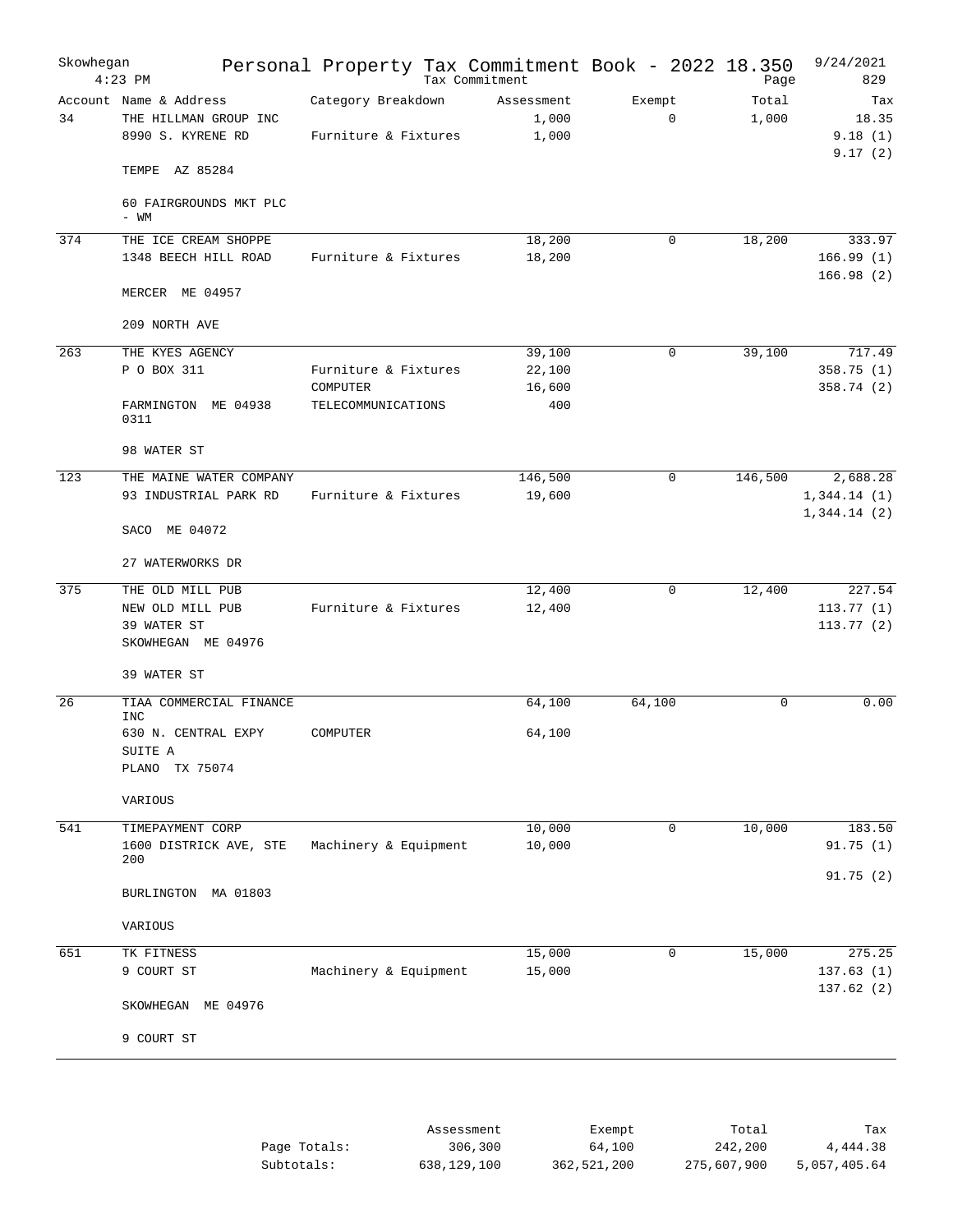| Skowhegan | $4:23$ PM                                                                                                         | Personal Property Tax Commitment Book - 2022 18.350                                                   |                             | Tax Commitment                                        |                                 | Page                            | 9/24/2021<br>830                        |
|-----------|-------------------------------------------------------------------------------------------------------------------|-------------------------------------------------------------------------------------------------------|-----------------------------|-------------------------------------------------------|---------------------------------|---------------------------------|-----------------------------------------|
| 111       | Account Name & Address<br>TKI INC<br>MAYO, TIMOTHY<br>309 NORTH AVENUE<br>SKOWHEGAN ME 04976<br>NORTH AVE         | Category Breakdown<br>Furniture & Fixtures<br>Machinery & Equipment<br>COMPUTER<br>TELECOMMUNICATIONS |                             | Assessment<br>13,300<br>1,100<br>11,600<br>400<br>200 | Exempt<br>$\mathbf 0$           | Total<br>13,300                 | Tax<br>244.06<br>122.03(1)<br>122.03(2) |
|           |                                                                                                                   |                                                                                                       |                             |                                                       |                                 |                                 |                                         |
| 378       | TNT AUTO GLASS<br>10 SOMERSET BUSINESS<br>PKWY                                                                    | Furniture & Fixtures                                                                                  |                             | 3,500<br>1,600                                        | 0                               | 3,500                           | 64.23<br>32.12(1)                       |
|           | SKOWHEGAN ME 04976                                                                                                | Machinery & Equipment<br>COMPUTER<br>TELECOMMUNICATIONS                                               |                             | 1,400<br>400<br>100                                   |                                 |                                 | 32.11(2)                                |
|           | 10 SOMERSET BUSINESS<br>PKWY                                                                                      |                                                                                                       |                             |                                                       |                                 |                                 |                                         |
| 381       | TOWNE MOTEL<br>172 MADISON AVENUE                                                                                 | Furniture & Fixtures<br>COMPUTER                                                                      |                             | 81,500<br>80,600<br>500                               | $\mathbf 0$                     | 81,500                          | 1,495.53<br>747.77(1)<br>747.76 (2)     |
|           | SKOWHEGAN ME 04976                                                                                                | TELECOMMUNICATIONS                                                                                    |                             | 400                                                   |                                 |                                 |                                         |
|           | 172 MADISON AVE                                                                                                   |                                                                                                       |                             |                                                       |                                 |                                 |                                         |
| 601       | TOYOTA INDUSTRIES COMM.<br>FINANC INC                                                                             |                                                                                                       |                             | 16,000                                                | 16,000                          | 0                               | 0.00                                    |
|           | DAVID WHITE, PTCS/D, M &<br>ASSOC.<br>P O BOX 80615<br>INDIANAPOLIS IN 46280                                      | VEHICLE                                                                                               |                             | 16,000                                                |                                 |                                 |                                         |
|           | VARIOUS                                                                                                           |                                                                                                       |                             |                                                       |                                 |                                 |                                         |
| 507       | TRACTOR SUPPLY CO<br>C/O WILSON & FRANCO<br>11000 RICHMOND AVE, STE<br>350<br>HOUSTON TX 77042<br>381 MADISON AVE | Furniture & Fixtures<br>Machinery & Equipment<br>COMPUTER<br>OTHER                                    |                             | 208,000<br>127,000<br>13,800<br>57,700<br>9,500       | $\mathbf 0$                     | 208,000                         | 3,816.80<br>1,908.40(1)<br>1,908.40(2)  |
|           |                                                                                                                   |                                                                                                       |                             |                                                       |                                 |                                 |                                         |
| 382       | TRAVERS ELECTRIC<br>TRAVERS, HENRY III/SCOTT<br>STOUTAMYER                                                        | Furniture & Fixtures                                                                                  |                             | 7,600<br>2,300                                        | $\mathbf 0$                     | 7,600                           | 139.46<br>69.73(1)                      |
|           | P O BOX 668<br>SKOWHEGAN ME 04976<br>0668                                                                         | Machinery & Equipment<br>COMPUTER                                                                     |                             | 1,500<br>3,800                                        |                                 |                                 | 69.73(2)                                |
|           | 240 WATERVILLE RD                                                                                                 |                                                                                                       |                             |                                                       |                                 |                                 |                                         |
| 383       | TRENDSETTERS<br>165 WATER ST                                                                                      | Furniture & Fixtures                                                                                  |                             | 10,700<br>10,700                                      | $\mathbf 0$                     | 10,700                          | 196.35<br>98.18 (1)<br>98.17 (2)        |
|           | SKOWHEGAN ME 04976                                                                                                |                                                                                                       |                             |                                                       |                                 |                                 |                                         |
|           | 165 WATER ST                                                                                                      |                                                                                                       |                             |                                                       |                                 |                                 |                                         |
| 116       | TURCOTTE'S GARAGE<br>TURCOTTE, SHANE<br>5 MILBURN ST<br>SKOWHEGAN ME 04976                                        | Furniture & Fixtures<br>Machinery & Equipment                                                         |                             | 7,600<br>400<br>7,200                                 | $\mathbf 0$                     | 7,600                           | 139.46<br>69.73 (1)<br>69.73 (2)        |
|           | 5 MILBURN ST                                                                                                      |                                                                                                       |                             |                                                       |                                 |                                 |                                         |
|           |                                                                                                                   | Page Totals:<br>Subtotals:                                                                            | Assessment<br>638, 477, 300 | 348,200                                               | Exempt<br>16,000<br>362,537,200 | Total<br>332,200<br>275,940,100 | Tax<br>6,095.89<br>5,063,501.53         |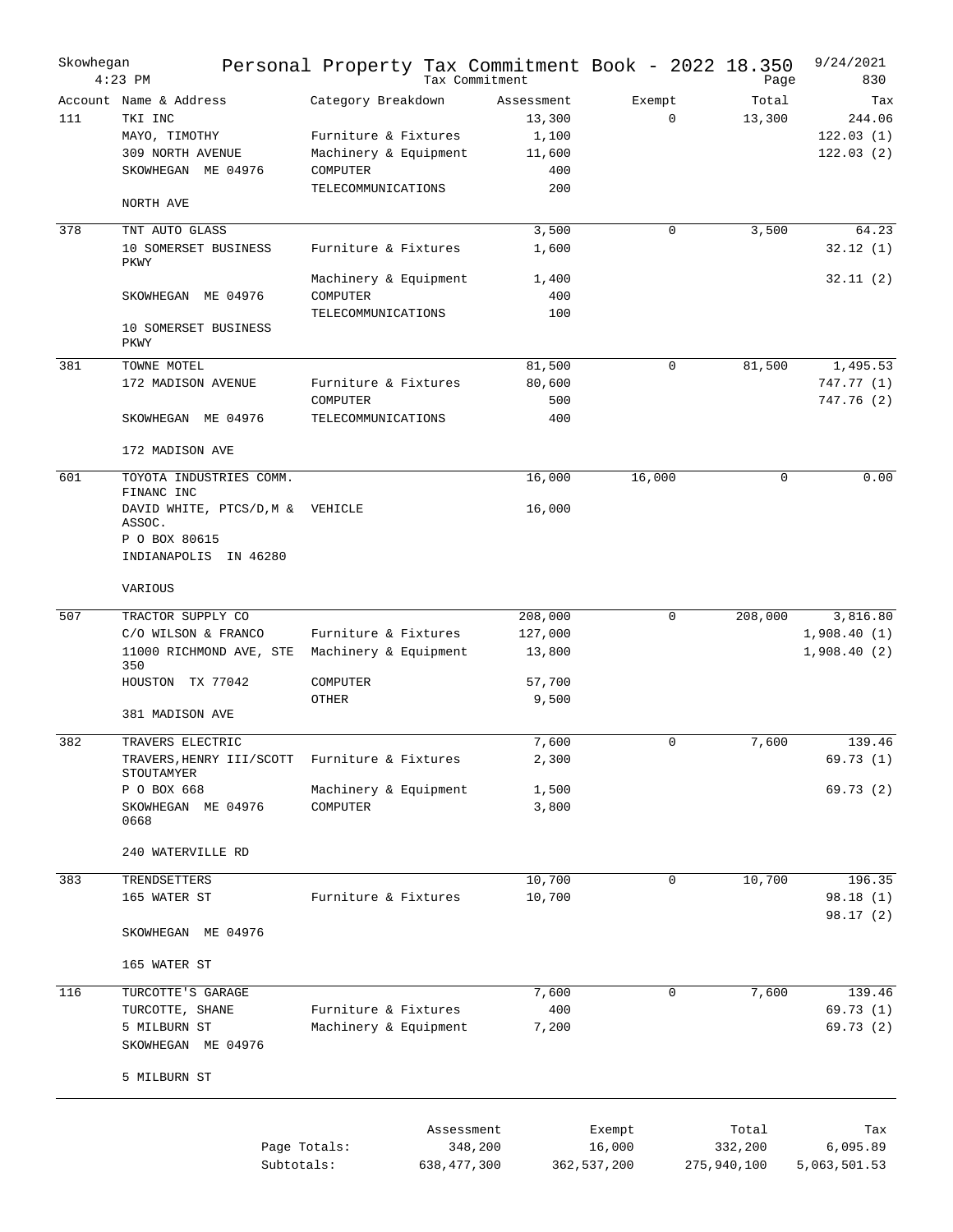| Skowhegan | $4:23$ PM                                                          | Personal Property Tax Commitment Book - 2022 18.350<br>Tax Commitment |                              |                       | Page           | 9/24/2021<br>831          |
|-----------|--------------------------------------------------------------------|-----------------------------------------------------------------------|------------------------------|-----------------------|----------------|---------------------------|
| 117       | Account Name & Address<br>TWO RIVERS CAMPGROUND<br>327 CANAAN ROAD | Category Breakdown<br>Furniture & Fixtures                            | Assessment<br>6,700<br>5,100 | Exempt<br>$\mathbf 0$ | Total<br>6,700 | Tax<br>122.95<br>61.48(1) |
|           | SKOWHEGAN ME 04976                                                 | Machinery & Equipment<br>COMPUTER                                     | 1,400<br>200                 |                       |                | 61.47(2)                  |
|           | 327 CANAAN RD                                                      |                                                                       |                              |                       |                |                           |
| 388       | UNITED STEELWORKERS                                                |                                                                       | 5,900                        | 0                     | 5,900          | 108.27                    |
|           | 653 WATERVILLE RD                                                  | Furniture & Fixtures                                                  | 4,400                        |                       |                | 54.14(1)                  |
|           | SKOWHEGAN ME 04976                                                 | COMPUTER<br>TELECOMMUNICATIONS                                        | 1,000<br>500                 |                       |                | 54.13(2)                  |
|           | 653 WATERVILLE RD                                                  |                                                                       |                              |                       |                |                           |
| 445       | US BANK NATIONAL                                                   |                                                                       | 41,200                       | 38,700                | 2,500          | 45.88                     |
|           | ASSOCIATION                                                        |                                                                       |                              |                       |                |                           |
|           | 1310 MADRID STREET STE<br>100                                      | COMPUTER                                                              | 41,200                       |                       |                | 22.94(1)                  |
|           | MARSHALL MN 56258                                                  |                                                                       |                              |                       |                | 22.94(2)                  |
|           | VARIOUS LOCATIONS                                                  |                                                                       |                              |                       |                |                           |
| 641       | VERIZON CONNECT FLEET                                              |                                                                       | 1,400                        | $\mathbf 0$           | 1,400          | 25.69                     |
|           | USA LLC<br>C/O DUFF & PHELPS                                       | COMPUTER                                                              | 1,400                        |                       |                | 12.85(1)                  |
|           | P O BOX 2749<br>ADDISON TX 75001                                   |                                                                       |                              |                       |                | 12.84(2)                  |
|           | 296 RUSSELL RD                                                     |                                                                       |                              |                       |                |                           |
| 56        | VERIZON WIRELESS                                                   |                                                                       | 45,000                       | $\mathbf 0$           | 45,000         | 825.75                    |
|           | PERSONAL PROPERTY DEPT<br>P O BOX 635                              | Machinery & Equipment                                                 | 45,000                       |                       |                | 412.88(1)<br>412.87(2)    |
|           | BASKING RIDGE NJ 07920                                             |                                                                       |                              |                       |                |                           |
|           | VARIOUS LOCATIONS                                                  |                                                                       |                              |                       |                |                           |
| 548       | VIASAT INC                                                         |                                                                       | 500                          | $\mathbf 0$           | 500            | 9.18                      |
|           | C/O DMA<br>P O BOX 80615                                           | COMPUTER                                                              | 500                          |                       |                | 4.59(1)<br>4.59(2)        |
|           | INDIANAPOLIS<br>ΙN<br>46280                                        |                                                                       |                              |                       |                |                           |
|           | VARIOUS LOCATIONS                                                  |                                                                       |                              |                       |                |                           |
| 120       | VIP TIRES & SERVICE                                                |                                                                       | 75,700                       | $\mathbf 0$           | 75,700         | 1,389.10                  |
|           | 24 HARRIMAN DR                                                     | Furniture & Fixtures                                                  | 23,600                       |                       |                | 694.55 (1)                |
|           |                                                                    | Machinery & Equipment                                                 | 44,400                       |                       |                | 694.55(2)                 |
|           | ME 04210<br>AUBURN                                                 | COMPUTER<br>TELECOMMUNICATIONS                                        | 6,900<br>800                 |                       |                |                           |
|           | 5 EAST MADISON RD                                                  |                                                                       |                              |                       |                |                           |
| 37        | WABASHA LEASING LLC                                                |                                                                       | 9,600                        | 0                     | 9,600          | 176.16                    |
|           | C/O DUCHARME, MCMILLEN<br>& ASSOC INC                              | Furniture & Fixtures                                                  | 9,600                        |                       |                | 88.08 (1)                 |
|           | P O BOX 80615<br>INDIANAPOLIS IN 46280                             |                                                                       |                              |                       |                | 88.08 (2)                 |
|           | VARIOUS LOCATIONS                                                  |                                                                       |                              |                       |                |                           |
|           |                                                                    |                                                                       |                              |                       |                |                           |
|           |                                                                    | Assessment                                                            |                              | Exempt.               | Total          | Tax                       |

|              | Assessment  | Exempt      | Total       | Tax          |
|--------------|-------------|-------------|-------------|--------------|
| Page Totals: | 186,000     | 38,700      | 147,300     | 2,702.98     |
| Subtotals:   | 638,663,300 | 362,575,900 | 276,087,400 | 5,066,204.51 |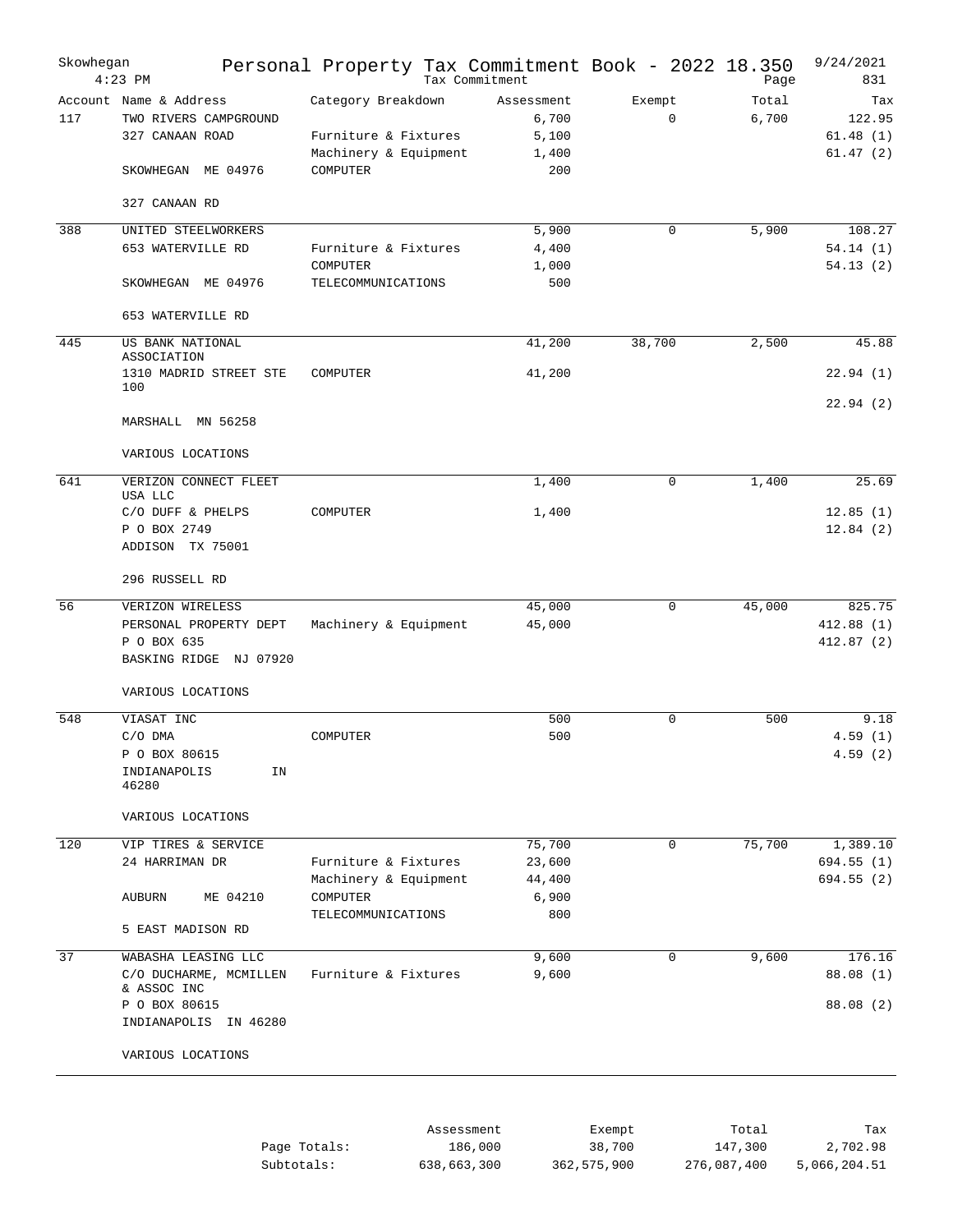| Skowhegan | $4:23$ PM                              | Personal Property Tax Commitment Book - 2022 18.350 | Tax Commitment |        |             | Page        | 9/24/2021<br>832        |
|-----------|----------------------------------------|-----------------------------------------------------|----------------|--------|-------------|-------------|-------------------------|
|           | Account Name & Address                 | Category Breakdown                                  | Assessment     | Exempt |             | Total       | Tax                     |
| 322       | WALGREEN EASTERN CO IN<br>(003)        |                                                     | 200,000        |        | 0           | 200,000     | 3,670.00                |
|           | 300 WILMOT RD MS#3301                  | Furniture & Fixtures                                | 68,100         |        |             |             | 1,835.00(1)             |
|           |                                        | Machinery & Equipment                               | 17,400         |        |             |             | 1,835.00(2)             |
|           | DEERFIELD IL 60015                     | COMPUTER                                            | 70,700         |        |             |             |                         |
|           | 225 MADISON AVE                        |                                                     |                |        |             |             |                         |
| 395       | WAL-MART                               |                                                     | 1,838,100      |        | 0           | 1,838,100   | 33,729.14               |
|           | P.O. BOX 8050                          | Furniture & Fixtures                                | 881,800        |        |             |             | 16,864.57(1)            |
|           | MS 0555                                | Machinery & Equipment                               | 709,600        |        |             |             | 16,864.57(2)            |
|           | BENTONVILLE AR<br>72716-8050           | COMPUTER                                            | 246,700        |        |             |             |                         |
|           | 60 FAIRGROUNDS MARKET<br>PL            |                                                     |                |        |             |             |                         |
| 474       | WASHBURN ENT. LLC D/B/A<br><b>CMFF</b> |                                                     | 93,500         |        | 0           | 93,500      | 1,715.73                |
|           | C/B/A CENTRAL MAINE<br>FAMILY FUN      | Furniture & Fixtures                                | 92,800         |        |             |             | 857.87 (1)              |
|           | P O BOX 989                            | COMPUTER                                            | 500            |        |             |             | 857.86 (2)              |
|           | SKOWHEGAN ME 04976                     | TELECOMMUNICATIONS                                  | 200            |        |             |             |                         |
|           | 414 MADISON AVE                        |                                                     |                |        |             |             |                         |
| 57        | WAYPORT INC                            |                                                     | 1,900          |        | $\mathbf 0$ | 1,900       | 34.87                   |
|           | ATTN: PROPERTY TAX DEPT                | COMPUTER                                            | 1,900          |        |             |             | 17.44(1)                |
|           | 1010 PINE, 9E-L-01                     |                                                     |                |        |             |             | 17.43(2)                |
|           | ST LOUIS MO 63101                      |                                                     |                |        |             |             |                         |
|           | VARIOUS                                |                                                     |                |        |             |             |                         |
| 459       | WELLS FARGO FINANCIAL<br>LSG INC       |                                                     | 8,700          | 8,700  |             | $\mathbf 0$ | 0.00                    |
|           | P O BOX 36200                          | COMPUTER                                            | 8,700          |        |             |             |                         |
|           | PROPERTY TAX COMPLIANCE                |                                                     |                |        |             |             |                         |
|           | MT 59107<br><b>BILLINGS</b>            |                                                     |                |        |             |             |                         |
|           | VARIOUS                                |                                                     |                |        |             |             |                         |
| 223       | WELLS FARGO VENDOR<br>FINANCIAL SERV   |                                                     | 81,300         | 81,300 |             |             | 0.00                    |
|           | P O BOX 36200, PTC                     | COMPUTER                                            | 81,300         |        |             |             |                         |
|           | BILLINGS MT 59107                      |                                                     |                |        |             |             |                         |
|           | VARIOUS                                |                                                     |                |        |             |             |                         |
|           |                                        |                                                     |                |        |             |             |                         |
| 397       | WEST FRONT MARKET                      |                                                     | 50,700         |        | 0           | 50,700      | 930.35                  |
|           | 68 WEST FRONT ST                       | Furniture & Fixtures                                | 50,700         |        |             |             | 465.18 (1)<br>465.17(2) |
|           | SKOWHEGAN ME 04976                     |                                                     |                |        |             |             |                         |
|           | 68 WEST FRONT ST                       |                                                     |                |        |             |             |                         |

|              | Assessment  | Exempt      | Total       | Tax          |
|--------------|-------------|-------------|-------------|--------------|
| Page Totals: | 2,274,200   | 90,000      | 2,184,200   | 40,080.09    |
| Subtotals:   | 640,937,500 | 362,665,900 | 278,271,600 | 5,106,284.60 |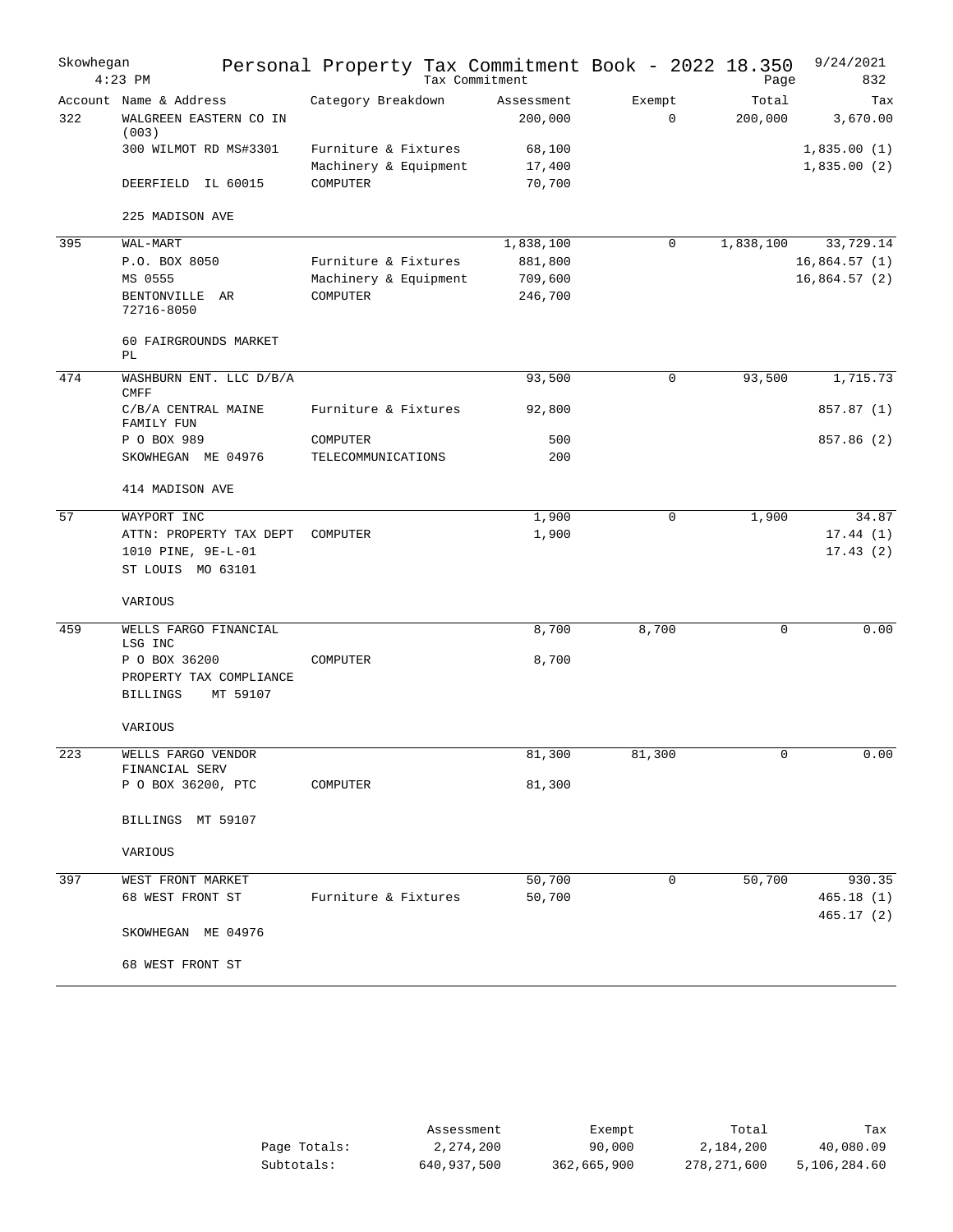| Skowhegan | $4:23$ PM                                                          | Personal Property Tax Commitment Book - 2022 18.350 |             | Tax Commitment       |                       | Page                   | 9/24/2021<br>833         |
|-----------|--------------------------------------------------------------------|-----------------------------------------------------|-------------|----------------------|-----------------------|------------------------|--------------------------|
| 399       | Account Name & Address<br>WEST FRONT STREET<br>ASSOC.              | Category Breakdown                                  |             | Assessment<br>17,600 | Exempt<br>$\mathbf 0$ | Total<br>17,600        | Tax<br>322.96            |
|           | C/O REALTY RESOURCES<br>MGMTC                                      | Furniture & Fixtures                                |             | 17,500               |                       |                        | 161.48(1)                |
|           | 247 COMMERCIAL ST, STE<br>Α                                        | TELECOMMUNICATIONS                                  |             | 100                  |                       |                        | 161.48(2)                |
|           | ROCKPORT ME 04856                                                  |                                                     |             |                      |                       |                        |                          |
|           | 20 INDIAN RDG                                                      |                                                     |             |                      |                       |                        |                          |
| 44        | WESTERN UNION FINANCIAL<br>SRVCS INC                               |                                                     |             | 600                  | $\Omega$              | 600                    | 11.01                    |
|           | 7001 BELLEVIEW AVE, STE<br>680                                     | COMPUTER                                            |             | 600                  |                       |                        | 5.51(1)                  |
|           | $HQ-11$<br>DENVER CO 80237 3284                                    |                                                     |             |                      |                       |                        | 5.50(2)                  |
|           | VARIOUS                                                            |                                                     |             |                      |                       |                        |                          |
| 376       | WGR INC D/B/A THE PAPER                                            |                                                     |             | 3,600                | $\mathbf 0$           | 3,600                  | 66.06                    |
|           | KLIP<br>WARREN, ROBERT                                             | Furniture & Fixtures                                |             | 2,000                |                       |                        | 33.03(1)                 |
|           | 329 JAGGER MILL RD                                                 | COMPUTER                                            |             | 1,400                |                       |                        | 33.03(2)                 |
|           | ME 04073<br>SANFORD                                                | TELECOMMUNICATIONS                                  |             | 200                  |                       |                        |                          |
|           | 65 WATER ST                                                        |                                                     |             |                      |                       |                        |                          |
| 400       | WHISPERING PINES MOTEL                                             |                                                     |             | 5,200                | 0                     | 5,200                  | 95.42                    |
|           | STANLEY, ROBERT & JOYCE<br>821 WATERVILLE RD<br>SKOWHEGAN ME 04976 | Furniture & Fixtures<br>COMPUTER                    |             | 5,000<br>200         |                       |                        | 47.71 (1)<br>47.71 (2)   |
|           | 821 WATERVILLE RD                                                  |                                                     |             |                      |                       |                        |                          |
| 224       | WHITS END GRILL & BAR                                              |                                                     |             | 56,800               | $\mathbf 0$           | 56,800                 | 1,042.28                 |
|           | 123 MADISON AVE                                                    | Furniture & Fixtures<br>COMPUTER                    |             | 50,700<br>6,100      |                       |                        | 521.14(1)<br>521.14(2)   |
|           | SKOWHEGAN ME 04976                                                 |                                                     |             |                      |                       |                        |                          |
|           | 123 MADISON AVE                                                    |                                                     |             |                      |                       |                        |                          |
| 401       | WHITTEMORE AND SONS                                                |                                                     |             | 68,200               | 0                     | 68,200                 | 1,251.47                 |
|           | P. O. BOX 218                                                      | Furniture & Fixtures<br>Machinery & Equipment       |             | 13,200<br>13,800     |                       |                        | 625.74 (1)<br>625.73(2)  |
|           | SKOWHEGAN ME 04976                                                 | COMPUTER                                            |             | 5,700                |                       |                        |                          |
|           | 257 WATERVILLE RD                                                  | OTHER                                               |             | 35,500               |                       |                        |                          |
| 403       | WHITTEMORE, JAMES G                                                |                                                     |             | 6,100                | $\mathbf 0$           | 6,100                  | 111.94                   |
|           | P O BOX 534                                                        | Furniture & Fixtures                                |             | 4,300                |                       |                        | 55.97(1)                 |
|           |                                                                    | COMPUTER                                            |             | 1,700                |                       |                        | 55.97(2)                 |
|           | SKOWHEGAN ME<br>04976-0534                                         | TELECOMMUNICATIONS                                  |             | 100                  |                       |                        |                          |
|           | 256 MADISON AVE                                                    |                                                     |             |                      |                       |                        |                          |
| 402       | WHITTEMORE'S REAL<br>ESTATE                                        |                                                     |             | 10,600               | 0                     | 10,600                 | 194.51                   |
|           | AMES, VAN                                                          | Furniture & Fixtures                                |             | 7,700                |                       |                        | 97.26 (1)                |
|           | P O BOX 505                                                        | COMPUTER                                            |             | 2,700                |                       |                        | 97.25(2)                 |
|           | SKOWHEGAN ME 04976                                                 | TELECOMMUNICATIONS                                  |             | 200                  |                       |                        |                          |
|           | 108 WATER ST                                                       |                                                     |             |                      |                       |                        |                          |
|           |                                                                    |                                                     | Assessment  |                      | Exempt                | Total                  | Tax                      |
|           |                                                                    | Page Totals:<br>Subtotals:                          | 641,106,200 | 168,700              | 0<br>362,665,900      | 168,700<br>278,440,300 | 3,095.65<br>5,109,380.25 |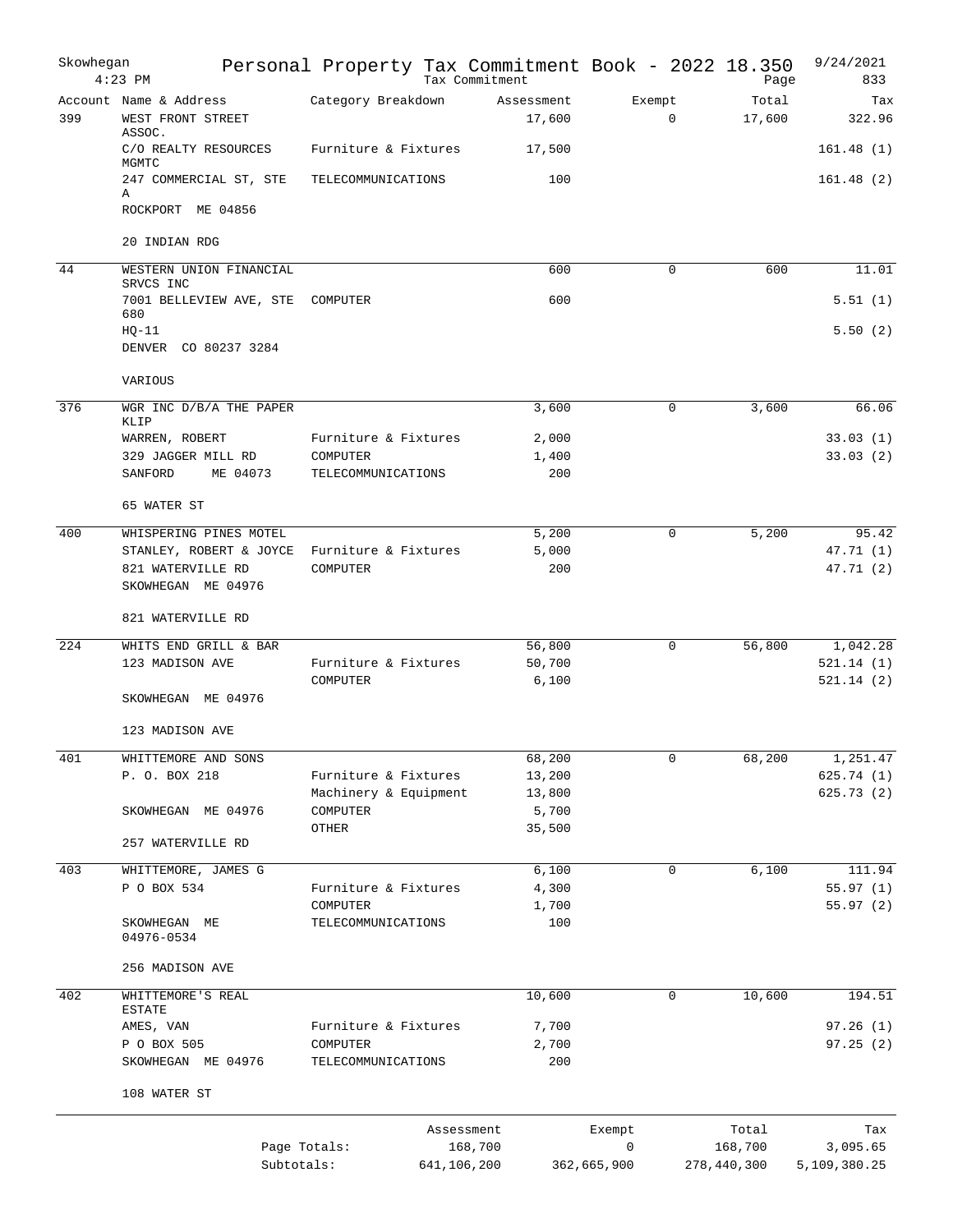| Skowhegan | $4:23$ PM                                                                | Personal Property Tax Commitment Book - 2022 18.350 |               | Tax Commitment        |                                  | Page                           | 9/24/2021<br>834                   |
|-----------|--------------------------------------------------------------------------|-----------------------------------------------------|---------------|-----------------------|----------------------------------|--------------------------------|------------------------------------|
| 636       | Account Name & Address<br>WICKED MAINAH HAIR<br>SALON                    | Category Breakdown                                  |               | Assessment<br>3,000   | Exempt<br>$\mathbf 0$            | Total<br>3,000                 | Tax<br>55.05                       |
|           | 347 MADISON AVE                                                          | Furniture & Fixtures                                |               | 3,000                 |                                  |                                | 27.53(1)<br>27.52(2)               |
|           | SKOWHEGAN ME 04976                                                       |                                                     |               |                       |                                  |                                |                                    |
|           | 347 MADISON AVE                                                          |                                                     |               |                       |                                  |                                |                                    |
| 179       | WILLIAM E CLARK INS.<br>AGENCY                                           |                                                     |               | 8,200                 | $\mathbf 0$                      | 8,200                          | 150.47                             |
|           | 95 WEST FRONT ST                                                         | Furniture & Fixtures<br>COMPUTER                    |               | 6,000<br>2,200        |                                  |                                | 75.24(1)<br>75.23(2)               |
|           | SKOWHEGAN ME 04976<br>3099                                               |                                                     |               |                       |                                  |                                |                                    |
|           | 95 WEST FRONT ST                                                         |                                                     |               |                       |                                  |                                |                                    |
| 125       | WILLIAMS SCOTSMAN INC<br>C/O ADVANTAX<br>P O BOX 6378<br>ELGIN IL 60121  | Machinery & Equipment                               |               | 26,100<br>26,100      | 12,100                           | 14,000                         | 256.90<br>128.45(1)<br>128.45(2)   |
|           | VARIOUS                                                                  |                                                     |               |                       |                                  |                                |                                    |
| 658       | WILLIAMSON POOLS<br>188 MADISON AVE                                      | Furniture & Fixtures                                |               | 5,000<br>5,000        | $\mathbf 0$                      | 5,000                          | 91.75<br>45.88(1)<br>45.87(2)      |
|           | SKOWHEGAN ME 04976                                                       |                                                     |               |                       |                                  |                                |                                    |
|           | 188 MADISON AVE                                                          |                                                     |               |                       |                                  |                                |                                    |
| 404       | WOODLAWN REHAB. &<br>NURSING CTR.                                        |                                                     |               | 128,600               | 111,000                          | 17,600                         | 322.96                             |
|           | FIRST ATLANTIC<br>CORPORATION                                            | Furniture & Fixtures                                |               | 86,800                |                                  |                                | 161.48(1)                          |
|           | 100 WATERMAN DR, STE<br>401                                              | Machinery & Equipment                               |               | 900                   |                                  |                                | 161.48(2)                          |
|           | SOUTH PORTLAND ME<br>04106                                               | COMPUTER                                            |               | 36,900                |                                  |                                |                                    |
|           | 59 WEST FRONT ST                                                         | TELECOMMUNICATIONS                                  |               | 4,000                 |                                  |                                |                                    |
| 405       | WRIGHT & MILLS                                                           |                                                     |               | 34,000                | 0                                | 34,000                         | 623.90                             |
|           | MILLS, SHAY, LEXIER &<br>TALBOT, P A                                     | Furniture & Fixtures                                |               | 10,900                |                                  |                                | 311.95(1)                          |
|           | P O BOX 9<br>SKOWHEGAN ME 04976                                          | Machinery & Equipment<br>COMPUTER                   |               | 3,600<br>17,700       |                                  |                                | 311.95(2)                          |
|           | 263 WATER ST                                                             | TELECOMMUNICATIONS                                  |               | 1,800                 |                                  |                                |                                    |
| 590       | WYMAN TRUCKING<br>WAYNE WYMAN<br>320 EAST RIDGE RD<br>SKOWHEGAN ME 04976 |                                                     |               | $\mathbf 0$           | 0                                | 0                              | 0.00                               |
|           | 320 EAST RIDGE RD                                                        |                                                     |               |                       |                                  |                                |                                    |
| 406       | XEROX CORPORATION                                                        |                                                     |               | 7,300                 | 0                                | 7,300                          | 133.96                             |
|           | PROPERTY TAX XRX2-040A<br>P O BOX 9601<br>WEBSTER<br>NY 14580            | COMPUTER                                            |               | 7,300                 |                                  |                                | 66.98 (1)<br>66.98 (2)             |
|           | VARIOUS                                                                  |                                                     |               |                       |                                  |                                |                                    |
|           |                                                                          | Page Totals:<br>Subtotals:                          | 641, 318, 400 | Assessment<br>212,200 | Exempt<br>123,100<br>362,789,000 | Total<br>89,100<br>278,529,400 | Tax<br>1,634.99<br>5, 111, 015. 24 |